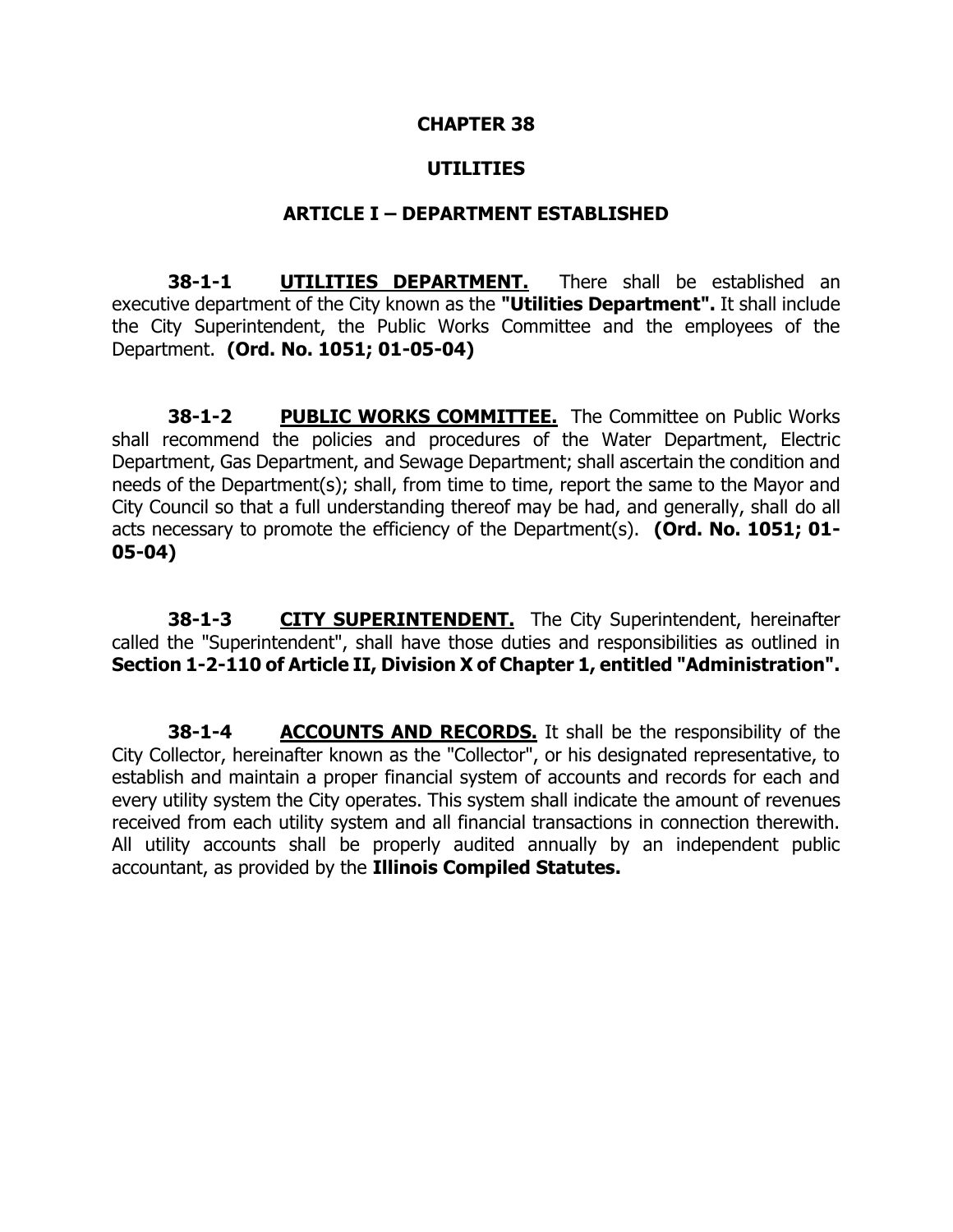## **ARTICLE II - REGULATIONS, RATES AND FEES**

## **DIVISION I - GENERAL PROVISIONS**

## **38-2-1 CONTRACT FOR UTILITY SERVICES.**

(A) **Customer Accepts Service.** The rates, rules and regulations contained in this Chapter shall constitute and be considered a part of the contract with every person, company, corporation or entity who is (1) an applicant for any lot, parcel of land or premises receiving utility services; (2) an occupant of such premises receiving utility services; or (3) the user of the utility services and every such applicant, occupant and/or user shall herein be referred to as the **"customer".** Each and every customer shall be held to have consented to be bound by all terms and conditions of this Chapter. The utility services referred to herein are the **Water, Gas, Electric and/or Sewer System(s)** of the City. **(Ord. No. 1421; 02-04-19)**

(B) **Not Liable for Interrupted Service.** The City will endeavor at all times to provide a regular and uninterrupted supply of service, but in case the supply of service shall be interrupted, or irregular, or defective, or fail from causes beyond its control, or through ordinary negligence of employees, servants or agents, the respective Utility Department shall not be liable therefor, except for sewer back-up damages to user caused by City's negligence. In such case, the City accepts liability for the damage to the extent the same is covered by and paid for by the City's liability insurance. **(Ord. No. 1007; 01-07-02)**

(C) **Using Services Without Paying.** Any person using Utility Services from the City without paying therefor, or who shall be found guilty of breaking the seal of any meter or appurtenances, or by-pass any meter shall be guilty of violating this Code, and upon conviction, shall be fined a sum as provided in **Section 1-1-19** of the "Revised Code of Ordinances".

(D) **Destroying Property.** Any person found guilty of defacing, tampering, injuring or destroying, or in any manner limiting the use or availability of any meter or any property of the Utility Systems, or erecting signs on the property of the Utility Systems without permission shall, upon conviction of such act, be fined as provided in **Section 1-1-19** of the "Revised Code of Ordinances".

(E) **Service Obtained by Fraud.** All contracts for Utility Services shall be made in the name of the person, firm, or corporation using the established spelling of that person's, firm's or corporation's name. Attempts to obtain service by the use of other names, different spellings, or by substituting other persons or firms will be considered a subterfuge and service will be denied. If service has been discontinued because of nonpayment of bills or any unpaid obligation and service has again been obtained through subterfuge, misrepresentation or fraud, that service shall be promptly disconnected and the whole or such part of the advanced payment as may be necessary to satisfy the unpaid obligation shall be retained by the City and credited to the appropriate account.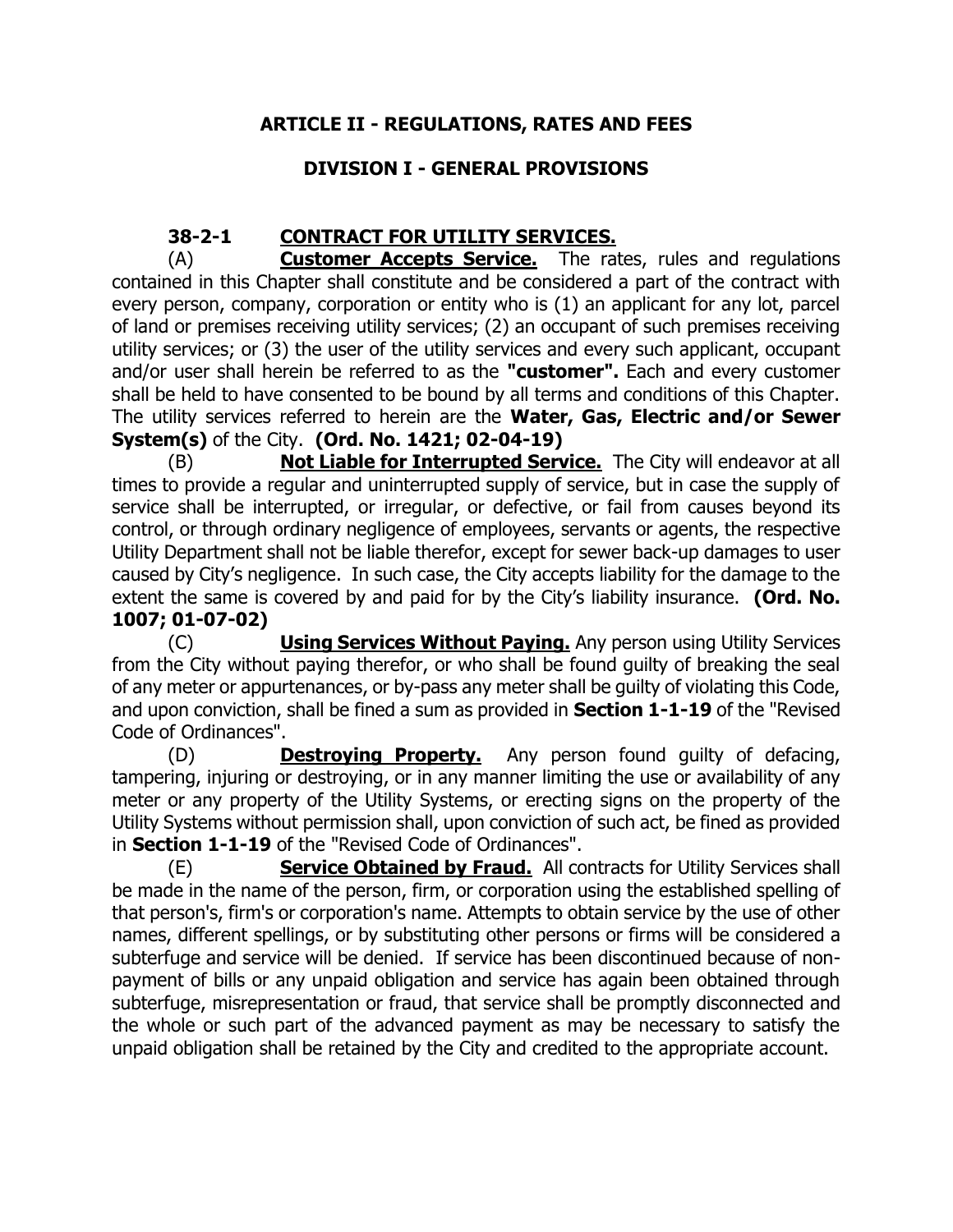(F) **Failure to Receive Bill.** Failure to receive a bill shall not excuse a customer from his obligation to pay within the time specified. Should the Department be unable to bill a customer for services used during any month, the next billing shall include the charges for services used during the unbilled month. A month shall be considered as that period of approximately **thirty (30) days**.

(G) **Request to Discontinue Service.** Services shall have been deemed to have been supplied to any property connected to the Utilities Systems during a month unless the customer notifies the City prior to the **first (1st) day** of the new billing month in which the Utility Services are to be discontinued. Once the customer provides the appropriate notice of discontinuance to the City mentioned previously in this subsection for any particular type of utility service, then the customer will not be liable for any minimum charges stated in this Chapter for that particular type of utility service. **(Ord. No. 1267; 10-03-11)**

Once the customer provides the appropriate notice of discontinuance to the City mentioned previously in this subsection for any particular type of utility service, then the customer will not be liable for any minimum charges stated in this Chapter for that particular type of utility service. **(Ord. No. 1266A; 10-03-11)**

#### (H) **Billing Procedure.**

(1) **Procedure and Late Charges.** All utility bills shall be rendered by the **sixteenth (16th) day** of each month at net through the last day of the month that billing was made. A penalty of **five percent (5%)** shall be added to all bills not paid by the last day of the month that billing was made unless good cause is shown by customer for late payment. (Receipt of Social Security on the **third (3rd) day** of the month by the customer shall be sufficient proof of a showing of "good cause".) If any bill is still unpaid by the **fifth (5th) day** of the month following the month of billing, a notice of intended disconnection shall be mailed to the utility customer, such notice being in the form as shown below. After such notice is mailed, any customer whose utility bill is still unpaid after **five (5) additional days** shall be considered delinquent and utility service to such customer shall be disconnected.

If the customer is not the owner of the premises to be disconnected, then a **"Notice of Disconnection",** the form and contents of which is shown below, shall also be mailed to the owner. **(Ord. No. 856; 07-01-96)**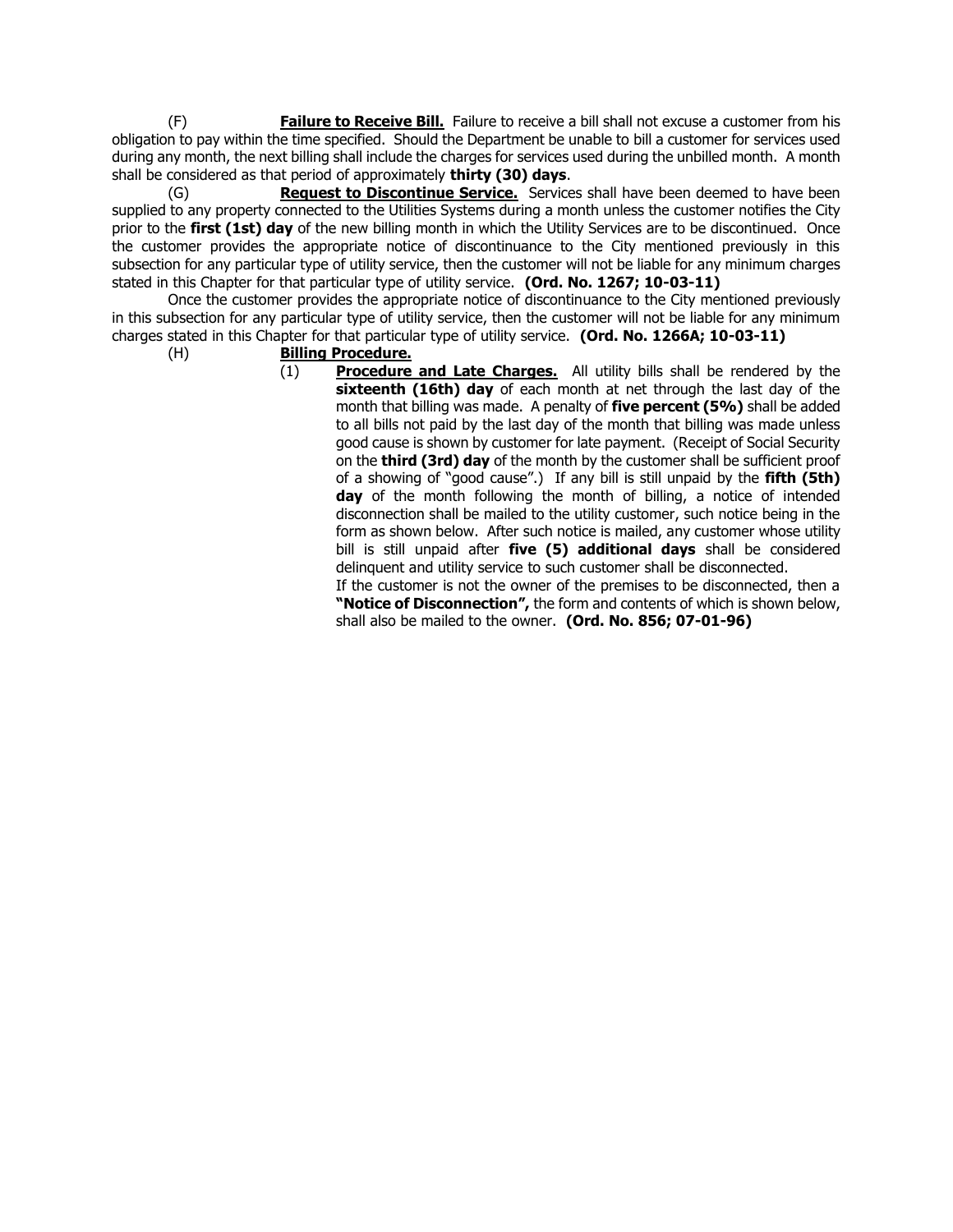All utility bills will be sent in the form which shall contain the contents as follows:

- (2) **Late Billing Dates.** Should the rendering of the monthly utility bills be delayed beyond the **sixteenth (16th) day** of a single month, the time of such delay shall be added to the normal time for the net payment of bills and before the time of the provisions for penalty and disconnection shall commence.
- (3) **Reconnection Fee For Delinquent Customers.** If any utility bill remains unpaid after disconnection for a delinquent bill, the customer shall pay the utility charges and penalties plus a reconnection fee for each utility, as follows:
	- (a) **Twenty-Five Dollars (\$25.00)** per utility for the first reconnection in a calendar year.
	- (b) **Fifty Dollars (\$50.00)** per utility for each connection thereafter in the same calendar year.
	- (c) The above reconnection fees are for reconnections during regular business hours. An additional **Twenty-Five Dollars (\$25.00)** per utility shall be charged for all reconnections performed during other times. **(Ord. No. 1051; 01-05-04)**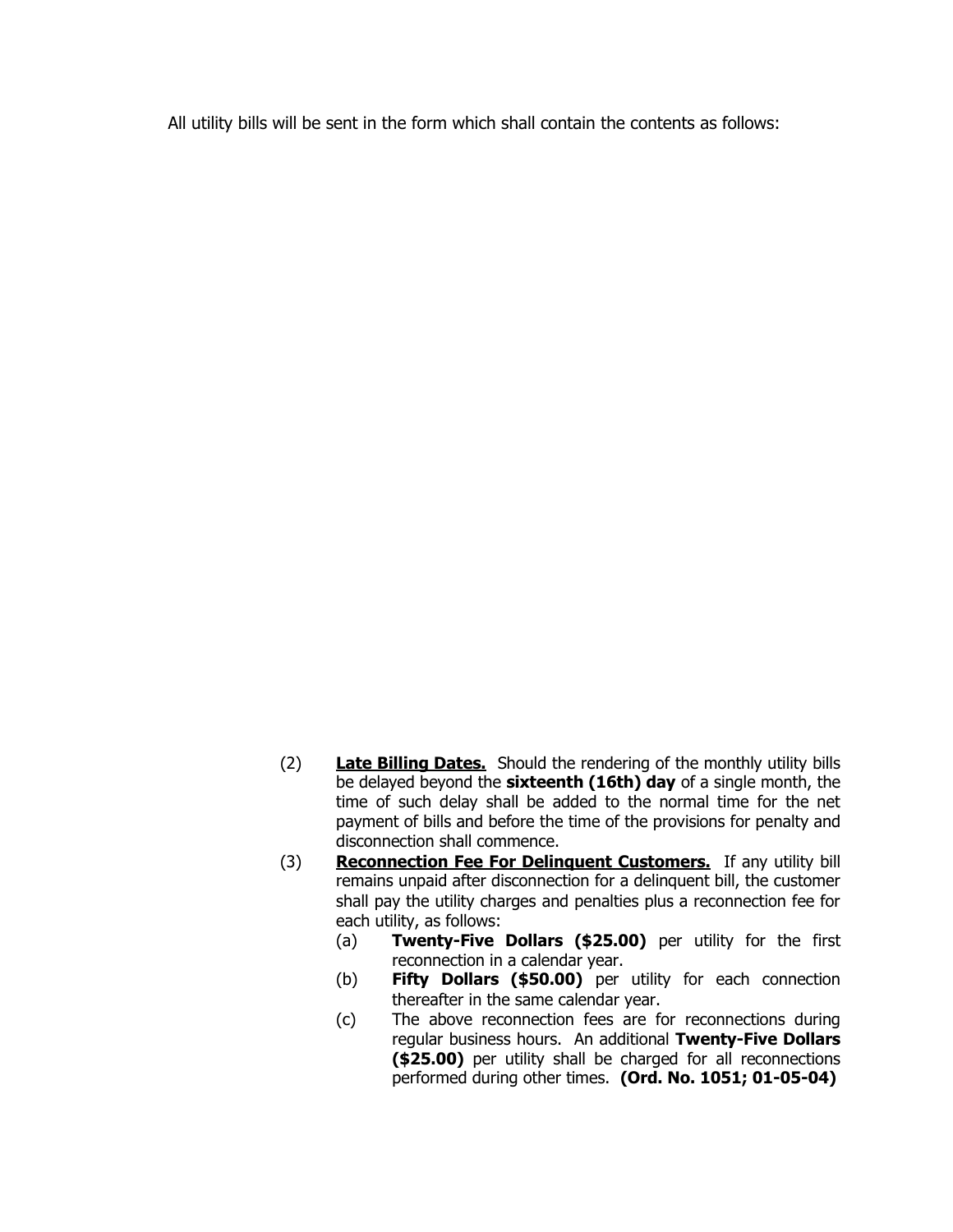#### (4) **Method of Payment.**

- (a) **Payment in Full.** Each utility customer shall pay the customer's monthly utility bill in full unless a customer elects and qualifies for Budget Billing.
- (b) **Budget Billing.** Qualified customers may elect Budget Billing. A qualified customer is one who (i) applies for Budget Billing; (ii) has the account in the customer's name. **(Ord. No. 1287; 10-01-12)**
- (c) **Budget Billing Procedure.** Any utility customer who chooses Budget Billing may apply between January 1 and March 15 or between June 1 and August 15 on forms furnished by City at City Hall. **(Ord. No. 1287; 10-01-12)**
- (d) **Budget Billing Calculation.** Upon receipt of the Budget Billing application, City will determine if the customer qualifies for Budget Billing. If the customer qualifies, City shall compute customer's utility bill for the prior **twelve (12) months** at the applied for address and divide that amount by **twelve (12)** and round off to the nearest **One Dollar (\$1.00)**. If a **twelve (12) month**  history is not established for the applied for address, then customer shall wait until **twelve (12) months** of data is recorded at the applied for address. Such amount shall be customer's monthly utility bill commencing with the **April 15th or October 15th** utility statement in the year of application. City will notify customer in writing as to the amount customer is to pay monthly. The customer's monthly Budget Billing amount may be changed only after the audit as described in **Section 38-2-1(H)(4)(e)**. **(Ord. No. 1287; 10-01-12)**
- (e) **Audit of Account.** City shall audit customer's actual utility charges on April 1 and October 1. Customer's accont shall be credited or debited if the actual utility charges for the period show a credit or deficiency to their account. The customer's monthly Budget Billing amount will only be increased or decreased if the credit or deficiency to their account equals their monthly Budget Billing amount.
	- (i) If customer is to receive a credit, customer's credit shall be applied to the next month(s) utility bill(s).
	- (ii) If the estimated Budget Billing was not sufficient to pay all of customer's actual utility charges, City shall notify customer of the amount of deficiency and customer shall have until **April 30th or October 31st** to pay the deficiency. If customer fails to timely pay the deficiency, customer shall be subject to penalties and disconnection as stated above in **Section 38-2- 1(H)(1)** with the penalty being assessed on the **first (1st) day of May or first (1st) day of November** after the deficiency notice is sent by City to customer. The disconnection notice shall be sent **five (5) days** thereafter in the event the deficiency remains unpaid. **(Ord. No. 1287; 10-01-12)**
- (f) **Arrearage.** If customer is in arrears in payment of customer's monthly Budget Billing, Budget Billing shall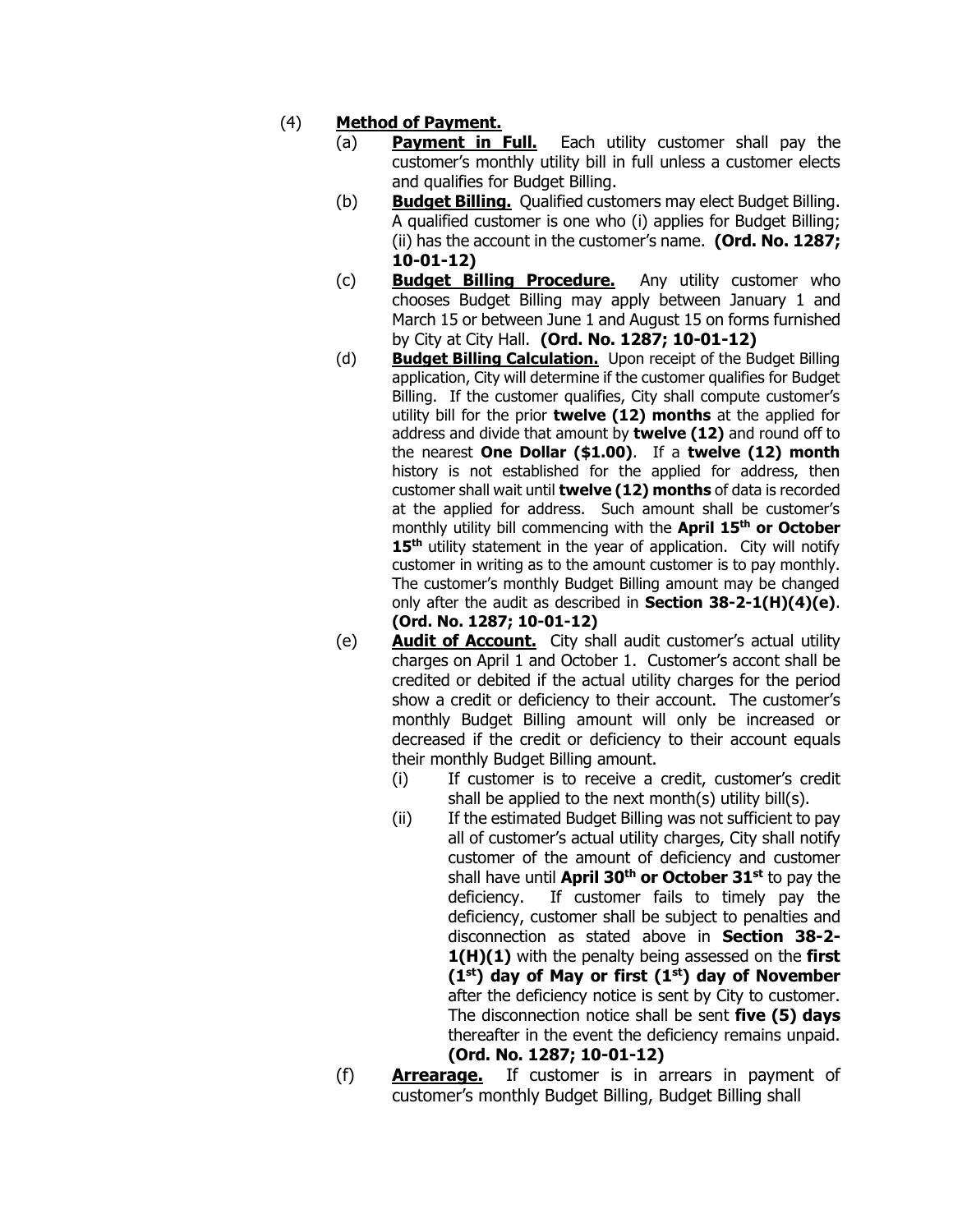cease in the month of arrearage and customer shall pay customer's utility bill in full computed on customer's actual utility charges. Further, customer shall be assessed a deficiency, if any, on customer's next utility bill.

- (g) **Termination of Usage.** If customer wishes to terminate receipt of utilities, customer's account shall be audited for the actual utility charges and customer shall be debited or credied accordingly. City shall pay the person(s) who signed the Budget Billing application if customer is to receive a credit. If customer's account is deficient, customer shall pay such deficiency within **fifteen (15) days** of the date of the deficiency notice.
- (h) **Annual Renewal.** Unless otherwise notified by customer, Budget Billing will continue each year so long as customer has not been in arrears. **(Ord. No. 1287; 10-01-12)**

**(Ord. No. 1129; 03-06-06)**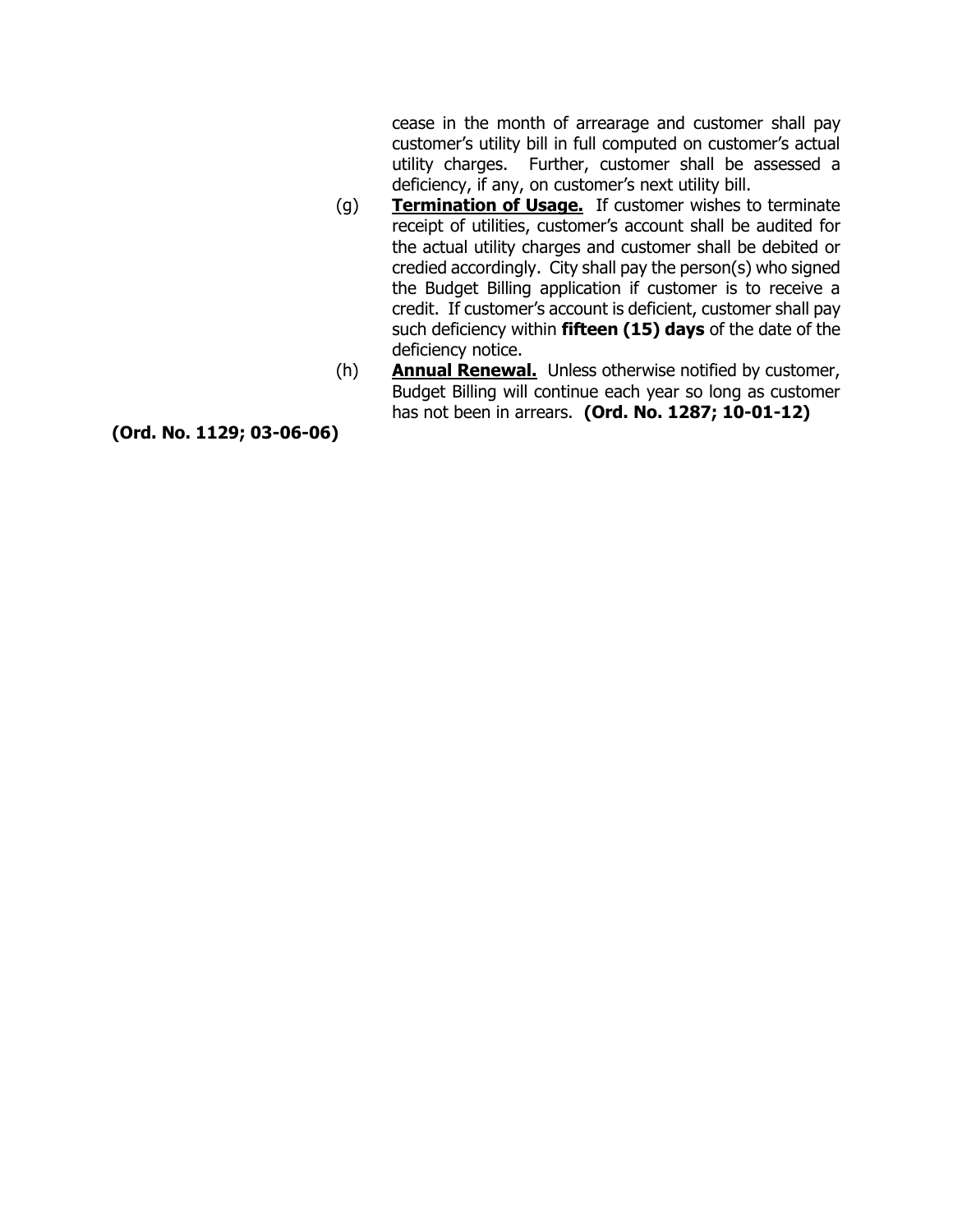(I) **Lien Notice.** Whenever a bill for utility services remains unpaid for **ninety (90) days** after it has been rendered, the Collector shall file with the County Recorder of Deeds a statement of lien claim, provided the customer is the owner of the property which is connected to the utility services. This statement shall contain the legal description of the premises served, the amount of the unpaid bill, and a notice that the municipality claims a lien for this amount as well as for all charges for utility services served subsequent to the period covered by the bill. Notice of the lien shall be sent to the owner by the Collector.

The failure of the Collector to mail such notice or the failure of the owner to receive such notice shall not affect the right to foreclose the lien for unpaid utility bills as mentioned herein. **(Ord. No. 638; 11-02-87)**

(J) **Foreclosure of Lien.** Property subject to a lien for unpaid utility charges shall be sold for non-payment of the same, and the proceeds of such sale shall be applied to pay the charges, after deducting costs, as is the case in the foreclosure of statutory liens. Such foreclosure shall be billed in the name of the City.

The City Attorney is hereby authorized to institute foreclosure of lien proceedings in the name of the City, in any Court having jurisdiction over such matters.

In the event collection becomes necessary in order for the City to collect unpaid utility bills, the utility user shall not only be responsible for payment of his or her unpaid utility bills, but shall also be responsible for payment of any reasonable collection fees, to and including reasonable attorney fees and costs incurred by the City in its effort to collect the unpaid utility bills from the delinquent utility user. **(#638; 11-02-87)**

(K) **Liability for Charges.** The applicant for any lot, parcel of land or premises receiving Utilities Services, the occupant of such premises and the user of the services shall be jointly and severally liable for the payment of the services to such lot, parcel of land or premises and all services are rendered to the premises by the City only on the condition that such applicant, occupant and user shall be jointly and severally liable therefor to the City. **(Ord. No. 638; 11-02-87)**

(L) **Inoperable Meter; Estimated Charges.** Whenever any utility meter, by reason of its being out of repair or from any cause, fails to properly register the utility consumption passing through the same, the consumer shall be charged an amount based upon previous billings amended to current conditions when such information is available. If no record of previous billings exists, then it shall be the duty of the City Collector to estimate the amount of utilities consumed during the time the meter fails to operate, and the consumer shall be charged the estimated amount.

(M) **Returned Checks.** There shall be an additional charge of **Thirty-Five Dollars (\$35.00)** per check returned to the City because of insufficient funds or cancellation of the check by the customer. **(Ord. No. 1322; 05-05-14)**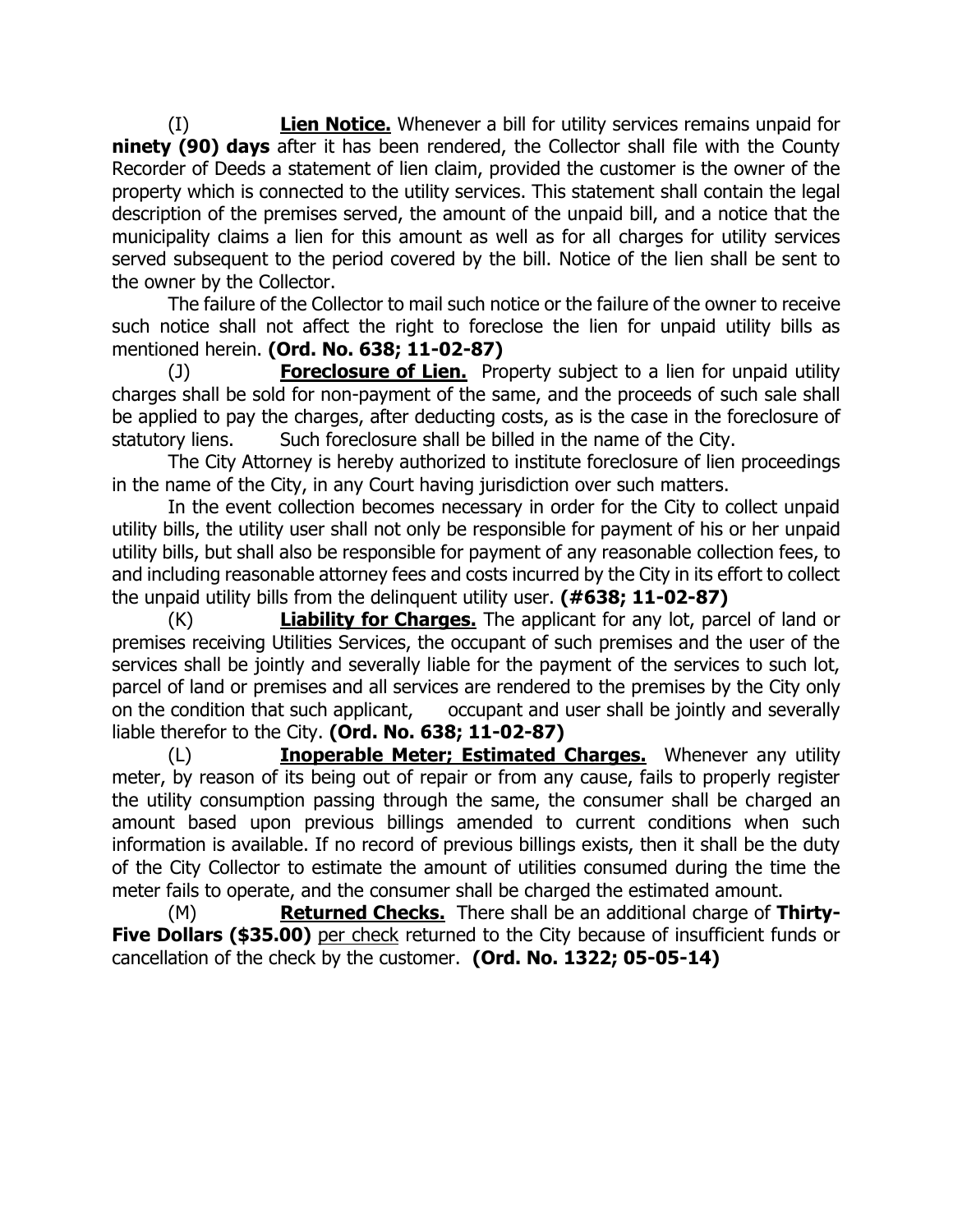**38-2-2 NO FREE SERVICE; SPECIAL RATES.** No free utility services shall be furnished to any person, firm or corporation. All rates and charges shall be non-discriminatory: provided, however, the City Council reserves the right to impose special rates and charges in cases where particular circumstances render the established rates inadequate or unjust. If the City Council should elect to supply the various City departments with utility services for any purpose, they shall establish the proper rate to be charged against the respective fund.

**38-2-3 METERS BILLED SEPARATELY.** Each and every utility meter shall be billed as a separate utility customer. Therefore, combining readings of **two (2) or more** meters of the same utility shall not be permitted. **(#633)**

## **38-2-4 UTILITY SECURITY DEPOSIT.**

(A) **Amount.** In addition to the utility connection fees for municipal utilities, each applicant for residential service who is not the owner of said property and any applicant operating a business shall deposit with the City of Red Bud, an amount equal to **two (2) months'** estimated bill, based upon an average of **twelve (12) months'** usage but in no event to exceed **Three Thousand Dollars (\$3,000.00)** as a guarantee for the payment of utility bills. **(Ord. No. 1334; 01-05-15)**

(B) **Mobile Housing Deposit.** When an applicant owns a mobile home or immobilized mobile home, but rents a lot, he shall be required to pay the prescribed deposit as provided above in paragraph (A).

(C) **Application.** Each applicant for utility services who is required to pay the prescribed deposit as provided above in Paragraphs A and B shall submit an application for connection of utility services which includes the following information:

- (1) The applicant's driver's license number;
- (2) The applicant's telephone number and cell phone number;
- (3) The applicant's social security number;
- (4) The applicant's residence address; and
- (5) The applicant's signature.

(D) **Utility Security Deposit Account.** The City has utility security deposits which have been assigned by the customer to the City of Red Bud, which are held at a designated City depository. The City of Red Bud shall have the authority to transfer from the Utility Security Deposit Account an amount equal to any amount due and owing to the City for failure to pay any utility bill(s) owed by the applicant provided the City has complied with the procedures enumerated in **Section 38-2-1(H)(1)** of this Code. **(Ord. No. 1334;** 

## **01-05-15)**

- (E) **Refunds.**
	- (1) **Utility Security Deposit Account.** The utility security deposit(s) of each customer shall remain in the designated City depository and shall be subject to the assignment to the City until such time as the customer discontinues their utility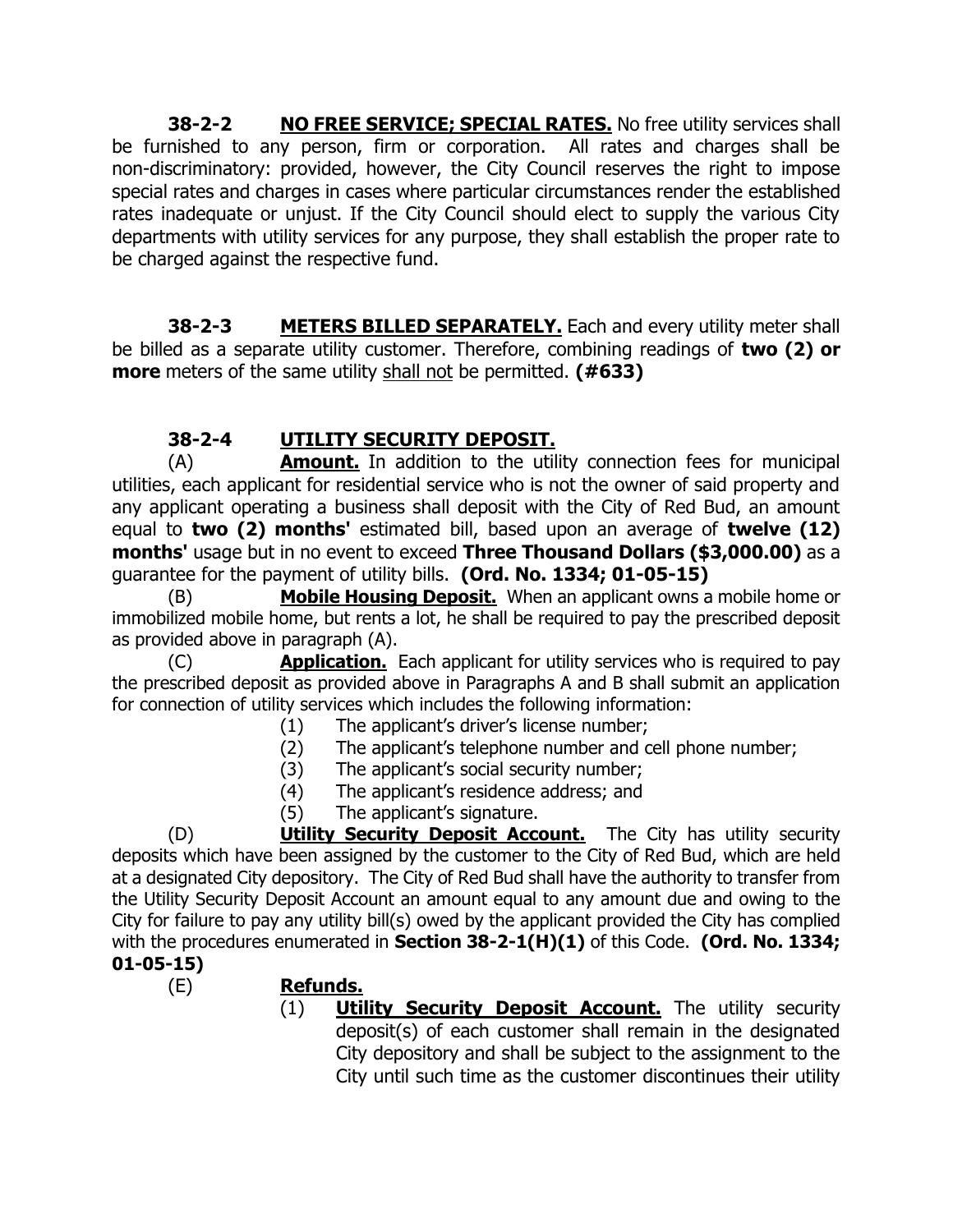use or until or after **twenty-four (24) months** from the date of deposit for residential Customers only. Any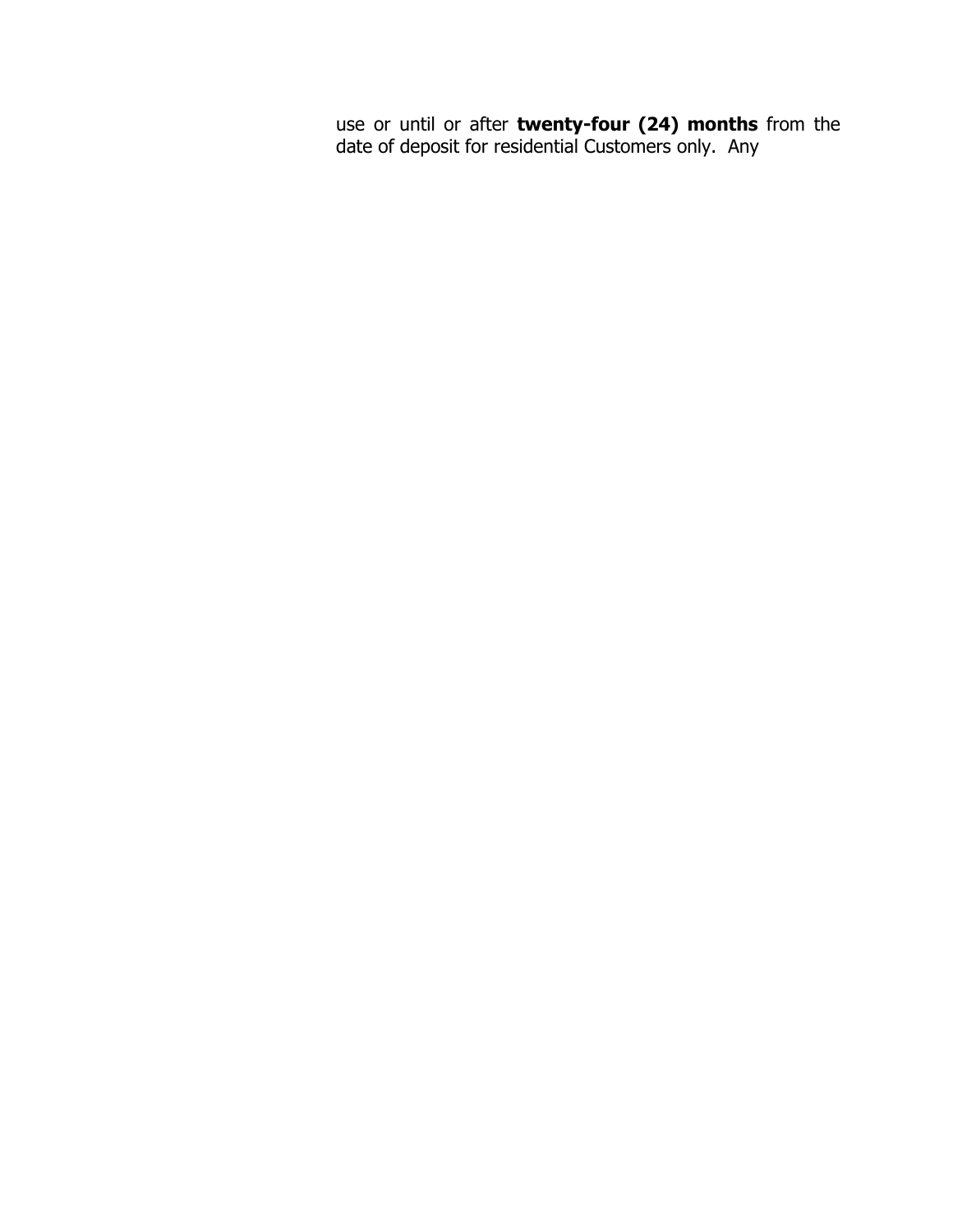residential Customer requesting the return of their deposit at or after the **twenty-four (24) month** period must do so in writing. If the Customer owes any amount of utility service and charges, the Customer's Utility Security Deposit shall be applied toward any monies due and owing to the City. The balance, if any, shall be refunded to such Customer. In the event any Customer discontinues service or has requested their deposit as stated above and has paid in full all amounts due for utilities or service charges, then the full amount of their Utility Security Deposit shall be refunded and the City Collector shall release the assignment of the Utility Security Deposit.

(2) **Customers Who Participate in Energy Assistance Programs.** Notwithstanding the foregoing, Customers who participate in energy assistance programs, such as Western Egyptian Economic Opportunity Counsel, Inc., are not eligible to receive a refund of their utility security deposit until their account has been paid in full and closed.

(F) **Uncollected Accounts.** The Public Works Committee of the City is hereby authorized to notify the Collector when any overdue utility account should be written off due to the inability to collect, for whatever reason. Upon notice by the Public Works Committee that an account should be charged off, the Collector shall transfer to the respective City Utility account the sum due and owing on such account from the interest collected by the City and the Customer's Deposit Account(s), as may be applicable.

When the Public Works Committee has notified the Collector to transfer interest monies as specified in this subsection, the Collector shall transfer the delinquent utility user from the active delinquent role of unpaid utility users to the "dead" utility user's role. The latter consists of those utility users who have not paid their accounts and have been determined to be non-collectible by the Public Works Committee. No unpaid utility user may receive additional utility service until the accounts are paid in full unless such Customer has filed for bankruptcy, thus causing the account to remain unpaid by stay of the Bankruptcy Court.

(G) **Notification to City.** The owner of rental or leased property shall immediately notify the City Collector, in writing, when the property is vacated so that the utility services may be terminated.

(H) **Reconnection of Service(s).** Whenever a Customer's Utility Security Deposit is used to pay a Customer's utility account for failure to pay their utility bill(s), such Customer's utility or utilities shall be disconnected unless or until the Customer deposits sufficient monies as their Utility Security Deposit so as to comply with **Section 38-2-4(A).** If disconnection of utilities has occurred prior to the Customer's redepositing necessary funds, then they shall also pay a reconnection fee pursuant to **Section 38-2-1(H)(3)** of this Code prior to any utility being reconnected. If Customer's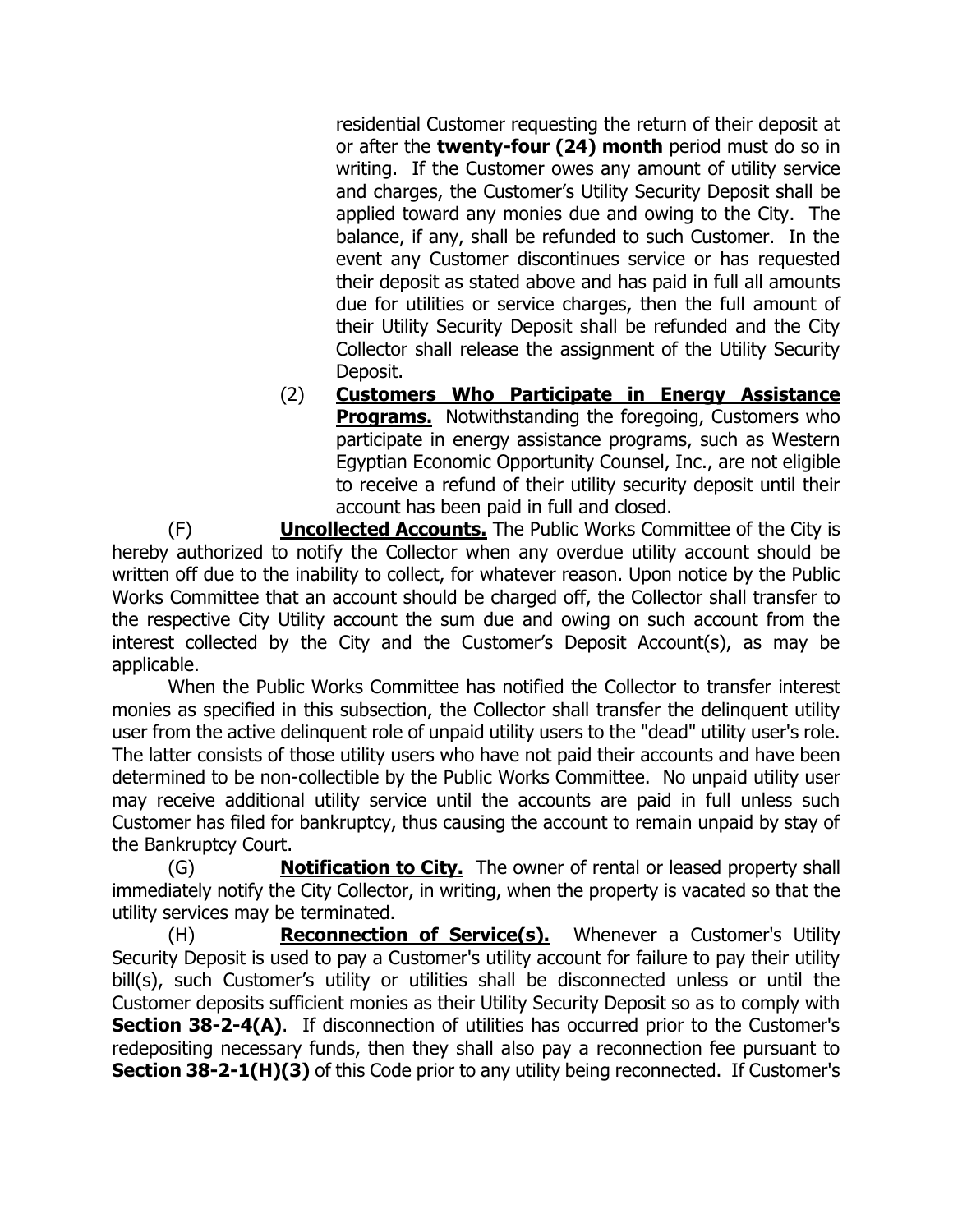Utility Security Deposit is used to pay Customer's utility bill(s) because of their failure to pay, then the Customer may not request their Utility Security Deposit to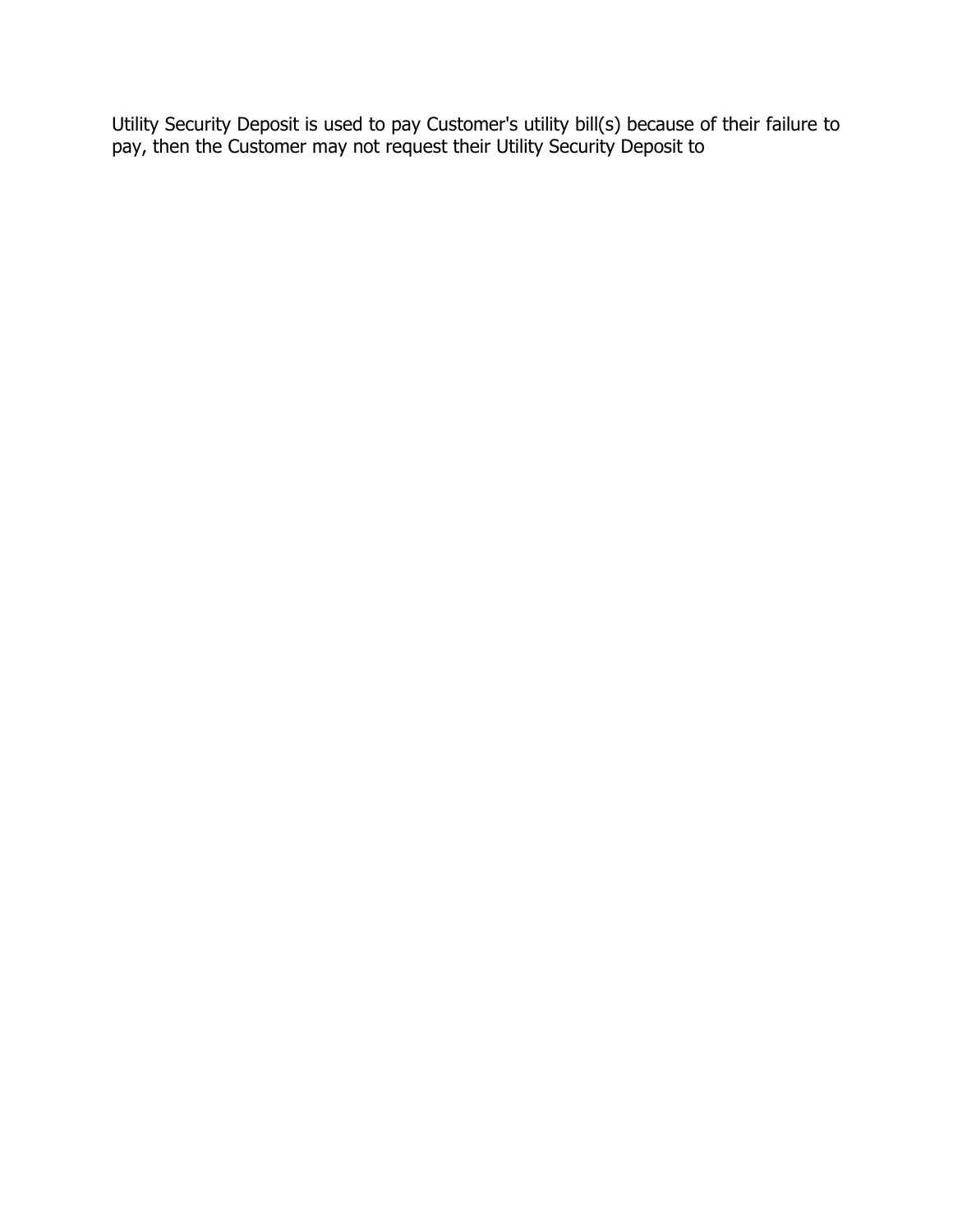be refunded as stated in paragraph (E) above until **twenty-four (24) months** have elapsed since the last date the Customer defaulted in payment of their utility bill. **(Ord. No. 1334; 01-05-15)**

**38-2-5 APPLICANT REQUESTS DISCONTINUANCE OF SERVICE.** Any request for reconnection of any City utility service shall be in writing and accompanied by the fee specified above. No customer shall be permitted to disconnect or reconnect any of the services. Any disconnection or reconnection of any of the utility services will be made only by the City or its properly authorized employees. In the event a customer has been disconnected from utility services for failure to pay for such services, no customer may have any utility service reconnected unless all amounts owed by the customer to the City are paid in full. Upon payment by the customer of all unpaid utility bills, if any, the utility services may be reconnected upon payment of the deposit fees as specified above and upon payment of reconnection fee(s) as stated in **Section 38-2-1(H)(3)** as amended from time to time. **(Ord. No. 1051; 01-05-04)**

**38-2-6 CONTINGENCY FUNDS FOR FUTURE CONSTRUCTION.** A separate account hereafter designated as the **"Contingency Fund for Future Construction"** shall be established for each City utility, (i.e., Electric, Gas, Water and Sewer) and all future funds assessed and received for connections to the utility systems shall be deposited and maintained in each separate account. Such funds shall be reserved for future expansion of each said utility system unless required to be expended otherwise by law or contract.

**38-2-7** GAS CONNECTIONS AND SAFETY CHECK. There shall be no charge for the safety check of a new permanent service for gas connection at a permanent location providing that the first safety check reveals that the service is proper and ready for connection. Should the first safety check reveal that the service is not proper and ready for connection, all subsequent safety checks required shall be billed at **Twenty-Five Dollars (\$25.00)** for each safety check during business hours and **Fifty Dollars (\$50.00)** for each safety check during non-business hours. Safety checks shall be in conformance with this Chapter. **(Ord. No. 1051; 01-05-04)**

**38-2-8 RESALE PROHIBITED.** No utility service shall be resold or distributed by the applicant or consumer thereof from the City supply to any premises other than that for which the application has been made and the meter installed. The customer shall not use any device or appliance which will modify or disturb the even, regulated pressure of other customers in his area. In the event of an emergency, the Superintendent shall approve of any deviation from this restriction. **(Ord. No. 1051; 01-05-04)**

### **38-2-9 - 38-2-14 RESERVED.**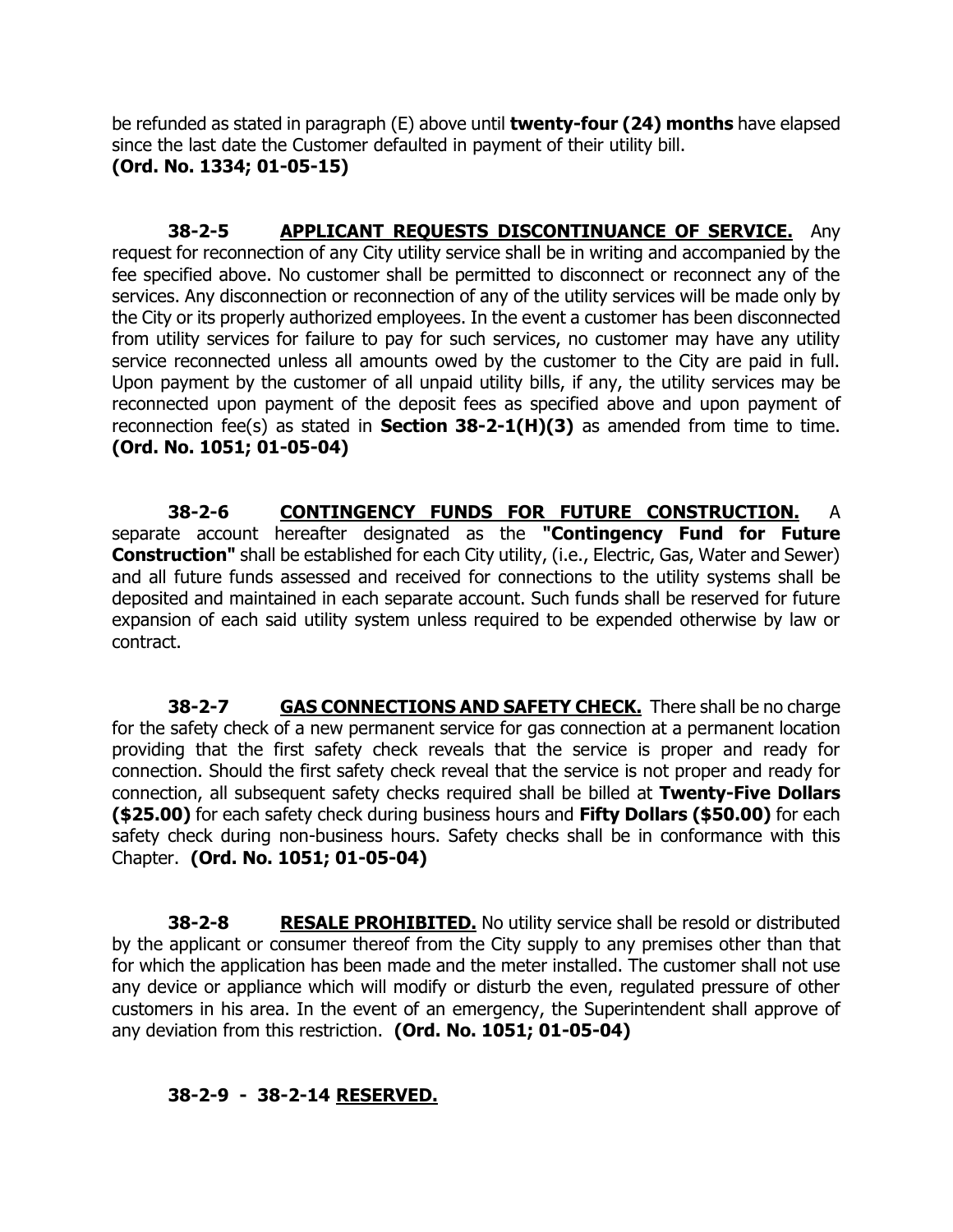## **DIVISION II - WATER RATES AND CHARGES**

**38-2-15 WATER RATES.** For the following classifications of water service, the rates, based on the conditions and terms as set forth, are hereby established for the sale of water to the City's customers unless otherwise agreed upon.

| (A)                              | Residential Rate - Inside Corporate Limits.                                                                                                                                                                                                                                                                                                                                          |
|----------------------------------|--------------------------------------------------------------------------------------------------------------------------------------------------------------------------------------------------------------------------------------------------------------------------------------------------------------------------------------------------------------------------------------|
| <b>Customer Charge</b>           | \$6.00 per month, per meter                                                                                                                                                                                                                                                                                                                                                          |
| All 1,000 gallons used per month | \$4.40 per 1,000 Gallons                                                                                                                                                                                                                                                                                                                                                             |
| (B)                              | <b>Commercial Rate - Inside Corporate Limits.</b>                                                                                                                                                                                                                                                                                                                                    |
| <b>Customer Charge</b>           | \$9.00 per month, per meter                                                                                                                                                                                                                                                                                                                                                          |
| All 1,000 gallons used per month | \$4.40 per 1,000 Gallons                                                                                                                                                                                                                                                                                                                                                             |
|                                  | $\overline{C}$ $\overline{O}$ $\overline{O}$ $\overline{O}$ $\overline{O}$ $\overline{I}$ $\overline{O}$ $\overline{I}$ $\overline{O}$ $\overline{O}$ $\overline{O}$ $\overline{O}$ $\overline{O}$ $\overline{O}$ $\overline{O}$ $\overline{O}$ $\overline{O}$ $\overline{O}$ $\overline{O}$ $\overline{O}$ $\overline{O}$ $\overline{O}$ $\overline{O}$ $\overline{O}$ $\overline{$ |

(C) **Out-Of-Town Rates.** The rates for all customers located outside of the corporate limits of the City shall be **one hundred twenty-five percent (125%)** of the above rates.

**(Ord. No. 1435; 03-02-20)**

#### **38-2-16 WATER SERVICE CONNECTION CHARGE.**

(A) **Class 1 Water Service Connection Charge.** A water service connection charge to be known as "Class 1 Water Service Connection Charge" shall service all City municipal water customers who are not located in Sections 6 and 7, Township 4 South, Range 8 West of the Third Principal Meridian, Randolph County, Illinois and Sections 1 and 12 of Township 4 South, Range 9 West of the Third Principal Meridian, Monroe County, Illinois. The Class 1 Water Service Connection Charge shall be assessed as follows:

| 1" Service Connection     | \$1,000.00 |
|---------------------------|------------|
| 1 1/2" Service Connection | \$4,300.00 |
| 2" Service Connection     | \$4,800.00 |
| <b>NI. 4440.04.07.40)</b> |            |

**(Ord. No. 1419; 01-07-19)**

(B) **Class 2 Water Service Connection Charge.** A water service connection charge for municipal water customers located in Sections 6 and 7, Township 4 South, Range 8 West of the Third Principal Meridian, Randolph County, Illinois and Sections 1 and 12 of Township 4 South, Range 9 West of the Third Principal Meridian, Monroe County, Illinois is hereby created and shall be known as a "Class 2 Water Service Connection Charge" and shall be assessed as follows:

| 1" Service Connection     | \$2,000.00 |
|---------------------------|------------|
| 1 1/2" Service Connection | \$5,300.00 |
| 2" Service Connection     | \$5,800.00 |
| .                         |            |

#### **(Ord. No. 1419; 01-07-19)**

(C) All charges for a larger service connection shall be determined by the Superintendent and billed accordingly, such billing to be based on City's costs. Fees for changes of upgrades to service shall be determined by the Superintendent and billed accordingly, such billingt to be based on City's costs. In computing City's costs, if the service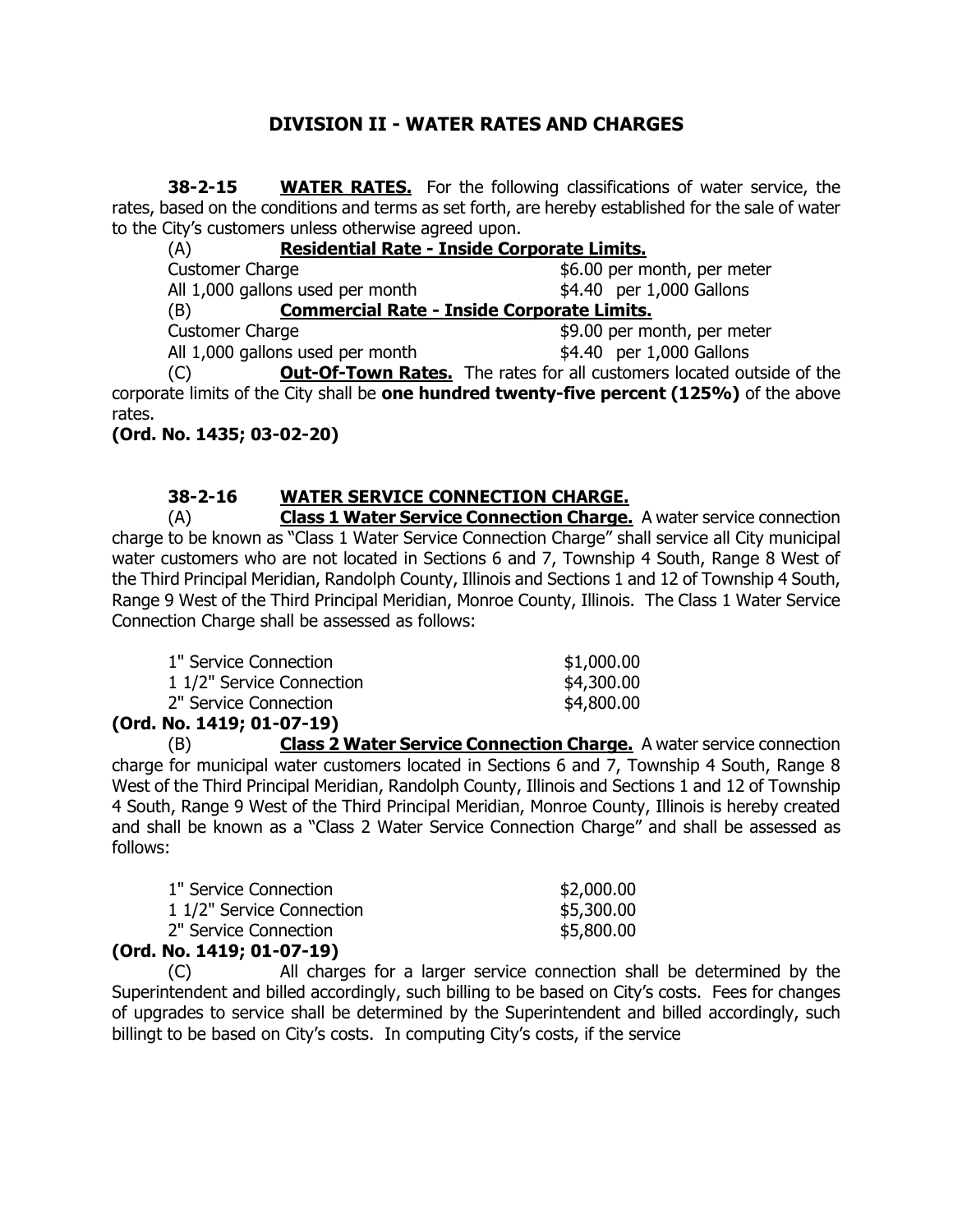connection is located in the above-described Sections 6 and 7 and 1 and 12, it is hereby determined that the recoupment cost of the main is **One Thousand Dollars (\$1,000.00)** which shall be added to the City's other costs for a larger service connection than those stated in **Section 38-2-16(A) and (B)**.

(D) Each individual family dwelling unit, residence, commercial unit or industrial unit that is connected to the Municipal Water System shall be individually metered. No individually metered customer shall extend his line after the meter to include any additional residential, commercial or industrial unit.

(E) All connection fees are due and payable when the service is applied for and expire **one hundred twenty (120) days** thereafter with such fees refunded to customer upon expiration. Thereafter, customer shall reapply and pay for a new connection. If a change or upgrade is applied for, an estimated fee shall be paid at the time of application with the balance, if any, due when installation is completed. **(Ord. No. 1118; 01-03-06)**

**38-2-17 INSTALLATION, COST, ETC.** The total cost of labor, excavation and laying of connecting pipes and materials therefor with necessary connections and fixtures shall be paid for by the consumer, as furnished, including the extension inside the property line and connection with the premises. The work shall be done by or under the supervision of the Superintendent. The material and workmanship shall be approved by him and shall comply with the requirements of this Code, and the rules and regulations of any Fire Code adopted by the City Council.

**38-2-18 - 38-2-19 RESERVED.**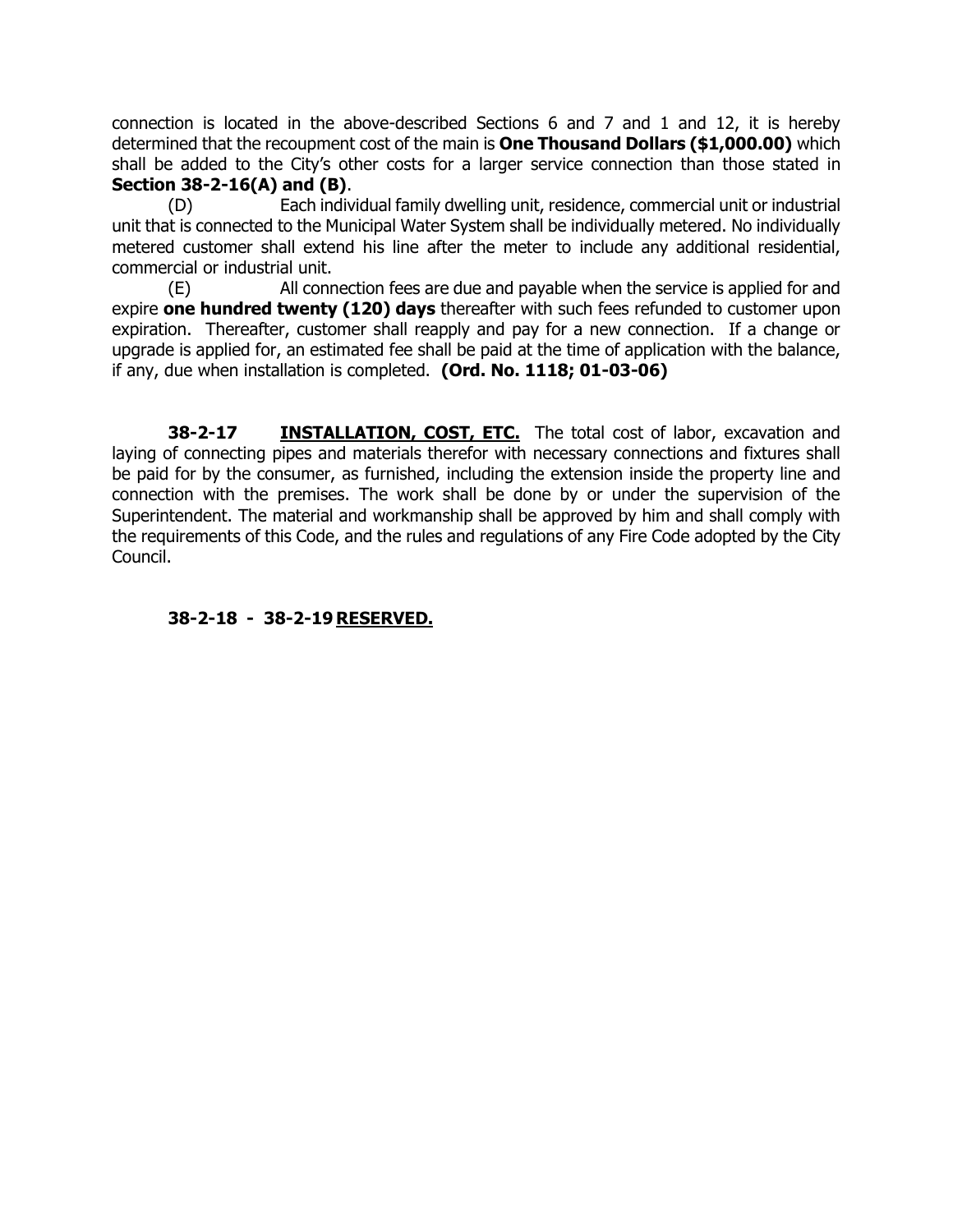## **DIVISION III - SEWER RATES AND CHARGES**

**38-2-20 BASIS FOR SEWER SERVICE CHARGE.** The sewage service charge for the use of and for service supplied by the sewage facilities of the City shall consist of a basic user charge for operation and maintenance plus replacement, applicable surcharges and a debt service charge.

(A) **Debt Service Charge.** The debt service charge is computed by apportioning the annual debt service on a cost per **one thousand (1,000) gallon** basis and prorated monthly for billing.

(B) **Basic User Charge.** The basic user charge shall be based on water usage as recorded by water meters and/or sewage meters for wastes having the following normal concentrations:

- (1) A **five (5) day**, **twenty (20) degree centigrade (20ºC)** biochemical oxygen demand (BOD) of **200 mg/l** or **1670 pounds** per million gallons.
- (2) A suspended solids (SS) content of **240 mg/l** or **2000 pounds** per million gallons. It shall consist of operation and maintenance costs plus replacement costs and shall be computed as follows:
	- (a) Estimate wastewater volume, pounds of SS and pounds of BOD to be treated.
	- (b) Estimate the projected annual revenue required to operate and maintain the wastewater facilities including a replacement fund for the year, for all works categories.
	- (c) Compute costs per 1000 gal. for normal sewage strength.

(C) **Surcharge for Excessive BOD and/or SS.** A surcharge will be levied to all users whose waters exceed the normal concentrations of BOD (200 mg/1) and SS (240 mg/1). The surcharge will be based on water usage as recorded by water meters and/or sewage meters for all wastes which exceed the 200 mg/l and 240 mg/l concentration for BOD and SS respectively. **Section 38-2-25** specifies the procedure to compute a surcharge.

(D) The adequacy of the sewage service charge per **Section 38-2-26** shall be reviewed, not less often then annually by a Certified Public Accountant for the City in his annual audit report. The sewage service charge shall be revised periodically to reflect a change in operation and maintenance costs, replacement costs and debt service charge.

(E) The users of wastewater treatment services will be notified annually, in conjunction with a regular bill, of the rate and that portion of the user charges which are attributable to the wastewater treatment operation, maintenance and replacement.

### **(Ord. No. 665; 07-10-89)**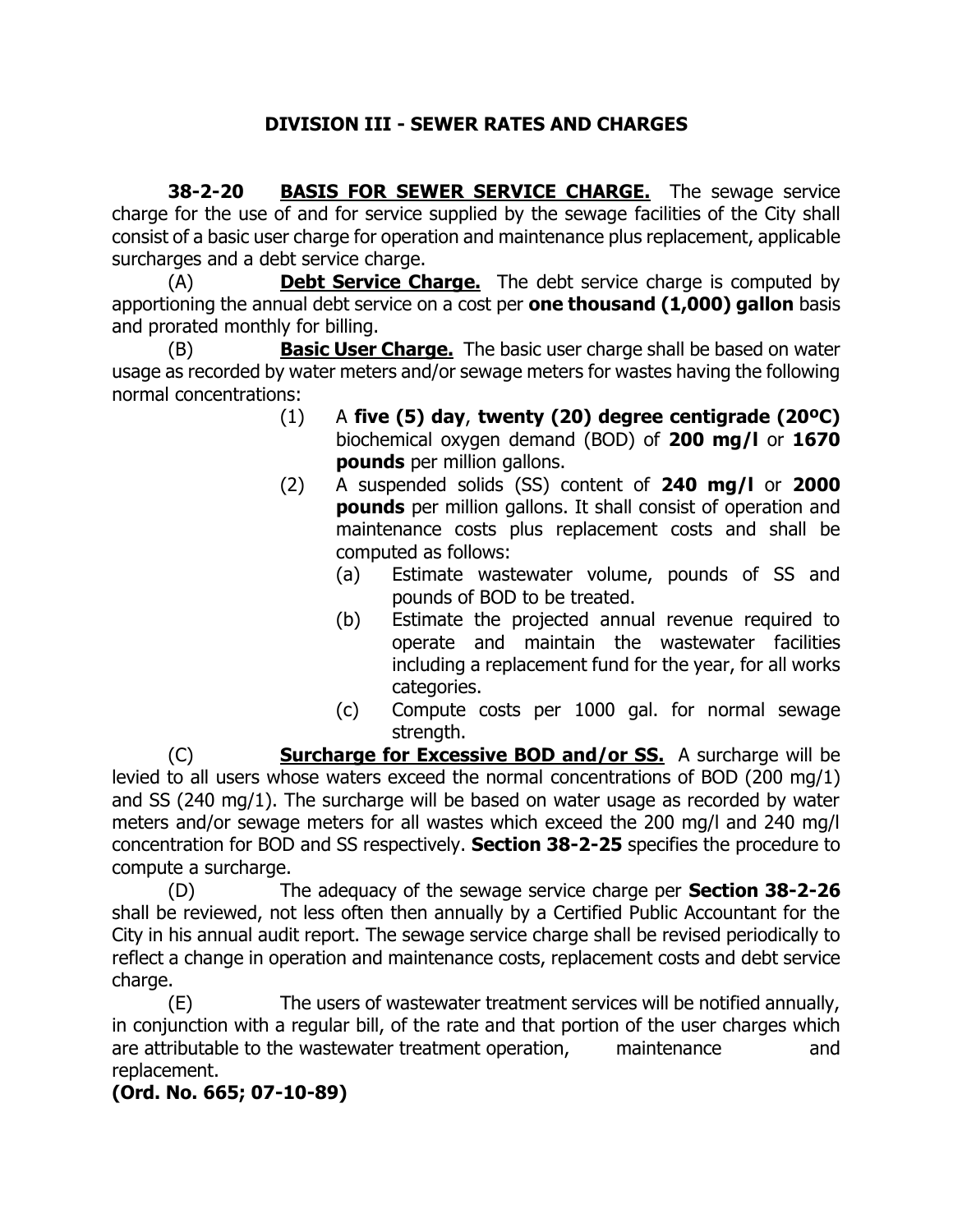**38-2-21 MEASUREMENT OF FLOW.** The volume of flow used for computing basic user charges and surcharges shall be the metered water consumption read to the lowest even increments of **one hundred (100) gallons** excepting therefrom water which did not enter the City's sanitary sewer system (due to exceptional circumstances such as a line breakage and leakage on the building side of the meter). In the event water has been metered but did not enter the City's sanitary sewer system due to exceptional circumstances, the volume of flow used to determine sewer charges shall be the customer's average volume of flow for the previous **three (3) months**. **(Ord. No. 890A; 09-08-97)**

(A) If the person discharging wastes into the public sewers procures any part, or all, of his water from sources other than the City's waterworks system, all or a part of which is discharged into the public sewers, the person shall install and maintain, at his expense, water meters of a type approved by the City for the purpose of determining the volume of water obtained from these other sources.

(B) Devices for measuring the volume of waste discharged may be required by the City if these volumes cannot otherwise be determined from the metered water consumption records.

(C) Metering devices for determining the volume of waste shall be installed, owned, and maintained by the person. Following approval and installation, such meters may not be removed, unless service is cancelled, without the consent of the City. **(Ord. No. 665; 07- 10-89)**

**38-2-22 DEBT SERVICE CHARGE.** A debt service charge to each user of the sewage facility of the City is hereby established. A minimum charge of **One Dollar Fifty-Three Cents (\$1.53)** per month shall be applied to all users whose water consumption does not exceed **two thousand (2,000) gallons** per month. A debt service charge of **Eighty Cents (\$0.80)** per **one thousand (1,000) gallons** shall be applied to all users for water consumption in excess of **two thousand (2,000) gallons** per month. **(Ord. No. 1017; 06-03-01)**

**38-2-23 BASIC USER RATE.** There shall be and there is hereby established a minimum charge and a basic user rate for the use of and for service supplied by the wastewater facilities of the City as follows: **[As of April 1, 2021]**

(A) A minimum charge of **Eight Dollars Eighteen Cents (\$8.18)** per month shall be applied to all users whose water consumption does not exceed **two thousand (2,000) gallons** per month.

(B) A basic user rate of **Four Dollars Twenty-Two Cents (\$4.22)** per **one thousand (1,000) gallons** shall be applied to all users for water consumption in excess of **two thousand (2,000) gallons** per month.

(C) All non-metered residential users of the wastewater facilities shall pay a minimum flat rate charge per month adequate to cover the costs of the minimum debt service charge and the basic user rate of **Eighteen Dollars Fifty-Seven Cents (\$18.57)** per **five thousand (5,000) gallons**. The flat rate charge will allow a maximum of **five thousand (5,000) gallons** per month.

In the event use of the wastewater facilities is determined by the City to be in excess of **five thousand (5,000) gallons** per month, the City may require such flat rate user to install metering devices on the water supply or sewer main to measure the amount of service supplied. **(Ord. No. 1435; 03-02-20)**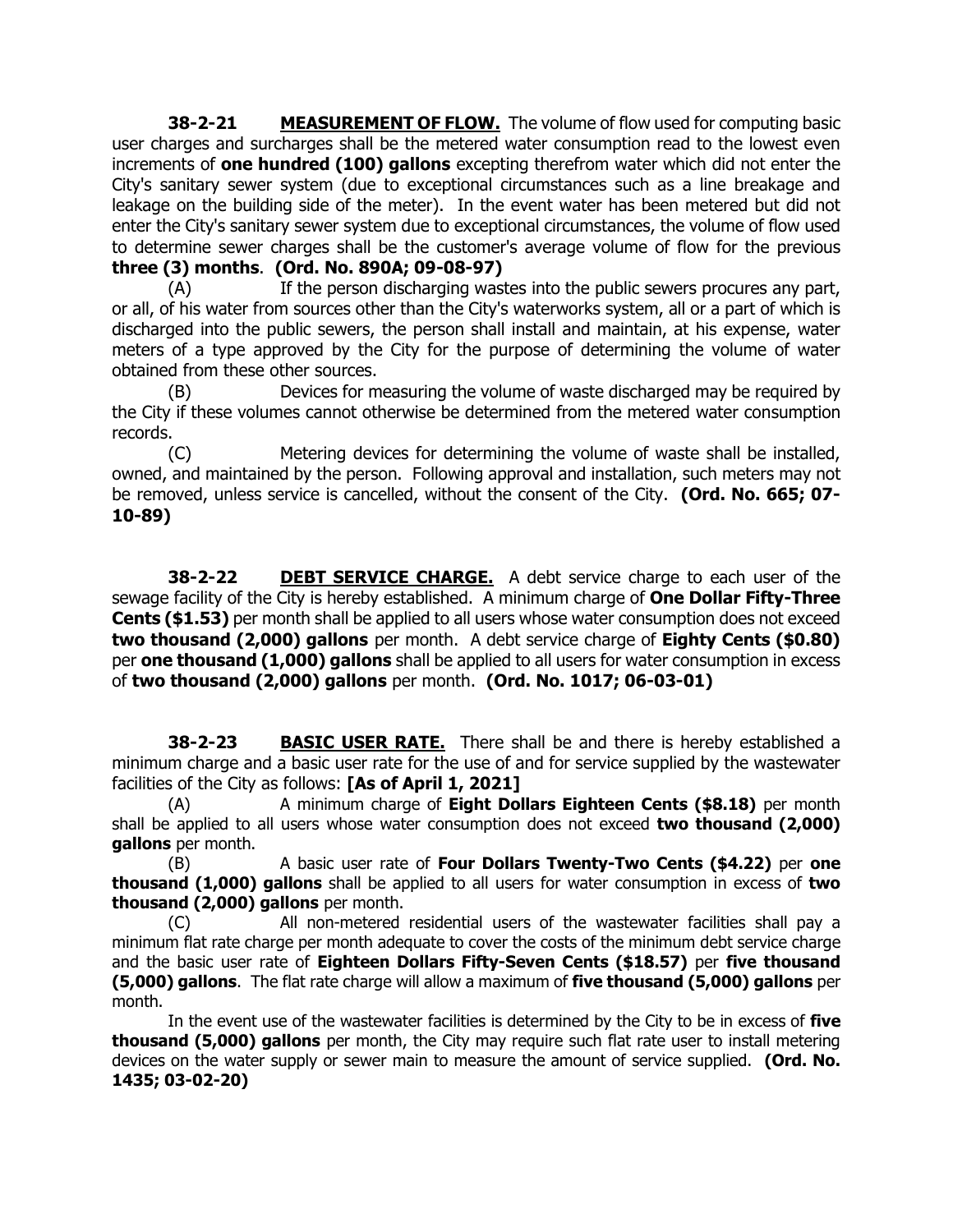**38-2-24 SURCHARGE RATE.** The rates of surcharges for BOD and SS shall be as follows:

| per lb. of BOD:          | \$0.48 |  |  |  |
|--------------------------|--------|--|--|--|
| per lb. of SS:           | \$0.28 |  |  |  |
| (Ord. No. 665; 07-10-89) |        |  |  |  |

**38-2-25 COMPUTATION OF SURCHARGE.** The concentration of wastes used for computing surcharges shall be established by waste sampling. The BOD and suspended solids in the waste shall be determined from samples taken at the manhole or

sampling point provided for such sampling at any period of time and of such duration and in such manner as the City may elect, or at any place mutually agreed upon by the person and the City. The results of sampling and analysis by the person may be used in determining surcharge computations after being confirmed by tests by the City.

(A) **Surcharge for Excessive BOD.** A surcharge is hereby levied on the user who discharges into the public sewage system flow containing BOD in excess of 200 mg/l. The pounds of excess BOD will be determined from the following formula:

$$
Pb = Fm \times (Bx - 200) \times 8.34
$$

Where:

| Fm       | $=$      | Monthly flow in million gallons (MG) contributing to excess BOD |
|----------|----------|-----------------------------------------------------------------|
| Bx       | $=$      | BOD of flow mg/l, causing the surcharge                         |
| $8.34 =$ |          | Conversion from mg/l to pounds per MG                           |
| Pb.      | $=$      | Pounds of BOD subjected to surcharge                            |
| MG       | $\equiv$ | Million gallons                                                 |

The BOD surcharge in dollars will be determined by multiplying the pounds of BOD as determined above by the BOD surcharge rate per **Section 38-2-24** above.

(B) **Surcharge For Excessive Suspended Solids.** A surcharge is hereby levied on the user who discharges into the public sewer system flow containing suspended solids (SS) in excess of 240 mg/l. The pounds of excess SS will be determined from the following formula:

$$
Ps = Fm \times (Sx - 240 \times 8.34)
$$

Where:

 $Fm =$  Monthly flow in MG, contributing to excess SS

 $Sx =$  Suspended solids in mg/l, causing the surcharge

 $8.34 =$  Conversion from mg/l to pounds per MG

 $Ps =$  Pounds of suspended solids subject to surcharge

 $MG =$  Million gallons

The suspended solids surcharge in dollars per month will be determined by multiplying the pounds of SS as determined above by the SS surcharge rate per **Section 38-2-24** above. **(Ord. No. 665; 07-10-89)**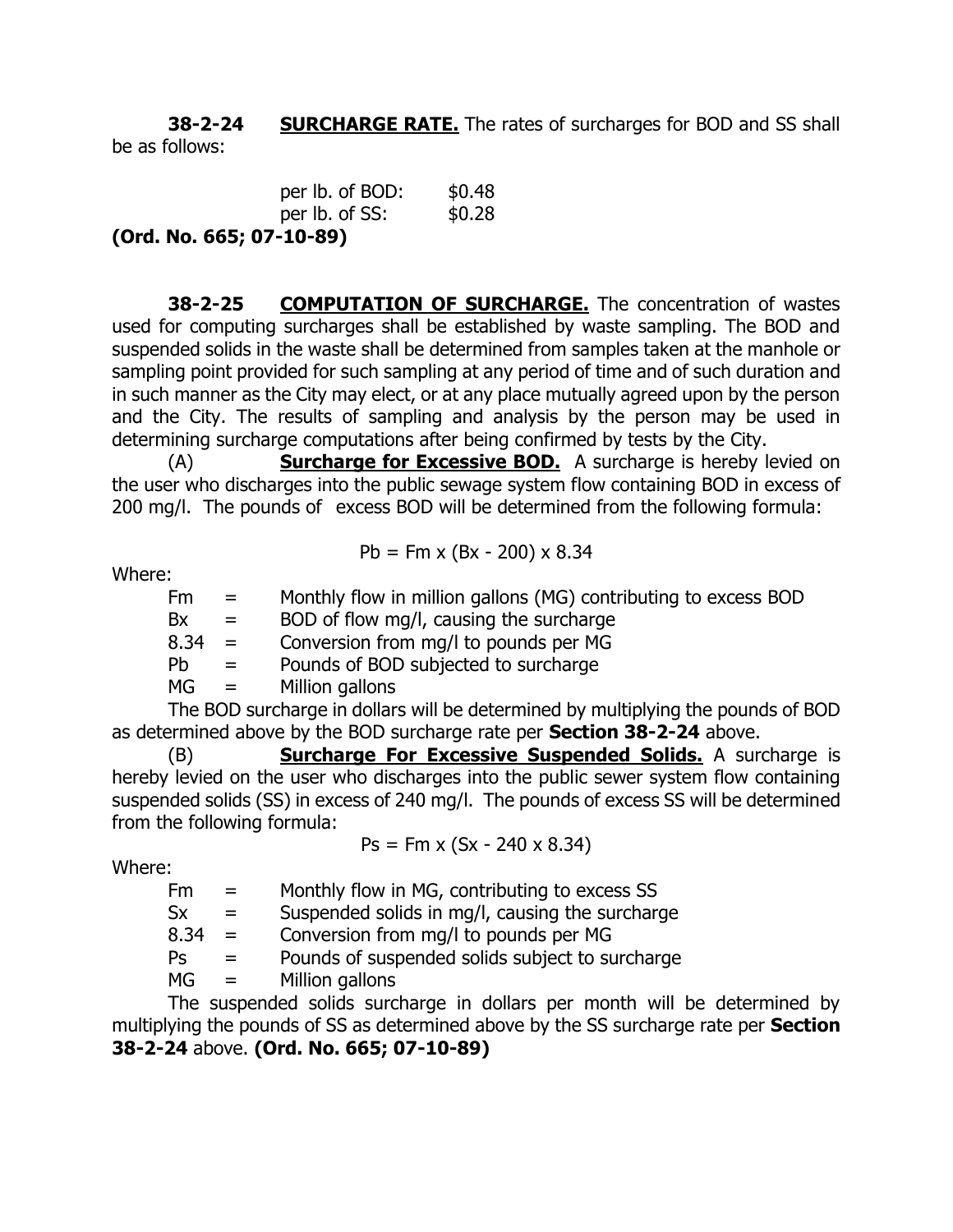**38-2-26 COMPUTATION OF SEWAGE SERVICE CHARGE.** The sewage service charge shall be computed by the following formula and the users shall be billed monthly:

$$
CW = CD + CM (Vu - X) CU + CS
$$

Where:

- $CW =$  Amount of waste service charge  $(\$)$  per billing period.
- CD = Debt Service Charge per **Section 38-2-22**.
- CM = Minimum Charge for Operation, Maintenance and Replacement per **Section 38-2-23(A)**.
- $Vu =$  Sewage Volume for the billing period.
- X = Allowable consumption in gallons for the minimum charge per **Section 38-2-23(A)**.
- Cu = Basic User Rate for Operation, Maintenance and Replacement per **Section 38-2-23(B)**.
- CS = Amount of surcharge per **Sections 38-2-24** and **38-2-25**.

**(Ord. No. 665; 07-10-89)**

**38-2-27 CHARGES FOR CONNECTION TO SYSTEM.** Charges for any service connection to the Municipal Sewage System shall be assessed at rates according to the following schedule:

(A) **Class 325 Connection.** For each service connection of single dwelling units, commercial and industrial connections to a municipal trunk sewer, an assessment of **Five Hundred Dollars (\$500.00)** shall be made. The assessment shall be paid when the permit is applied for and obtained from the City Collector. Multiple dwelling units within this class of connection shall be assessed at the rate of **Five Hundred Dollars (\$500.00)** for each dwelling comprised of **six (6) units** or less, provided such units are connected into **one (1) manhole** at the property line closest to the existing main and **one (1) connection** made into the main. If a multiple dwelling unit is comprised of more than **six (6) units**, an additional fee of **Five Hundred Dollars (\$500.00)** shall be assessed for each grouping of **six (6) units** or any part thereof, provided such grouping of **six (6) additional units** or less are connected to a manhole which services the initial **six (6) units** of the dwelling.

(B) **Class 325--Mobile Home Park Connection.** Each lot located in a mobile home park shall be assessed the sum of **Five Hundred Dollars (\$500.00).** This assessment for connection of each lot to the sewer system shall be paid at the time the first occupant of each lot applies for his or her utility hook-up with the City. At such time, the City Collector shall bill the owner of the mobile home park this assessment of **Five Hundred Dollars (\$500.00)** and such shall be paid promptly by the owner of the mobile home park. No utility hook-up shall be made until this connection/assessment is paid by the mobile home park owner.

(C) **Class 1500 Connection.** For each service connection of single dwelling units, commercial and/or industrial connections to the Municipal Trunk Sewer located in Sections 6 and 7, Township 4 South, Range 8 West of the Third Principal Meridian, Randolph Conty, Illinois and any future extension thereof into Section 1, Township 4 South, Range 9 West of the Third Principal Meridian, Monroe County, Illinois to the Municipal Trunk Sewer, an assessment of **One Thousand Five Hundred Dollars (\$1,500.00)** shall be made. The assessment shall be paid when the sewer permit is applied for and obtained from the City Collector. Multiple dwelling units within this Class 1500 Connection shall be assessed at the rate of **One Thousand Five Hundred Dollars (\$1,500.00)** for each dwelling comprised of **one (1)** to **six (6) units**, provided such units are connected into **one (1) manhole** at the property line closest to the main and **one (1)** connection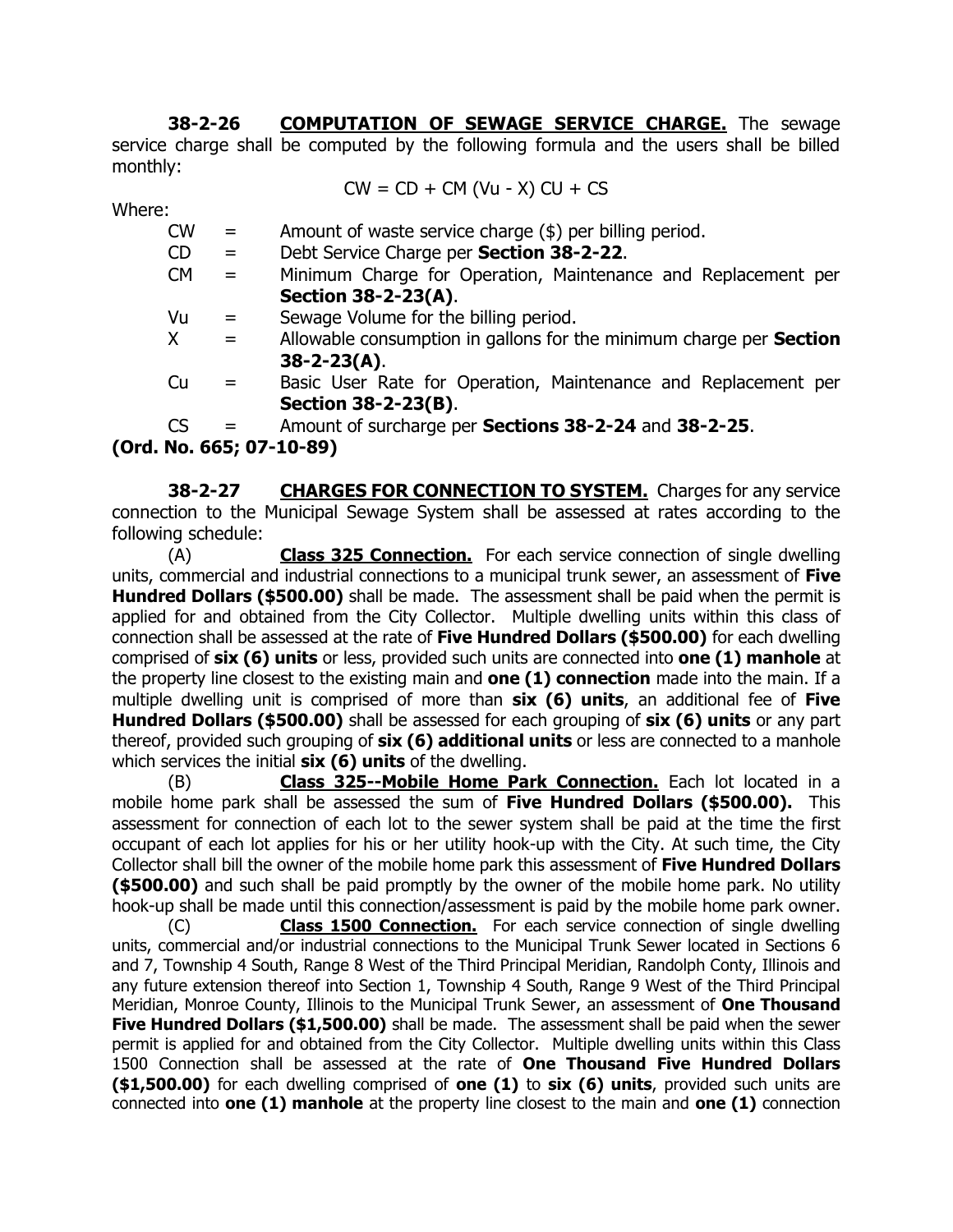into the main. If a multiple dwelling unit is comprised of more than **six (6) units**, an additional fee of **One Thousand Five Hundred Dollars (\$1,500.00)** shall be assessed for each grouping of **six (6) units** or any part thereof, providing such grouping of **six (6)** additional units or less are connected to the manhole servicing the initial **six (6) units** of the dwelling. Any number of additional **six (6) unit** grouping or less may be added to the same manhole servicing the same building provided a fee of **One Thousand Five Hundred Dollars (\$1,500.00)** is paid for each additional grouping. **(Ord. No. 1419; 01-07-19)**

#### **38-2-28 INSPECTION AND FEES.**

(A) Each sewer lateral installation must be inspected by City personnel prior to covering. The cost of this inspection is included in the tap fees. A "Sewer Inspection Report" shall be completed by City following the inspection per **Appendix "A"** which is attached hereto and incorporated herein.

(B) **Loss of Paid Assessment Prior to May 1, 2003.** For a period of **ten (10) years** from the time an original assessment was paid, no additional connection fees shall be charged at the time of connection. During the period of **ten (10) years** from the date of payment of an original assessment through **twenty-five (25) years**, the connection fee in effect at the time of connection shall be reduced by the sum, if any, which was previously assessed and paid by the customer or his predecessor(s) in interest. For any connection made after **twenty-five (25) years** from the date of payment of an original assessment, no reduction shall be made to the connection fee in effect at the time of connection for any sum, if any, which was previously assessed and paid by the customer or his predecessor(s) in interest, and the connection fee shall be assessed at the rate in effect for such class of connection which is then in effect. **(Ord. No. 1051; 01-05-04)**

**38-2-29 ACCESS TO RECORDS.** The Illinois Environmental Protection Agency and the United States Environmental Protection Agency, or its or their authorized representative(s) shall have access to any books, documents, papers and records of the City which are applicable to the City's sewage system of user charges or industrial cost recovery for the purpose of making audit, examination, excerpts and transcriptions thereof to insure compliance with the terms of any Special or General conditions to any State Grant or loan or to any Federal Regulations and conditions of any Federal Grant or Loan to the City. **(Ord. No. 665; 07-10-89)**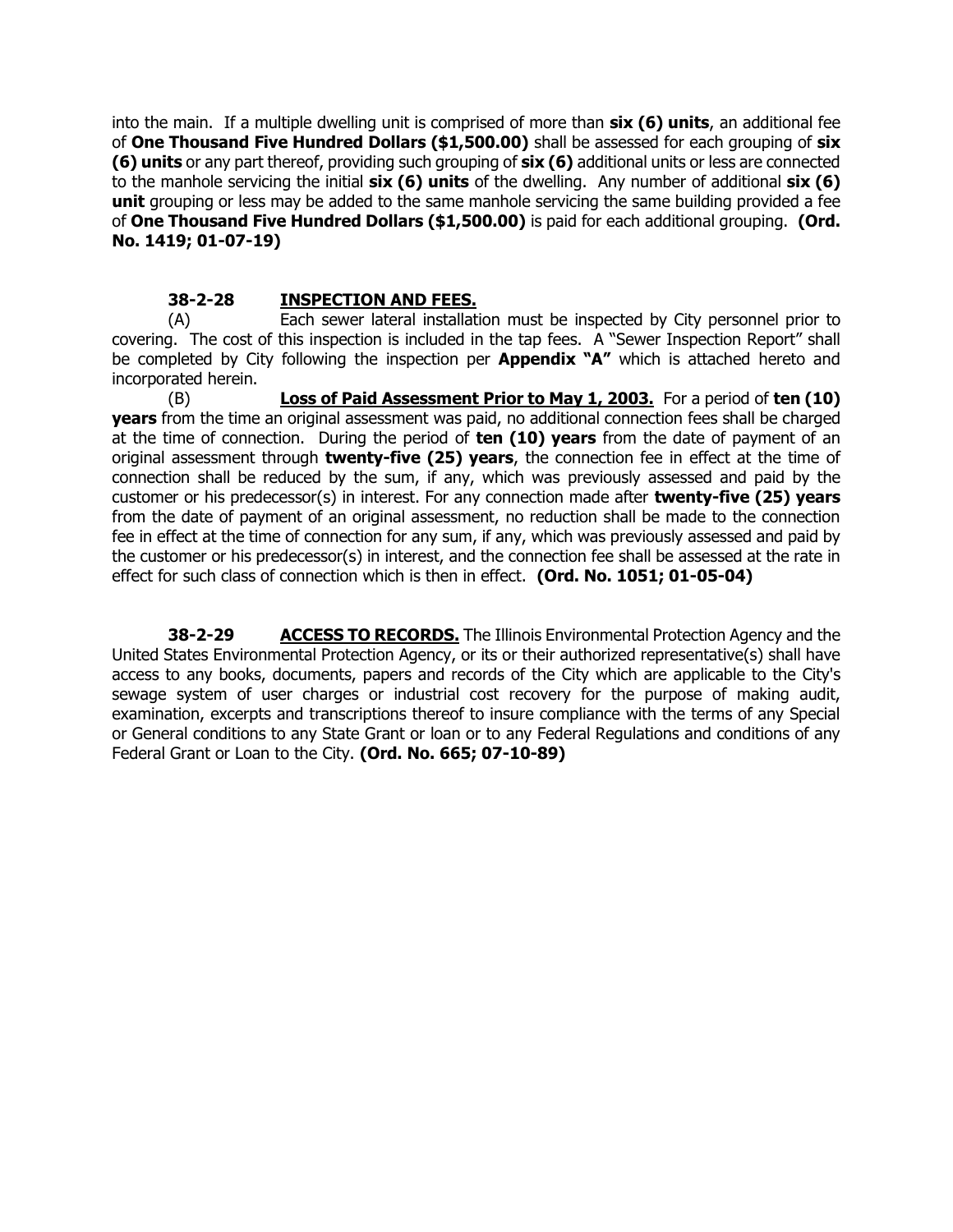#### **DIVISION IV - ELECTRIC RATES**

**38-2-30 RATES AND CHARGES.** For the following classifications of electric service, the rates, based on the conditions and terms as set forth are hereby established for the sale of electric energy to the City's customers unless otherwise agreed upon.

(A) **Rate I -- Residential Rate:**

All KW-HRS used per month  $$0.0823$  per KW-HR

Customer Charge  $$10.00$  per month

The minimum monthly bill shall be **Ten Dollars (\$10.00) per month**.Rate I shall apply to residences and churches.

(B) **Rate II -- Commercial Rate:**

Customer Charge **\$20.00** per month

All KW-HRS used per month  $$0.0987$  per KW-HR

The minimum monthly bill shall be **Twenty Dollars (\$20.00) per month**.Rate II shall apply to stores, shops, garages, depots, public halls, hospitals, mills, factories, pool rooms, taverns, soft drink parlors, restaurants and other places of business, public resort or amusement.

(C) **Rate III -- Small Power Rate:**

All KW-HRS used per month  $$0.0823$  per KW-HR

Customer Charge  $$50.00$  per month

The minimum monthly bill shall be **Fifty Dollars (\$50.00) per month**.Rate III shall apply to all customers, unless otherwise agreed to, having a monthly demand of **seventy-five (75) KW** or greater with a non-lighting or heat load of more than **twenty-five percent (25%)** of the total demand, and having an average non-coincident load factor of more than **thirty-five percent (35%)** and to customers presently being served under a contract which provides for billing under this rate.

#### (D) **Rate IV -- Larger Power Rate:**

Customer Charge **\$2500.00** per month All KW-HRS used per month Monthly Wholesale KW-HRS Rate Peak KW per month (coincident with the City) Monthly Wholesale KW Rate

The minimum monthly bill shall be **Two Thousand Five Hundred Dollars (\$2,500.00) per month.** Rate IV shall apply to all customers, unless otherwise agreed to, having a monthly demand of **seventy-five (75) KW** or greater with a non-lighting or heat load of more than **twenty-five percent (25%)** of the total demand, and having an average non-coincident load factor of more than **thirty-five percent (35%)** and to customers presently being served under a contract which provides for billing under this rate.

(E) **Purchased Power Adjustment (PPA).** In addition to the above compensation, the City of Red Bud, Illinois, shall collect a Purchased Power Adjustment on the sale of each KWH to each customer. For each **0.01 cent** increase or decrease or major fraction thereof, in the City's monthly purchased power of **6.50 cents** per KWH in the first **three (3)** of **four (4) months** preceding the billing period, there shall be correspondingly added to or subtracted from each customer's bill, an amount equal to **0.01 cents** per KWH times the total KWH billed to the customers, on all of the above rates.

(F) **Special Contracts.** The City reserves the right to enter into special contracts. In deciding whether to enter into a special contract, the City will consider the overall economic impact the customer is expected to have on the City.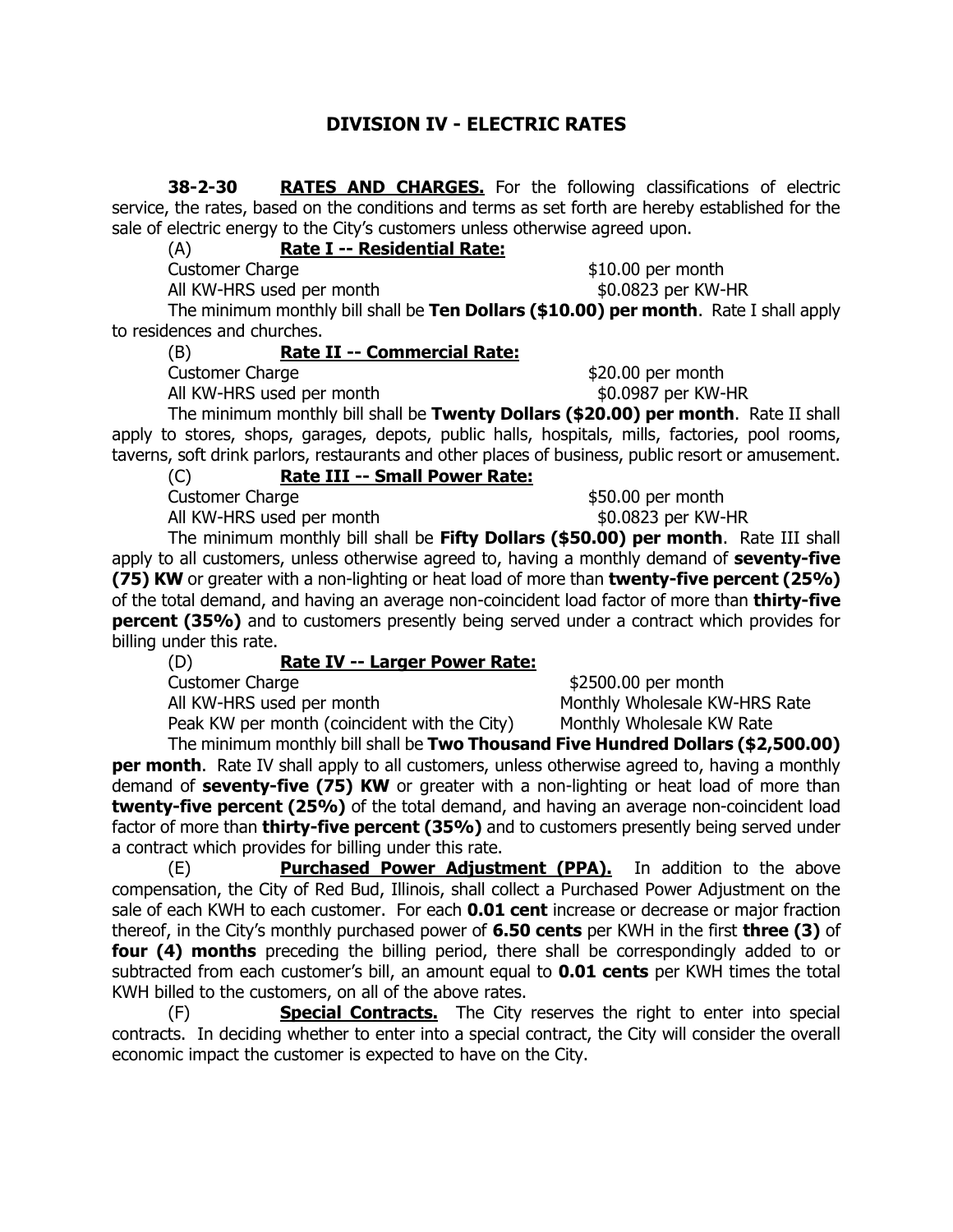(G) **Rented Dusk-to-Dawn Lights.** The rates applicable for dusk-to-dawn lights shall be as follows:

| 150-watt                  | High Pressure Sodium Light               | \$11.65 | per month |
|---------------------------|------------------------------------------|---------|-----------|
| 400-watt                  | Equivalent LED Light (128-watt)          | \$26.10 | per month |
| 1000-watt                 | Metal Halide Light                       | \$55.20 | per month |
| 1000-watt                 | Equivalent LED Light (252-watt)          | \$55.20 | per month |
| $*175$ -watt              | High Pressure Sodium Light               |         |           |
|                           | (no longer offered but still in service) | \$11.65 | per month |
| $*250$ -watt              | Metal Halide Light                       |         |           |
|                           | (no longer offered but still in service) | \$15.00 | per month |
| *400-watt                 | Metal Halide Light                       |         |           |
|                           | (no longer offered but still in service) | \$26.10 | per month |
| (Ord. No. 1422; 03-04-19) |                                          |         |           |

**38-2-31 SERVICE CONNECTION CHARGE.** The charge applicable to each service connection requested under this Article shall be as follows:

| Fee--Standard 120/240 - Volt Single-Phase 3 Wire Service:<br>(A) |            |
|------------------------------------------------------------------|------------|
| 200 AMP Overhead Tap                                             | \$1,200.00 |
| 200 AMP Underground Tap                                          | \$1,200.00 |
| 300 AMP Underground Tap                                          | \$1,800.00 |
| 300 AMP Overhead Tap                                             | \$1,800.00 |
| 400 AMP Overhead Tap/Overhead Service Area                       | \$2,300.00 |
| 400 AMP Underground Tap/Underground Service Area                 | \$2,300.00 |
| 400 AMP Underground Tap/Overhead Service Area--(New Service)     | \$2,300.00 |
| $(0, 1, 1)$ No. 1245, $00, 00, 15$                               |            |

**(Ord. No. 1345; 09-08-15)**

(B) **Fee--Unattached Services: (When meter base and breaker are not attached to building for standard 120/240-volt single-phase 3-wire service):**

Installation of 200 AMP meter base and breaker  $$1,400.00$ 

**(Ord. No. 1433; 02-03-20)**

(C) **Fee--3 Phase Service: Reserved.**

There shall be a charge of Three Dollars (\$3.00) for each foot of service line over **one hundred (100) feet**, such footage to be measured beginning at applicant's property line nearest an existing transformer and ending at a point of entry into applicant's building or weatherhead. **(Ord. No. 1293; 01-07-13)**

(D) All standard connection fees are due and payable when the service is applied for.

(E) Fees for changes or upgrades to existing services shall be determined by the City Superintendent and billed accordingly, such billing to be based on City's cost plus **ten percent (10%)** on materials used. **(Ord. No. 1083; 12-06-04)**

(F) If boring of the conduit/service lines or non-standard installation methods/materials are requested or required, then the customer shall pay all such additional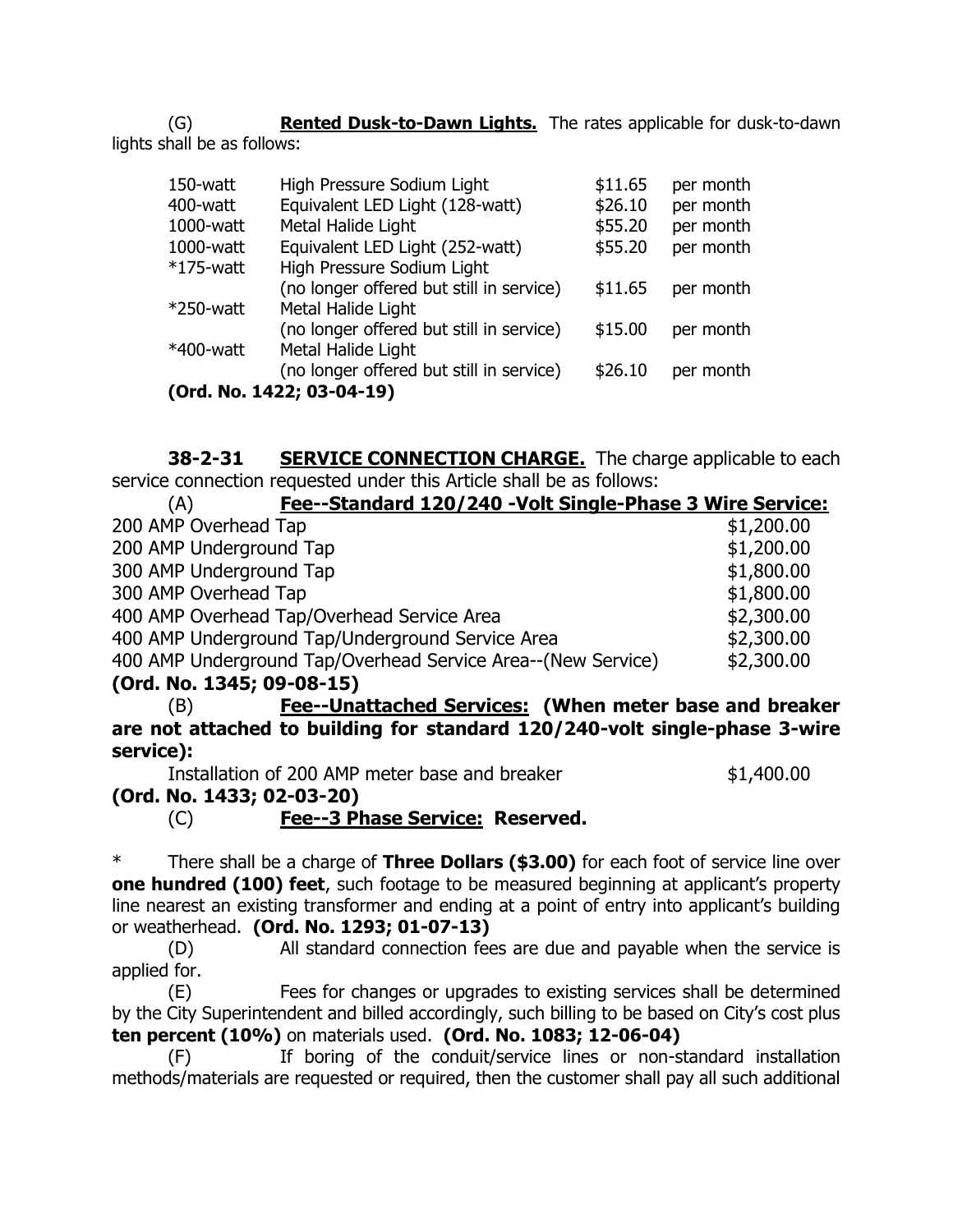costs of the City and other contractors required for such installation of the service line in addition to the tap fee. **(Ord. No. 1433; 02-03-20)**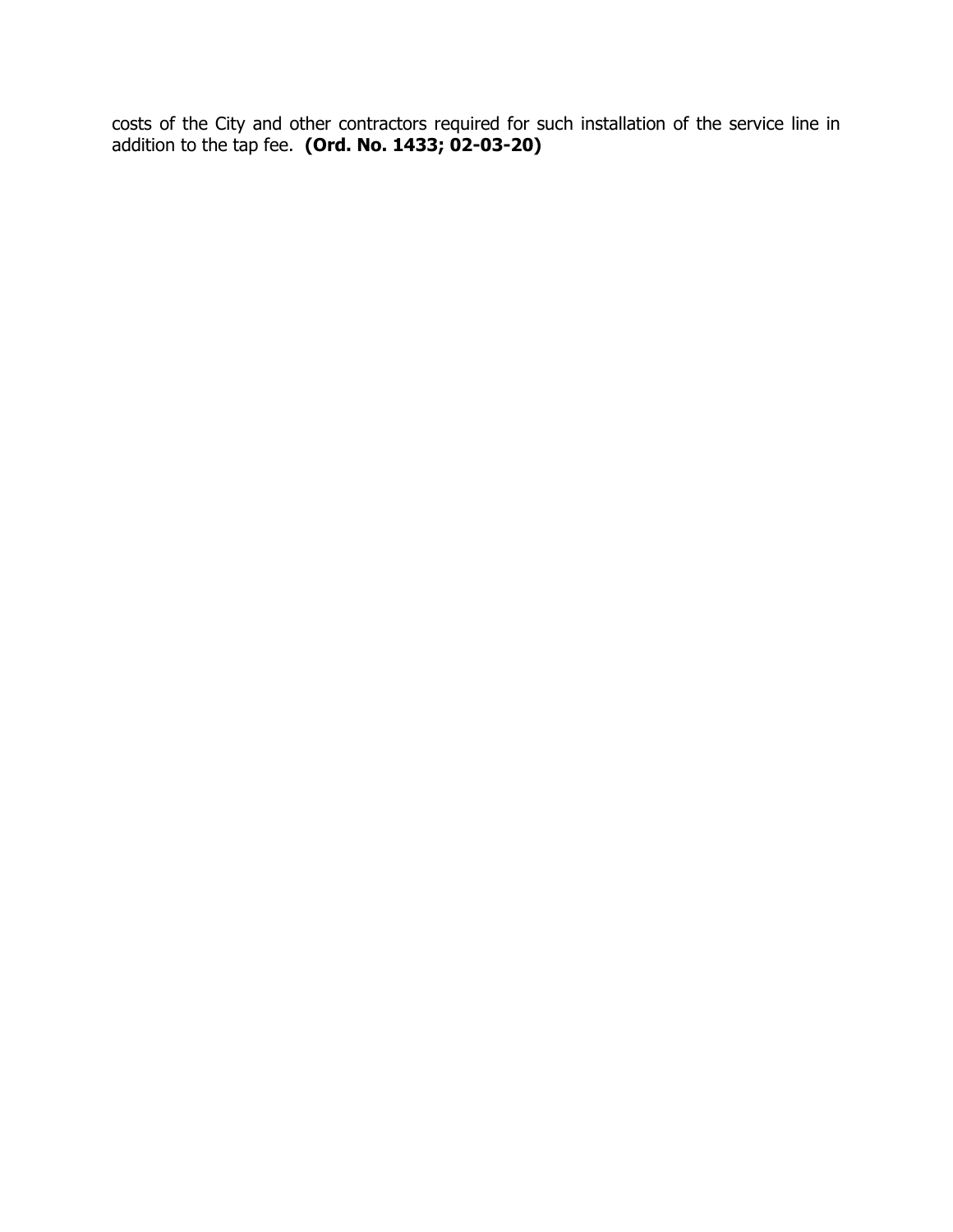## **38-2-32 NON-STANDARD SERVICE CONNECTION.**

(A) Any customer requesting special electrical service, not listed as a standard service connection, shall pay a sum equal to **one hundred percent (100%)** of the total cost of the additional line, transformers, metering, equipment and labor necessary to make the necessary installation.

(B) All non-standard service connection fees are due when the service is applied for. Payment will be based on an estimate prepared by the City Superintendent. If actual cost to install service is less than estimated, a refund will be made by the City. If the actual cost is greater than the estimate, a refund will be made by the City. If the actual cost is greater than the estimate, the applicant will be billed by the City.

(C) If a customer requests to have a non-standard service, and the feasibility of such service is approved by the Superintendent to provide such service, the customer assumes all risks incurred from such non-standard service. These risks would include, but not be limited to extended outages that may be due to transformer failure until the transformer is repaired or a suitable replacement can be obtained and installed. **(Ord. No. 1209; 03-02-09)**

**38-2-33 TEMPORARY SERVICE CONNECTION CHARGES.** For temporary service installed during construction or for some other purpose when requested as temporary service, there shall be an initial service and installation charge of **Fifty Dollars (\$50.00)** with monthly billings to then occur based upon the rates listed herein. A temporary service is 120/240 volt, 3 wire. Other temporary service requests will be reviewed by the City Superintendent, and if approved, cost shall be determined by the City Superintendent and billed accordingly, such billing to be based on City's cost. **(Ord. No. 943; 04-05-99)**

## **38-2-34 - 38-2-39 RESERVED.**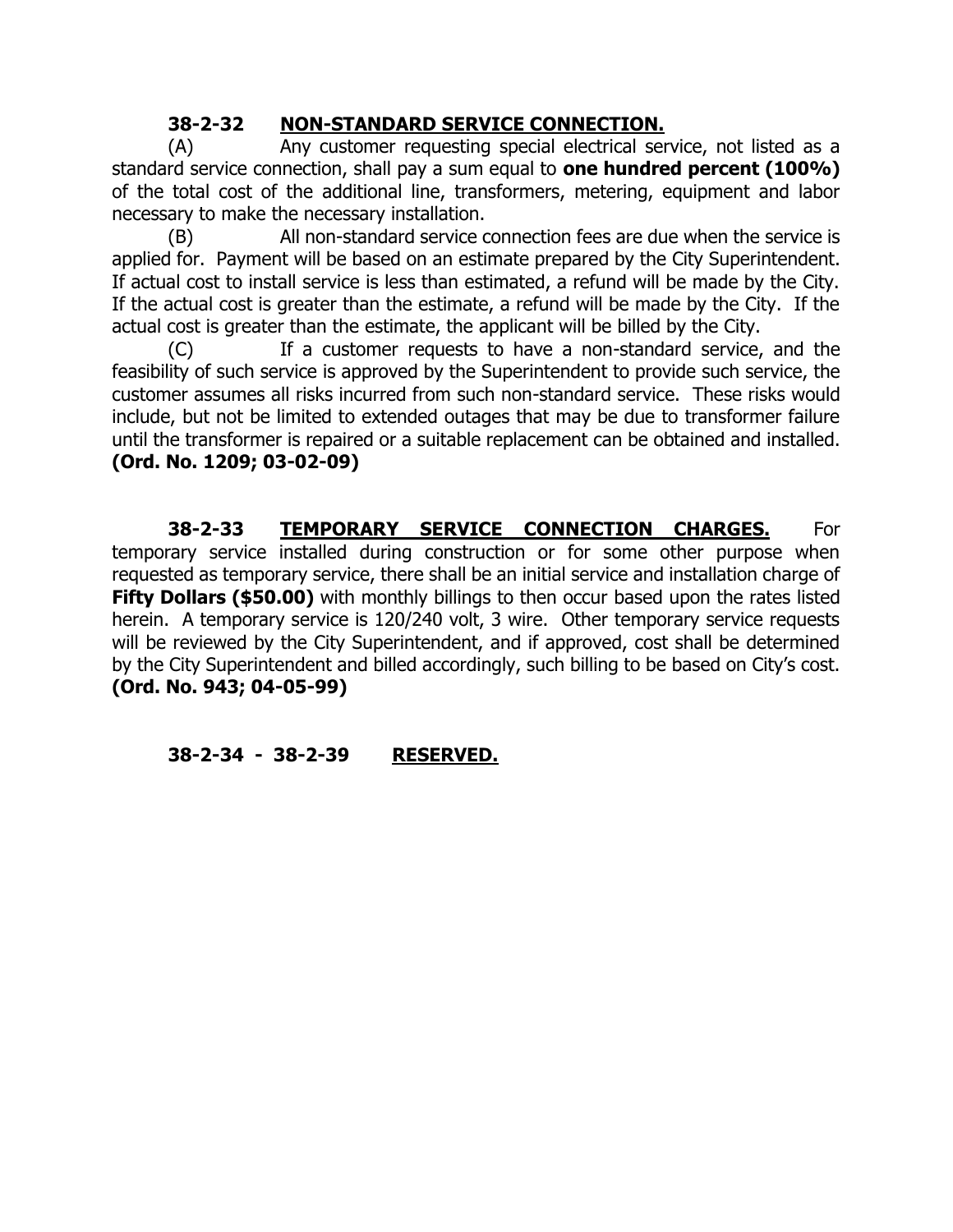**38-2-40 GAS RATES.** The rates charged by the City for natural gas service shall be as follows:

(A) There shall be and there is hereby established a minimum charge and a basic user rate for the use of and for service supplied by the gas facilities of the City at the rate of **Ten Dollars (\$10.00)** per meter per month. Consumers of natural gas shall be charged each month for gas usage as measured by the consumer's gas meter at a rate of **Five Dollars (\$5.00)** for the first **four hundred (400) cubic feet** or less of gas used, plus the actual cost of natural gas, as determined by the billed cost to the City in the month immediately prior to the billing month, for every **one hundred (100) cubic feet** of gas used over the first **four hundred (400) cubic feet**, plus **Eighteen and One-Half Cents (\$0.185)** for every **one hundred (100) cubic feet** of gas used over the first **four hundred (400) cubic feet**. **(Ord. No. 1398; 06-04-18)**

(B) **Interruptible Service.** The interruptible service rate for natural gas shall be the same as the Regular Service rate. **(Ord. No. 824; 08-07-95)**

(C) **Municipal Electric Generating Plant, Interruptible Gas Rate.** The actual cost of natural gas to the City. **(Ord. No. 778; 04-04-94)**

(D) **Basis of Interruption.** Any or all interruptible customers shall have the supply of natural gas curtailed or discontinued when, in the sole judgment of the Superintendent, continued usage of natural gas by interruptible customers will cause excessive usage beyond allocations available to the system from the Natural Gas Supplier. **(Ord. No. 623)**

(E) **Alternate Fuel Usage.** When, in the judgment of the Superintendent, alternate fuels are available to supplement or replace the use of natural gas, the customer so interrupted may elect to use such supplemental fuel and by so doing, shall pay for the total cost of the supplemental fuel, as determined by said total cost of supplemental fuel and the incremental amount of supplemental fuel used by each user of supplemental fuel. **(Ord. No. 623)**

(F) **Shared Benefits by Partial Interruption.** Whenever an interruptible customer is allowed to use natural gas during a period of partial curtailment, the benefits that would normally be deferred in cost to the one user shall be prorated to the amount of total fuel usage by all those affected by an interruption of gas supply. **(Ord. No. 623)**

(G) **Gas Revenue Tax.** See Chapter 36, "Taxaqtion", Article V of this Code.

(H) **Industrial or Special-Use Customers.** The City Council shall have the right to establish special rates for gas service to industrial or special-use customers. **(Ord. No. 623)**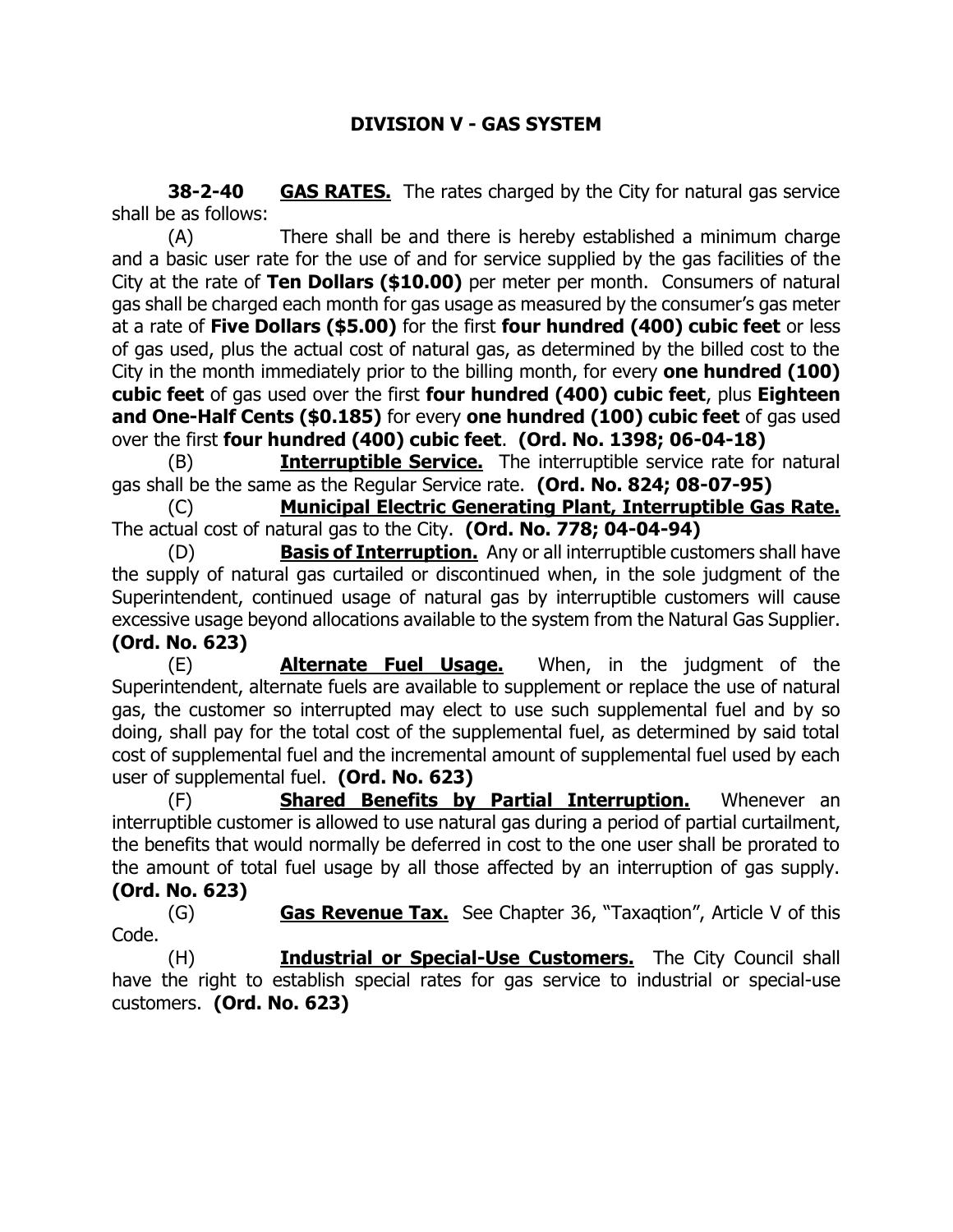## (I) **Transportation of Customer-Owned Gas.**

- (1) **Availability.** Transportation under this Rate is available to any applicable large commercial or industrial End-User (hereinafter called "Customer") (1) having a proven natural gas requirement of more than **three thousand (3,000) Mcf** per meter annually; (2) who has executed a written contract for deliveries hereunder at specifically identified points of metering; and (3) who has arranged for the delivery of customer-owned gas to the Mississippi River Transmission Corp., (hereinafter referred to as MRT) system for the purpose of service under said contract. It is understood that the City of Red Bud, Illinois, (hereinafter referred to as "City") must act "on behalf of" the Customer only for Natural Gas Policy Act, Section 311 transportation and only under a valid agency agreement. This Rate is not available to any customer now under special contract with the City or for transportation of intrastate gas. This rate is available only on the basis of separate and distinct meters.
- (2) **Rate.** Rates and charges payable monthly under this Rate shall be as follows:
	- (a) **Transportation Rate--Base Monthly Charge: Fifty Dollars (\$50.00)** per meter each month during the term or extension of the contract for each month the Customer is transporting gas.
	- (b) **Interstate Transportation Charges:** All costs of any nature or type for or related to interstate transportation in advance of the City Gate shall be paid by the Customer.
	- (c) **Rate for All Gas Delivered:** Amount per Mcf computed as the net of the total rate chargeable under the applicable customer companion classification rate less the applicable commodity gas charge from the City's natural gas supplier. The "companion classification rate" is that rate stated in **Chapter 38- 2-40(A)** of the City Code as amended.
- (3) **Installation Charges.** The Customer shall pay or reimburse the City prior to the initiation of service hereunder for additional recording charts, instruments, meters or other facilities required for the City to (1) take custo-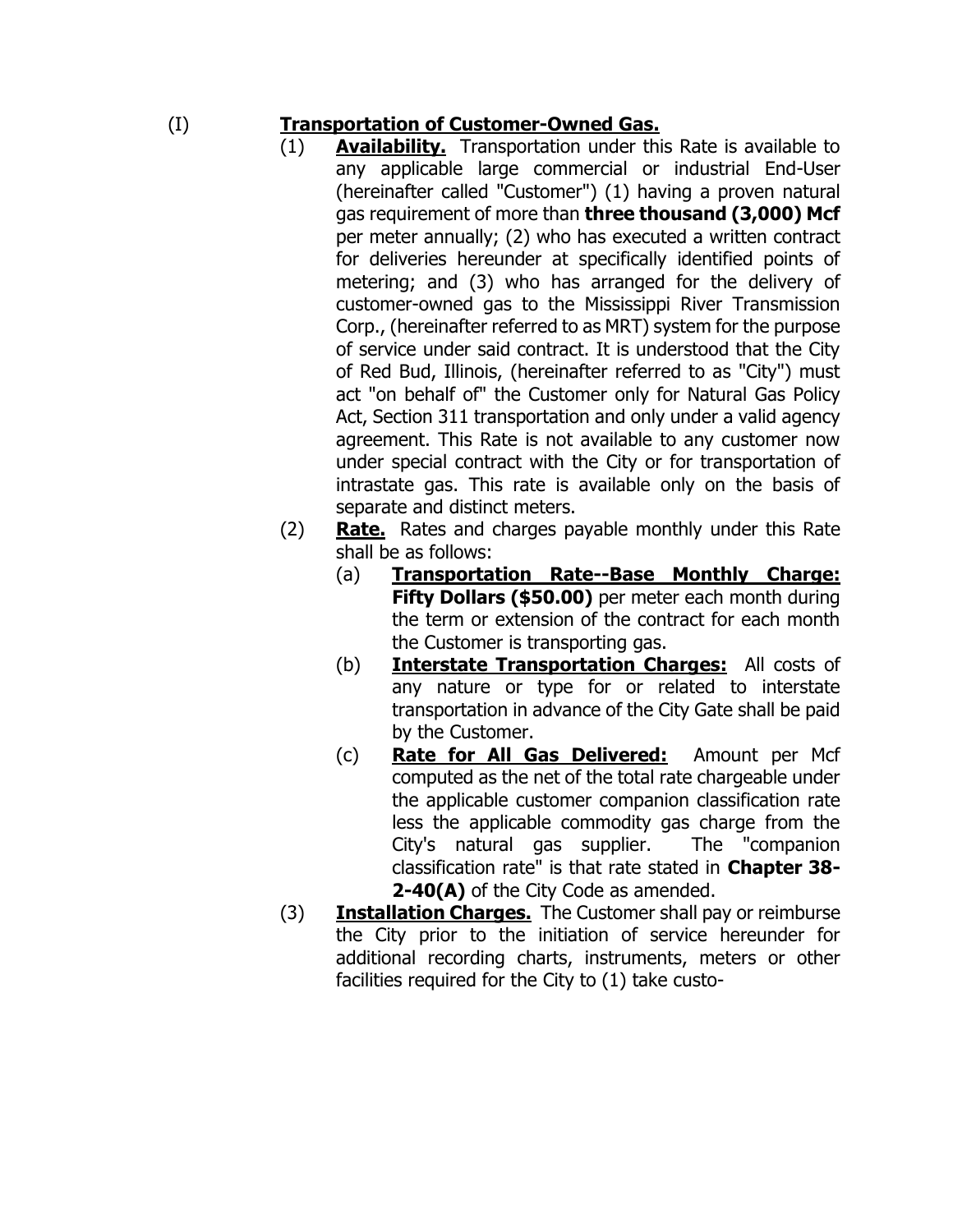mer-owned gas into its system; and (2) record daily quantities of gas delivered to the Customer hereunder at each meter so designated. All other costs such as legal, engineering and administrative expenses in connection with delivery to the Customer shall also be paid in advance. Amounts shall be determined by the City, billed to and paid by the Customer prior to making any deliveries.

- (4) **Late Payment Charge.** A charge for late payment shall be determined under the same provisions applicable under City ordinance at the time of occurrence.
- (5) **Reimbursement for Taxes or Surcharges.** In addition to all other charges, the Customer shall reimburse the City for any current or retroactive taxes or surcharges which the City may be required to pay or obliged to collect from the Customer in respect of service hereunder. The City will bill the Customer monthly or retroactively for any such taxes. They shall include but not be limited to the Illinois Gas Revenue Tax and the Gas Research institute (GRI) Surcharge if not otherwise paid by Customer.
- (6) **Order of Deliveries of Gas.** For billing purposes, gas taken by a Customer in any billing period at the point of metering for this Rate shall be deemed to be taken in the following order: (1) the quantity of customer-owned gas delivered to the City's system in the current billing period; (2) any excess or "balance" quantity of customer-owned gas previously delivered to the City's system but not taken by the Customer during the billing period immediately preceding the current billing period; and (3) the quantity of gas delivered under the companion classification. Any excess or balance quantity not taken by the Customer in the first subsequent billing period shall be forfeited to the City without recourse and at no cost to the City. No balance shall be carried for more than **thirty (30) days** following the close of a month.
- (7) **Nature of Deliveries.** Deliveries of gas under this Rate are subject to full interruption. The City shall be the sole judge of the necessity for interruption. The City will endeavor to give Customer advanced notice whenever an interruption is required, and the Customer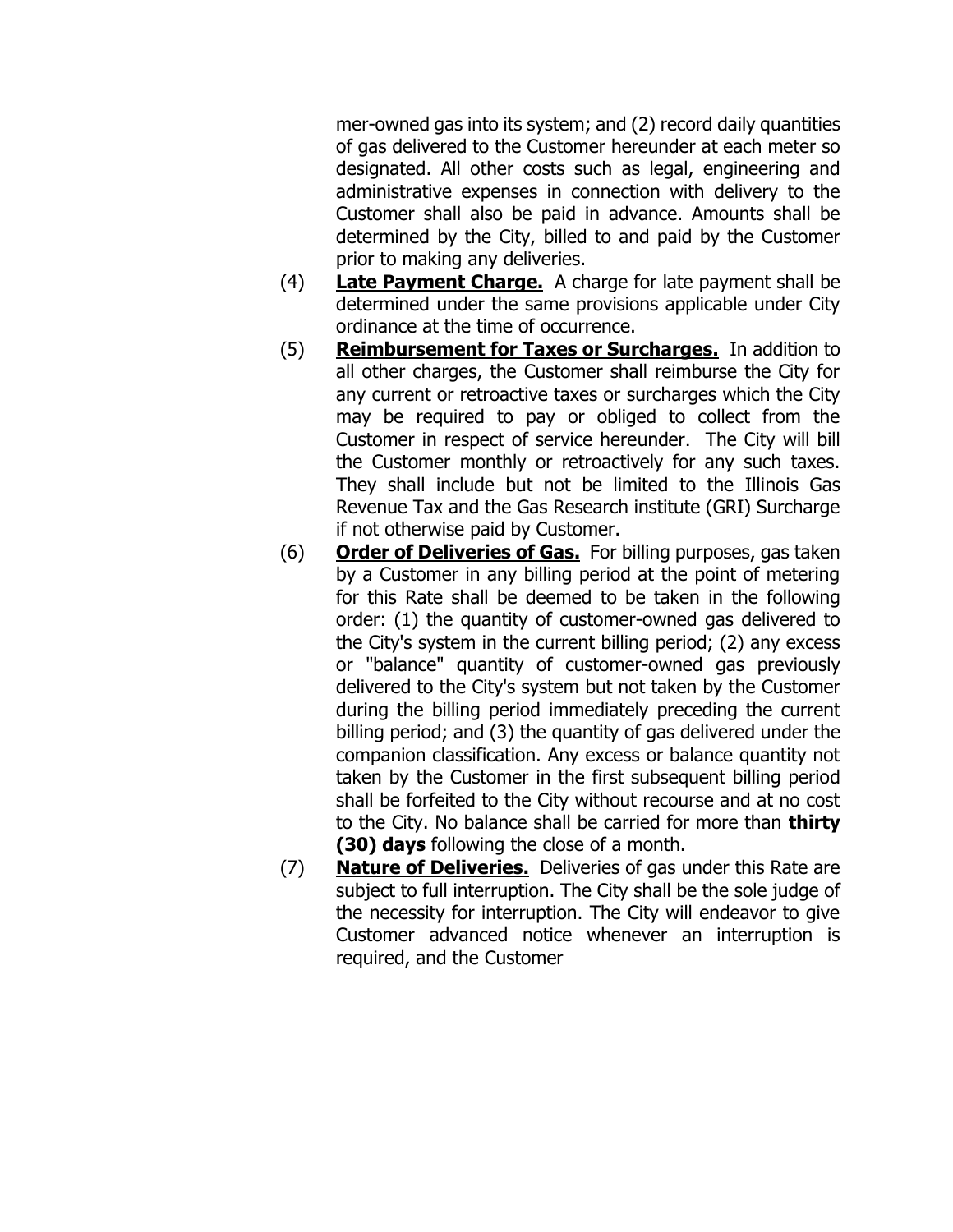shall interrupt his use of customer-owned gas for the time and to the extent requested by the City. The City shall not be liable for any loss or production or for any damages whatsoever by reason of interruption or lack of advance notice. The City will endeavor to deliver gas under the companion rate classification to the extent of entitlement of the Customer. Any penalty assessed by MRT because City exceeded its contract allotment with MRT in order to deliver gas to Customer under the companion rate, will be passed to the Customer.

(8) **Measurement of Gas Delivered by the City.** The gas delivered by the City hereunder shall be measured in accordance with the then current tariff of MRT. It will include Btu values, pressure and temperature compensation, and chart recording of volumes delivered through each Customer meter.

### (9) **Contract With Customer.**

- (a) The Contract entered into between the City and a Customer hereunder shall continue for a mutually agreed initial term not to exceed **two (2) years** from the effective date thereof, and from year to year thereafter, subject to the right or either party to terminate the same at the end of the initial term or of any such year to year extension thereof by written notice to the other given not less than **thirty (30) days** prior to the date of such intended termination. No third party shall have any rights under this contract.
- (b) The contract between the City and the Customer shall provide for the measurement of customer-owned gas delivered to the City only through the Red Bud-MRT City Gate with quality meeting MRT's specifications.
- (c) The flow rate(s) of delivery of gas transported for any customer hereunder and the pressure at which such gas is to be delivered shall be agreed upon by the City and the Customer and specified in the contract between them, or if now a Customer, at current service conditions for flow and pressure.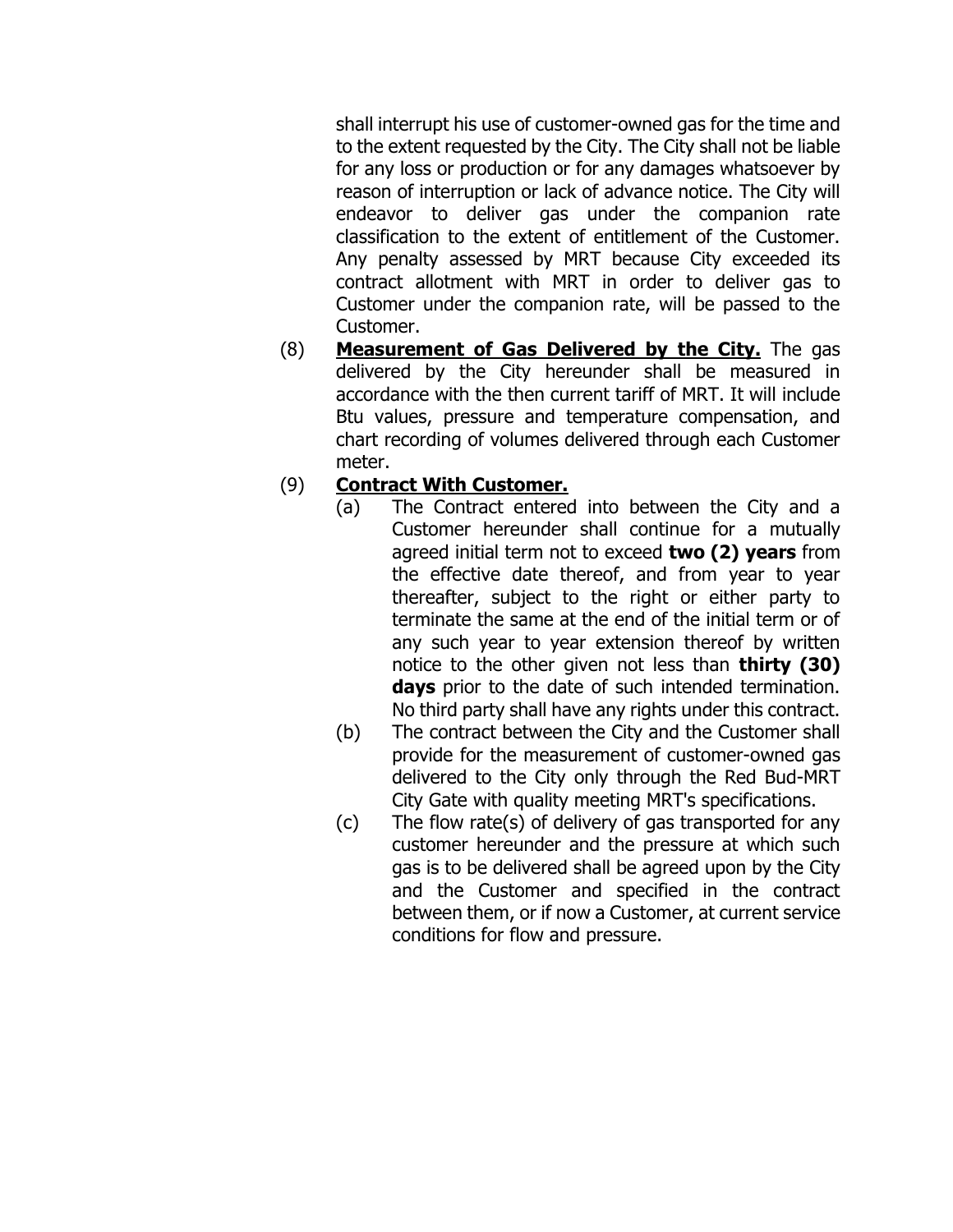- (d) The contract between the City and the Customer shall specify the maximum daily delivery quantities of customer-owned gas. MRT must provide the daily delivery data to the City for all customer-owned gas delivered to the City's distribution system. Their determination shall be binding upon the Customer.
- (e) The Customer must provide the City with estimates of monthly volumes to be transported. These estimates must be made available before **September 1** of each year or before deliveries begin.
- (f) The Customer will furnish the City with copies of all gas supply and transportation contracts of Customer relating to service hereunder, including all amendments thereto in effect from time to time. Prior to the **twenty-first (21 st)** of each month, the Customer will notify the City in writing of the volumes of gas to be transported in the subsequent month. This will be converted to or expressed as average daily flow. The Customer must request and receive approval of the City **two (2) working days** in advance of any mid-month changes. They must be confirmed in writing immediately.

### (10) **Terms and Conditions of Service In Addition to Those Imposed by City Ordinance Elsewhere.**

- (a) Service will be provided hereunder whenever and to the extent that customer-owned gas has been delivered for the Customer to the MRT system in accordance with the contract between the Customer and the City hereunder.
- (b) In the event of an interruption or curtailment of deliveries of customer-owned gas supply to the City, the City will attempt to make up any deficiency in such supply to the extent of Customer entitlement. such make-up service will be made available to the Customer under the companion classification, to the same extent it would be available to the Customer absent service under this Rate excepting in the event of transportation of customer-owned gas being the direct cause of curtailment or reduction in gas entitle-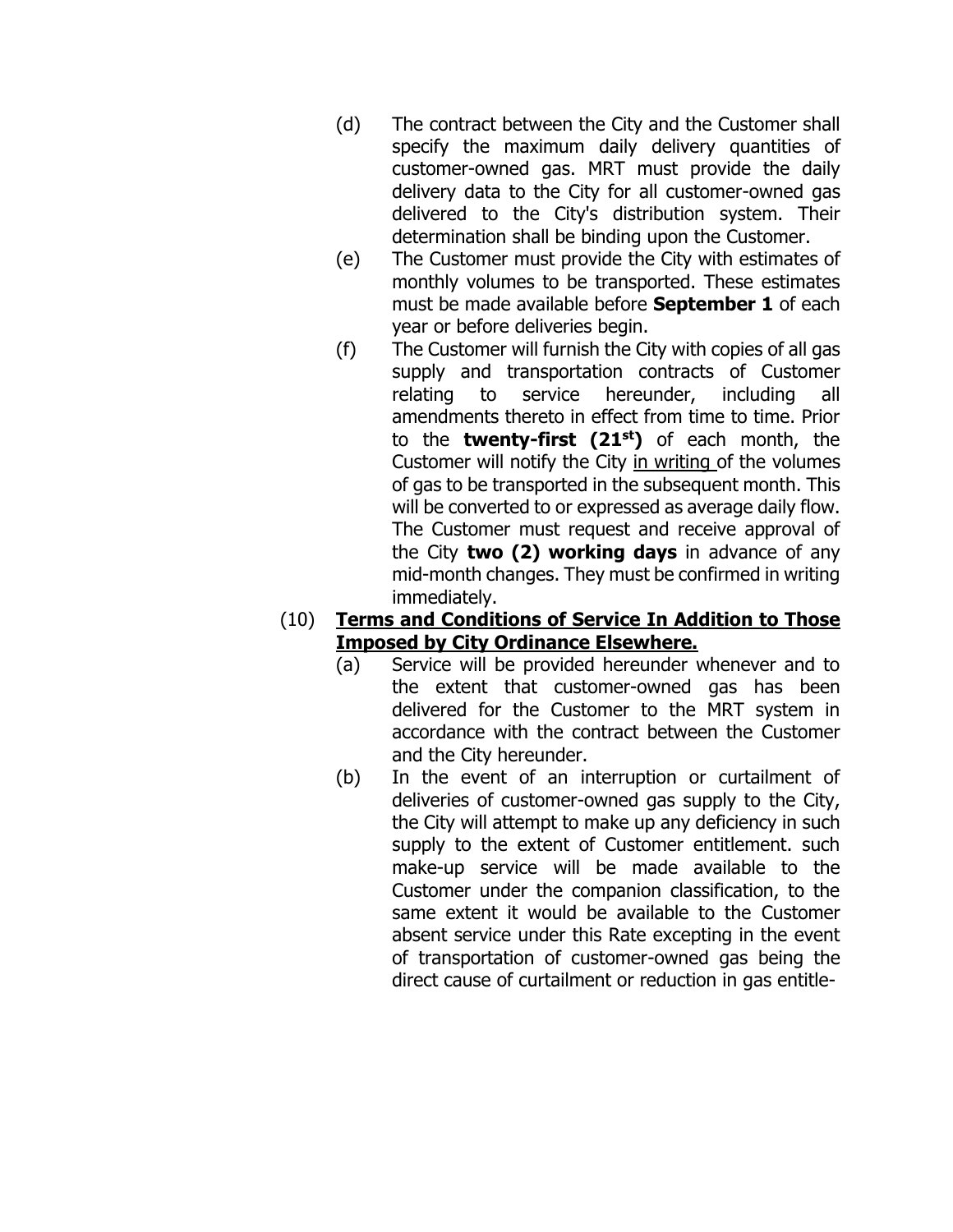ments from the City's natural gas supplier. Should historical purchase volumes under the companion classification become the basis for MRT entitlements, then the Customer will be provided such make-up service only to the extent of the volume to which he is entitled. Loss of entitlements shall be the risk of the Customer and penalties, if any, shall be paid by the Customer as stated above.

- (c) The delivery of customer-owned gas by the Customer to the City's distribution system shall be fully at the Customer's expense in accordance with the contract entered into between the City and the Customer hereunder.
- (d) The City will not be obliged to accept delivery of any customer-owned gas if such acceptance is in any way detrimental to or at the subsidy of other customers. Refusal to accept delivery shall be at the sole discretion of the City.
- (e) The summation of the consumptions registered by **two (2)** or more meters at the points of Customer metering under this Rate shall not be permitted except as a matter of convenience to the City as determined solely by the City.
- (f) If the Customer, his agents, sellers, brokers, marketers, shippers, transporters, suppliers or producers shall fail to comply with or perform any of the conditions or obligations on the Customer's part, to be complied with or performed under the contract entered into between him and the City hereunder, and if after such failure the City shall deliver at the Customer's local premises, addressed to him a written notice of its intention to terminate service hereunder on account of such failure, then the City shall have the right to terminate service at the expiration of **ten (10) days** after the giving of said notice unless within such **ten (10) days** the Customer shall fully make good such failure. The termination of service for any such cause shall not release the Customer from the obligation to make payment of any amount or amounts due or to become due in accordance with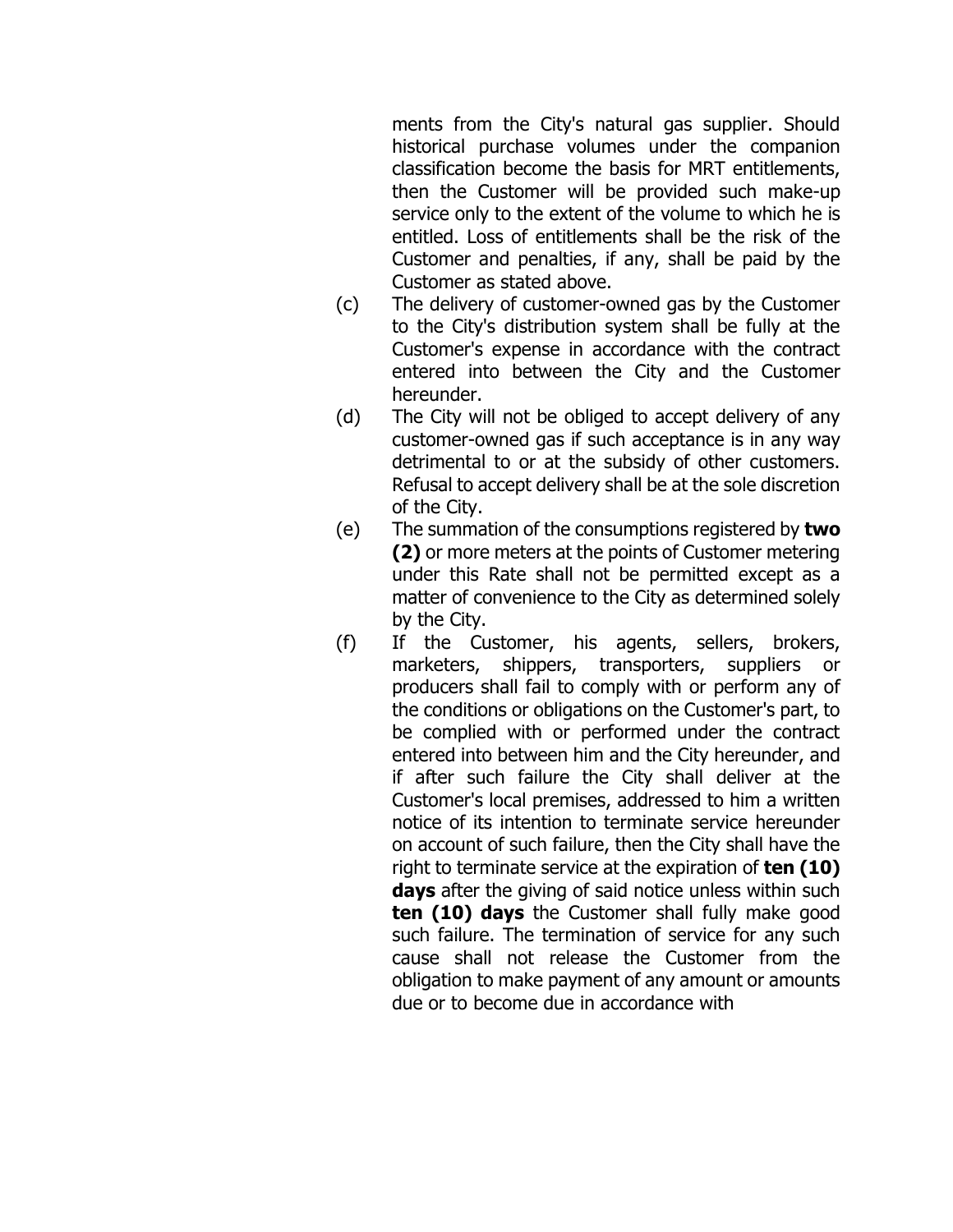terms of his contract with the City hereunder or under other conditions provided by City ordinance.

(11) **General.** Service is subject to any current or future ordinances, rules or regulations of the City of Red Bud, Illinois pertaining to natural gas service and not in direct conflict with this Rate or the contract between the City and the Customer.

## **(Ord. No. 682; 06-04-90)**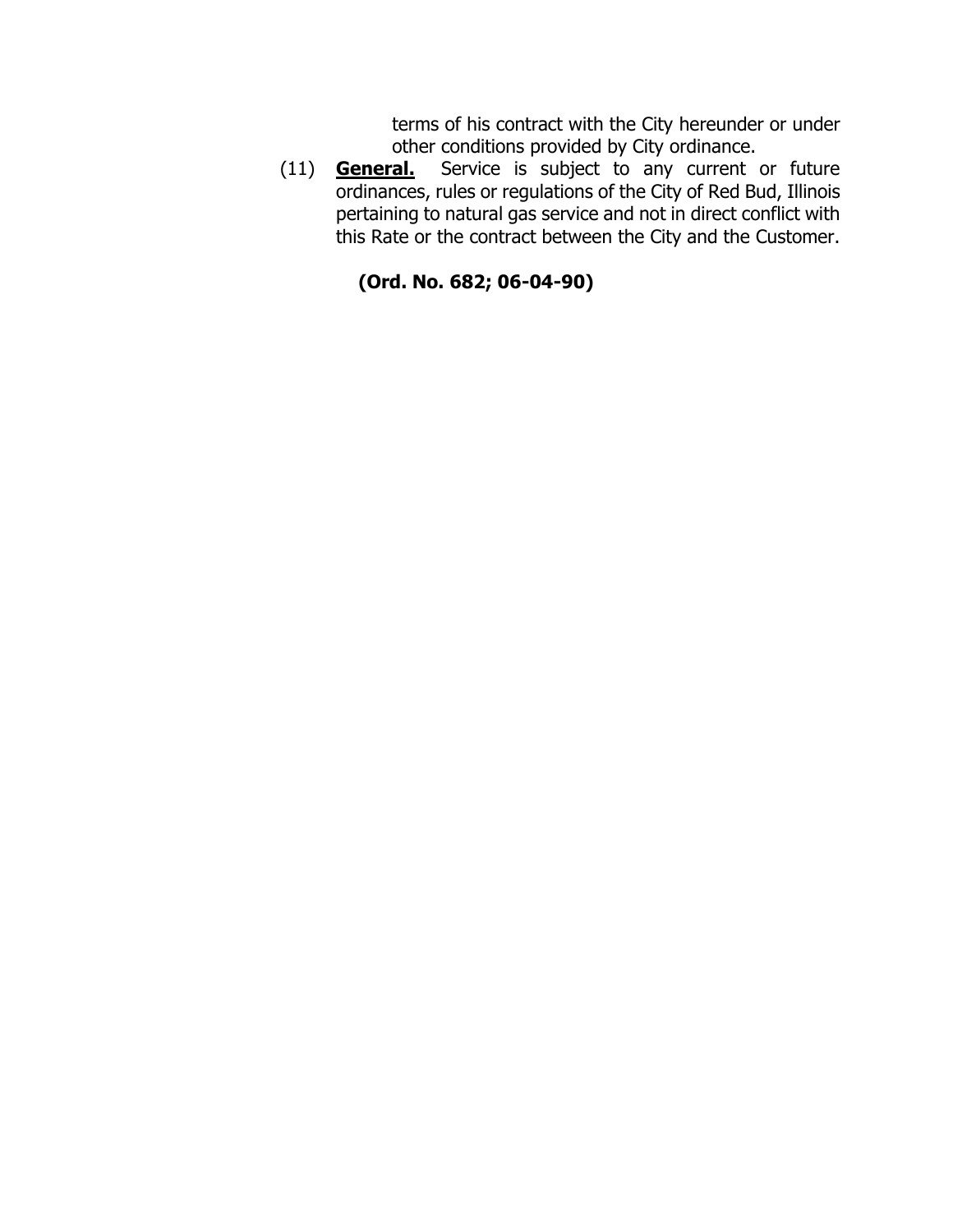## **38-2-41 SERVICE CONNECTION FEES.**

(A) The service connection fee for gas customers that use **800,000 BTU** or less per hour, shall be as follows if the gas line to be installed is **seventy-five (75) feet** or less:

## (1) **Within the City Limits.**

| (a) | R-275 meter         | \$1,100.00       |
|-----|---------------------|------------------|
|     | $(h)$ $D-415$ motor | <b>41 400 00</b> |

- (b) R-415 meter \$1,400.00 (c) R-630 meter \$1,650.00
- 
- (d) R-800 meter \$2,200.00 (e) An additional **Seven Hundred Fifty Dollars (\$750.00)** shall be added to the above fees if and

when a tap is required to be on a steel main.

## (2) **Outside the City Limits.**

|     | <b>∕⊥==^ ^^`</b> │ ││ │ ││ │ ││ │ │ <i>│</i> |  |            |
|-----|----------------------------------------------|--|------------|
| (e) | An additional Seven Hundred Fifty            |  |            |
| (d) | R-750 meter                                  |  | \$2,200.00 |
| (c) | R-630 meter                                  |  | \$1,650.00 |
| (b) | R-415 meter                                  |  | \$1,400.00 |
| (a) | R-275 meter                                  |  | \$1,100.00 |
|     |                                              |  |            |

**Dollars (\$750.00)** shall be added to the above fees if and when a tap is required to be made on a steel main.

## **(Ord. No. 1370; 02-06-17)**

If boring of the pipe or non-standard installation methods/materials are requested or required, then the customer shall pay all such additional costs of the City and other contractors required for such installation of the service line in addition to the tap fee.

# **(Ord. No. 1370; 02-06-17)**

(B) There shall be a charge of **Two Dollars Fifty Cents (\$2.50)** for each foot of service line over **seventy-five (75) feet**, such footage to be measured beginning at applicant's property line nearest an existing main and ending at point of entry into applicant's building.

If boring of the pipe or non-standard installation methods/materials are requested or required, then the customer shall pay all such additional costs of the City and other contractors required for such installation of the service line in addition to the tap fee. **(Ord. No. 1354; 03-07-16)**

(C) The service connection fee for gas consumers that use over **800,000 BTU** per hour, shall be determined by the Superintendent and billed accordingly, such billing to be based on City's cost. Fees for changes or upgrades to services shall be determined by the Superintendent and billed accordingly, such billing to be based on City's cost.

(D) All connection fees are due and payable when the service is applied for. All connection fees shall expire **one hundred twenty (120) days** from the date of application with such fees refunded to customer upon expiration. Thereafter, the customer must pay for a new connection fee(s) in full. **(Ord. No. 1051; 01-05-04)**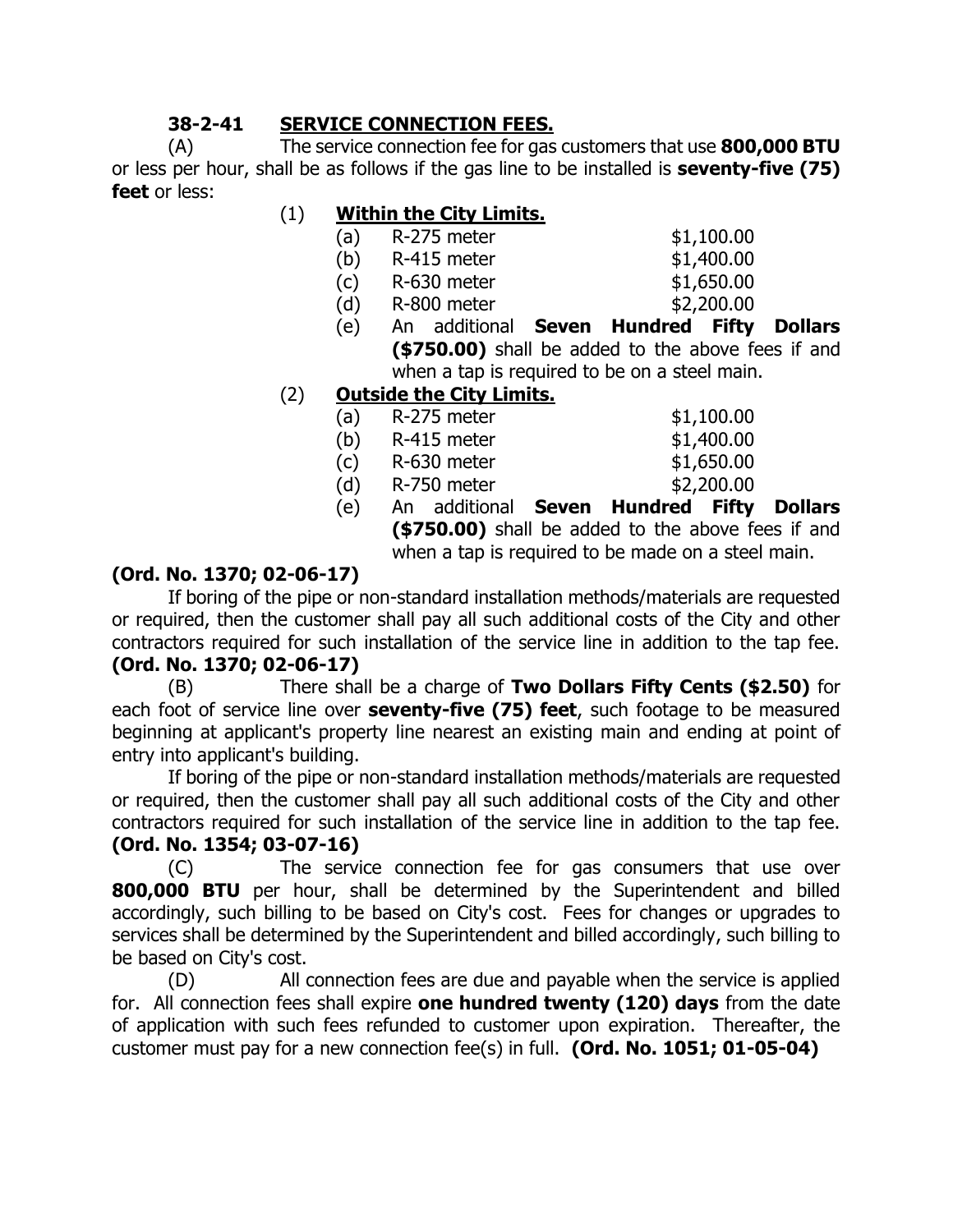#### **ARTICLE III - WATER SYSTEM REGULATIONS**

### **DIVISION I - GENERALLY**

**38-3-1 APPLICATION FOR SERVICE CONNECTIONS TO WATERWORKS SYSTEM.** An applicant desiring a water service connection with the City Waterworks System shall file a written application per **Appendix "B"** to **Chapter 38** of this Code at the City Hall, signed by all of the owners of the property for which the tap or service connection is desired, or by the duly authorized agent of such owner. The application shall be accompanied by payment of the fee prescribed in **Section 38-2-16**  to cover the cost of such service connection. As soon as possible thereafter, the Superintendent shall authorize a service connection to be made and a service line laid to the lot line of the applicant's property. **(Ord. No. 1051; 01-05-04)**

**38-3-2 ALL SERVICE TO BE BY METER.** All water service, whether for domestic, commercial or industrial use shall be metered. All meters shall be so placed and installed so as to render the same accessible at all times for the purpose of reading or repairing and so as to be free from danger of freezing. Meters outside of a building shall be set in a suitable meter box approved by the Superintendent. Water shall not be turned on for new connections until the meter has been installed and all other requirements of this Chapter on the part of the property owner or the applicant have been fully complied with.

**38-3-3 METER DAMAGED.** Whenever a meter is found to have been damaged by hot water being forced back into it from the consumer's hot water or heating apparatus, or for any other cause within control of the consumer, the consumer shall pay the City for the actual cost of the removal, repairing and replacing of the damaged meter and all previous water bills shall be corrected on an estimated basis to cover such period as it appears that the meter was out of order for such damage.

**38-3-4 DANGEROUS USAGE.** The City shall have the right to refuse water service or to discontinue water service without notice at any time to any consumer if the City finds any apparatus or appliances, the operation of which will be detrimental to the water system of the City, or to any or all of its consumers. Standpipes, hydrants, gate valves and any other apparatus that cause water hammer or any danger to the water system or other customers' plumbing shall be immediately repaired or removed upon notice from the City, or at its option, the City may immediately discontinue the service without notice and without any liability for direct or resulting damages therefrom.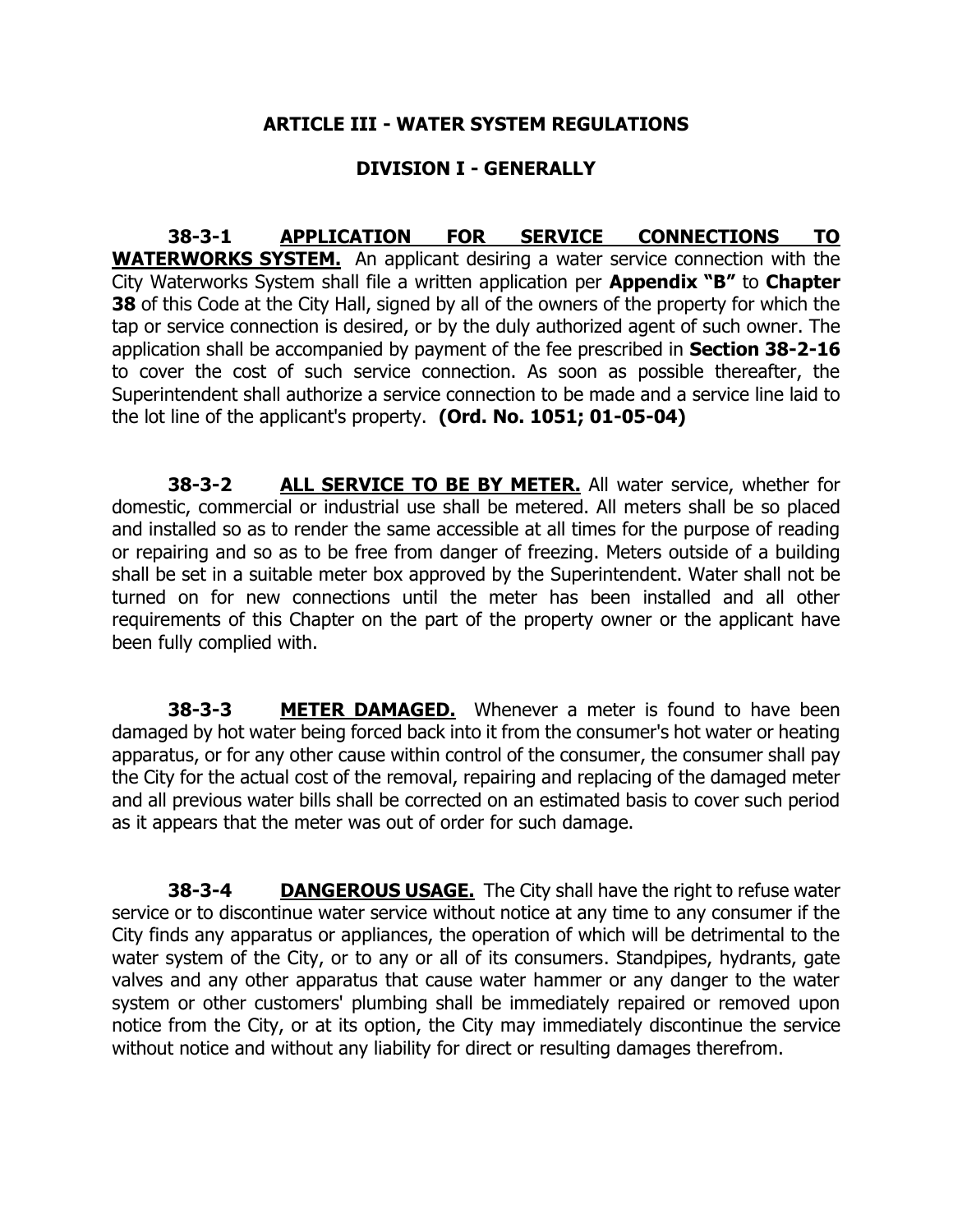**38-3-5 ELECTRIC GROUND WIRES.** All persons are strictly forbidden to attach any electric ground wire to any plumbing or water piping which is or may be connected to any water service pipe, water meter, or water main belonging to the City. The City will hold the owner of the premises responsible and liable for any damage to the property or injury to the employees of the City caused by such ground wire. All owners and consumers shall remove any existing ground wires immediately upon written notice from the City. If not so disconnected after **five (5) days'** written notice, the City, through its officials, may enter the property and remove such ground wires and the consumer shall pay all costs.

**38-3-6 SHORTAGE AND PURITY OF SUPPLY.** The City shall not be held responsible for or in any manner liable to any person, company, consumer, or public body for any claim or damage, either direct or resultant because of any shortage of water supply, any shutoff of water supply for any reason, any bursting or leakage of either the consumer's or City's mains, pipes and fixtures, any pollution or impurity in water supply, or any fire or water damage.

**38-3-7 LAWN WATERING.** The right is reserved to suspend the use of lawn fountains and hoses for sprinkling lawns and gardens whenever, in the opinion of the City Council, public exigencies require it.

**38-3-8 NON-COMPLIANCE WITH RULES.** If any consumer fails to comply fully with any of the rules and regulations in force, the City shall notify the consumer of such failure. If the consumer does not remedy the same as the rules provide and within a reasonable time, the City shall have the right to discontinue service. Except in cases of non-payment, emergency, necessity, or as otherwise provided, the City will not discontinue service for violation of any rules until **five (5) days** after notice has been given and violation has not been remedied.

## **38-3-9 - 38-3-10 RESERVED.**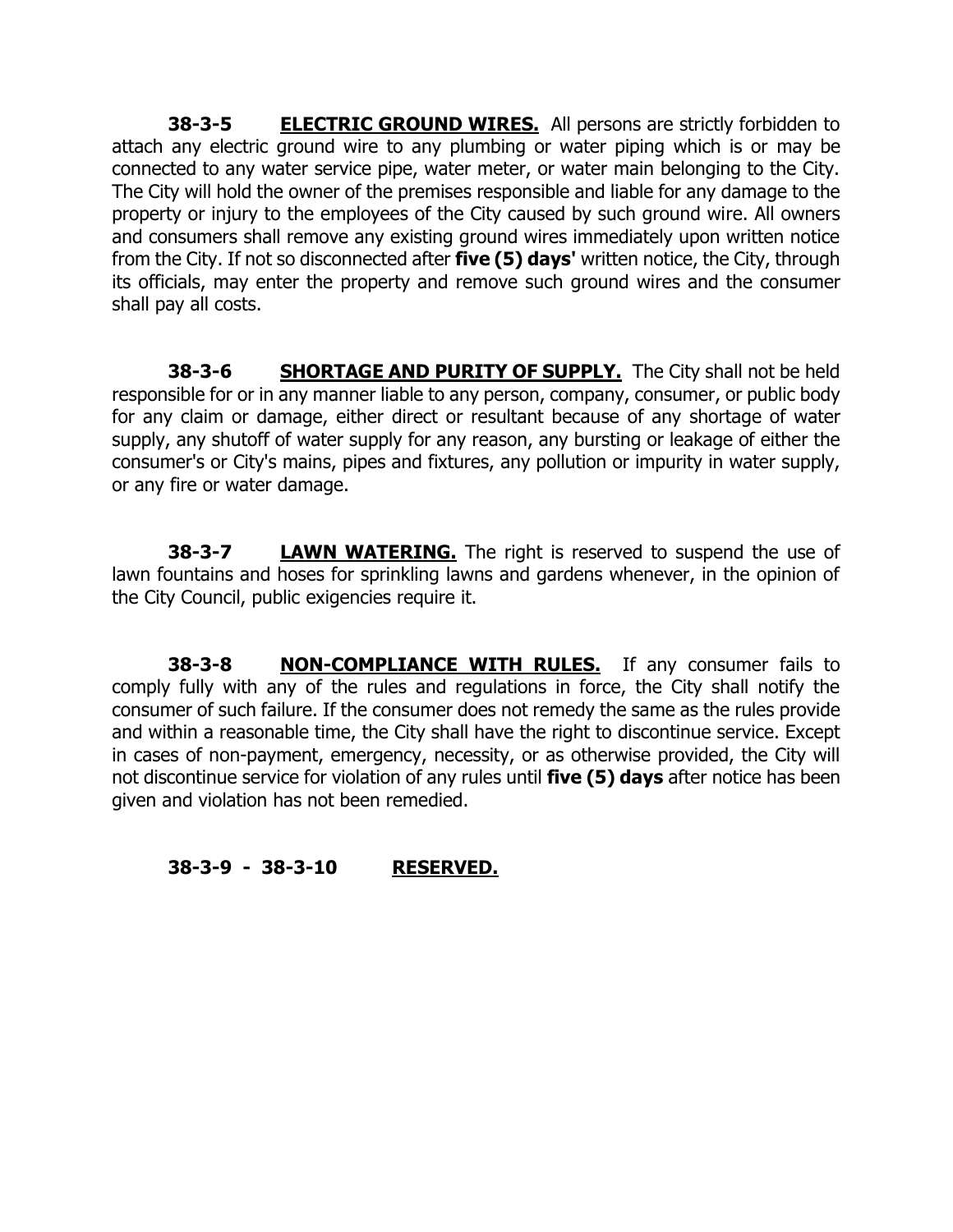### **DIVISION II - CROSS-CONNECTION ADMINISTRATION**

**38-3-11 APPROVED BACKFLOW DEVICE.** All plumbing installed within the City shall be installed in accordance with the Illinois Plumbing Code, 77 Ill. Adm. Code 890. If, in accordance with the Illinois Plumbing Code or in the judgment of the Superintendent, an approved backflow prevention device is necessary for the safety of the public water supply system, the Superintendent shall give notice to the water customer to install such an approved device immediately. The water customer shall, at his own expense, install such an approved device at a location and in a manner in accordance with the Illinois Plumbing Code, Illinois Environmental Protection Agency and all applicable local regulations, and shall have inspections and tests made of such approved devices upon installation and as required by the Illinois Plumbing Code, Illinois Environmental Protection Agency and local regulations.

**38-3-12 CROSS-CONNECTION PROHIBITED; EXCEPTION.** No person shall establish or permit to be established or maintain or permit to be maintained any connection whereby a private, auxiliary or emergency water supply other than the regular public water supply enters the supply or distribution system of the City, unless such private, auxiliary or emergency water supply and the method of connection and use of such supply shall have been approved by the Superintendent and the Illinois Environmental Protection Agency.

**38-3-13 INVESTIGATIONS BY SUPERINTENDENT.** It shall be the duty of the Superintendent to cause surveys and investigations to be made of commercial industrial and other properties served by the public water supply to determine whether actual or potential hazards to the public water supply may exist. Such surveys and investigations shall be made a matter of public record and shall be repeated at least every **two (2) years** or as often as the Superintendent shall deem necessary. Records of such surveys shall be maintained and available for review for a period of at least **five (5) years.**

**38-3-14 RIGHT TO ENTER PREMISES.** The approved cross-connection control device inspector shall have the right to enter at any reasonable time any property served by a connection to the public water supply or distribution system for the purpose of verifying the presence or absence of cross-connections and that the Superintendent or his authorized agent shall have the right to enter at any reasonable time any property served by a connection to the public water supply or distribution system for the purpose of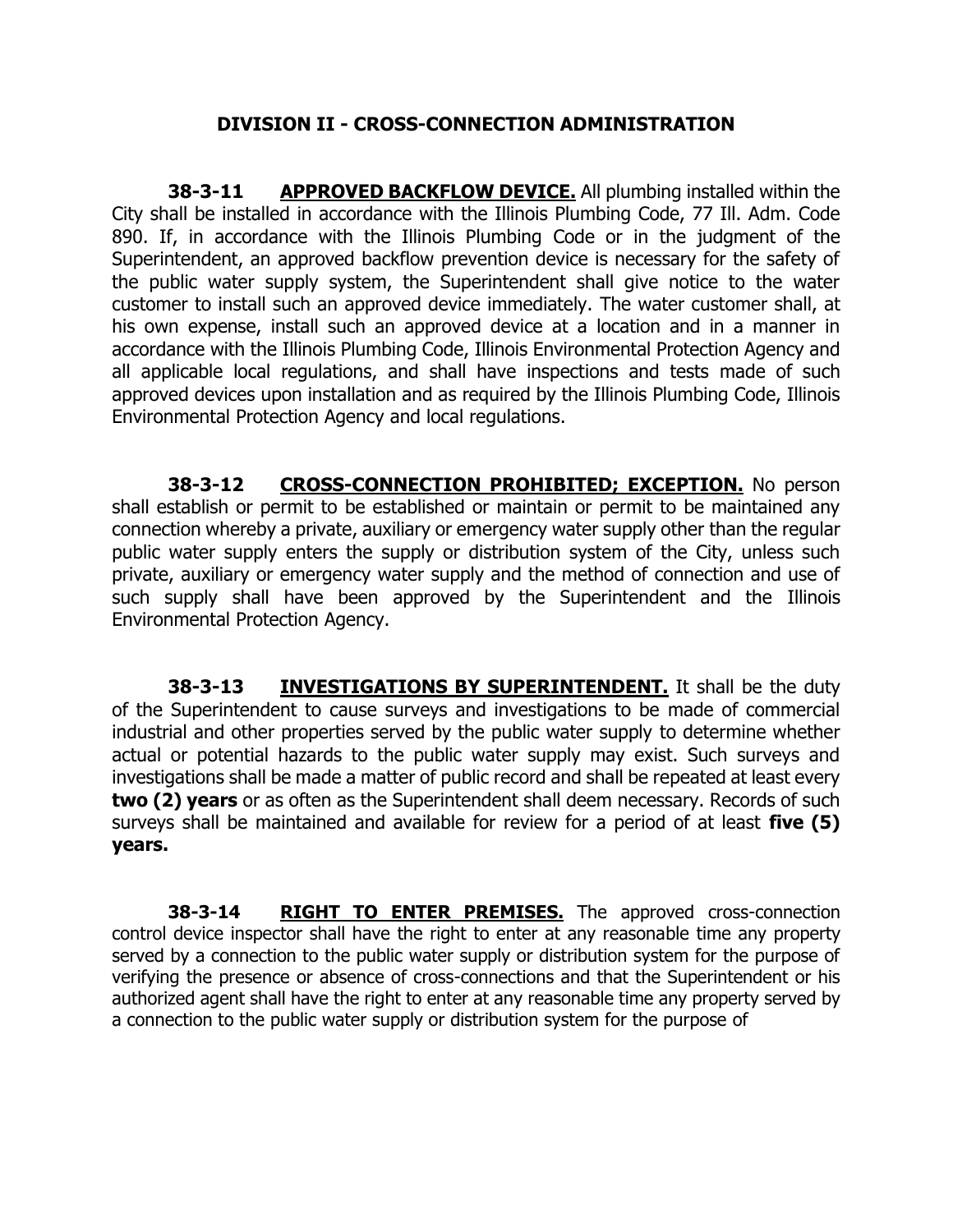verifying information submitted by the customer regarding the required cross-connection control inspection. On demand, the owner, lessee or occupants of any property so served shall furnish to the Superintendent any information which he may request regarding the piping system or systems or water use on such property. The refusal of such information when demanded shall, within the discretion of the Superintendent, be evidence of the presence of improper connections as provided in this Chapter.

## **38-3-15 NOTICE TO CUSTOMER; RECONNECT FEE.**

(A) The Superintendent is hereby authorized and directed to discontinue, after reasonable notice to the occupant thereof, the water service to any property wherein any connection in violation of the provisions of this Chapter is known to exist, and to take such other precautionary measures as he may deem necessary to eliminate any danger of contamination of the public water supply distribution mains. Water service to such property shall not be restored until such conditions have been eliminated or corrected in compliance with the provisions of this Chapter and until a reconnection fee of **One Hundred Dollars (\$100.00)** is paid to the City Clerk.

(B) Immediate disconnection with verbal notice can be effected when the Superintendent is assured that imminent danger of harmful contamination of the public water supply system exists. Such action shall be followed by written notification of the cause of disconnection. Immediate disconnection without notice to any party can be effected to prevent actual or anticipated contamination or pollution of the public water supply, provided that, in the reasonable opinion of the Superintendent or the Illinois Environmental Protection Agency, such action is required to prevent actual or potential contamination or pollution of the public water supply.

(C) Neither the City of Red Bud, the Superintendent or the agents or assigns shall not be liable to any customer for any injury, damages or lost revenues which may result from termination of the customer's water supply in accordance with the terms of this Chapter, whether or not said termination was with or without notice.

**38-3-16 CONTAMINATIONS COST AND THE CONSUMER.** The consumer responsible for backsiphoned material or contamination through backflow, if contamination of the potable water supply system occurs through an illegal cross-connection or an improperly installed, maintained or repaired device, or a device which has been bypassed, shall bear the cost of clean-up of the potable water supply system. **(Ord. No. 721; 12-9-91)**

## **38-3-17 - 38-3-30 RESERVED.**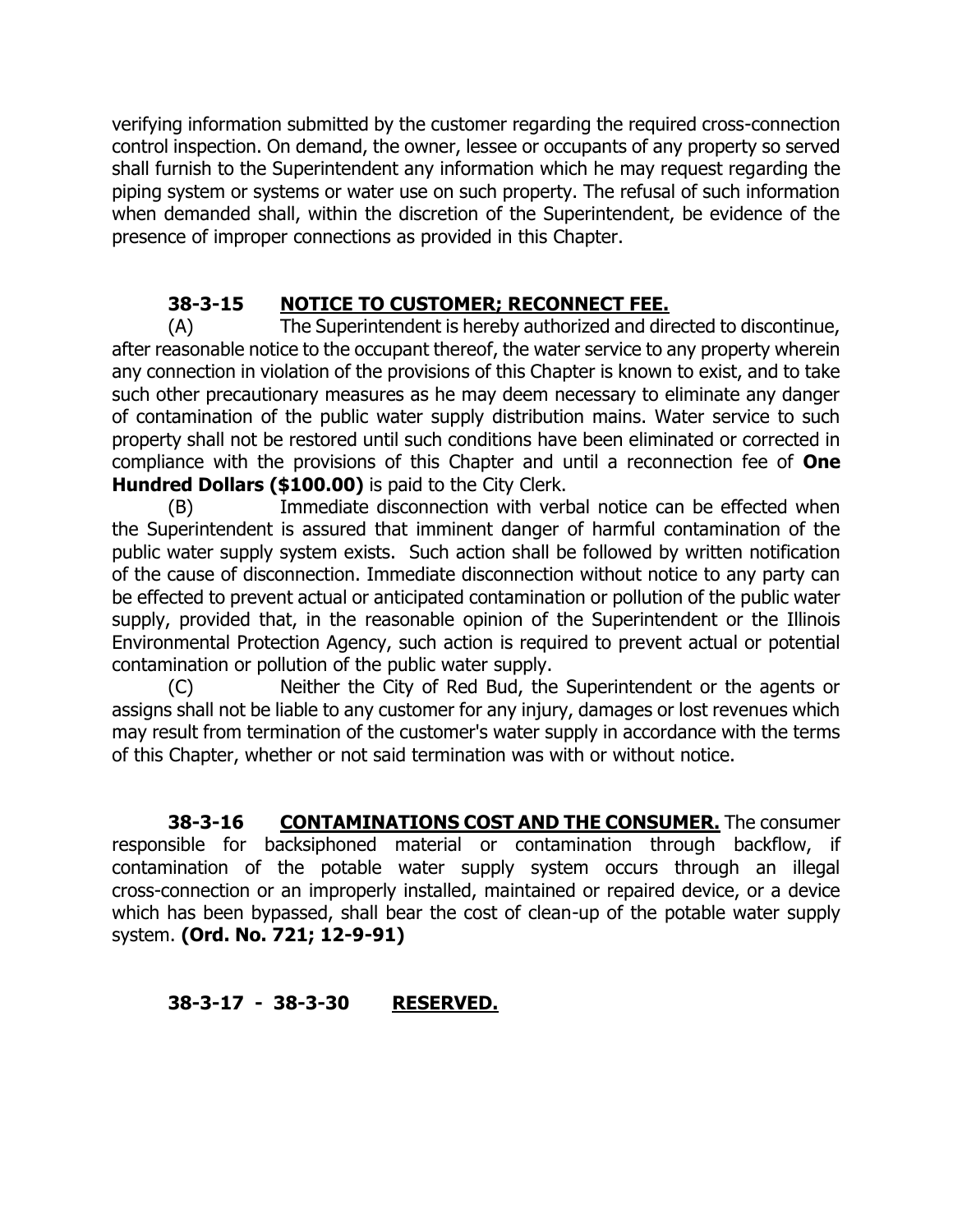## **DIVISION III - CROSS-CONNECTION CONTROL CODE**

**38-3-31 PURPOSE.** The purpose of these Rules and Regulations is:

(A) To protect the public water supply system from contamination or pollution by isolating within the customer's water system contaminants or pollutants which could backflow through the service connection into the public water supply system.

(B) To promote the elimination or control of existing cross-connections, actual or potential, between the public or consumer's potable water system and non-potable water systems, plumbing fixtures and sources or systems containing substances of unknown or questionable safety.

(C) To provide for the maintenance of a continuing program of cross-connection control which will prevent the contamination or pollution of the public and consumer's potable water systems.

**38-3-32 APPLICATION.** These Rules and Regulations shall apply to all premises served by the public potable water supply system of the City.

**38-3-33 RESPONSIBILITY OF OWNER.** The owner or official custodian shall be responsible for protection of the public water supply system from contamination due to backflow or back-siphonage of contaminants through the customer's water service connection. If, in the judgement of the Superintendent or his authorized representative, an approved backflow prevention device is necessary for the safety of the public water supply system, the Superintendent shall give notice to the consumer to install such approved backflow prevention device at each service connection to the premises. The consumer shall immediately install such approved device or devices at his own expense; failure, refusal or inability on the part of the consumer to install such device or devices immediately shall constitute grounds for discontinuing water service to the premises until such device or devices have been installed. The consumer shall retain records of installation, maintenance, testing and repair as required in **Section 38-3-37 (D)** below for a period of at least five years. The Superintendent may require the consumer to submit a cross-connection inspection report to the City to assist in determining whether or not service line protection will be required. All cross-connection inspections shall be conducted by a Cross-Connection Control Device Inspector certified by the Illinois Environmental Protection Agency.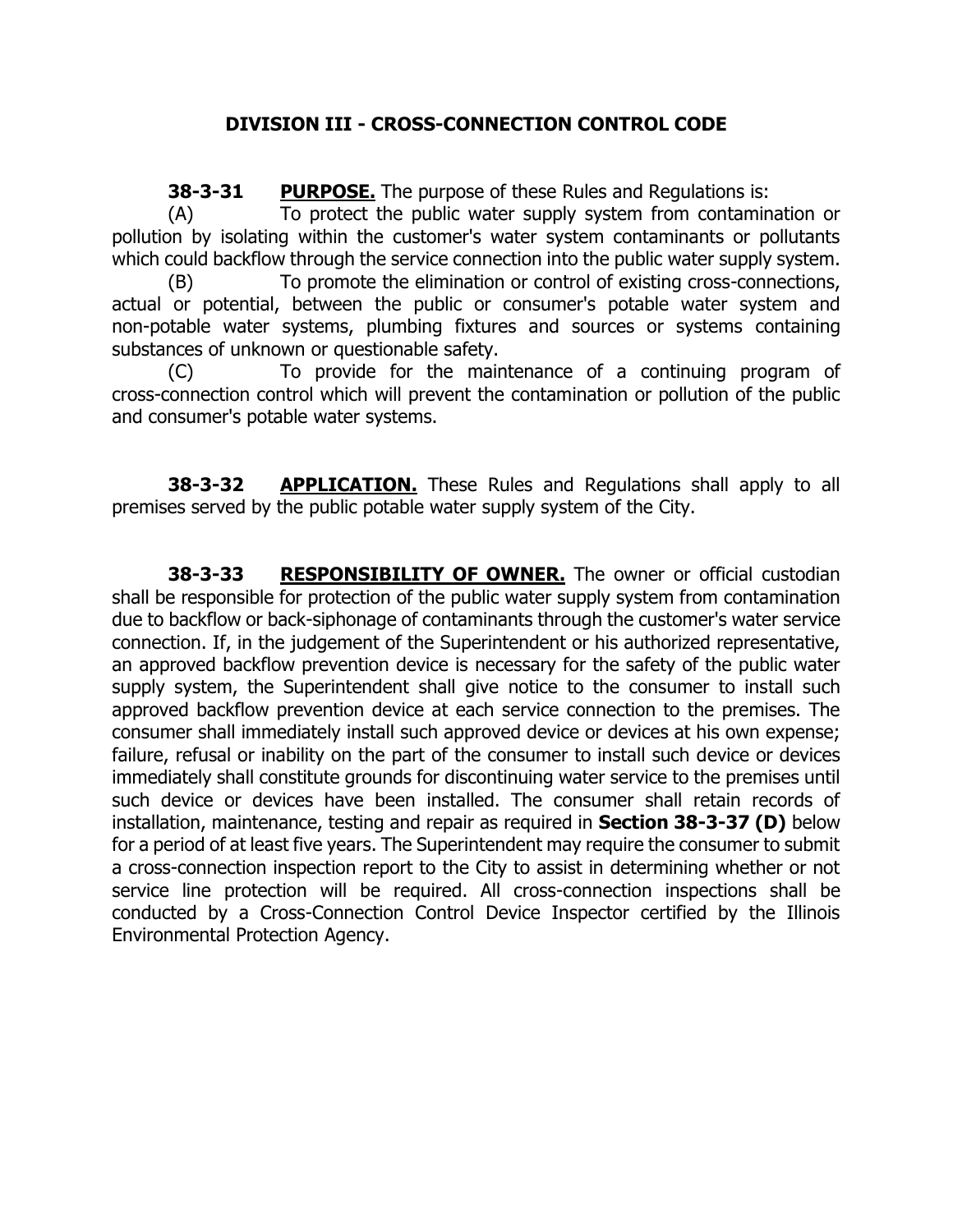**38-3-34 DEFINITIONS.** The following definitions shall apply in the interpretation and enforcement of these regulations:

**"Fixed Proper Air Gap"** means the unobstructed vertical distance through the free atmosphere between the water discharge point and the flood level rim of the receptacle.

**"Agency"** means Illinois Environmental Protection Agency.

**"Approved"** means backflow prevention devices or methods approved by the Research Foundation for Cross-Connection Control of the University of Southern California, Association of State Sanitary Engineers, American Water Works Association, American National Standards Institute or certified by the National Sanitation Foundation.

**"Auxiliary Water System"** means any water source or system on or available to the premises other than the public water supply system and includes the water supplied by the system. These auxiliary waters may include water from another purveyor's public water supply system; or water from a source such as wells, lakes, or streams or process fluids; or used water. These waters may be polluted or contaminated or objectionable or constitute a water source or system over which the water purveyor does not have control.

**"Backflow"** means the backflow of water or other liquids, mixtures, or substances into the distribution pipes of a potable water system from any source other than the intended source of the potable water supply.

**"Backflow Prevention Device"** means any device, method, or type of construction intended to prevent backflow into a potable water system. All devices used for backflow prevention in Illinois must meet the standards of the Illinois Plumbing Code and the Illinois Environmental Protection Agency.

**"Consumer" or "Customer"** means the owner, official custodian or person in control of any premises supplied by or in any manner connected to a public water system.

**"Consumer's Water System"** means any water system located on the customer's premises. A building plumbing system is considered to be a customer's water system.

**"Contamination"** means an impairment of the quality of the water by entrance of any substance to a degree which could create a health hazard.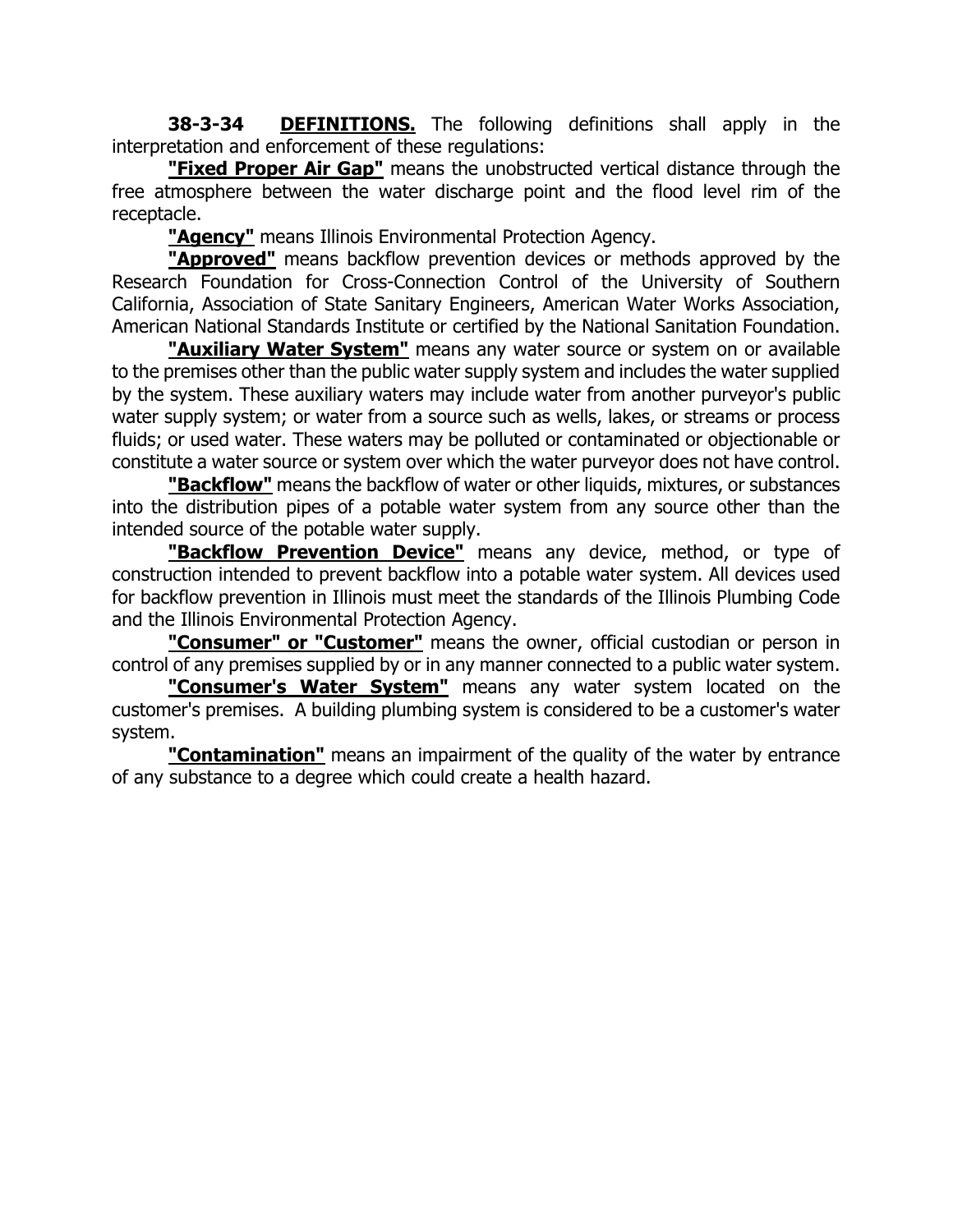**"Cross-connection"** means any physical connection or arrangement between two otherwise separate piping systems, one of which contains potable water and the other a substance of unknown or questionable safety or quality, whereby there may be a flow from one system into the other.

**"Direct Cross-Connection"** means a cross-connection formed when a water system is physically joined to a source of unknown or unsafe substance.

**"Indirect Cross-Connection"** means a cross-connection through which an unknown substance can be forced, drawn by vacuum or otherwise introduced into a safe potable water system.

**"Double Check Valve Assembly"** means an assembly composed of single, independently acting check valves approved under ASSE Standard 1015. A double check valve assembly and suitable connections for testing the water-tightness of each check valve.

**"Health Hazard"** means any condition, device or practice in a water system or its operation resulting from a real or potential danger to the health and well-being of consumers. The word "severe" as used to qualify "health hazard" means a hazard to the health of the user that could be expected to result in death or significant reduction in the quality of life.

**"Inspection"** means a plumbing inspection to examine carefully and critically all materials, fixtures, piping and appurtenances, appliances and installations of a plumbing system for compliance with requirements of the Illinois Plumbing Code, 77 Ill. Admn. Code 890.

**"Non-potable Water"** means water not safe for drinking, personal, or culinary use as determined by the requirements of 35 Ill. Adm. Code 604.

**"Plumbing"** means the actual installation, repair, maintenance, alteration or extension of a plumbing system by any person. Plumbing includes all piping, fixtures, appurtenances and appliances for a supply of water for all purposes, including without limitation lawn sprinkler systems, from the source of a private water supply on the premises or from the main in the street, alley or at the curb to, within and about any building or buildings where a person or persons live, work or assemble. Plumbing includes all piping, from discharge of pumping units to and including pressure tanks in water supply systems. Plumbing includes all piping, fixtures, appurtenances, and appliances for a building drain and a sanitary drainage and related ventilation system of any building or buildings where a person or persons live, work or assemble from the point of connection of such building drain to the building sewer or private sewage disposal system **five (5) feet** beyond the foundation walls.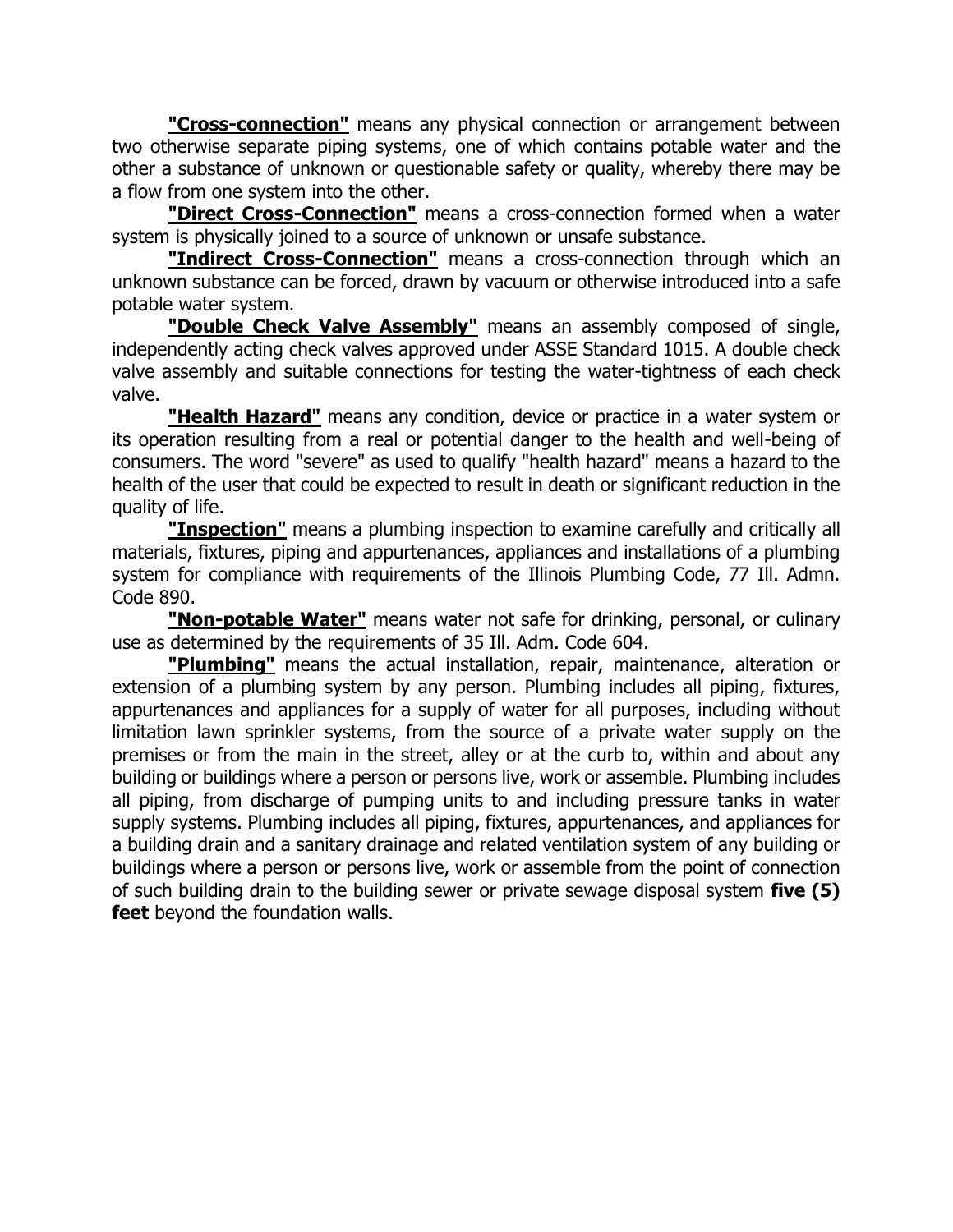**"Pollution"** means the presence of any foreign substance (organic, inorganic, radiological, or biological) in water that tends to degrade its quality so as to constitute a hazard or impair the usefulness of the water.

**"Potable Water"** means water which meets the requirements of 35 Ill. Adm. Code 604 for drinking, culinary, and domestic purposes.

**"Potential Cross-Connection"** means a fixture or appurtenance with threaded hose connection, tapered spout, or other connection which would facilitate extension of the water supply line beyond its legal termination point.

**"Process fluid(s)"** means any fluid or solution which may be chemically, or biologically or otherwise contaminated or polluted in a form or concentration such as would constitute a health, pollutional, or system hazard if introduced into the public or a consumer's potable water system. This includes but is not limited to:

- (1) polluted or contaminated waters;
- (2) process waters;
- (3) used waters originating from the public water supply system which may have deteriorated in sanitary quality;
- (4) cooling waters;
- (5) questionable or contaminated natural waters taken from wells, lakes, streams, or irrigation systems;
- (6) chemicals in solution or suspension;
- (7) oils, gases, acids, alkalis and other liquid and gaseous fluids used in industrial or other processes, or for fire fighting purposes.

**"Public Water Supply"** means all mains, pipes and structures through which water is obtained and distributed to the public, including wells and well structures, intakes and cribs, pumping stations, treatment plants, reservoirs, storage tanks and appurtenances, collectively or severally, actually used or intended for use for the purpose of furnishing water for drinking or general domestic use and which serve at least **fifteen (15)** service connections or which regularly serve at least **twenty-five (25) persons** at least **sixty (60) days** per year. A public water supply is either a "community water supply" or a "non-community water supply".

**"Reduced Pressure Principle Backflow Prevention Device"** means a device containing a minimum of **two (2)** independently acting check valves together with an automatically operated pressure differential relief valve located between the **two (2) check valves** and approved under ASSE Standard 1013. During normal flow and at the cessation of normal flow, the pressure between these **two (2) checks**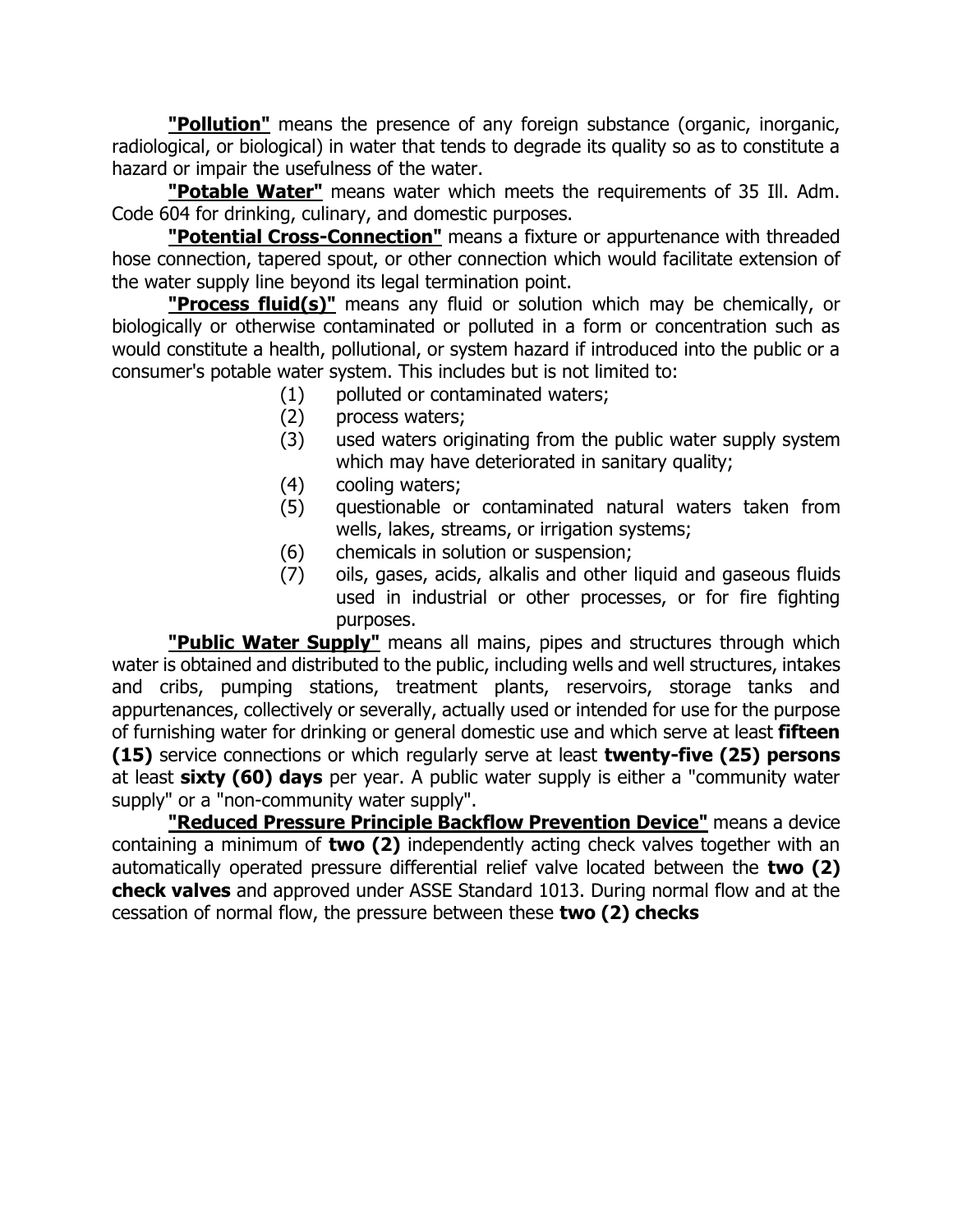shall be less than the supply pressure. In case of leakage of either check valve, the differential relief valve, by discharging to the atmosphere, shall operate to maintain the pressure between the check valves at less than the supply pressure. The unit must include tightly closed shutoff valves located at each end of the device, and each device shall be fitted with properly located test cocks.

**"Service Connection"** means the opening, including all fittings and appurtenances, at the water main through which water is supplied to the user.

**"Survey"** means the collection of information pertaining to a customer's piping system regarding the location of all connections to the public water supply system and must include the location, type and most recent inspection and testing date of all crossconnection control devices and methods located within that customer's piping system. The survey must be in written form, and should not be an actual plumbing inspection.

**"System Hazard"** means a condition through which an aesthetically objectionable or degrading material not dangerous to health may enter the public water supply system or a consumer's potable water system.

**"Used Water"** means any water supplied by a public water supply system to a consumer's water system after it has passed through the service connection and is no longer under the control of the water supply official custodian.

**"Water Purveyor"** means the owner or official custodian of a public water system.

## **38-3-35 WATER SYSTEM.**

(A) The water system shall be considered as made up of two parts: the public water supply system and the consumer's water system.

(B) The public water supply system shall consist of the source facilities and the distribution system, and shall include all those facilities of the potable water system under the control of the Superintendent of Water up to the point where the consumer's water system begins.

(C) The source shall include all components of the facilities utilized in the production, treatment, storage, and delivery of water to the public water supply distribution system.

(D) The public water supply distribution system shall include the network of conduits used to deliver water from the source to the consumer's water system.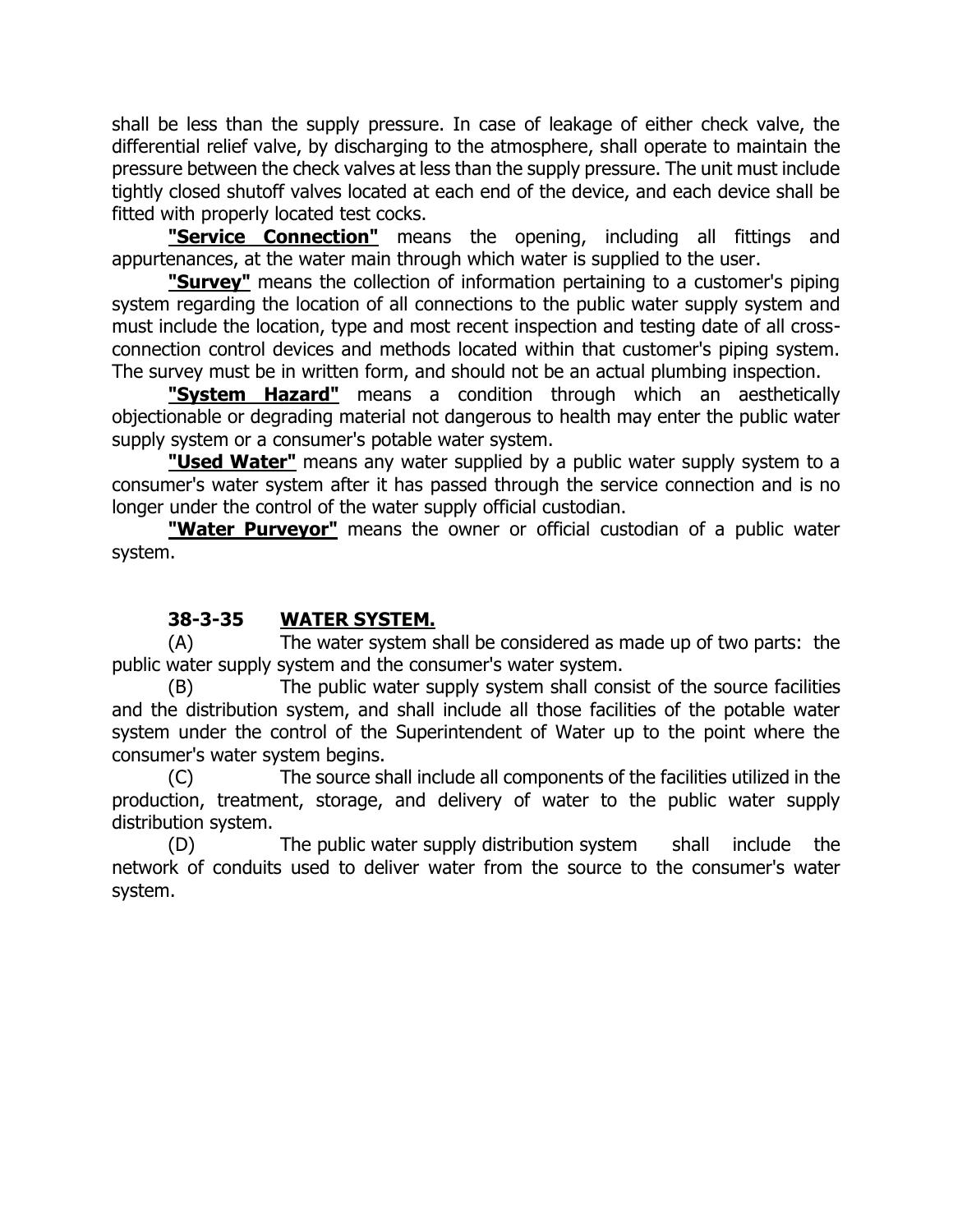(E) The consumer's water system shall include all parts of the facilities beyond the service connection used to convey water from the public water supply distribution system to points of use.

(F) The owner of each and every house, building or properties used for human occupancy, employment, recreation or other purpose located within the City is hereby required, at owner's expense, to connect each property or improvement to the public water supply system in accordance with City ordinance. **(Ord. No. 1051; 01-05-04)**

## **38-3-36 CROSS-CONNECTION PROHIBITED.**

(A) Connections between potable water systems and other systems or equipment containing water or other substances of unknown or questionable quality are prohibited except when and where approved cross-connection control devices or methods are installed, tested and maintained to insure proper operation on a continuing basis.

(B) No physical connection shall be permitted between the potable portion of a supply and any other water supply not of equal or better bacteriological and chemical quality as determined by inspection and analysis by the Agency.

(C) There shall be no arrangement or connection by which an unsafe substance may enter a supply.

## **38-3-37 SURVEY AND INVESTIGATIONS.**

(A) The consumer's premises shall be open at all reasonable times to the approved cross-connection control device inspector for the inspection of the presence or absence of cross connections within the consumer's premises, and testing, repair and maintenance of cross-connection control devices within the consumer's premises.

(B) On request of the Superintendent, or his authorized representative, the consumer shall furnish information regarding the piping system or systems or water use within the customer's premises. The consumer's premises shall be open at all reasonable times to the Superintendent of Water for the verification of information submitted by the inspection consumer to the public water supply custodian regarding cross-connection inspection results.

(C) It shall be the responsibility of the water consumer to arrange periodic surveys of water use practices on his premises to determine whether there are actual or potential cross connections to his water system through which contaminants or pollutants could backflow into his or her public potable water system. All cross-connection control or other plumbing inspections must be conducted in accordance with **Ill. Rev. Stat., 1991, Ch. 111, par. 1103(l)**.

(D) It is the responsibility of the water consumer to prevent backflow into the public water system by ensuring that:

- (1) All cross-connections are removed; or approved cross-connection control devices are installed for control of backflow and back-siphonage.
- (2) Cross-connection control devices shall be installed in accordance with the manufacturer's instructions.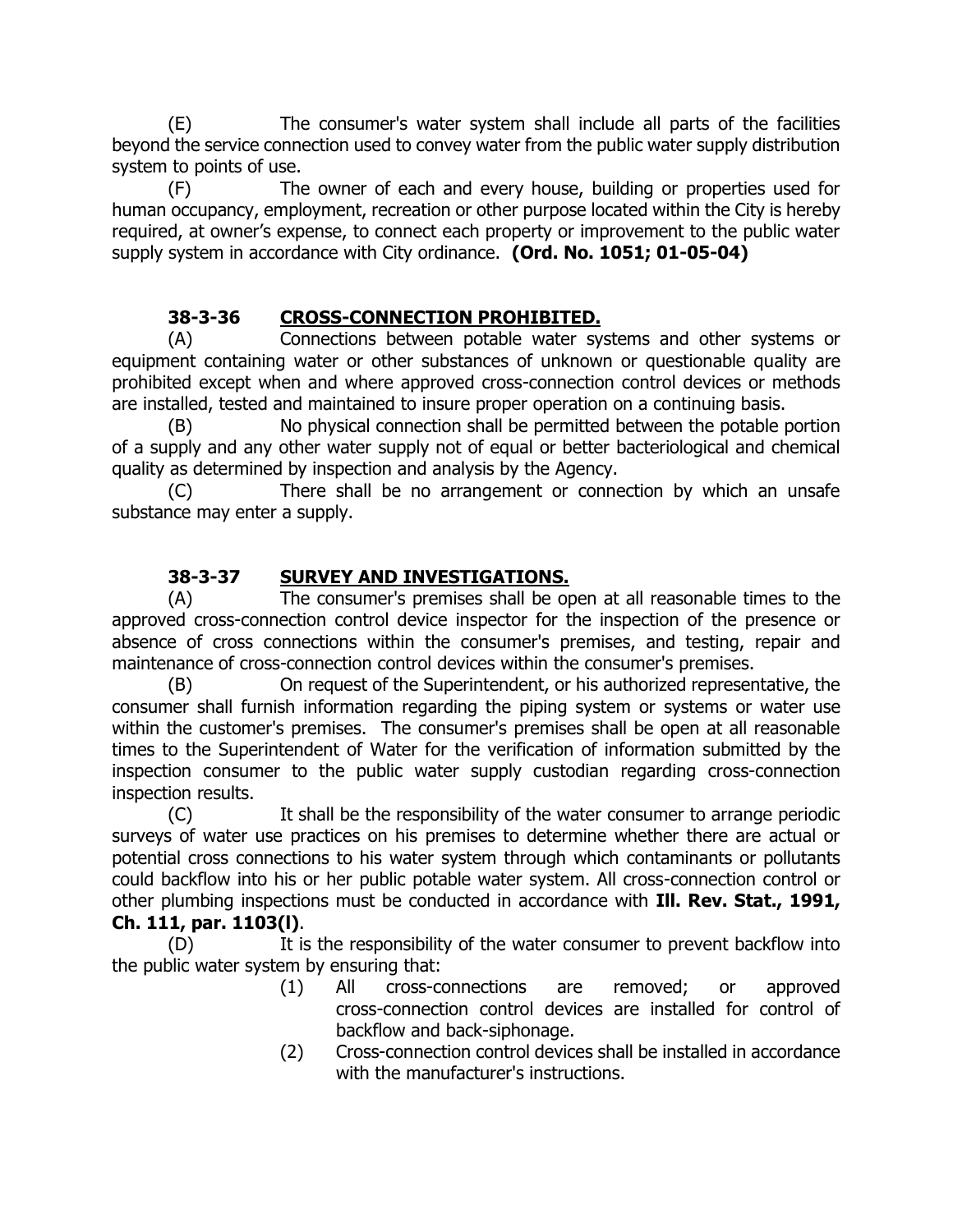(3) Cross-connection control devices shall be inspected at the time of installation and at least annually by a person approved by the Agency as a cross-connection control device inspector (CCCDI). The inspection of mechanical devices shall include physical testing in accordance with the manufacturer's instructions.

# (4) **Testing and Records.**

- (a) Each device shall be tested at the time of installation and at least annually or more frequently if recommended by the manufacturer.
- (b) Records submitted to the community public water supply shall be available for inspection by Agency personnel in accordance with **Ill. Rev. Stat., Ch. 111 1/2, par. 1004(e)**.
- (c) Each device shall have a tag attached listing the date of most recent test, name of CCCDI, and type and date of repairs.
- (d) A maintenance log shall be maintained and include:
	- 1. date of each test;
	- 2. name and approval number of person performing the test;
	- 3. test results;
	- 4. repairs or servicing required;
	- 5. repairs and date completed; and
	- 6. serving performed and date completed.

# **38-3-38 WHERE PROTECTION IS REQUIRED.**

(A) An approved backflow device shall be installed on all connections to the public water supply as described in the Plumbing Code, 77 Ill. Adm. Code 890 and the Agency's regulations 35 111. Adm. Code 680. In addition, an approved backflow prevention device shall be installed on each service line to a consumer's water system serving premises, where in the judgement of the Superintendent, actual or potential hazards to the public water supply system exist.

(B) An approved backflow prevention device shall be in stalled on each service line to a consumer's water system serving premises where the following conditions exist:

(1) Premises having an auxiliary water supply, unless such auxiliary supply is accepted as an additional source by the Superintendent of Water and the source is approved by the Illinois Environmental Protection Agency.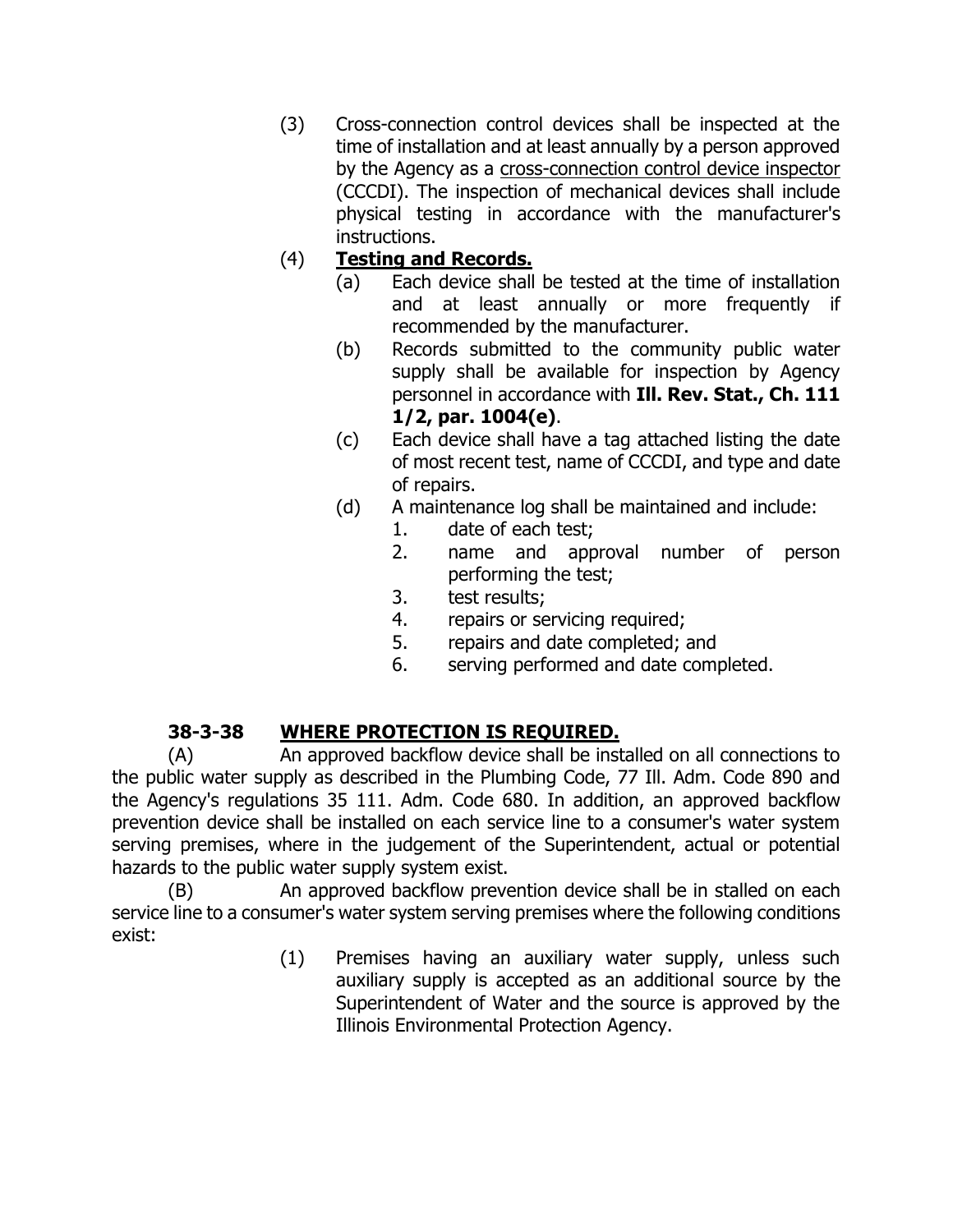- (2) Premises on which any substance is handled which can create an actual or potential hazard to the public water supply system. This shall include premises having sources or systems containing process fluids or waters originating from the public water supply system which are no longer under the sanitary control of the Superintendent of Water.
- (3) Premises having internal cross-connections that, in the judgement of the Superintendent of Water and/or the Cross-Connection Control Device Inspector, are not correctable or intricate plumbing arrangements which make it impractical to determine whether or not cross-connections exist.
- (4) Premises where, because of security requirements or other prohibitions or restrictions, it is impossible or impractical to make a complete cross-connection survey.
- (5) Premises having a repeated history or cross-connections being established or reestablished.

(C) An approved backflow device shall be installed on all connections to the public water supply as described in the Plumbing Code, 77 Ill. Adm. Code 890 and the Agency's regulations 35 Ill. Adm. Code 653. In addition, an approved backflow prevention device shall be installed on each service line to a consumer's water system serving, but not necessarily limited to, the following types of facilities unless the Superintendent of Water determines that no actual or potential hazard to the public water supply system exists:

- (1) Hospitals, mortuaries, clinics, nursing homes.
- (2) Laboratories.
- (3) Piers, docks, waterfront facilities.
- (4) Sewage treatment plants, sewage pumping stations or storm water pumping stations.
- (5) Food or beverages processing plants.
- (6) Chemical plants.
- (7) Metal plating industries.
- (8) Petroleum processing or storage plants.
- (9) Radioactive material processing plants or nuclear reactors.
- (10) Car washes.
- (11) Pesticide, or herbicide or extermination plants and trucks.
- (12) Farm service and fertilizer plants and trucks.

## **38-3-39 TYPE OF PROTECTION REQUIRED.**

(A) The type of protection required under **Section 38-3-38** of these regulations shall depend on the degree of hazard which exists as follows: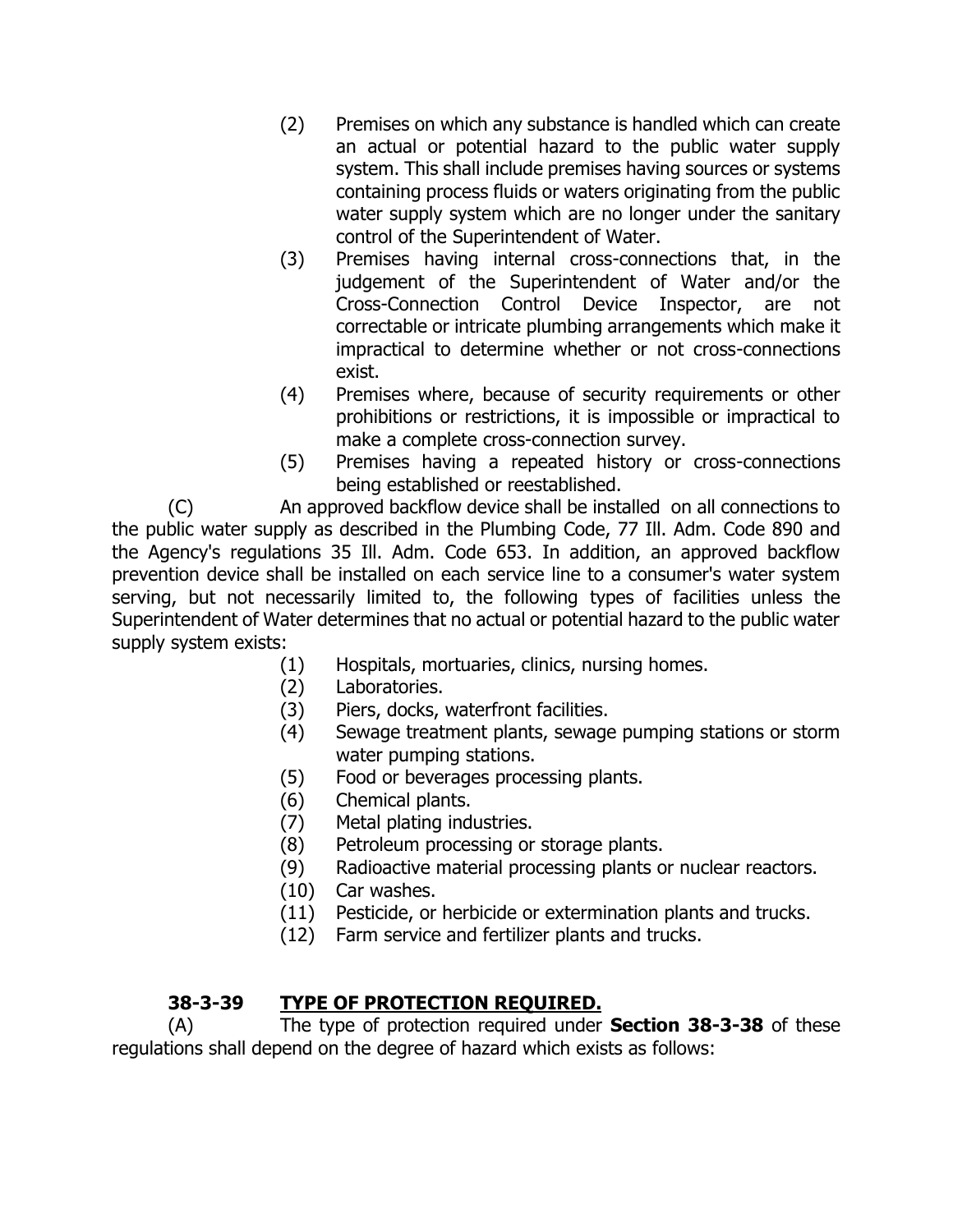- (1) An approved fixed proper air gap separation shall be installed where the public water supply system may be contaminated with substances that could cause a severe health hazard.
- (2) An approved fixed proper air gap separation or an approved reduced pressure principle backflow prevention assembly shall be installed where the public water supply system may be contaminated with a substance that could cause a system or health hazard.
- (3) An approved fixed proper air gap separation or an approved reduced pressure principle backflow prevention assembly or a double check valve assembly shall be installed where the public water supply system may be polluted with substances that could cause a pollution hazard not dangerous to health.

(B) The type of protection required under **Section 38-3-38** of these regulations shall be an approved fixed proper air gap separation or an approved reduced pressure principle backflow prevention connected to the public water supply when:

(C) Where a public water supply or an auxiliary water supply is used for a fire protection system, reduced pressure principle backflow preventers shall be installed on fire safety systems connected to the public water supply when:

- (1) The fire safety system contains antifreeze, fire retardant or other chemicals;
- (2) water is pumped into the system from another source; or
- (3) water flows by gravity from a non-potable source; or water can be pumped into the fire safety system from any other source;
- (4) there is a connection whereby another source can be introduced into the fire safety system.

(D) All other fire safety systems connected to the potable water supply shall be protected by a double check valve assembly on metered service lines and a double detector check valve assembly on unmetered service lines.

# **38-3-40 BACKFLOW PREVENTION DEVICES.**

(A) All backflow prevention devices or methods required by these rules and regulations shall be approved by the Research Foundation for Cross-Connection Control of the University of Southern California, American Water Works Association, American Society of Sanitary Engineering, or American National Standards Institute or certified by the National Sanitation Foundation to be in compliance with applicable industry specification.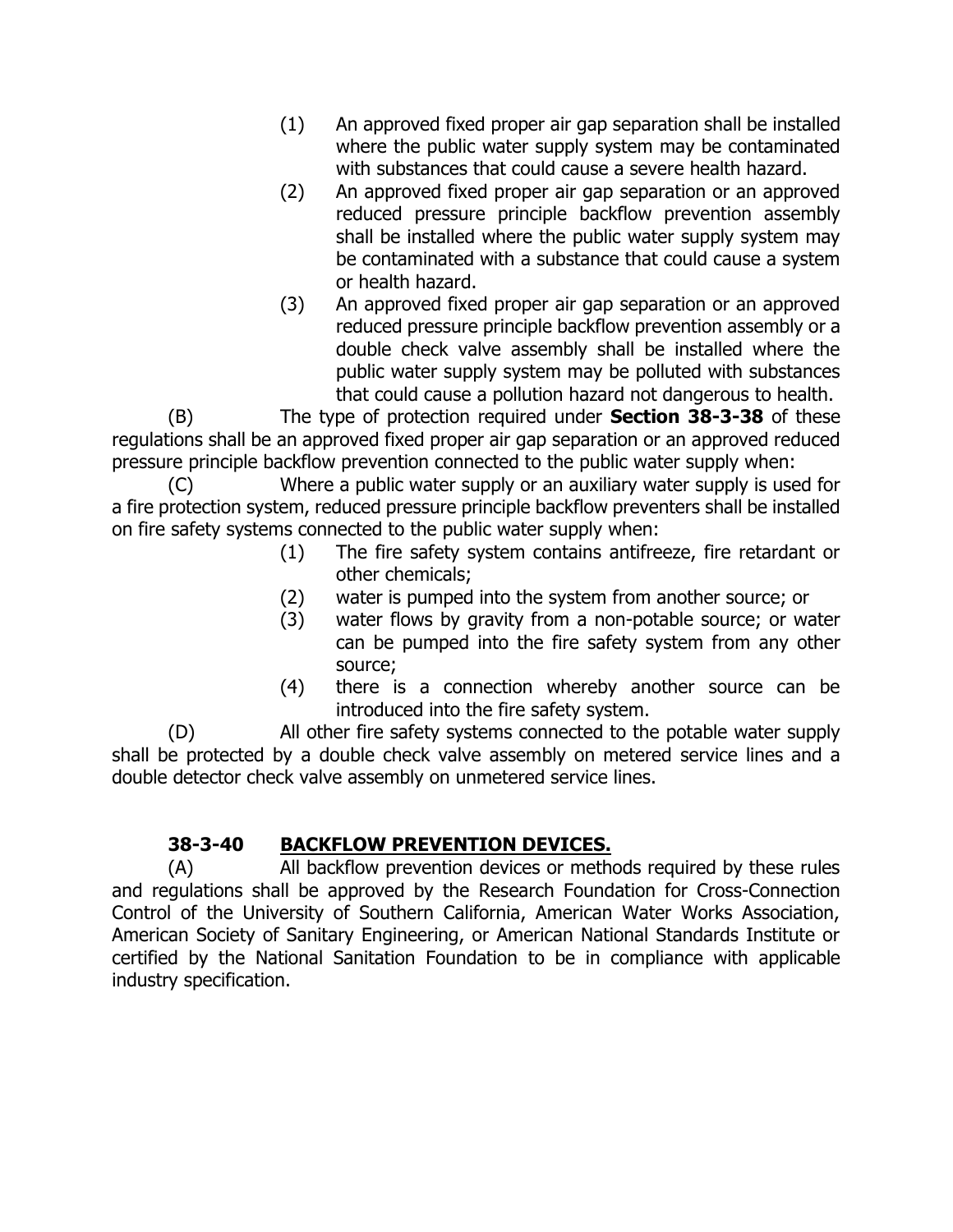(B) Installation of approved devices shall be made in accordance with the manufacturer's instructions. Maintenance as recommended by the manufacturer of the device shall be performed. Manufacturer's maintenance manual shall be available on-site.

# **38-3-41 INSPECTION AND MAINTENANCE.**

(A) It shall be the duty of the consumer at any premises on which backflow prevention devices required by these regulations are installed to have inspection, tests, maintenance and repair made in accordance with the following schedule or more often where inspections indicate a need or are specified in manufacturer's instructions.

- (1) Fixed proper air gap separations shall be inspected to document that a proper vertical distance is maintained between the discharge point of the service line and the flood level rim of the receptacle at the time of installation and at least annually thereafter. Corrections to improper or by passed air gaps shall be made within **twenty-four (24) hours**.
- (2) Double check valve assemblies shall be inspected and tested at time of installation and at least annually thereafter, and required service performed within **five (5) days**.
- (3) Reduced pressure principle backflow prevention assemblies shall be tested at the time of installation and at least annually or more frequently if recommended by the manufacturer, and required service performed within **five (5) days**.

(B) Testing shall be performed by a person who has been approved by the Agency as competent to service the device. Proof of approval shall be in writing.

(C) Each device shall have a tag attached listing the date of most recent test or visual inspection, name of tester, and type and date of repairs.

(D) A maintenance log shall be maintained and include:

- (1) date of each test or visual inspection;
- (2) name and approval number of person performing the test or visual inspection;
- (3) test results;
- (4) repairs or servicing required;
- (5) repairs and date completed; and
- (6) servicing performed and date completed.

(E) Whenever backflow prevention devices required by these regulations are found to be defective, they shall be repaired or replaced at the expense of the consumer without delay as required by **Section 38-3-41(A)**.

(F) Backflow prevention devices shall not be bypassed, made inoperative, removed or otherwise made ineffective without specific authorization by the Superintendent of Water.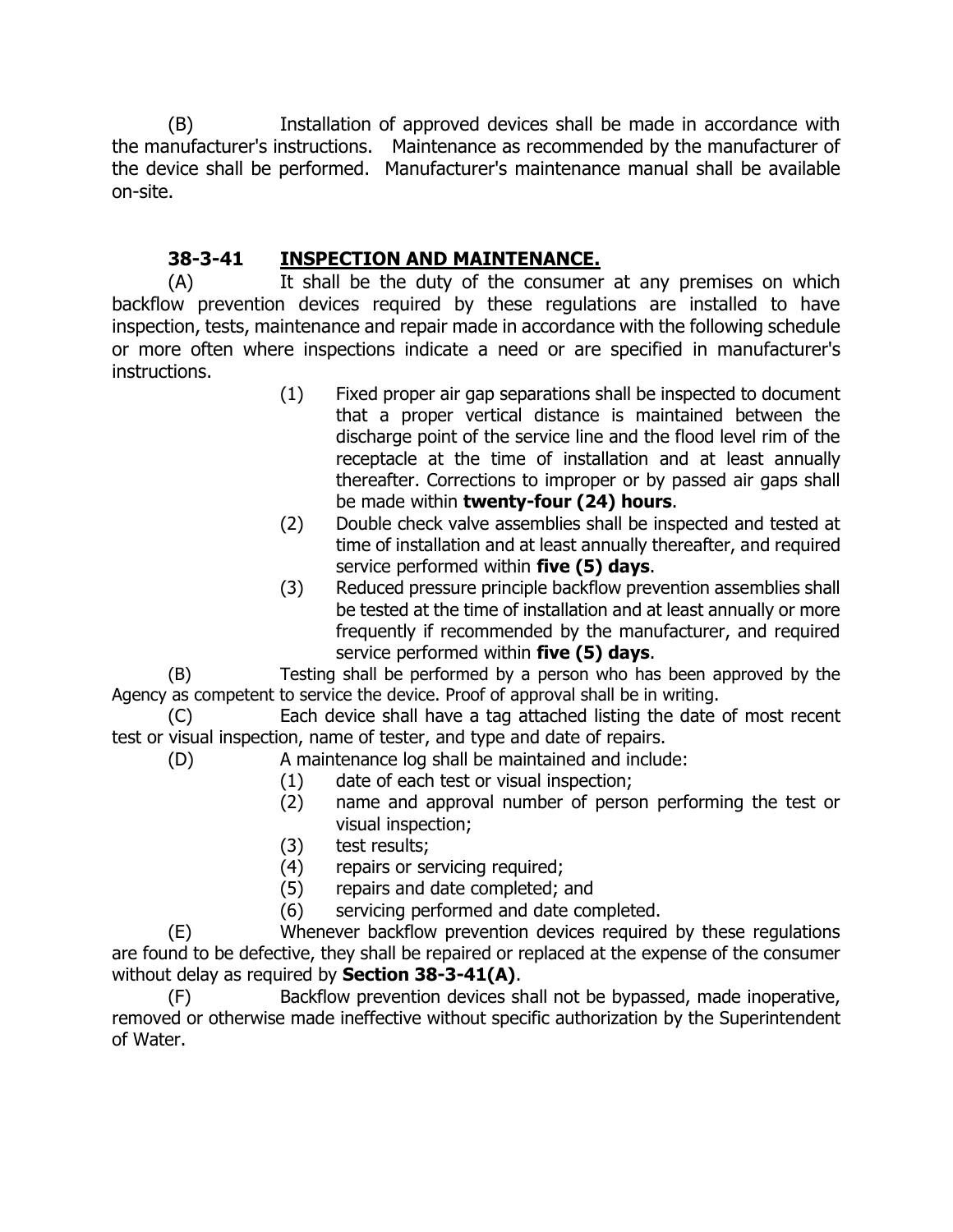## **38-3-42 BOOSTER PUMPS.**

(A) Wherea booster pump has been installed on the service line to or within any premises, such pump shall be equipped with a low pressure cut-off device designed to shut-off the booster pump when the pressure in the service line on the suction side of the pump drops to 20 psi or less.

(B) It shall be the duty of the water consumer to maintain the low pressure cut-off device in proper working order and to certify to the Superintendent of Water, at least once a year, that the device is operable.

## **38-3-43 VIOLATIONS AND PENALTIES.**

(A) The City Superintendent shall deny or discontinue, after reasonable notice to the occupants thereof, the water service to any premises wherein any backflow prevention device required by these regulations is not installed, tested, maintained and repaired in a manner acceptable to the Superintendent, or if it is found that the backflow prevention device has been removed or bypassed, or if an unprotected cross-connection exists on the premises, or if a low pressure cut-off required by these regulations is not installed and maintained in working order. **(Ord. No. 1051; 01-05-04)**

(B) Water service to such premises shall not be restored until the consumer has corrected or eliminated such conditions or defects in conformance with these regulations and to the satisfaction of the Superintendent, and the required reconnection fee is paid.

(C) Water service to such premises shall not be restored until the consumer has corrected or eliminated such conditions or defects in conformance with these regulations and to the satisfaction of the Superintendent.

(D) Neither the City, the Superintendent, or its agents or assigns shall be liable to any customers of the City for any injury, damages or lost revenues which may result from termination of said customer's water supply in accordance with the terms of this Code, whether or not said termination of the water supply has with or without notice.

(E) The consumer responsible for back-siphoned material or contamination through backflow, if contamination of the potable water supply system occurs through an illegal cross-connection or an improperly installed, maintained or repaired device, or a device which has been bypassed, must bear the cost of clean-up of the potable water supply system.

(F) Any person found to be violating any provision of this Code shall be served with written notice stating the notice of the violation and providing a reasonable time limit for the satisfactory correction thereof. The offender shall, within the period of time stated in such notice, permanently cease all violation.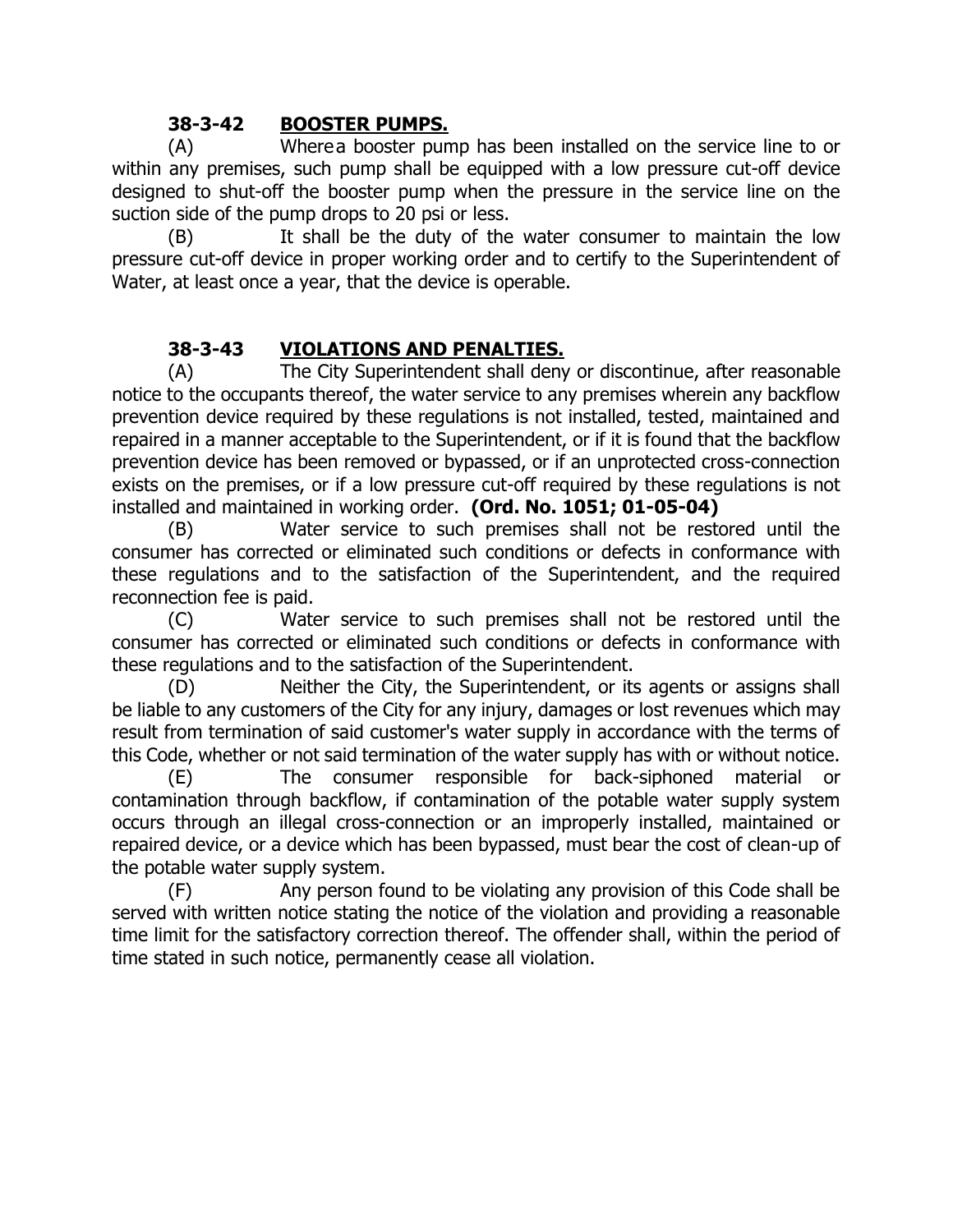(G) Any person violating any of the provisions of this Code in addition to the fine provided in Chapter 1, Article 1 of the City Code, shall become liable to the City for any expense, loss or damage occasioned by the City by reason of such violation, whether the same was caused before or after notice.

# **(Ord. No. 721; 12-9-91)**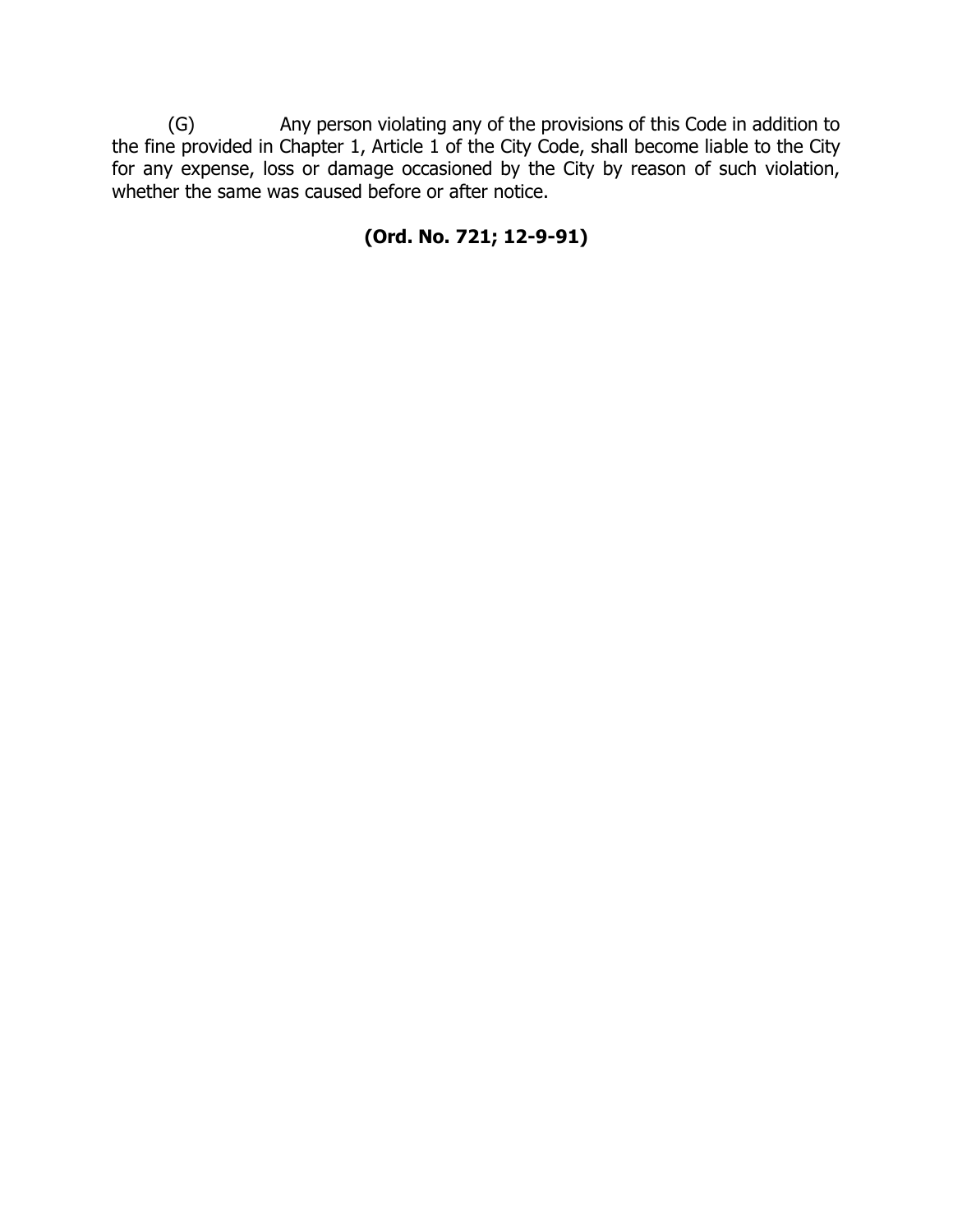## **ARTICLE IV - SEWER REGULATIONS**

**38-4-1 DEFINITIONS.** Unless the context specifically indicates otherwise, the meanings of terms used in this Article shall be as follows:

**"BASIC USER CHARGE"** shall mean the basic assessment levied on all users of the public sewer system.

**"BOD" (Denoting Biochemical Oxygen Demand)** shall mean the quantity of oxygen utilized in the biochemical oxidation of organic matter under standard laboratory procedure in **five (5) days at twenty degrees Celsius (20º C.),** expressed in milligrams per liter.

**"BUILDING DRAIN"** shall mean that part of the lowest horizontal piping of a drainage system which receives the discharge from soil, waste, and other drainage pipes inside the walls of the building and conveys it to the building sewer, beginning **five (5) feet** outside the inner face of the building wall.

**"BUILDING SEWER"** shall mean the extension from the building drain to the public sewer or other place of disposal.

**"CAPITAL IMPROVEMENT CHARGE"** shall mean a charge levied on users to improve, extend or reconstruct the sewage treatment works.

**"COMMERCIAL USER"** shall include transit lodging, retail and wholesale establishments or places engaged in selling merchandise or rendering service.

**"DEBT SERVICE CHARGE"** shall be the amount to be paid each billing period for payment of interest, principal and coverage of (loan, bond, etc.) outstanding.

**"FLOATABLE OIL"** is oil, fat, or grease in a physical state such that it will separate by gravity from wastewater by treatment in an approved pretreatment facility. A wastewater shall be considered free of floatable fat if it is properly pretreated and the wastewater does not interfere with the collection system.

**"GARBAGE"** shall mean the solid wastes from the domestic and commercial preparation, cooking, and dispensing of food, and from the handling, storage, and sale of produce.

**"INDUSTRIAL USERS"** shall include establishments engaged in manufacturing activities involving the mechanical or chemical transformation or materials or substance into products.

**"INDUSTRIAL WASTES"** shall mean the liquid wastes from industrial manufacturing processes, trade, or business as distinct from sanitary sewage.

**"INSTITUTIONAL/GOVERNMENTAL USER"** shall include schools, churches, penal institutions, and users associated with Federal, State and local governments.

**"LOCAL CAPITAL COST CHARGE"** shall mean charges for costs other than the Operation, Maintenance and Replacement costs, i.e. debt service and capital improvement costs.

**"MANHOLE"** shall mean a structure located on which industrial wastes are discharged. Where a site from feasible, the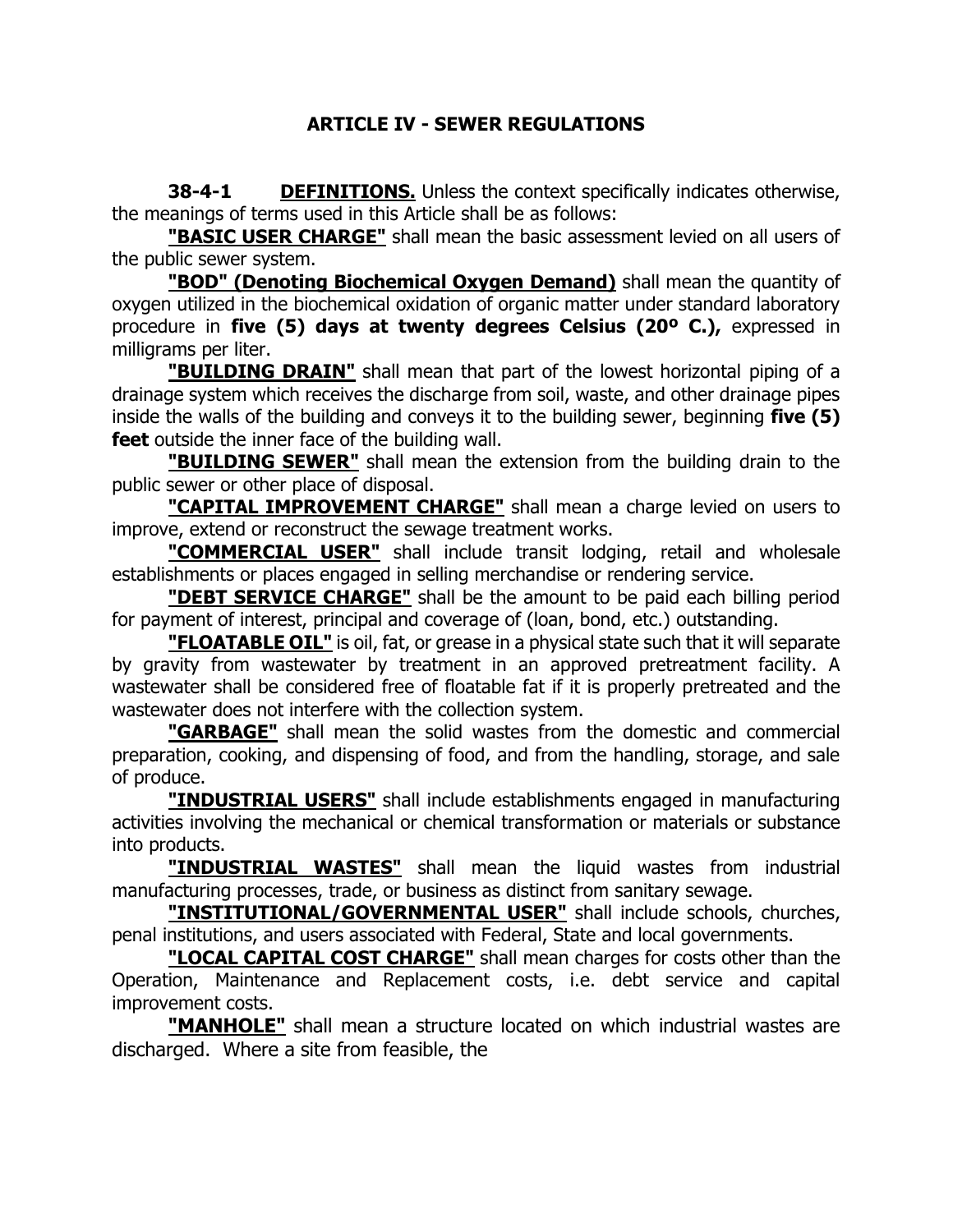manhole shall have an interior drop. The purpose of a "manhole" is to provide for the City representative to sample and/or measure discharges.

**"MILLIGRAMS PER LITER"** shall mean a unit of the concentration of water or wastewater constituent. It is 0.001 g of the constituent in 1,000 ml of water. It has replaced the unit formerly used commonly, parts per million, to which it is approximately equivalent, in reporting the results of water and wastewater analysis.

**"NATURAL OUTLET"** shall mean any outlet into a watercourse, pond, ditch, lake, or other body of surface or groundwater.

**"NPDES PERMIT"** shall mean any permit or equivalent document or requirements issued by the Administrator, or, where appropriated by the Director, after enactment of the Federal Clean Water Act to regulate the discharge of pollutants pursuant to Section 402 of the Federal Act.

**"PERSON"** shall mean any individual, firm, company, association, society, corporation, or group.

**"pH"** shall mean the logarithm of the reciprocal of the weight of hydrogen ions in grams per liter of solution.

**"PPM"** shall mean parts per million by weight.

**"PROPERLY SHREDDED GARBAGE"** shall mean the wastes from the preparation, cooking, and dispensing of food that have been shredded to such a degree that all particles will be carried freely under the flow conditions normally prevailing in public sewers, with no particle greater than **one-half (1/2) inch** in any dimension.

**"PUBLIC SEWER"** shall mean a sewer in which all owners of abutting properties have equal rights, and is controlled by public authority.

**"REPLACEMENT"** shall mean expenditures for obtaining and installing equipment, accessories, or appurtenances which are necessary during the useful life of the treatment works to maintain the capacity and performance for which such works were designed and constructed. The term "operation and maintenance" includes replacement.

**"RESIDENTAIL USER"** shall mean all dwelling units such as houses, mobile homes, apartments, permanent multi-family dwellings.

**"SANITARY SEWER"** shall mean a sewer which carries sewage and to which storm, surface, and ground waters are not intentionally admitted.

**"SEWAGE"** shall mean a combination of the water carried wastes from residences, business buildings, institutions, and industrial establishments, together with such ground, surface and storm waters as may be present.

**"SEWAGE FUND"** shall mean the principal accounting designation for all revenues received in the operation of the sewage system.

**"SEWAGE SERVICE CHARGE"** shall be the charge per month levied on all users of the sewage facilities. The service charge shall be computed as outlined in **Chapter 38-2-20** and shall consist of the total or the Basic User Charge, the Local Capital Cost and a Surcharge, if applicable.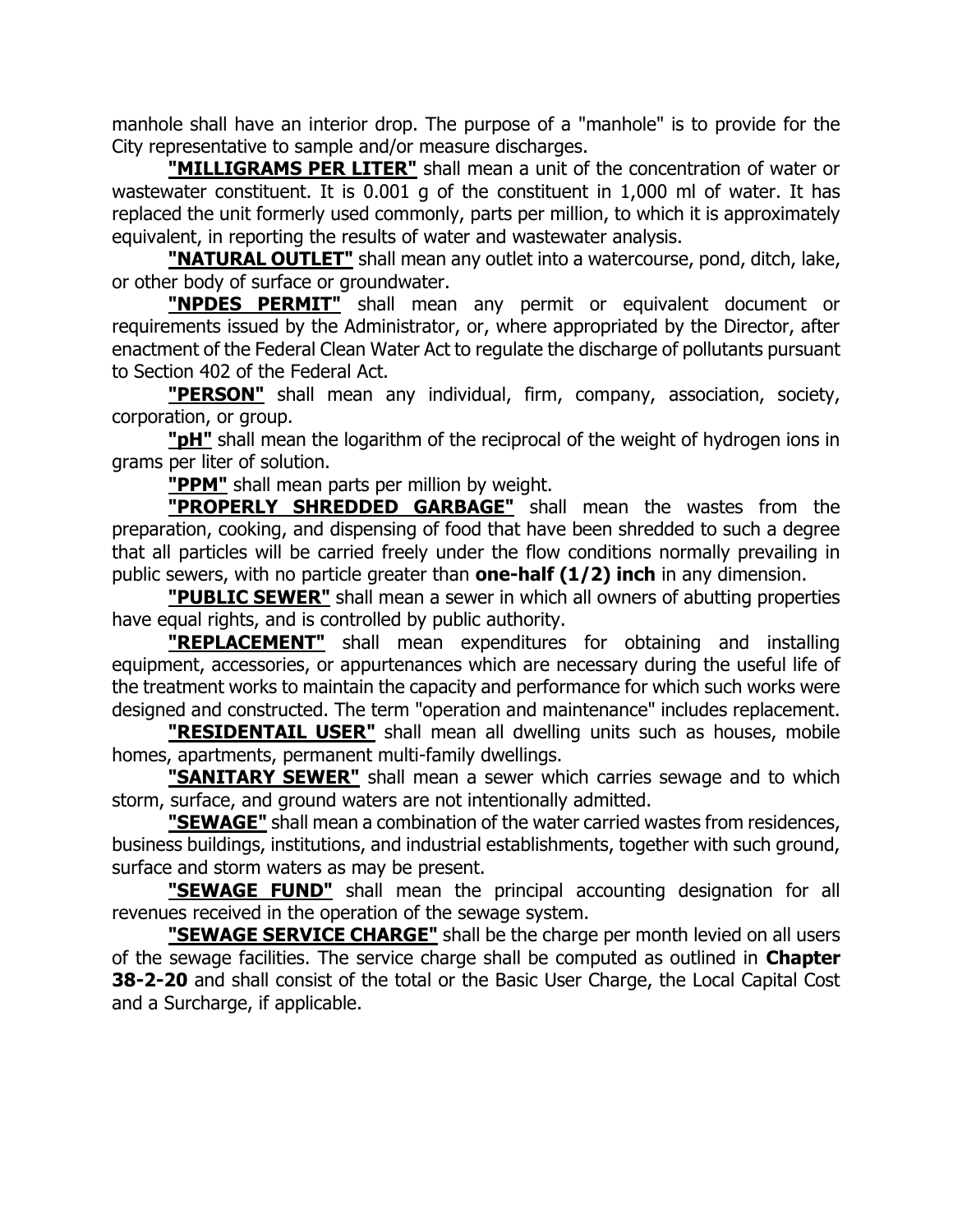**"SEWAGE TREATMENT PLANT"** shall mean any arrangement of devices and structures used for treating sewage.

**"SEWAGE WORKS"** shall mean all facilities for collecting, pumping, treating, and disposing of sewage.

**"SEWER"** shall mean a pipe or conduit for carrying sewage.

**"SEWER RATE"** shall mean "Sewage Service Charge".

**"SHALL"** is mandatory; "MAY" is permissive.

**"SLUG"** shall mean any discharge of water, sewage, or industrial waste which, in concentration of any given constituent or in quantity of flow, exceeds for any period of duration longer than **fifteen (15) minutes** more than **five (5) times** the average **twenty-four (24) hour** concentration of flows during normal operations.

**"STORM DRAIN"** (sometimes termed "storm sewer") shall mean a sewer which carries storm and surface waters and drainage, but excludes sewage and industrial wastes, other than unpolluted cooling water.

**"SUPERINTENDENT"** shall mean the City Superintendent which position is described in **Section 1-2-109** and **1-2-110** of the City Code. **(Ord. No. 1051; 01- 05-04)**

**"SURCHARGE"** shall mean the assessment in addition to the basic user charge and debt service charge which is levied on those persons whose wastes are greater in strength than the concentration values established in **Chapter 38-2-21**.

**"SUSPENDED SOLIDS"** shall mean solids that either float on the surface of or are in suspension in water, sewage, or other liquids, and which are removable by laboratory filtering.

**"SWIMMING POOL"** shall mean a tank capable of holding **one hundred (100) gallons** or more of water and placed either above or below ground, made of concrete, metal, plastic or some similar material or materials, the primary use of such tank being for swimming, floating, wading, diving and/or sunbathing.

**"USEFUL LIFE"** shall mean the estimated period during which the collection system and/or treatment works will be operated.

**"USER CLASS"** shall mean the type of user "residential, institutional/governmental, commercial", or "industrial" as defined herein.

**"USER CHARGE"** shall mean a charge levied on users of treatment works for the cost of operation, maintenance and replacement.

**"WATERCOURSE"** shall mean a channel in which a flow of water occurs, either continuously or intermittently.

## **(Ord. No. 665; 07-10-89)**

## **38-4-2 USE OF PUBLIC SEWERS REQUIRED.**

(A) It shall be unlawful for any person to place, deposit or permit to be deposited in any unsanitary manner on public or private property within the City, or in any area under the jurisdiction of the City, any human or animal excrement, garbage, or other objectionable waste.

(B) It shall be unlawful to discharge to any natural outlet within the City, or in any area under the jurisdiction of the City, any sewage or other polluted waters, except where suit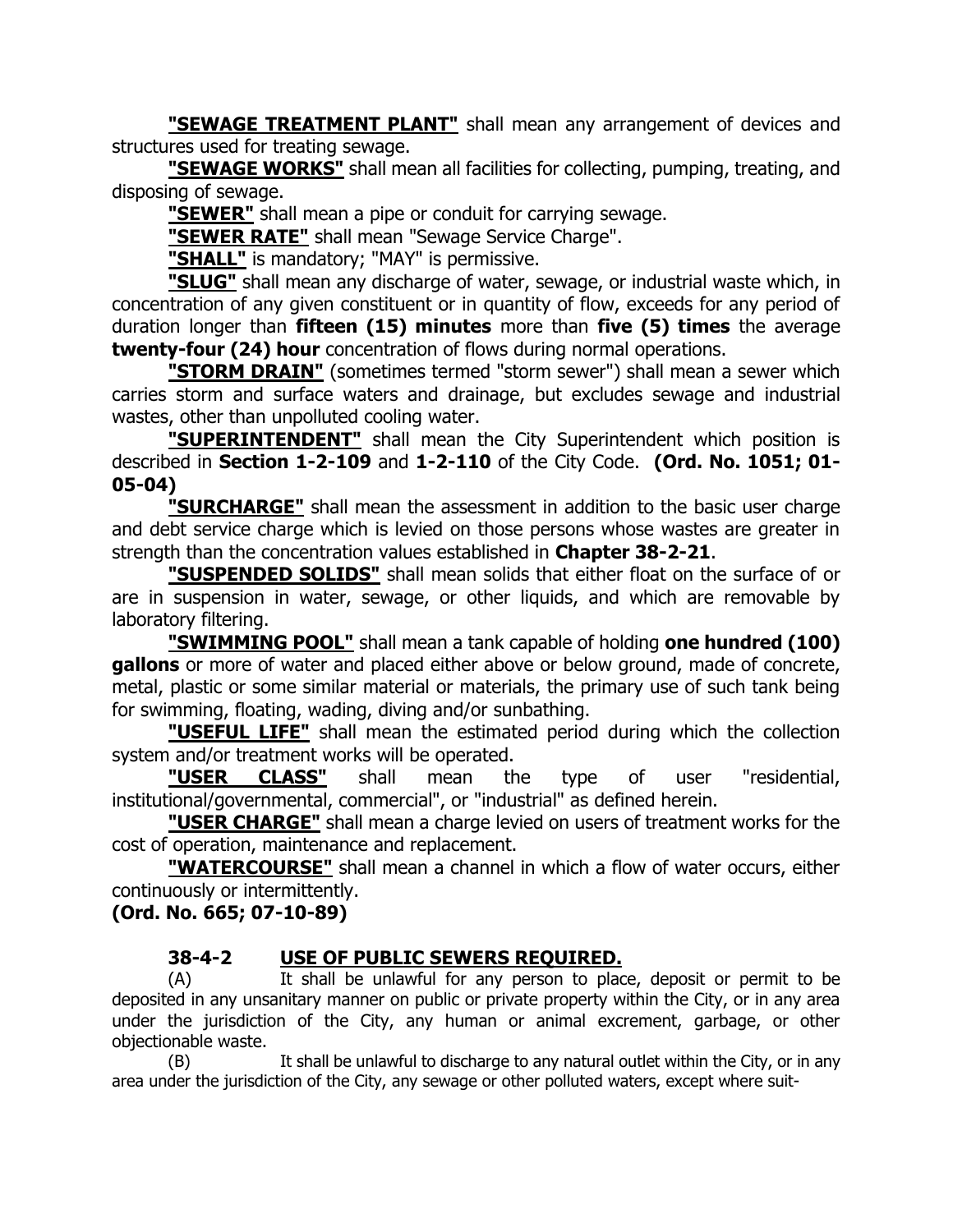able treatment has been provided in accordance with subsequent provisions of this Article.

(C) Except as hereinafter provided, it shall be unlawful to construct or maintain any privy, privy vault, septic tank, cesspool, or other facility intended or used for the disposal of sewage.

(D) The owner of all houses, buildings, or properties used for human occupancy, employment, recreation or other purposes, situated within the City and abutting on any street, alley, or right-of-way in which there is now located or may in the future be located a public sanitary sewer of the City, is hereby required, at his expense, to install suitable toilet facilities therein, and to connect such facilities directly with the proper public sewer in accordance with the provisions of this Article, within **ninety (90) days** after date of official notice to do so, provided that the public sewer is within **one hundred (100) feet** of the property line.

**(#316)**

## **38-4-3 INTERFERENCE WITH BOARD OF HEALTH REQUIREMENTS.**

No statement contained in this Article shall be construed to interfere with any additional requirement that may be imposed by the Board of Health.

## **38-4-4 PRIVATE SEWAGE DISPOSAL.**

(A) Where a public sanitary sewer is not available under the provisions of **Section 38-4-2(D),** or in the event **Section 38-4-5** is applicable, the building sewer shall be connected to a private sewage disposal system complying with the provisions of this Article. **(Ord. No. 665; 07-10-89)**

(B) Before commencement of construction of a private sewage disposal system, the owner shall first apply for and obtain a written permit signed by the Superintendent per **Appendix "C"** of this **Chapter 38**. The application for such permit shall be made on a form furnished by the City, which the applicant shall supplement by any plans, specifications and other information as are deemed necessary by the Superintendent. A permit and inspection fee of **Fifty Dollars (\$50.00)** shall be paid to the City at the time the application is filed. **(Ord. No. 1051; 01-05-04)**

(C) A permit for a private sewage disposal system shall not become effective until the installation is completed to the satisfaction of the Superintendent. He shall be allowed to inspect the work at any stage of construction and, in any event, the applicant for the permit shall notify the Superintendent when the work is ready for final inspection, and before any underground portions are covered. The inspection shall be made within **twentyfour (24) hours** of the receipt of notice by the Superintendent.

(D) The type, capacities, location, and layout of a private sewage disposal system shall comply with all recommendations of the **Illinois Water Pollution Board.** No permit shall be issued for any private sewage disposal system employing subsurface soil absorption facilities where the area of the lot is less than **ten thousand (10,000) square**  feet. No septic tank or cesspool shall be permitted to discharge to any natural outlet.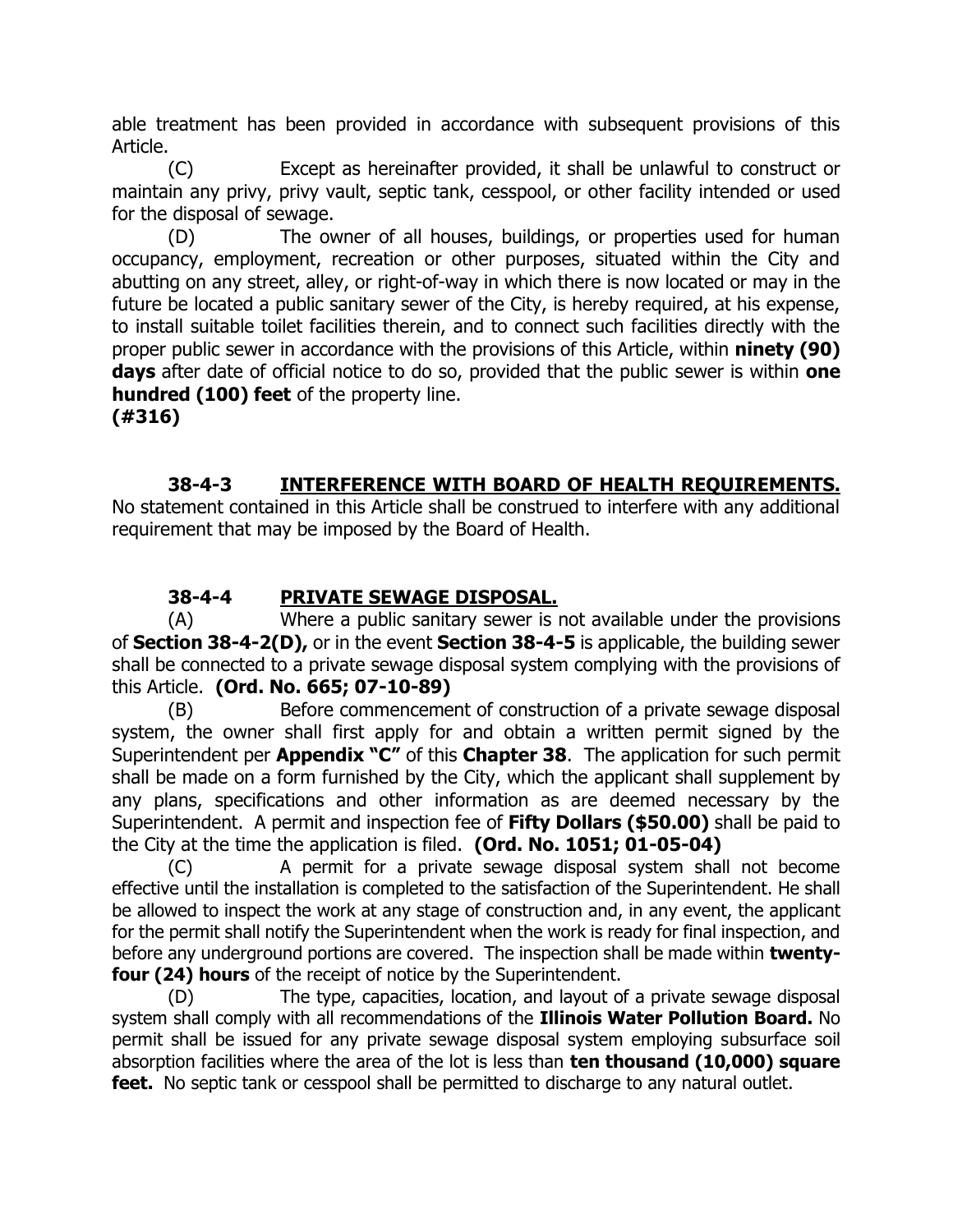(E) At such time as a public sewer becomes available to a property served by a private sewage disposal system, as provided for above, a direct connection shall be made to the public sewer in compliance with this Article, and any septic tanks, cesspools and similar private sewage disposal facilities shall be abandoned and filled with suitable material.

(F) The owner shall operate and maintain the private sewage disposal facilities in a sanitary manner at all times, at no expense to the City.

(G) No statement contained in this Article shall be construed to interfere with any additional requirements that may be imposed by the City Council.

(H) When a public sewer becomes available, the building sewer shall be connected to the sewer within **one hundred twenty (120) days** and the private sewage disposal system shall be cleaned of sludge and filled with clean, bank-run gravel or dirt. **(#316)**

**38-4-5 BUILDING SEWERS AND CONNECTIONS - PERMITS REQUIRED.** No unauthorized person shall uncover, make any connections with or opening into, use, alter, or disturb any public sewer or appurtenance thereof without first filing an application per **Appendix "D"** of **Chapter 38**.

Notwithstanding anything to the contrary herein, a building sewer permit will only be issued and a sewer connection shall only be allowed if it can be demonstrated that the downstream sewage facilities, including sewers, pump stations and sewage treatment facilities, have sufficient reserve capacity to adequately and efficiently handle the additional anticipated waste load. **(Ord. No. 1051; 01-05-04)**

# **38-4-6 CLASSES OF PERMITS.** There shall be **two (2) classes** of building

sewer permits:

(A) For residential and commercial service, and

(B) For service to establishments producing industrial wastes.

In either case, the owner or his agent shall make application on a special form furnished by the City. The permit application shall be supplemented by any plans, specifications, or other information considered pertinent in the judgment of the Superintendent. A permit and inspection fee for a residential or commercial building sewer permit and for an industrial building sewer permit shall be paid to the City when and per rates established by ordinance in effect at the time application is made. **(#316)**

# **38-4-7 COSTS OF BUILDING SEWER TO BE BORNE BY OWNER.** All

costs and expenses incident to the installation and connection of the building sewer shall be borne by the owner. The owner shall indemnify the City from any loss or damage that may directly or indirectly be occasioned by the installation of the building sewer. **(#316)**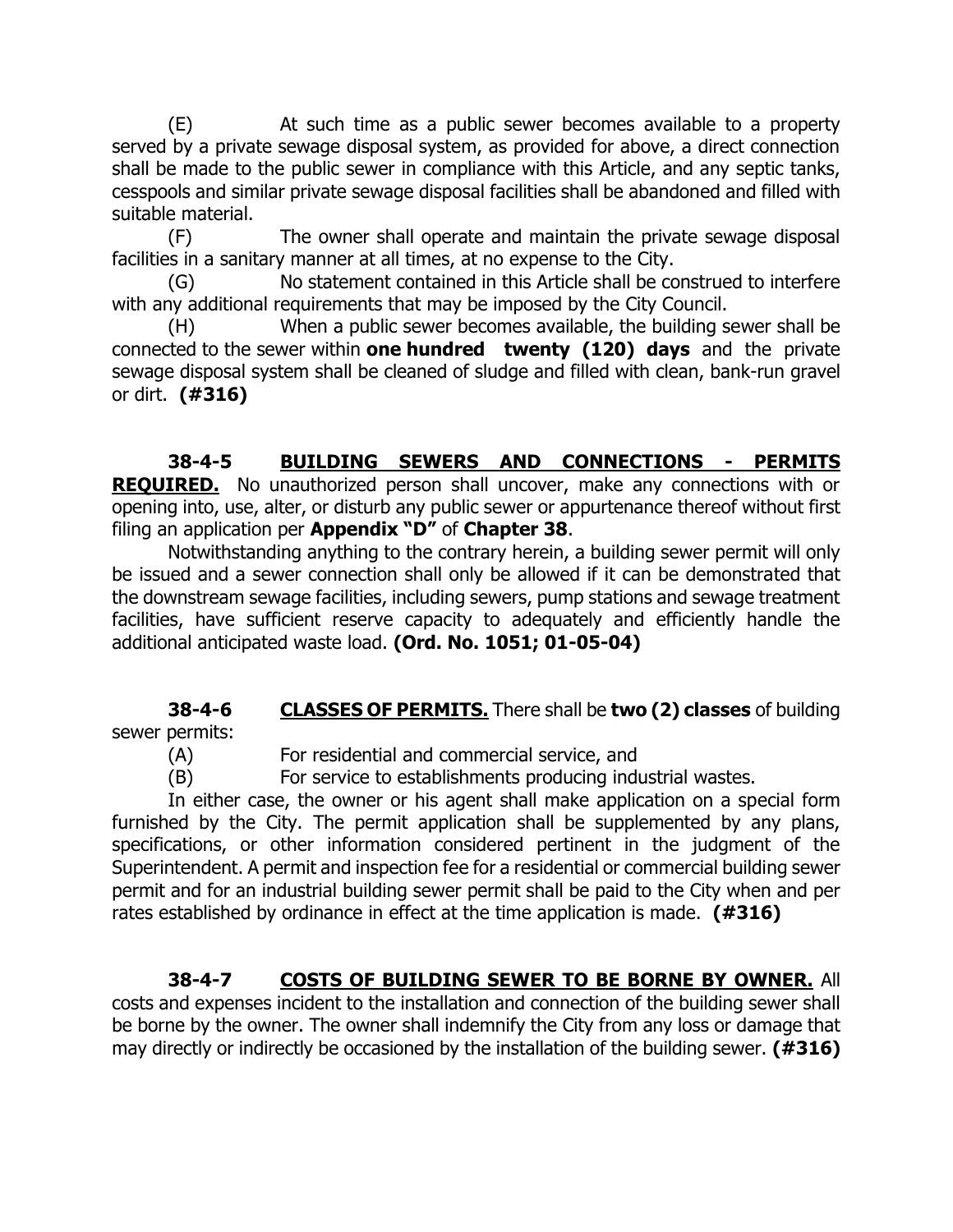**38-4-8 SEPARATE SEWER FOR EACH BUILDING.** A separate and  $independent$  building sewer shall be provided for every building; except where one building stands at the rear of another on an interior lot and no private sewer is available or can be constructed to the rear building through an adjoining alley, court, yard, or driveway, the building sewer from the front building may be extended to the rear building and the whole considered as one building sewer. **(#316)**

**38-4-9 OLD BUILDING SEWERS.** Old building sewers may be used in connection with new buildings only when they are found, upon examination and test by the Superintendent, to meet all requirements of this Article. **(#316)**

## **38-4-10 SEWERS TO CONFORM TO REQUIREMENTS OF APPLICABLE CODES.**

(A) Wherever possible, the building sewer shall be brought to the building at an elevation below the basement floor. In all buildings in which any building drain is too low to permit gravity flow to the public sewer, sanitary sewage carried by such building drain shall be lifted by an approved means and discharged to the building sewer.

(B) No person shall make connection of roof downspouts, exterior foundation drains, areaway drains, or other sources of surface runoff or ground water to a building sewer or building drain which, in turn, is connected directly or indirectly to a public sanitary sewer.

(C) The connection of the building sewer into the public sewer shall conform to the requirements of the **"Standard Specification for Water and Sewer Main Construction in Illinois"** as amended from time to time. Inside the building, the sewer and plumbing shall comply with **"The State of Illinois Department of Public Health Illinois Plumbing Code"** as amended from time to time.

(D) All private sewer laterals shall be Schedule 40 PVC pipe with solvent weld fittings.

(E) Sewer laterals shall be backfilled to the top of the pipe with aggregate **seven-eighths (7/8) inch** or less in size. **(Ord. No. 1051; 01-05-04)**

## **38-4-11 SUPERINTENDENT TO SUPERVISE CONSTRUCTION.**

(A) The applicantfor the building sewer permit shall notify the Superintendent when the building sewer is ready for inspection and connection to the public sewer. The connection shall be made under the supervision of the Superintendent or his representative.

(B) All excavations for building sewer installations shall be adequately guarded with barricades and lights so as to protect the public from hazard. Streets, sidewalks, parkways, and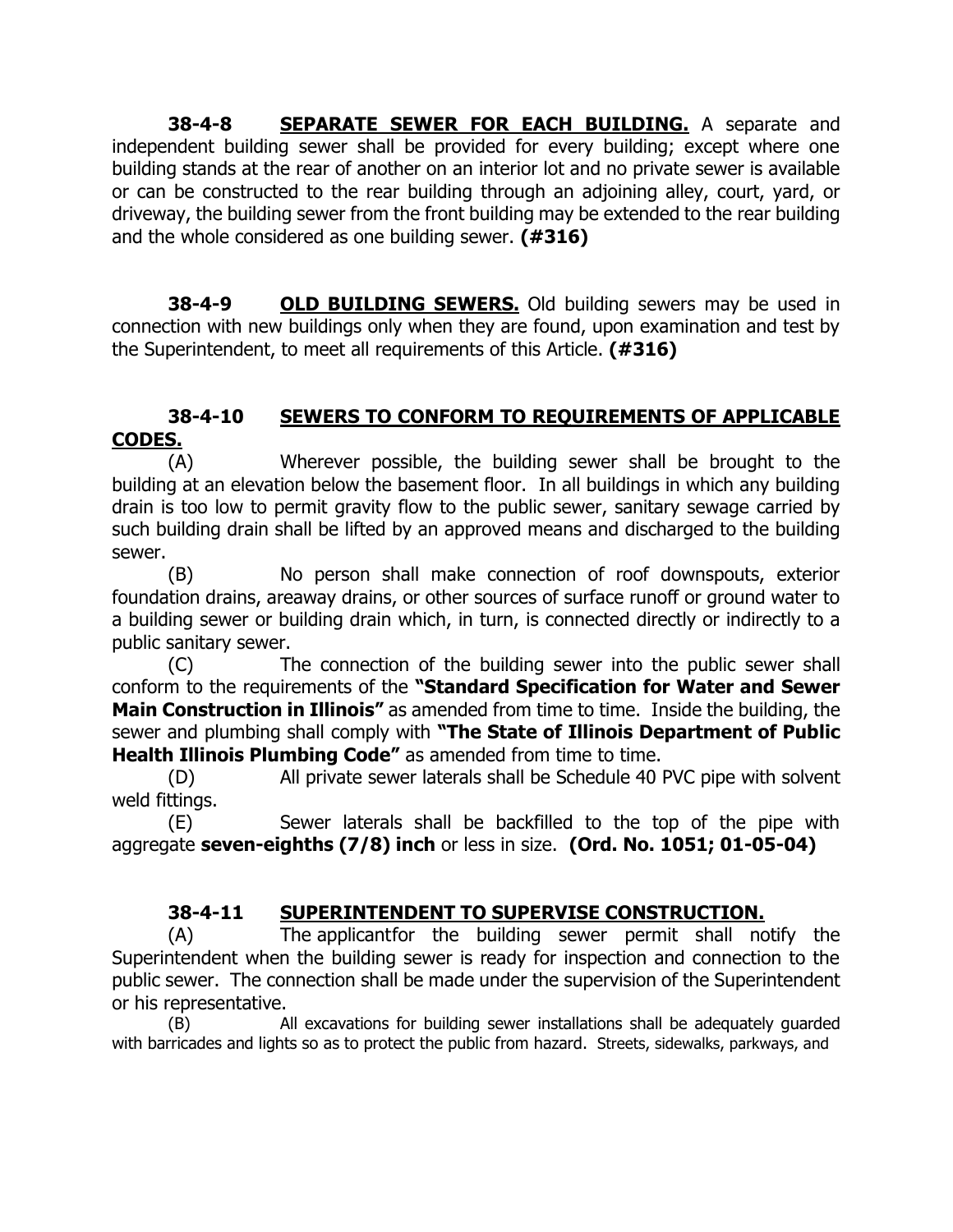other public property disturbed in the course of the work shall be restored in a manner satisfactory to the City. **(#316)**

## **38-4-12 SANITARY AND STORM SEWERS.**

(A) No person shall discharge or cause to be discharged any storm water, surface water, ground water, roof runoff, subsurface drainage, uncontaminated cooling water, or unpolluted industrial process waters to any sanitary sewer.

(B) Storm water and all other unpolluted drainage shall be discharged to such sewers as are specifically designated storm sewers or to a natural outlet approved by the Superintendent. Industrial cooling water or unpolluted process waters may be discharged, on approval of the Superintendent, to a storm sewer or natural outlet. **(#316)**

**38-4-13 MATERIALS PROHIBITED FROM PUBLIC SEWERS.** No person shall discharge or cause to be discharged any of the following described waters or wastes to any public sewers:

(A) Any gasoline, benzene, naphtha, fuel oil, or other flammable or explosive liquid, solid, or gas.

(B) Any waters or wastes containing toxic or poisonous solids, liquids, or gases in sufficient quantity, either singly or by interaction with other wastes, to injure or interfere with any sewage treatment process, constitute a hazard to humans or animals, create a public nuisance, or create any hazard in the receiving waters of the sewage treatment plant, including, but not limited to, cyanides in excess of **two (2) mg/l as CN** in the wastes as discharge to the City sewer and mercury or any of its compound in excess of 0.0005 mg/l as Hg at any time except as permitted by the City's Utility Superintendent in compliance with applicable state and federal regulations. **(Ord. No. 665; 07-10-89)**

(C) A pH lower than 5.5 or having any other corrosive property capable of causing damage or hazard to structures, equipment and personnel of the Wastewater Treatment Facilities.

(D) Solid or viscous substances in quantities or of such size capable of causing obstruction to the flow in sewers or other interference with the proper operation of the Wastewater Treatment Facilities such as, but not limited to, ashes, bones, cinders, sand, mud, straw, shavings, metal, glass, rags, feathers, tar, plastics, wood, unground garbage, whole blood, paunch manure, hair and fleshings, entrails, and paper dishes, cups, milk containers, etc., either whole or ground by garbage grinders. Any user who empties or causes to be emptied into the sewer system any sewage that cannot be readily or freely filtered through the sewage treatment plant may, at the option of the Superintendent, be disconnected from the sewer system.

(E) Having the following shall be subject to the review of the Superintendent or his authorized representative.

(1) a **five (5) day** biochemical oxygen demand greater than **204** parts per million by weight;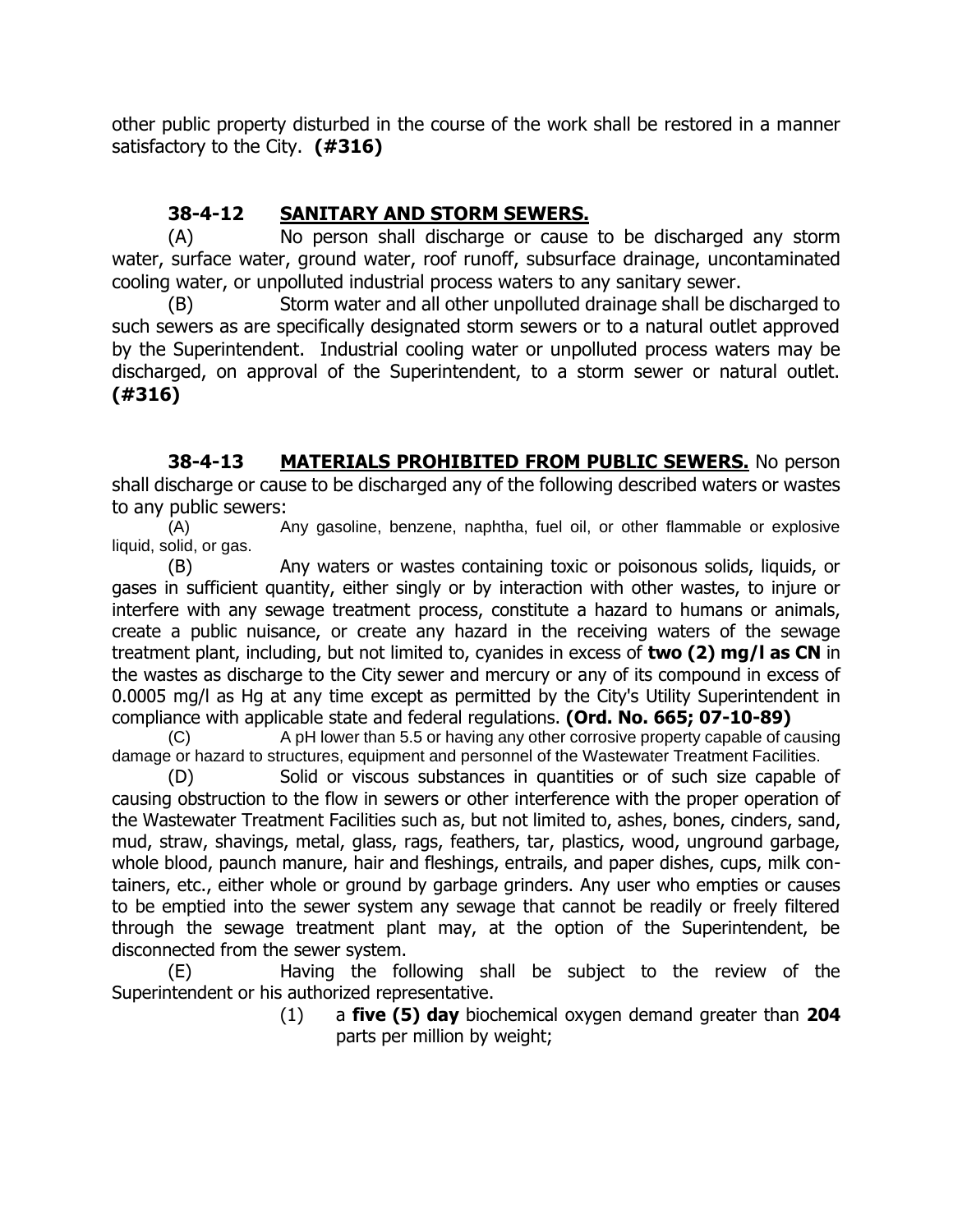- (2) containing more than **240** parts per million by weight of suspended solids; or
- (3) having an average daily flow greater than **five percent (5%)** of the average daily wastewater flow of the City.

Only compatible pollutants may be discharged to the sanitary sewer system.

(F) Where necessary, in the opinion of the Superintendent, the user shall provide, at his expense, such preliminary treatment as may be necessary to:

- (1) reduce the biochemical oxygen demand to **204** parts per million by weight; or
- (2) reduce the suspended solids to **240** parts per million by weight; or
- (3) control the quantities and rates of discharge of such waters or wastes.

Plans, specifications and other pertinent information relating to proposed preliminary treatment facilities shall be submitted for the approval of the Superintendent or authorized representative, and no construction of such facilities shall be commenced until said approvals are obtained in writing.

## **38-4-14 SUBSTANCES UNDER DISCRETION OF SUPERINTENDENT.**

No person shall discharge or cause to be discharged the following described substances, materials, waters, or wastes if it appears likely, in the opinion of the Superintendent, that such wastes can harm either the sewers, sewage treatment process, or equipment, have an adverse effect on the receiving stream, or can otherwise endanger life, limb, public property, or constitute a nuisance. In forming his opinion as to the acceptability of these wastes, the Superintendent will give consideration to such factors as the quantities of subject wastes in relation to flows and velocities in the sewers, materials of construction of the sewers, nature of the sewage treatment process, capacity of the sewage treatment plant, degree of treatability of wastes in the sewage treatment plant, and other pertinent factors. The substances prohibited are:

(A) Any liquid or vapor having a temperature higher than **one hundred fifty degrees Fahrenheit (150º F.).**

(B) Any water or waste containing fats, wax, grease, or oils, whether emulsified or not, in excess of **one hundred (100) mg/l,** or containing substances which may solidify or become viscous at temperatures between **thirty-two and one hundred fifty degrees Fahrenheit (32º F. and 150º F.).**

(C) Any garbage that has not been properly shredded. The installation and operation of any garbage grinder equipped with a motor of **three-fourths (3/4)**  horsepower or greater shall be subject to the review and approval of the Superintendent.

(D) Any waters or wastes containing strong acid iron pickling wastes, or concentrated plating solutions, whether neutralized or not.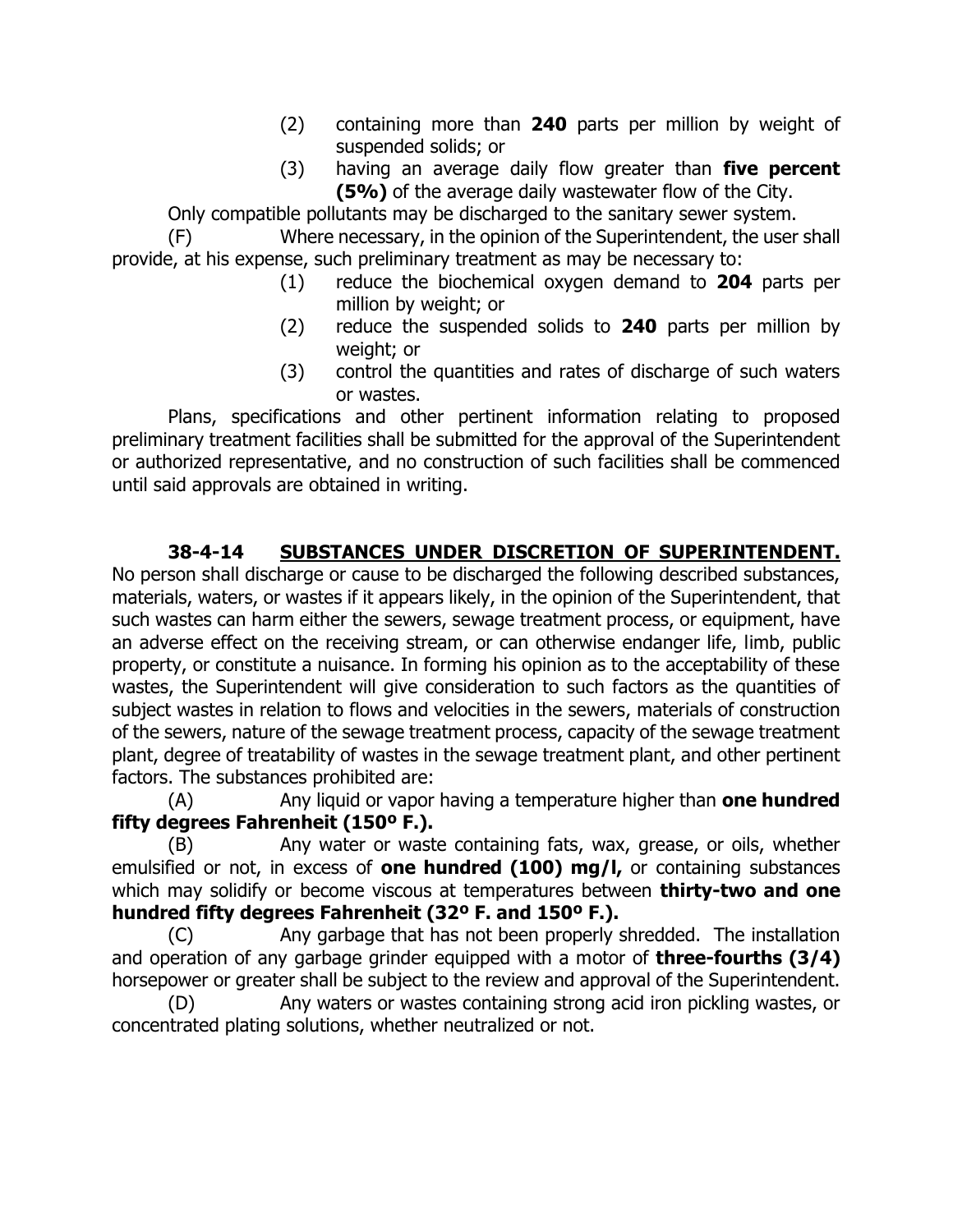(E) Any waters or wastes containing iron, chromium, copper, zinc, and similar objectionable or toxic substances; or wastes exerting an excessive chlorine requirement to such a degree that any such material received in the composite sewage at the sewage treatment works exceeds the limits established by the Superintendent for such materials.

(F) Any waters or wastes containing phenols or other taste-or-odor-producing substances in such concentrations exceeding limits which may be established by the Superintendent as necessary, after treatment of the composite sewage, to meet with requirements of the State, Federal, or other public agencies of jurisdiction for such discharge to the receiving waters.

(G) Any radioactive wastes or isotopes of such half life or concentration as may exceed limits established by the Superintendent in compliance with applicable State or Federal regulations.

(H) Any waters or wastes having a pH in excess of (9.5)

- (I) Materials which exert or cause:
	- (1) Unusual concentrations of inert suspended solids (such as, but not limited to, Fuller's earth, lime slurries, and lime residues) or of dissolved solids (such as, but not limited to, sodium chloride and sodium sulfate).
	- (2) Excessive discoloration (such as, but not limited to, dye wastes and vegetable tanning solutions).
	- (3) Unusual BOD, chemical oxygen demand, or chlorine requirements in such quantities as to constitute a significant load on the sewage treatment works.
	- (4) Unusual volume of flow or concentration of wastes constituting "slugs" as defined herein.

(J) Waters or wastes containing substances which are not amenable to treatment or reduction by the sewage treatment processes employed or are amenable to treatment only to such degree that the sewage treatment plant effluent cannot meet the requirements of other agencies having jurisdiction over discharge to the receiving waters. **(#316)**

**38-4-15 REMEDIES FOR CONTROLLED DISCHARGES.** If any waters or wastes are discharged, or are proposed to be discharged to the public sewers, which waters contain the substances or possess the characteristics enumerated above and which, in the judgment of the Superintendent, may have a deleterious effect upon the sewage works, processes, equipment, or receiving waters, or which otherwise create a hazard to life or constitute a public nuisance, the Superintendent may:

(A) Reject the wastes;

(B) Require pretreatment to an acceptable condition for discharge to the public sewers;

(C) Require control over the quantities and rates of discharge; and/or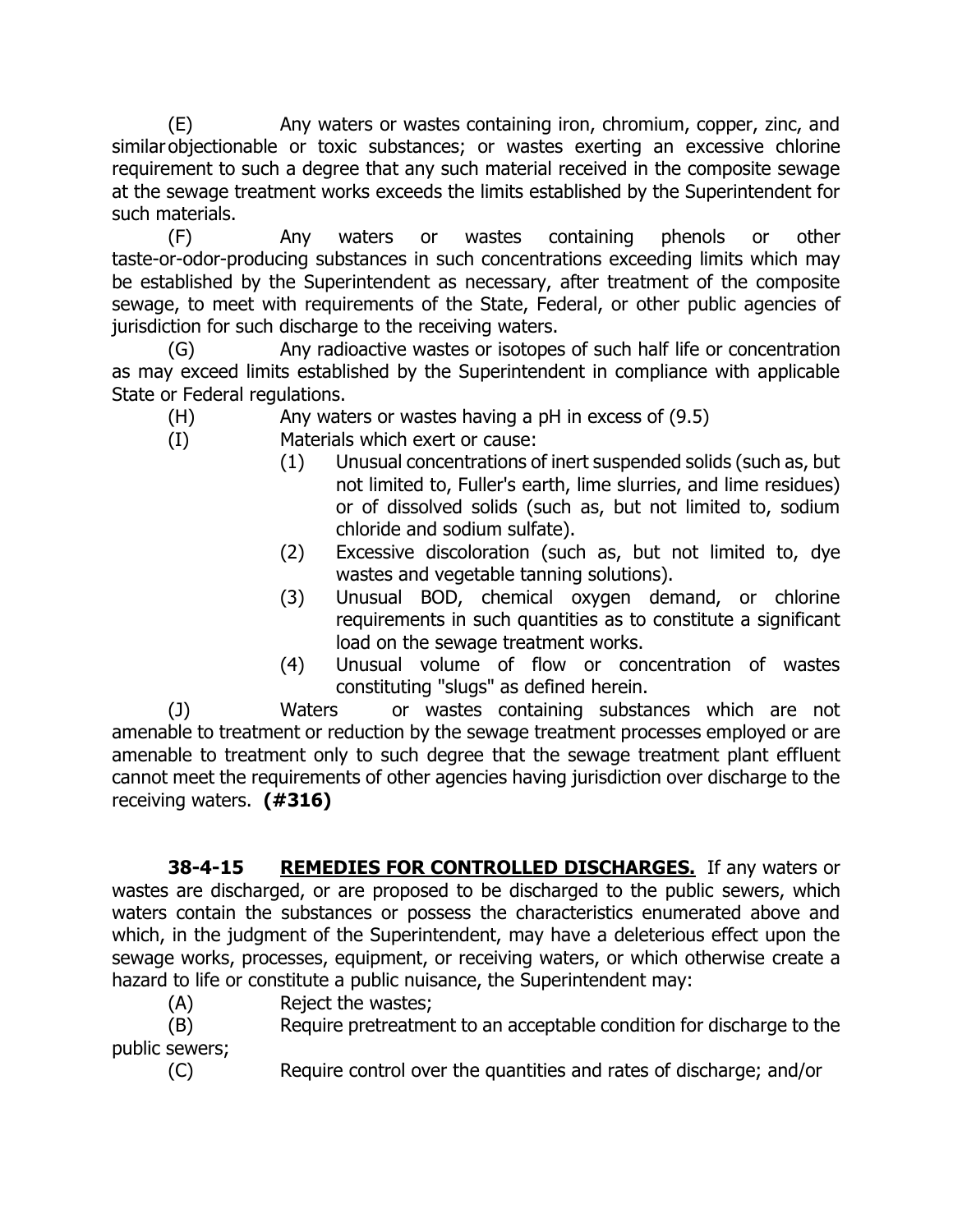(D) Require payment to cover the added cost of handling and treating the wastes not covered by existing taxes or sewer charges under the provisions of **Section 38-4-22** of this Article.

If the Superintendent permits the pretreatment or equalization of waste flows, the design and installation of the plants and equipment shall be subject to the review and approval of the Superintendent, and subject to the requirements of all applicable codes, ordinances and laws. **(#316)**

## **38-4-16 GREASE, OIL, MUD, ETC. - INTERCEPTORS REQUIRED.**

Grease, oil, and sand interceptors shall be provided when, in the opinion of the Superintendent or authorized representative, they are necessary for the proper handling of liquid wastes containing floatable grease in excessive amounts, as specified in **Section 38-4-14**, or any flammable wastes, sand, or other harmful ingredients; except that such interceptors shall not be required for private living quarters or dwelling units.

All interceptors shall be of the type and capacity approved by the Superintendent and shall be located as to be readily and easily accessible for cleaning and inspection. In the maintenance of these interceptors, the user(s) shall be responsible for the proper removal and disposal by appropriate means of the captured material and shall maintain records of the dates and means of disposal which are subject to review by the Superintendent or authorized representative. Any removal and hauling of the collected materials not performed by the user's personnel must be performed by currently licensed waste disposal firms.

**38-4-17 OWNER TO MAINTAIN FACILITIES.** Where preliminary treatment or flow-equalizing facilities are provided for any waters or wastes, they shall be maintained continuously in satisfactory and effective operation by the owner at his expense. **(#316)**

**38-4-18 MANHOLES INSTALLED WHERE REQUIRED.** When required by the Superintendent, the owner of any property serviced by a building sewer carrying industrial wastes shall install a suitable control manhole, together with such necessary meters and other appurtenances in the building sewer to facilitate observation, sampling, and measurement of the wastes. Such manhole, when required, shall be accessible and safely located, and shall be constructed in accordance with plans approved by the Superintendent. The manhole shall be installed by the owner at his expense and shall be maintained by him so as to be safe and accessible at all times. **(#316)**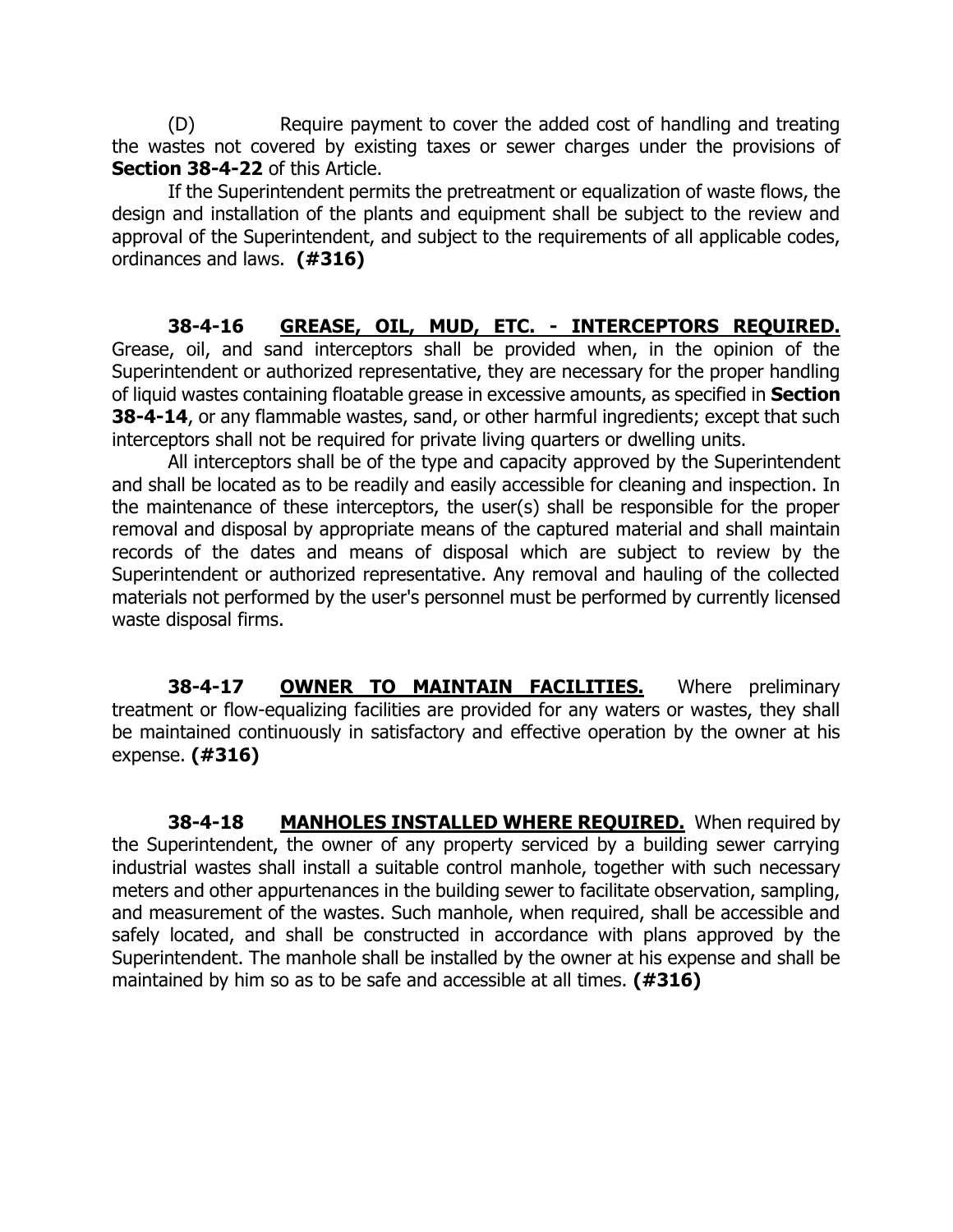**38-4-19 SWIMMING POOL CONNECTIONS.** The owner of any swimming pool which is located within the City shall discharge the water from the swimming pool into the City's sanitary sewage system. Each pool owner shall, at his expense, install suitable sewage facilities and connect said facilities directly to the proper public sanitary sewer in accordance with the provisions of this Chapter. **(#316)**

**38-4-20 <b>INDUSTRIAL SAMPLING.** The owner of any property serviced by a building sewer carrying industrial wastes shall provide laboratory measurements, tests, and analyses of waters and wastes to illustrate compliance with this Code and any special conditions for discharge established by the City or regulatory agencies having jurisdiction over the discharge. The number, type and frequency of laboratory analyses to be performed by the owner shall be as stipulated by the City, but not less than once per year, the industry must supply a complete analysis of the constituents of the wastewater discharge to assure that compliance with the Federal, State and Local standards are being met. The owner shall report the results of measurements and laboratory analyses to the City at such times and in such a manner as prescribed by the City. The owner shall bear the expense of all measurements, analyses, and reporting required by the City. At such times as deemed necessary, the City reserves the right to take measurements and samples for analysis by an outside laboratory service.

**38-4-21 TESTS CONDUCTED IN ACCORDANCE WITH ACCEPTED SPECIFICATIONS.** All measurements, tests, and analyses of the characteristics of waters and wastes, to which reference is made in this Article, shall be determined in accordance with the latest edition of **"Standard Methods for the Examination of Water and Wastewater",** published by the **American Public Health Association,**  and shall be determined at the control manhole provided, or upon suitable samples taken at said control manhole. In the event that no special manhole has been required, the control manhole shall be considered to be the nearest downstream manhole in the public sewer to the point at which the building sewer is connected. Sampling shall be carried out by customarily accepted methods to reflect the effect of constituents upon the sewage works and to determine the existence of hazards to life, limb and property.

(The particular analysis involved will determine whether a **twenty-four (24) hour** composite of all outfalls of a premise is appropriate or whether a grab sample or samples should be taken. Normally, but not always, BOD and suspended solids analyses are obtained from **twenty-four (24) hour** composites of all outfalls whereas pH's are determined from periodic grab samples.) **(#316)**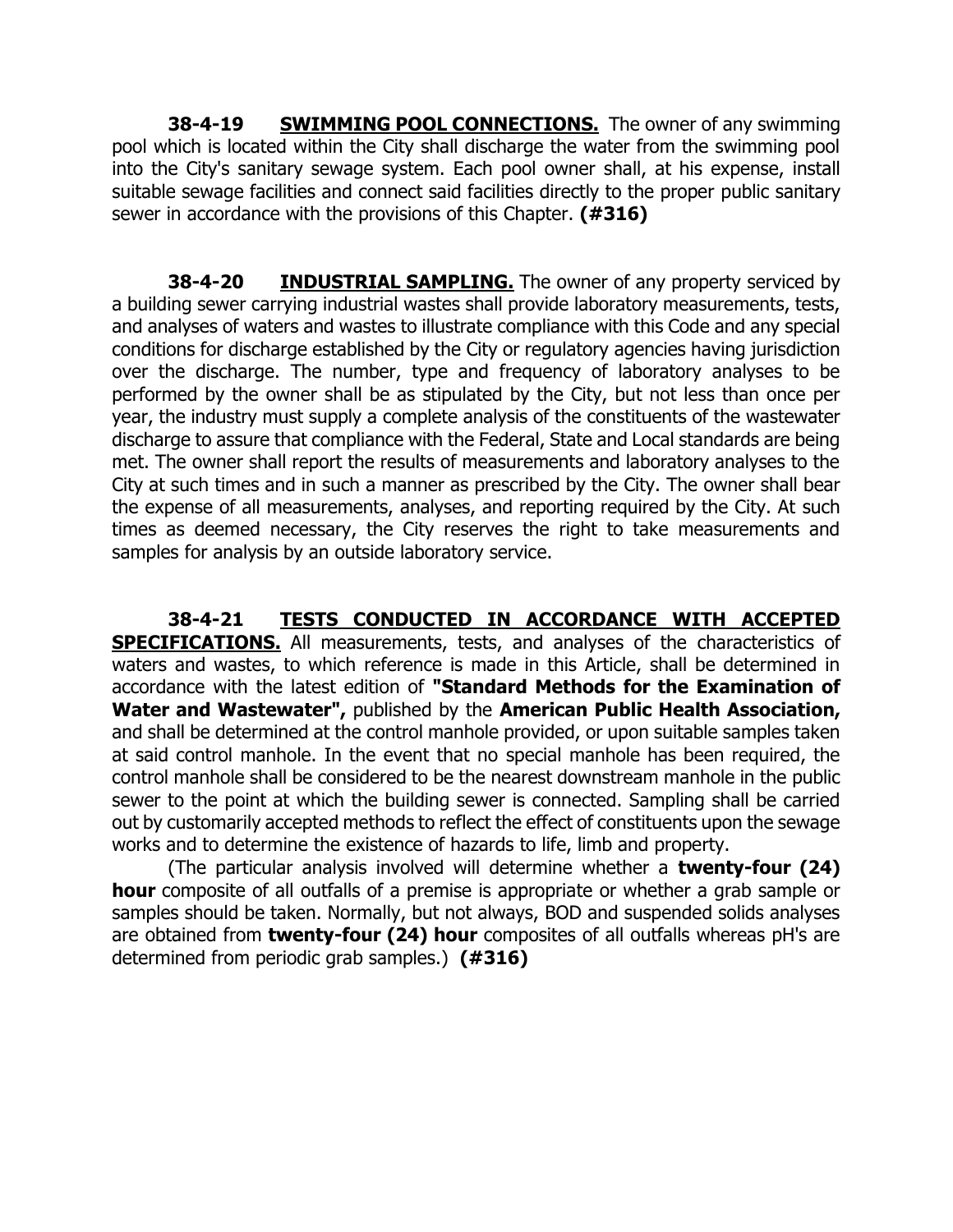**38-4-22 SPECIAL AGREEMENTS PERMITTED.** No statement contained in this Article shall be construed as preventing any special agreement or arrangement between the City and any industrial concern whereby an industrial waste of unusual strength or character may be accepted by the City for treatment, subject to payment therefor, by the industrial concern. **(#316)**

**38-4-23 PROTECTION FROM DAMAGE.** No unauthorized person shall maliciously, willfully, or negligently break, damage, destroy, uncover, deface, or tamper with any structure, appurtenance, or equipment which is a part of the sewage works. Any person violating this provision shall be subject to immediate arrest under charge of disorderly conduct. **(#316)**

# **38-4-24 POWER AND AUTHORITY OF INSPECTORS.**

(A) The Superintendent and other duly authorized employees of the City bearing proper credentials and identification shall be permitted to enter all properties for the purpose of inspection, observation, measurement, sampling and testing in accordance with the provisions of this Article. The Superintendent or his representatives shall have no authority to inquire into any processes, including metallurgical, chemical, oil, refining, ceramic, paper, or other industries beyond that point having a direct bearing on the kind and source of discharge to the sewers or waterways or facilities for waste treatment.

(B) While performing the necessary work on private properties referred to above, the Superintendent or duly authorized employees of the City shall observe all safety rules applicable to the premises established by the company and the company shall be held harmless for injury or death to the City employees and the City shall indemnify the company against loss or damage to its property by City employees and against liability claims and demands for personal injury or property damage assessed against the company and growing out of the gauging and sampling operation, except as such may be caused by negligence or failure of the company to maintain safe conditions as required in **Section 38-4-18**.

(C) The Superintendent and other duly authorized employees of the City bearing proper credentials and identification shall be permitted to enter all private properties through which the City holds a duly negotiated easement for the purpose of, but not limited to, inspection, observation, measurement, sampling, repair, and maintenance of any portion of the sewage works lying within said easement. All entry and subsequent work, if any, on said easement, shall be done in full accordance with the terms of the duly negotiated easement pertaining to the private property involved. **(#316)**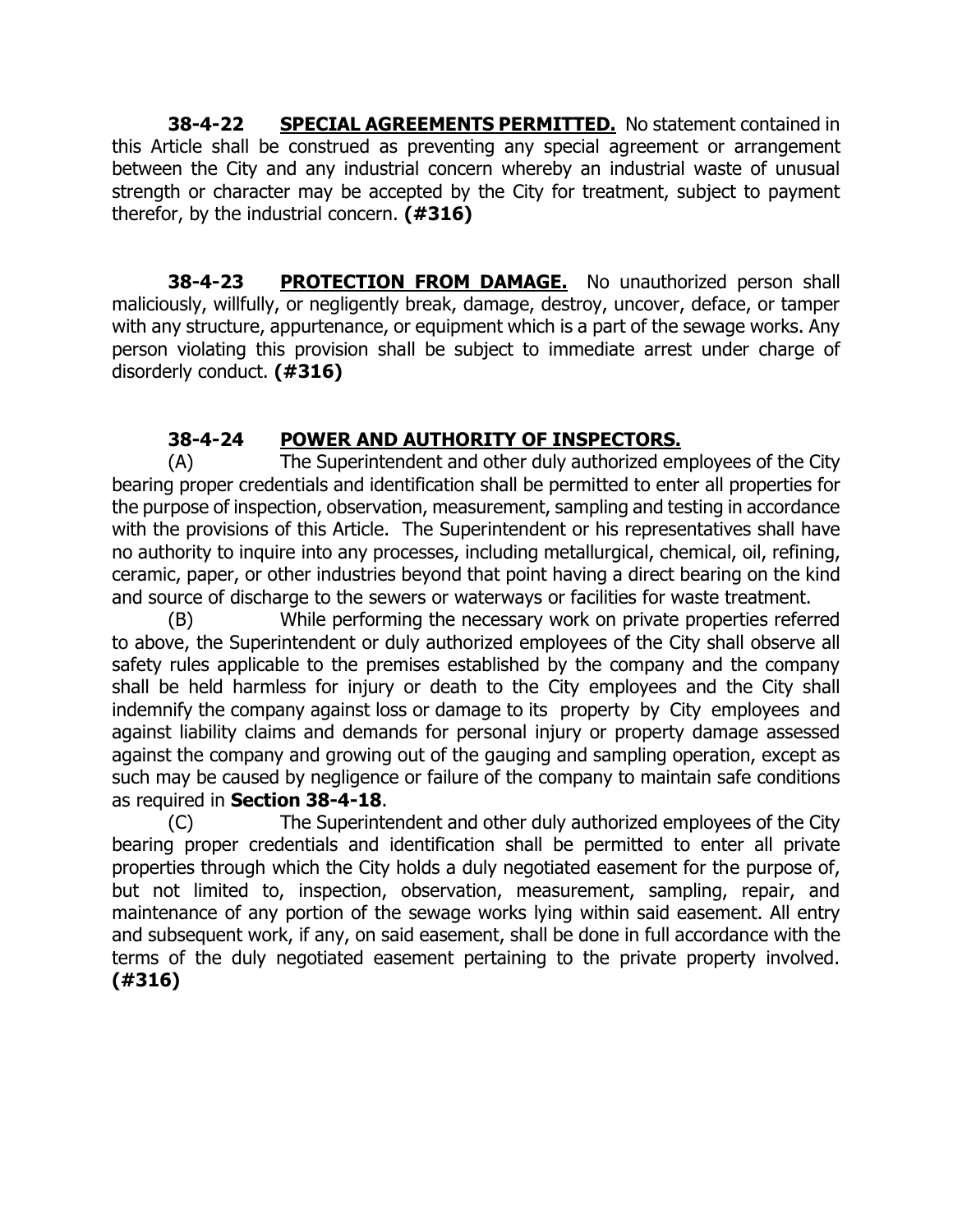## **38-4-25 EXTENSIONS AND SEWER CONNECTIONS TO EXTENSIONS.**

(A) Applicants who are owners of the premises not abutting on the sewer mains or laterals of the City who desire sewer service from the City shall install, at their expense, sewer main or lateral extensions so as to provide sewer facilities for their premises. No person shall make any extension to a sanitary sewer main or lateral of the City except as provided in this Section.

(B) All extensions to the sewer mains or laterals of the City shall be made only after written application filed with the City Council, approval as to size, grade and materials by the City, and issuance by the City of a permit authorizing the same to be constructed and attached to the existing sewer mains or laterals of the City, and thereupon, said extensions shall become a part thereof.

(C) After completion and acceptance of a sewer main or lateral extension, title to them shall be transferred and conveyed to the City by the owner(s) free and clear of any and all liens and encumbrances, without cost to the City, and thereafter, the City shall assume all costs of maintenance and repair of such extension.

(D) Applicants making sewer connections to sewer main extensions or lateral extensions under the provisions of this Section shall pay all costs of labor and materials for installing the same.

(E) Each sewer connection originating from an extension shall impose liability for a periodic sewer charge to be billed the owner with the next regular billing after such sewer service is rendered to the premises.

(F) **Liability Insurance.** No permit for a sewer connection or a sewer extension shall be issued by the City Council or its authorized representative unless the person applying therefor or the contractor shall have first procured Public Liability Insurance in an amount not less than **Five Thousand Dollars (\$5,000.00)** for injuries, including accidental death, to any **one (1) person** and subject to the same limit for each person in an amount not less than **One Hundred Thousand Dollars (\$100,000.00)**  on account of **one (1) accident**, and Property Damage Insurance in an amount not less than **Fifty Thousand Dollars (\$50,000.00).** The persons to be indemnified and saved harmless in said insurance policy shall be the City and the applicant for sewer connection or sewer extension. A certificate of said insurance shall be filed with the City Collector.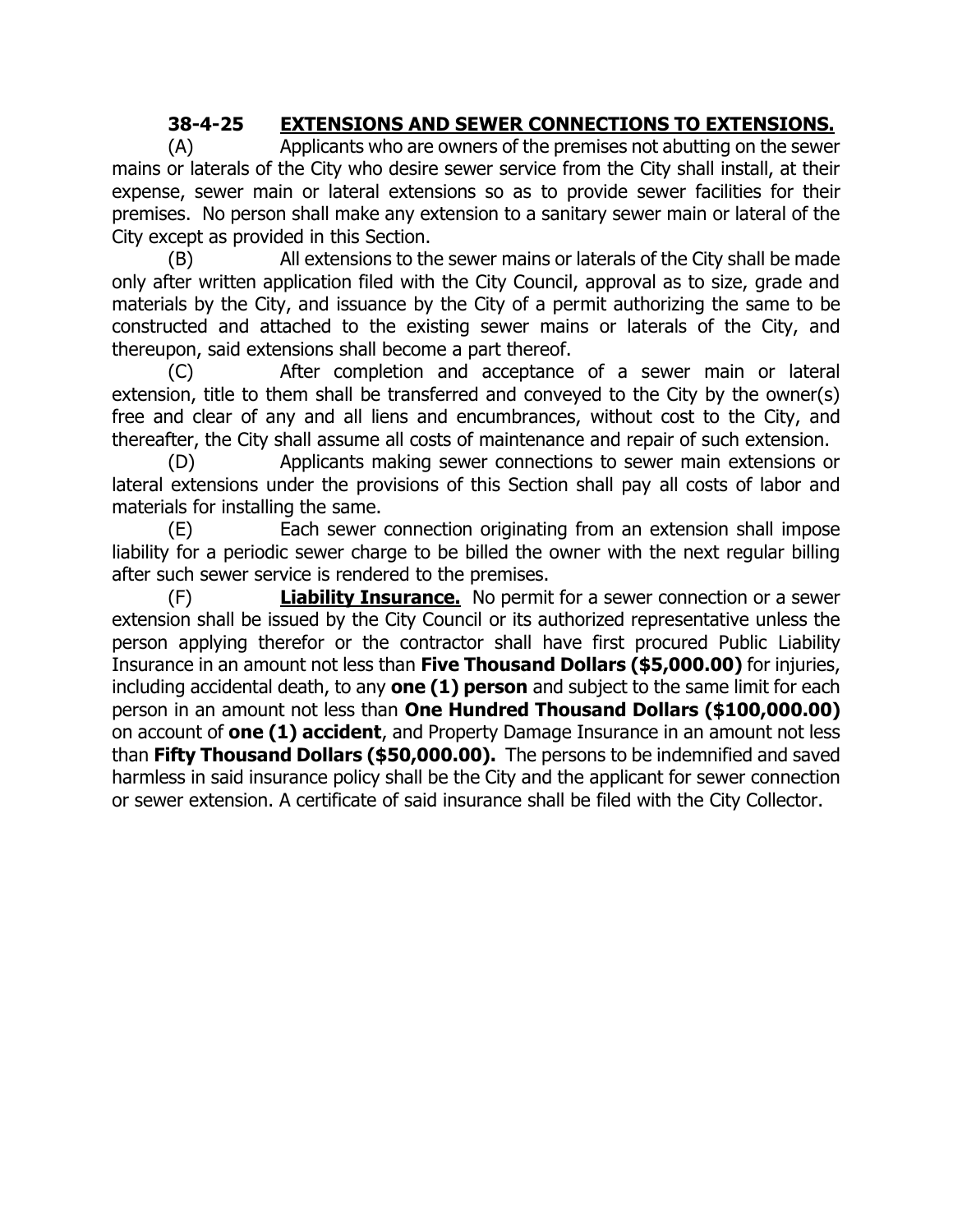**38-4-26** CONFINED SPACE ENTRY POLICY. A confined space entry policy and procedure in the form attached hereto as **Exhibit "H"** and by reference made a part hereof is hereby adopted for the City as part of Chapter 38 of the "Revised Code". **(Ord. No. 735; 8-3-92)**

# **EXHIBIT "H"**

## **ENTRY INTO CONFINED SPACES**

(A) **Purpose Of.** Among the more dangerous workplace tasks is entering into confined space to perform work. Every year confined spaces are death traps for a number of workers who do not follow basic safety precautions before entering these hazardous work areas. Often, this results from improper or inadequate instructions and/or poor supervision.

A "confined space" may be generally defined as any area which has limited means of egress and is subject to an oxygen deficient atmosphere or the accumulation of toxic, explosive or flammable atmosphere. Examples of such areas include sewers, sewage digesters, lift stations, holding tanks and pipelines.

(B) **Hazards.** The potential killers are oxygen deficiency, explosive, flammable and toxic gases and vapors.

Another condition frequently encountered in confined spaces is high temperature. Heat stroke can be fatal. Heat cramps or heat exhaustion causing only temporary discomfort can result from physical exertion in a hot atmosphere.

One other condition that is not usually considered is moisture or condensation. This can create slipping hazards.

Many conditions which may contribute to accidents in other areas may be more dangerous when they occur in a confined space.

(C) **Oxygen Deficiency.** A normal atmosphere contains approximately **twenty-one percent (21%)** oxygen. Any atmosphere containing less than **twentyone percent (21%)** oxygen is considered to be deficient and less than **nineteen and one-half percent (19.5%)**, dangerous. Air containing **sixteen percent (16%)** or less oxygen can be lethal.

In a confined space, oxygen-deficient atmospheres are produced by two factors:

- (1) The consumption, without replacement, of oxygen by some means such as a reaction of oxygen with container walls as in rusting, or by flames and internal combustion engines.
- (2) The displacement of oxygen by another gas such as methane, hydrogen sulfide or carbon dioxide. As a replacement for oxygen these gases are strictly a killer.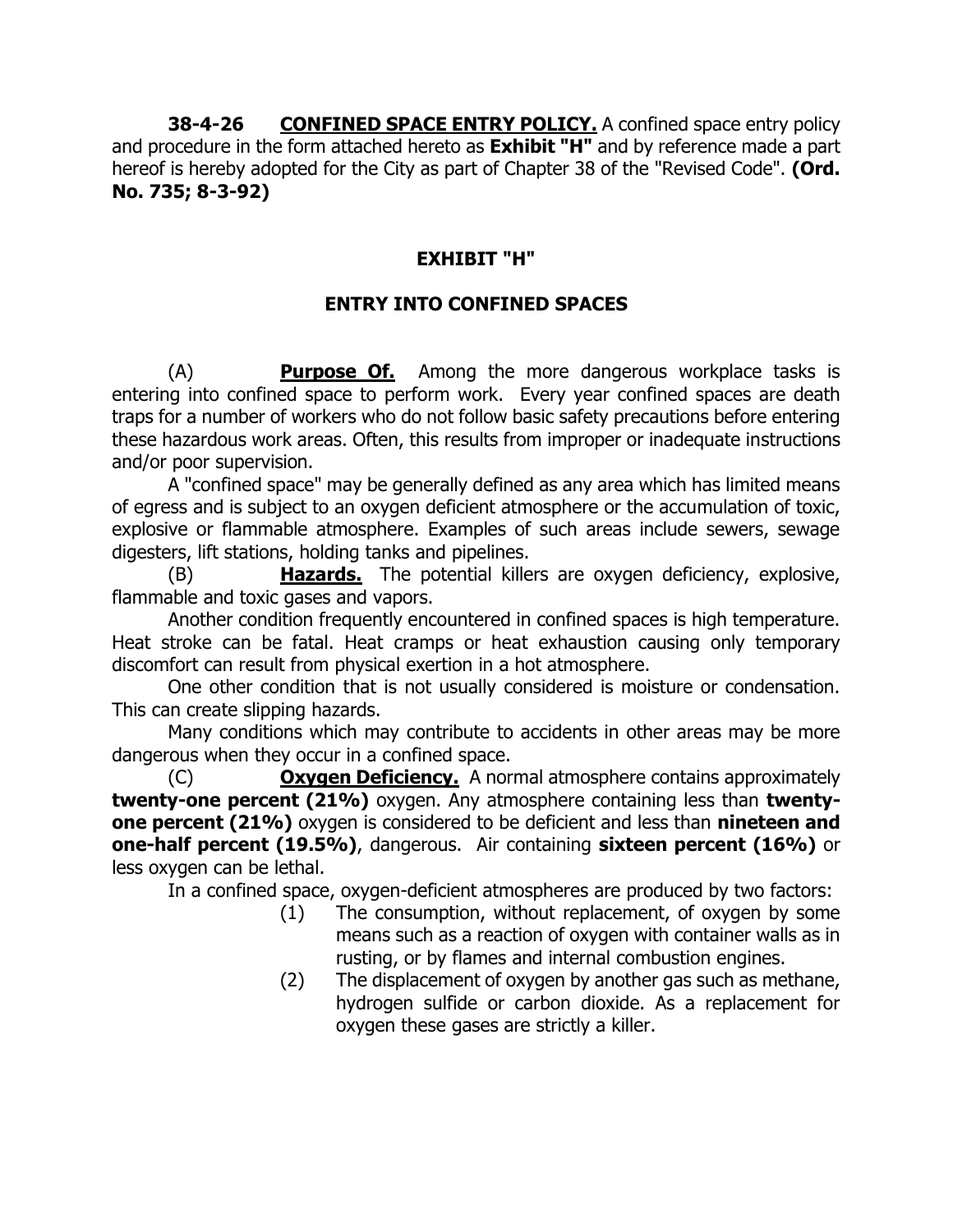(D) **Accumulation of Toxic or Combustible Gas.** As indicated, in a confined space oxygen may be displaced by another gas. This gas may be toxic, explosive or flammable. A number of gases commonly encountered in confined spaces include:

- (1) Carbon monoxide (CO), a toxic and sometimes explosive gas that is often called the "silent killer" because it is colorless, odorless, and non-irritating. CO is produced by internal combustion engines as well as various other processes.
- (2) Hydrogen sulfide has the distinctive odor of rotten eggs and is extremely dangerous. Hydrogen sulfide gas very quickly paralyzes the sense of smell so odor alone does not always give an adequate warning. A concentration as low as **onehalf percent (.5%)** will cause immediate death. In addition to being poisonous, this gas is explosive. It is found in many sewage system confined spaces.
- (3) Methane, or natural gas, is a product of decaying organic material and is also without odor, color or taste. While it is dangerous because it can displace oxygen, it is also a hazard because of its extremely explosive properties. It is found in a variety of municipal confined spaces.

The above gases are by no means the only potential killers but are the ones often involved in deaths of municipal workers in confined spaces.

(E) **Safety Precautions.** What should be done to avoid death or serious injury in confined spaces? The following is an outline of generally accepted procedures.

- (1) Do not enter any confined space without knowing what is in it, what was in it and what precautions should be taken.
- (2) Test the atmosphere with gas detection equipment to determine if there are any toxic, explosive or flammable gases and sufficient oxygen to support life. Do not enter the confined space to make these tests. Lower the unit in with a rope.
- (3) If possible, purge the involved space with steam, water, compressed or fresh air, using exhaust or blowing devices (Explosion-proof devices are needed for purging areas with flammable vapor) Retest the atmosphere after purging.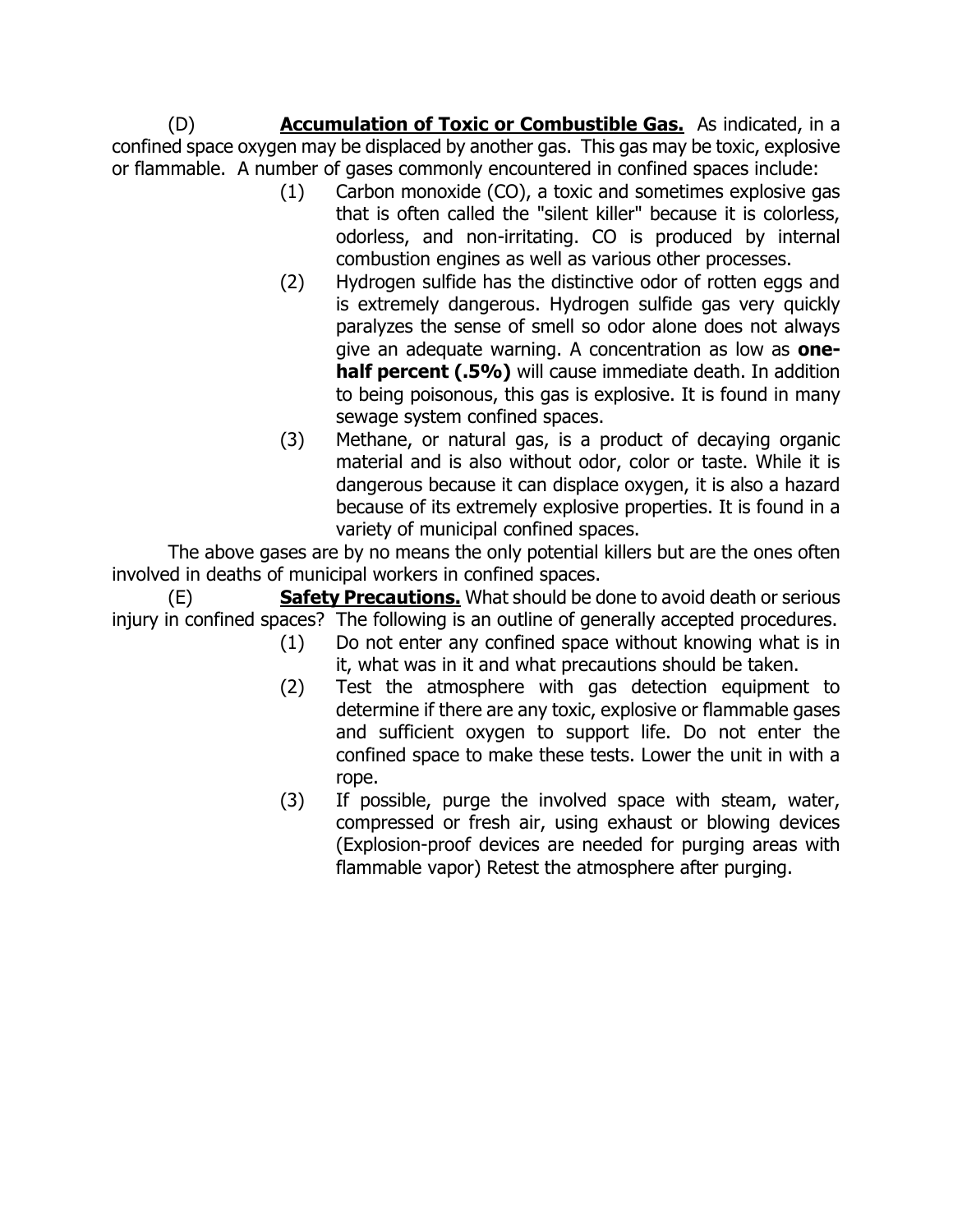- (4) Close and blank out any supply lines, chutes, pipes and so forth to the confined space in which work is being done. Continue to monitor the atmosphere in a confined space frequently, even if it was "safe" when work began.
- (5) Anyone entering a hazardous atmosphere must be backed up by another worker similarly equipped to assist him in any emergency. A third person should be within sight and hearing of this work and be informed that men are going into the confined space.

(F) **Testing and Monitoring.** Entry into a confined space should be prohibited until testing of the atmosphere has been done from the outside prior to each entry or reentry. Appropriate tests should be made to ensure that the atmosphere is safe. The tests performed should include those for oxygen content, flammability, and toxic materials. The gas detector should be calibrated in accordance with the manufacturer's guidelines or manuals. Each calibration should be recorded and available for **one (1) year** after the last calibration date.

Entry into a confined space for any type of "hot work" should be prohibited when tests indicate the concentration of flammable gases in the atmosphere in greater than **ten percent (10%)** of the lower flammability limit (LFL).

The maximum **eight (8) hour** time weighted average of any airborne contaminant to which an employee may be exposed should at no time exceed the permissible exposure limits for the contaminant as listed in OSHA Standard 19 CFR Part 1910 Subpart Z. When the contaminants in the atmosphere cannot be kept within permissible exposure levels then the employee should wear approved respiratory protection.

(G) **Labeling and Posting.** Signs should include but not necessarily be limited to the following information:

## **DANGER**

#### **CONFINED SPACE**

When a specific work practice is performed or specific safety equipment is necessary, the following statements that apply should be added, in large letters, to the warning sign:

#### **RESPIRATOR REQUIRED FOR ENTRY LIFELINE REQUIRED FOR ENTRY HOT WORK PERMITTED NO HOT WORK**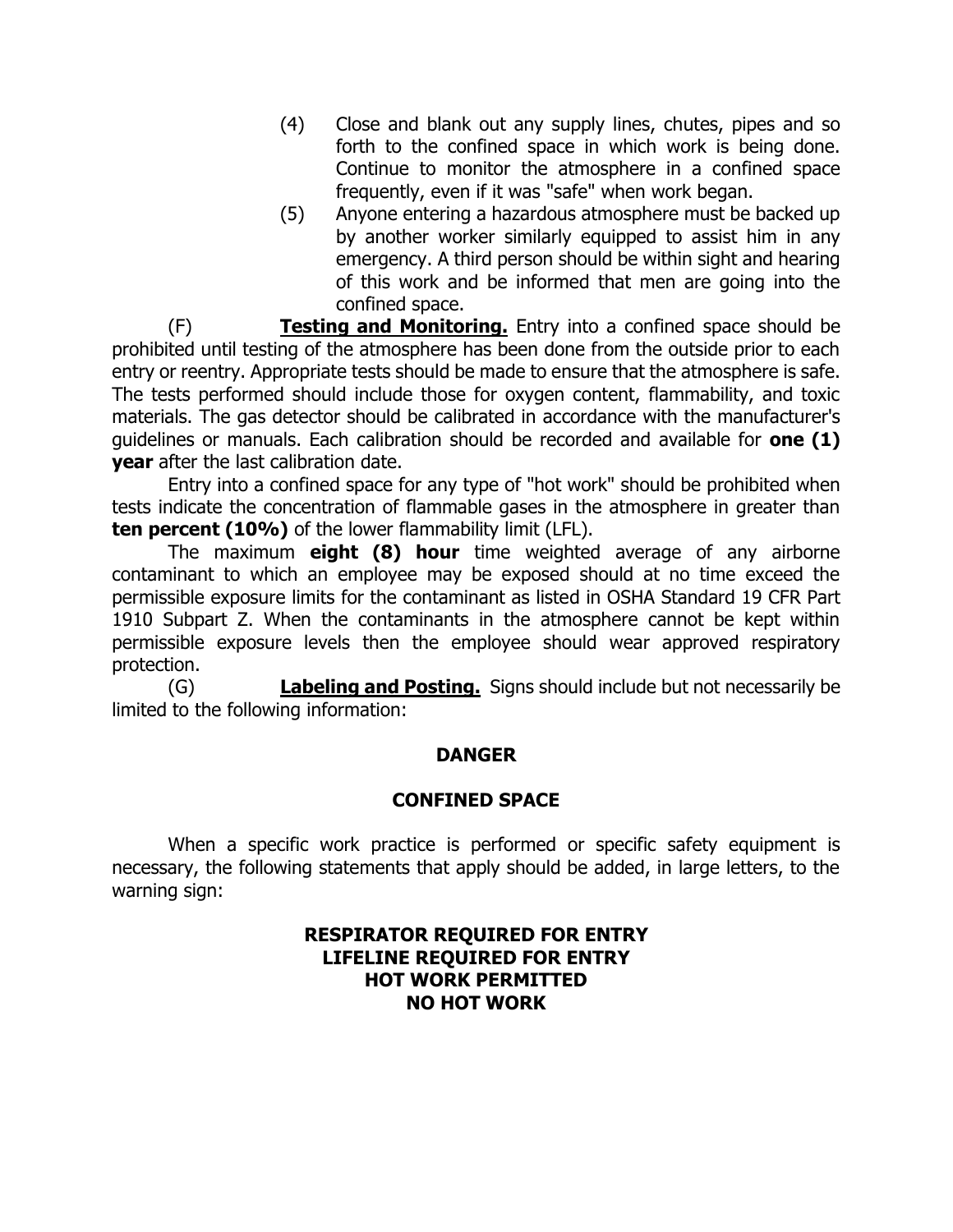(H) **Rescue Procedures.** Rescue procedures are as follows for each participant: worker, standby person, rescue team.

- (1) **Worker.** A harness and lifeline should be worn by the worker where practical. Where lifelines cannot be used, atmospheric monitoring should be continuous and equipped with automatic warning alarms.
- (2) **Standby Person.** There should be a trained standby person assigned to monitor the worker in the confined space. Duties of the standby person should include communications with all workers within the confined space and, if necessary, with the emergency rescue team. Under no circumstances should the standby person enter the confined space unless adequate additional assistance is present. Over **sixty percent (60%)** of confined space deaths involve would-be rescuers.
- (3) **Rescue Team.** A fully charged positive pressure self-contained breathing apparatus (SCBA) should be immediately available at the entry point and rescue teams should be equipped with all applicable safety equipment, including lifelines where practical.

(I) **Training.** Management is responsible for training personnel and for the safety of the entire operation. Personnel who work in the vicinity of confined spaces should be made aware of the hazards associated with confined spaces. Personnel who are required to work in a confined space or in support of those working in a confined space should have additional training in the following areas:

- (1) Rescue techniques and equipment.
- (2) Use of applicable respirators. (Management should ensure that the requirements of 29 CFR Part 1910.134 concerning respiratory protection are met).
- (3) Lockout procedures.
- (4) Safety equipment use; e.g. lifelines.
- (5) Rescue and training drills designed to maintain proficiency should be given initially to new employees and thereafter at least annually or at lesser intervals as determined necessary by the judgement of management.
- (6) Persons conducting atmospheric tests and monitoring should be trained in the use of test equipment.

Training should not be considered as complete until the Risk Management Coordinator, supervisor or other management designated official judges that the employee has attained an acceptable degree of proficiency for entering and working in confined spaces. The employees judgement of the adequacy of his training should be properly considered.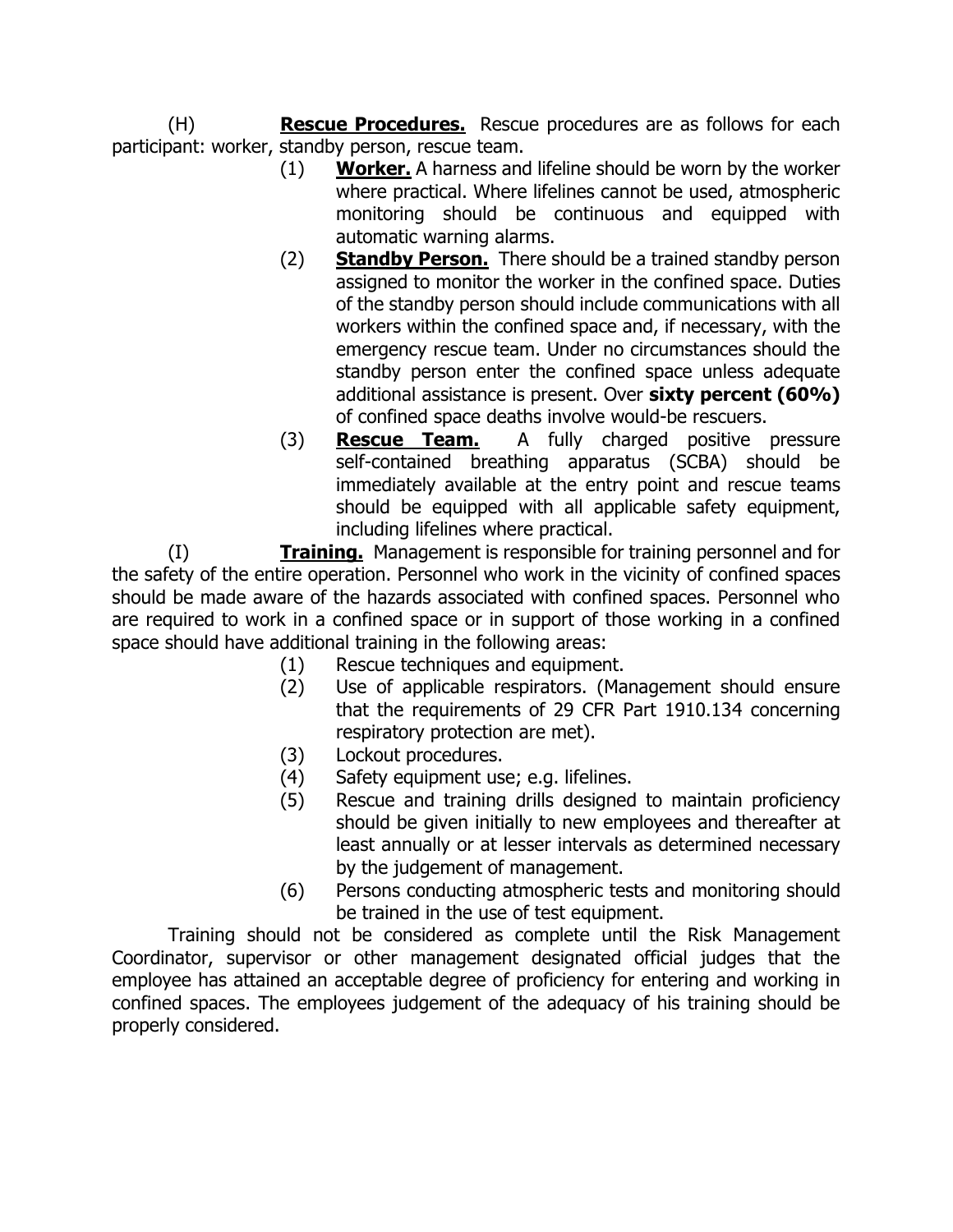For additional information contact the National Institute of Occupational Safety and Health (NIOSH) at (513) 533-8236.

#### **PARAMETERS**

## **Class A**

**Characteristics:** Immediately dangerous to life. Rescue procedures require the entry of more than one individual fully equipped with life support equipment. Maintenance of communication requires an additional standby person stationed within the confined space.

**Oxygen:** 16% or less, or 25% or greater.

**Flammability:** 20% or greater LFL (Lower Flammable Limit).

**Toxicity:** Immediately dangerous to life or health, or IDLH.

#### **Class B**

**Characteristics:** Dangerous but not immediately life threatening. Rescue procedures require the entry of no more than one individual fully equipped with life support equipment. Indirect visual or auditory communication.

**Oxygen:** 16.1% to 19.4%, or 21.5% to 25%.

**Flammability:** 10-19% of LFL.

**Toxicity:** Greater than contamination level referenced in 29 CFR 1910 Subpart Z, but less than IDLH.

## **Class C**

**Characteristics:** Potential hazard. Required no modifications of work procedures. Standard rescue procedures. Direct communication with workers from outside the confined space.

**Oxygen:** 19.5% or 21.4%.

**Flammability:** 10% of LFL or less.

**Toxicity:** Less than contamination level referenced in 29 CFR 1910 Subpart Z.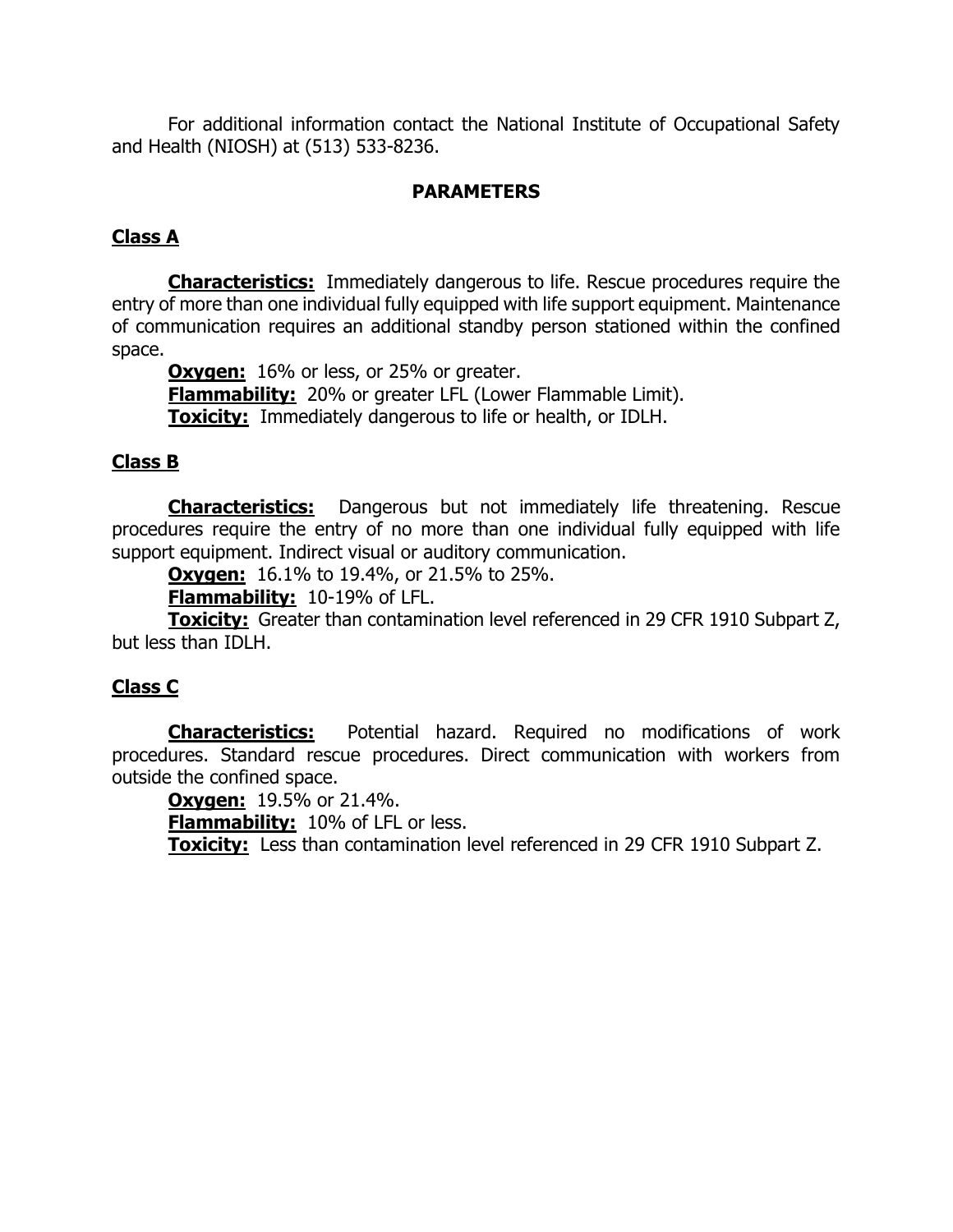## **SPECIFIC CONFINED SPACE ENTRY PROCEDURES**

- 1. If manhole is on the street, erect traffic safety equipment.
- 2. If space contains electrical equipment, shut off and lock out all equipment.
- 3. Test confined space for  $O<sub>2</sub>$  deficiency, combustible and toxic elements. If atmosphere is normal, proceed with items 4, 5, 6. If gases or  $O<sub>2</sub>$  deficiency is found, perform 4, 7, 8.
- 4. If sediments or organic decomposing materials exist in the confined space, hose or flush out.
- 5. If atmosphere tests to be normal, entry can be made if individual wears safety harness and rope attended by two (2) individuals outside the confined space with self-contained breathing apparatus readily available.
- 6. Individuals outside confined space continuously monitor atmosphere and provide ventilation.
- 7. If  $O<sub>2</sub>$  deficiency or gases are found, ventilate atmosphere with pur air supply until atmosphere checks to be normal, or (15 to 20 minutes).
- 8. Individual can then enter confined space wearing safety harness, with ventilation continuing and if attended by two (2) individuals outside space, with self-contained breathing apparatus readily available, continuously monitoring the confined space atmosphere.
- 9. If confined space contains combustible or toxic gases and/or is  $O<sub>2</sub>$  deficient and ventilation is not possible, **THE SPACE SHOULD NOT BE ENTERED,** except under dire emergency (to save life). Then enter only if using a self-contained breathing apparatus and exercising extreme caution to avoid ignition of flammable gases.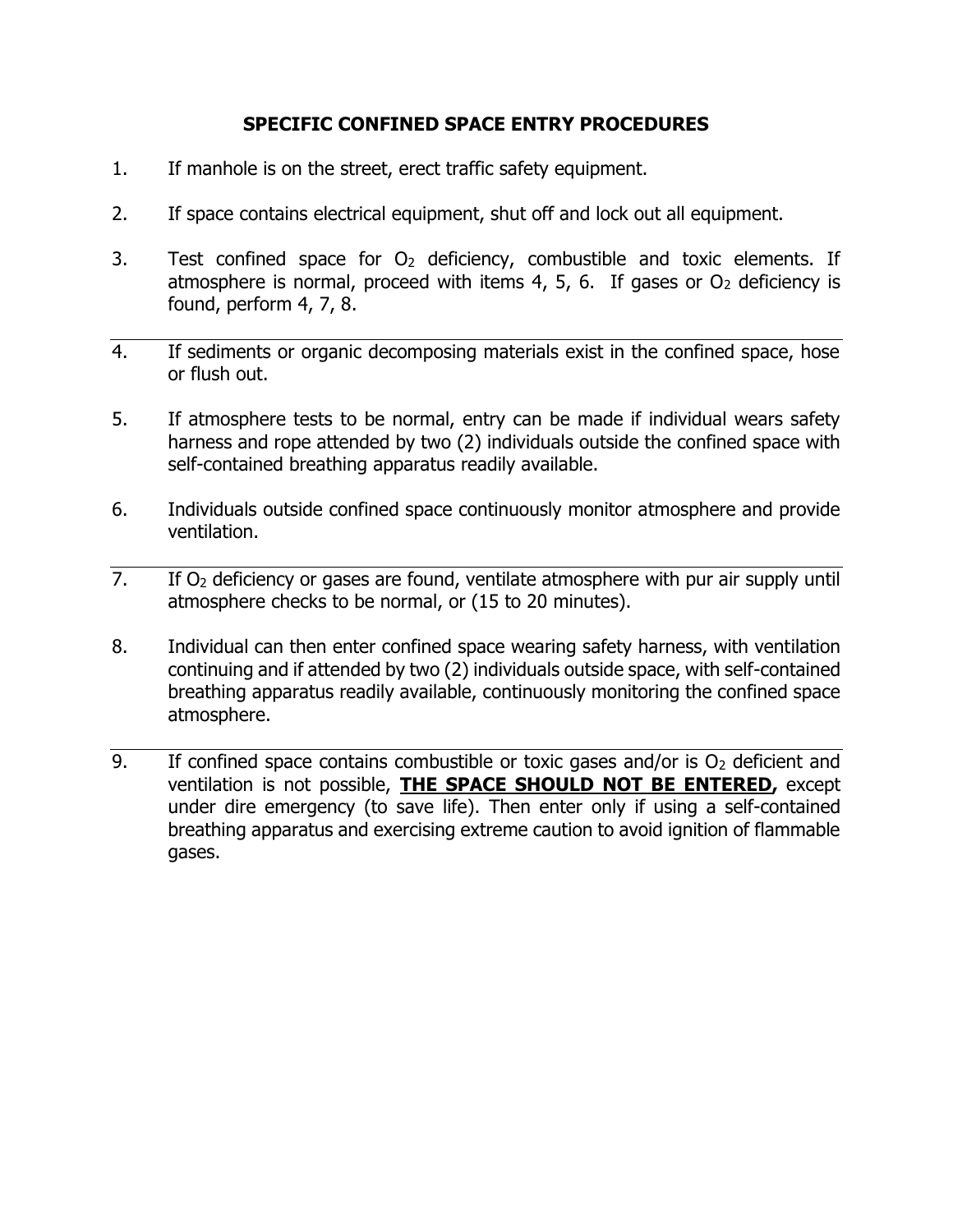# **CONFINED SPACE ENTRY RECORD CARD**

|                                                                                                                                                                                                                                                                                                                                                                                                                                                         | JOB DESCRIPTION: The contract of the contract of the contract of the contract of the contract of the contract of the contract of the contract of the contract of the contract of the contract of the contract of the contract |  |  |                                   |                |  |  |
|---------------------------------------------------------------------------------------------------------------------------------------------------------------------------------------------------------------------------------------------------------------------------------------------------------------------------------------------------------------------------------------------------------------------------------------------------------|-------------------------------------------------------------------------------------------------------------------------------------------------------------------------------------------------------------------------------|--|--|-----------------------------------|----------------|--|--|
|                                                                                                                                                                                                                                                                                                                                                                                                                                                         |                                                                                                                                                                                                                               |  |  |                                   |                |  |  |
|                                                                                                                                                                                                                                                                                                                                                                                                                                                         |                                                                                                                                                                                                                               |  |  |                                   |                |  |  |
|                                                                                                                                                                                                                                                                                                                                                                                                                                                         | HAVE THE FOLLOWING PRECAUTIONS BEEN TAKEN?                                                                                                                                                                                    |  |  |                                   |                |  |  |
| [ ] YES<br>$\lceil$ 1 NO<br>Has necessary traffic safety equipment been set up?<br>Has all electrical equipment been locked out?<br>$[ ]$ YES $[ ]$ NO<br>$\lceil$ $\rceil$ YES<br>$[ ]$ NO<br>Was area cleaned of sediment or deposition?<br>$[ ]$ NO<br>Was purging or ventilation required or used?<br>T YES<br>Were lifelines and harness worn by those entering?<br>Was rescue equipment tested and operable?<br>$[ ]$ NO<br>$\lceil$ $\rceil$ YES |                                                                                                                                                                                                                               |  |  |                                   |                |  |  |
|                                                                                                                                                                                                                                                                                                                                                                                                                                                         | SAMPLING EQUIPMENT USED:                                                                                                                                                                                                      |  |  |                                   |                |  |  |
| <b>TYPE</b>                                                                                                                                                                                                                                                                                                                                                                                                                                             | SERIAL #                                                                                                                                                                                                                      |  |  | DATE CALIBRATED<br><b>BY WHOM</b> |                |  |  |
|                                                                                                                                                                                                                                                                                                                                                                                                                                                         |                                                                                                                                                                                                                               |  |  |                                   |                |  |  |
| TESTS CONDUCTED TIME RESULTS                                                                                                                                                                                                                                                                                                                                                                                                                            |                                                                                                                                                                                                                               |  |  | <b>TIME</b>                       | <b>RESULTS</b> |  |  |
| $O2$ Deficiency                                                                                                                                                                                                                                                                                                                                                                                                                                         |                                                                                                                                                                                                                               |  |  |                                   |                |  |  |
| Combustibility                                                                                                                                                                                                                                                                                                                                                                                                                                          |                                                                                                                                                                                                                               |  |  |                                   |                |  |  |
| <b>Toxicity</b>                                                                                                                                                                                                                                                                                                                                                                                                                                         |                                                                                                                                                                                                                               |  |  |                                   |                |  |  |
|                                                                                                                                                                                                                                                                                                                                                                                                                                                         | LIST SAFETY EQUIPMENT USED:                                                                                                                                                                                                   |  |  |                                   |                |  |  |
|                                                                                                                                                                                                                                                                                                                                                                                                                                                         |                                                                                                                                                                                                                               |  |  |                                   |                |  |  |
|                                                                                                                                                                                                                                                                                                                                                                                                                                                         |                                                                                                                                                                                                                               |  |  |                                   |                |  |  |
| Foreman                                                                                                                                                                                                                                                                                                                                                                                                                                                 |                                                                                                                                                                                                                               |  |  | Superintendent                    |                |  |  |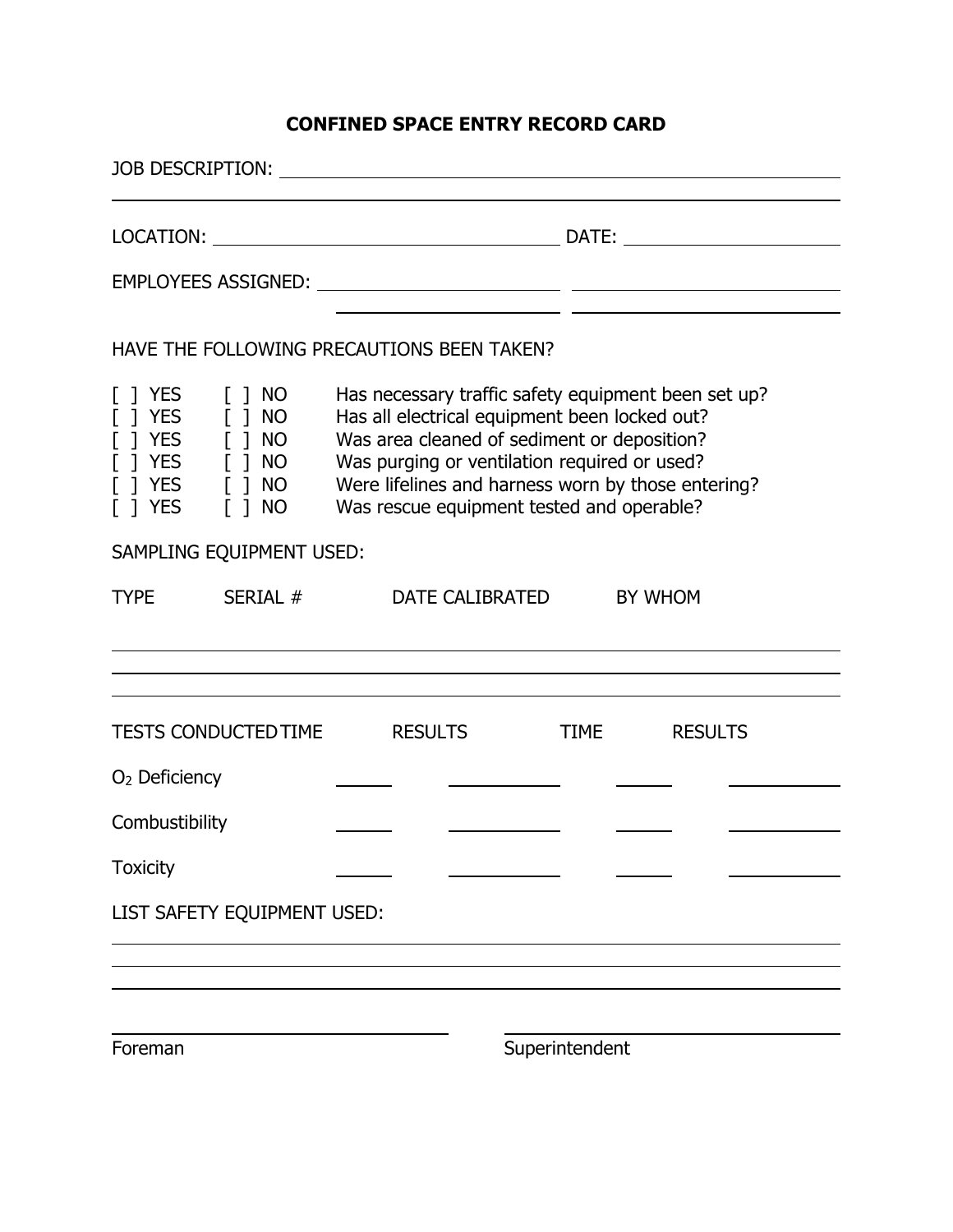## **38-4-27 USE OF GROUNDWATER AS A POTABLE WATER SUPPLY PROHIBITED.**

(A) **Prohibition.** Except for such uses or methods in existence before the effective date of this Section, the use or attempt to use as a potable water supply groundwater from sites within the corporate limits of the City of Red Bud shown on Exhibit "A" and described in Exhibit "B" attached hereto and made a part hereof, (hereinafter referred to as the "Groundwater Limitation Area"), as a potable water supply, by the installation or drilling of wells or by any other method is hereby prohibited. This prohibition expressly includes the City of Red Bud.

(B) **Penalties.** Any person violating the provisions of this Section shall be subject to a fine up to **Seven Hundred Fifty Dollars (\$750.00)** for each violation.

- (C) **Definitions.**
	- (1) **"Person"** is any individual, partnership, co-partnership, firm, company, limited liability company, corporation, association, joint stock company, trust, estate, political subdivision, or any other legal entity, or their legal representatives, agents or assigns.
	- (2) **"Potable water"** is any water used for human or domestic consumption, including, but not limited to, water used for drinking, bathing, swimming, washing dishes, or preparing foods.

**(Ord. No. 1449; 11-02-20)**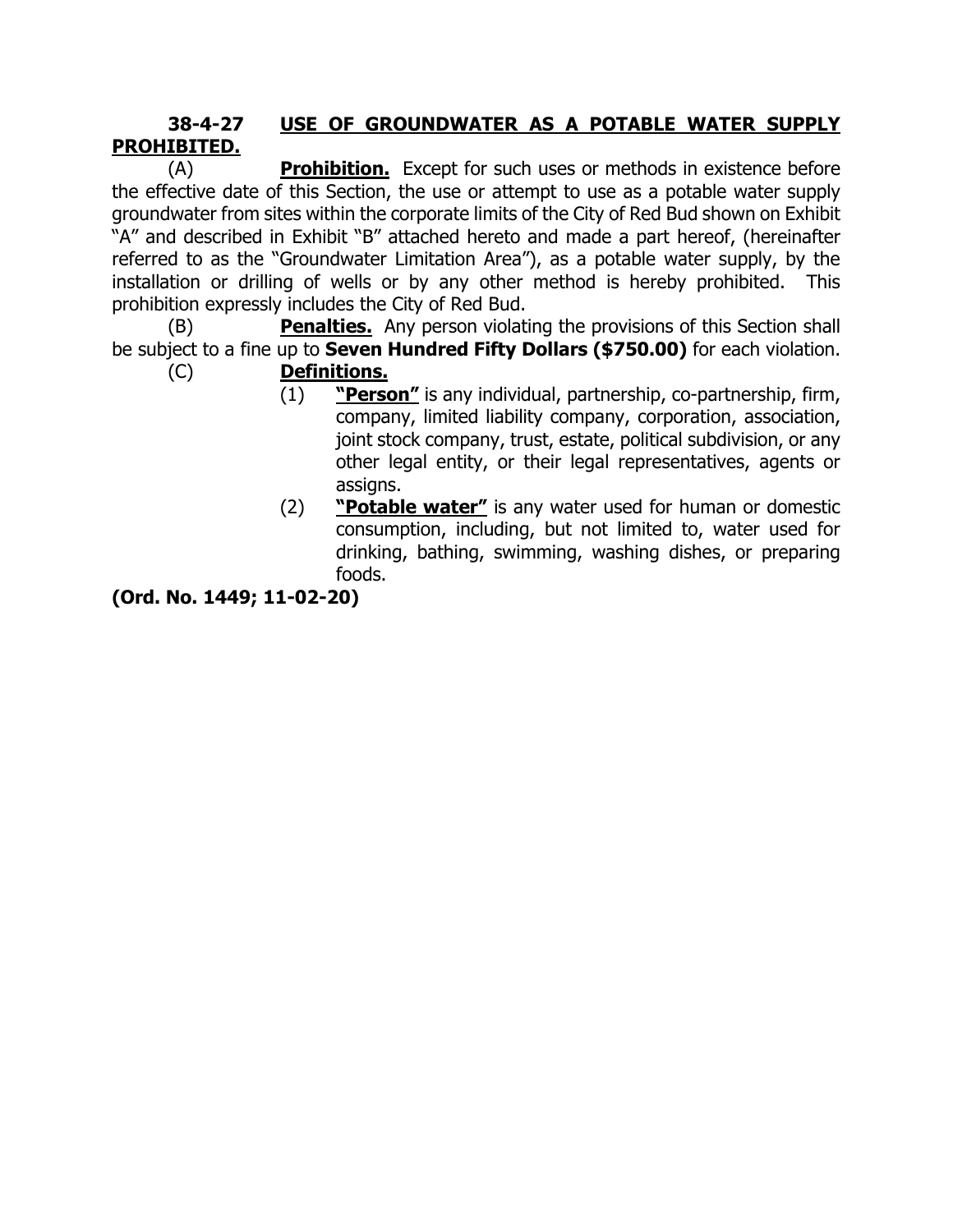## **ARTICLE V - ELECTRIC SYSTEM REGULATIONS**

## **DIVISION I - GENERALLY**

**38-5-1 PURPOSE.** These rules and regulations are designed to govern the supply of electricity from the City of Red Bud Electric Department (City) to the Customer to insure satisfactory, safe and uniform operations. They set forth the terms and conditions for establishing, maintaining, and discontinuance of electric service. They specify the terms of all agreements for service except that the City reserves the right to enter into special contracts.

#### **38-5-2 ELECTRIC SERVICE AND CODES.** (A) **Service Rejected or Terminated.**

- (1) The City Superintendent shall have the right to reject any application for service or to terminate service to any customer whose premises, in the judgment of the City Superintendent, is dangerous to persons or are otherwise unsafe in the vicinity of the City's meter and other facilities.
- (2) **Adoption of National Codes.** Failure to reject an application for the service or the commencement of service by the City Superintendent shall not constitute an omission, acknowledgement or agreement, either expressed or implied, as to the adequacy, safety or other characteristics of any installation on the customer's premises not owned or maintained by the City.

(B) **Adoption of National Codes.** The City adopts the requirements of the most recent additions of the National Electrical Code (NEC NFPA 70) and the National Electric Safety Code (NEC ANSI C2) and requires all applicants and contractors to conform to these National Codes.

## **38-5-3 REQUIREMENTS OF APPLICANT.**

(A) **Grant Easement.** When applying for or taking a new electric service from the City, the City shall require the property owner to grant to the City the right to enter upon the premises to be served and to install or remove, repair or maintain thereon, its lines, meters and other facilities, for the purpose of serving the owner's premises. Each Customer shall afford the City's representatives free access to the Customer's premises at all reasonable hours for the purpose of reading the meter, inspecting the metering and other equipment relating to the City's service, repairing, testing or removing its meter and equipment, and at any time in case of an emergency.

(B) **Pay Damage.** The Customer shall exercise due care to avoid damage to or dangerous or unsafe conditions adjacent to the City's meter and the other service facilities of the City located on or near the Customer's premises. If the Customer's operations or the manner in which the Customer uses the City's service cause damage to the City's facilities, the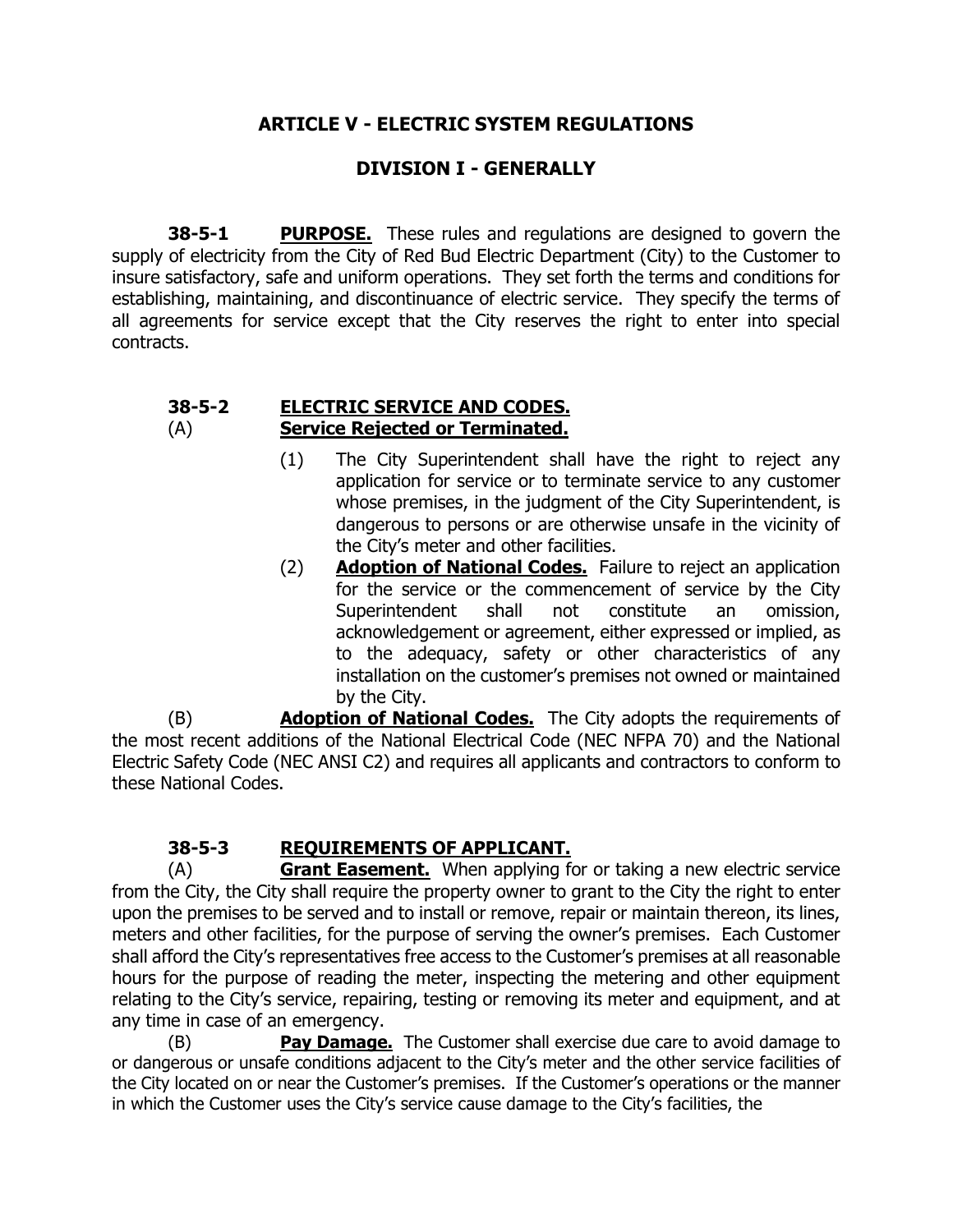Customer shall pay the amount of such damage to the City on demand. If meters or other facilities belonging to the City are damaged or destroyed due to negligence or misuse by the Customer or any member of his family, or by an officer, agent or employee of the Customer, or by sub-tenants, the cost of necessary repairs or replacements shall be paid by the Customer.

(C) **Ground Wires – Detach.** All persons are strictly forbidden to attach any electric ground wire to any plumbing or water piping. The City will hold the owner of the premises responsible and liable for any damage to the property, or injury to the employees of the City caused by such ground wire. All owners and consumers shall remove any existing ground wires immediately upon written notice from the City. If not so disconnected after **five (5) days** written notice, the City, through its officials, may enter the property and remove such ground wires and the consumer shall pay all costs.

(D) **Private Generation.** Except during times when electricity supply from the City is unavailable or is temporarily interrupted other than by reason of discontinuance of service to the particular premises for non-payment of billings or otherwise pursuant to this **Chapter 38**, it shall be unlawful for any person, firm, establishment or entity to supply or provide electricity in or for any premises by means of any generator or other electricityproduction system, equipment or facility unless it has complied with **Article V, Division II** of the City's Electric Code. This prohibition shall not apply to the use and operations of passive solar electricity generation systems which are otherwise installed and operated in accordance with all applicable laws and ordinances.

(E) **City's Approval Required.** Whenever these Rules and Regulations require the approval or permission of the City, it is the responsibility of the Customer to secure such approval or permission in writing from the City Superintendent before proceeding to make a connection, use equipment or receive service.

## **38-5-4 APPLICATION FOR ELECTRIC SERVICE.**

(A) Applicant requesting new electric service or an existing customer requesting additional or changed electric service shall complete and file at the City Hall an "Application for Electric Service", a copy of which is attached as **Appendix "E"**. The application may be obtained at the City Hall. **(Ord. No. 1051; 01-05-04)**

(B) If the Applicant is a tenant of the premises to be served, the property owner, or his legal representative or designated agent, must countersign the application before the application will be granted for all new installations for purposes of granting City an easement within which to lay the electric line on and over the owner's property.

(C) Applications will expire in **one hundred twenty (120) days** after the date of application. If application expires the fee is refundable. If service is still desired a new application must be filed and paid for in full. **(Ord. No. 1051; 01-05-04)**

**38-5-5 ELECTRIC SERVICES; EASEMENTS REQUIRED.** Where service lines are laid on private property, an easement shall be granted by the owner thereof providing for the installation and maintenance of the proposed service lines to be installed and maintained by the City and for the extension along or across such property for making other service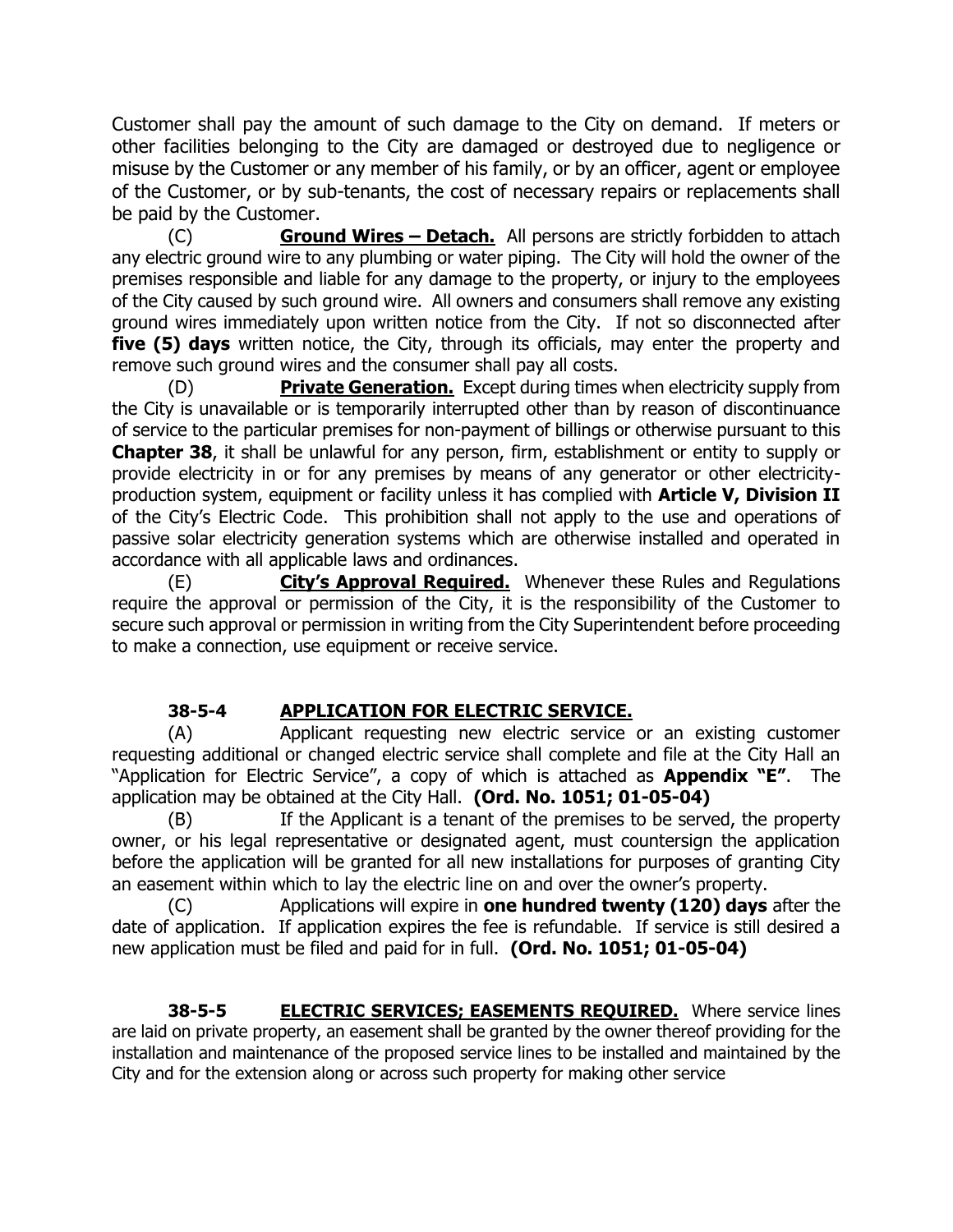connections from the same service line. This easement is granted by the owner upon the owner's execution of the "Application for Electric Service" with the location of the easement shown by drawing on the reverse side of the Application.

**38-5-6 CONNECTIONS TO BE MADE BY CITY.** Upon the filing of an application with the intent to immediately use electric, if the same is in proper form and the service connection fee is paid as provided in **Section 38-2-31**, an order for the installation of service line, meter and service connections will be issued by the City Superintendent to make such installation and connection without unnecessary delay and to return such order immediately upon completion of the work with an endorsement thereon signed by such employee making such installation, showing the date, place and manner in which such service connection was made and in itemized statement of the cost thereof. All applications and orders issued and returned shall be appropriately numbered and kept on file in the office of the City Administrative Assistant as a permanent record. The service line shall not be installed more than **sixty (60) days** prior to its use for service. Services that have been inactive or abandoned over **two (2) years** may be disconnected and removed by the City at the discretion of the City Superintendent. If service is disconnected or removed it will terminate the electric service.

**38-5-7 INSPECTION.** The application for new service shall contain a description of the premises to be served. The City Superintendent or his representative shall have the option of making an inspection of electric wiring on the premises before electrical energy is supplied to determine the adequacy and condition of the wiring. By inspecting a premises and approving it for electric service, the City takes no responsibility in guaranteeing the safety or adequacy of the wiring.

**38-5-8 REFUSAL OF SERVICE.** The City Superintendent reserves the right to refuse or reject any application for service in any of the following situations:

(A) Where the Applicant does not pay the necessary application fee required under the provisions of this Code;

(B) Where service to the Applicant would create unsafe condition(s) to the City's employees or equipment, other customer(s), or to the public;

(C) Where service would contravene law including orders or regulations of lawfully constituted public agencies;

(D) Where it is apparent at the time of application that service would be used in an illegal manner or for furtherance of an illegal purpose; or

(E) Where the Applicant owes the City for service furnished to the Applicant at the same or another address.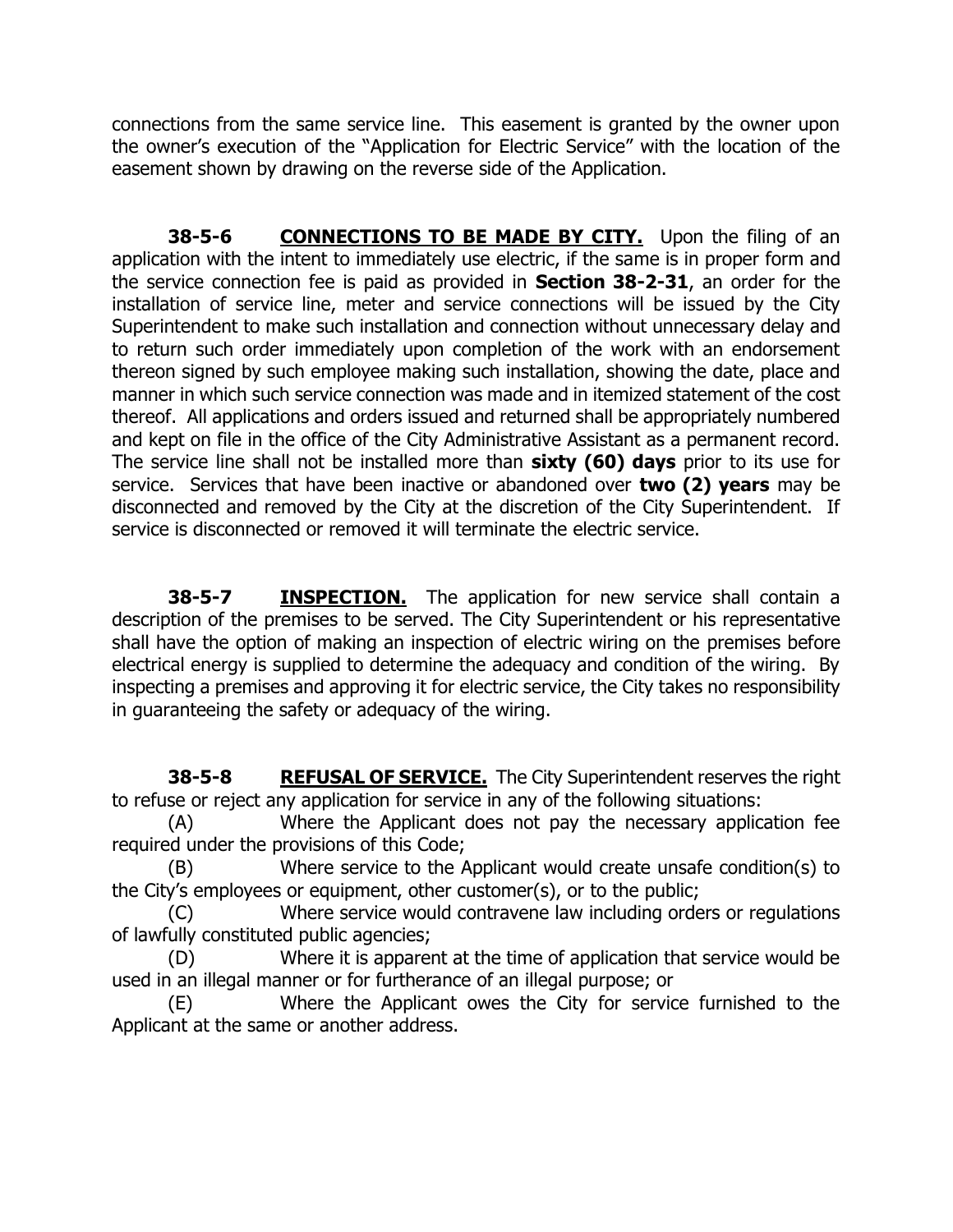**38-5-9 USE OF SERVICE.** The following rules of service shall apply:

(A) The City Superintendent may deny service to a Customer, when in his opinion, the wiring and equipment is unsafe or has objectionable characteristics. However, the City will cooperate with the Customer in order to determine the necessary remedial action for such characteristics.

(B) All of Customer's lighting equipment, motor drive equipment, apparatus, and appliances shall be equipped with corrective devises so as to enable the City to maintain a satisfactory standard of electric service. In the case of high motor starting current, violently fluctuating or intermittent loads, etc., the City reserves the right and shall have the right to require Customer to install, at the Customer's expense, transformers and apparatus to correct the objectionable conditions. (These cases may include welders, hoists, elevator motors, pumps, and similar apparatus).

(C) When a separate or oversized substation or transformer must be installed specifically to eliminate the effect of the objectionable load characteristic, and the distribution system would otherwise have the capacity and equipment required to supply a normal load service of the same size, or where separate transformers and/or services are installed at the Customer's request to supply apparatus which may be abnormally sensitive to voltage, the cost of such substation or transformer is considered a corrective device under subparagraph (B) above, and shall be provided at the Customer's expense.

(D) The City retains rates that are applicable to industrial and commercial services which are based on all such Customers maintaining a power factor of not less than **ninety percent (90%)** lagging. In the event a Customer's power factor is less than **ninety percent (90%)** during periods of normal operation, the City reserves the right to require Customer to install, at his own expense, such corrective equipment as may be required to increase Customer's power factor to not less than **ninety percent (90%)**.

(E) When a Customer fails to install the necessary facilities on his premises to correct the objectionable conditions of his loan or fails to prevent such objectionable conditions from interfering with the City's supply of satisfactory service to other Customers, the City shall have the right to deny service to such Customer until the objectionable conditions shall have been corrected in a manner satisfactory to the City.

(F) Where corrective equipment is installed by the City on its distribution system to correct any objectionable condition, the Customer whose service caused the objectionable conditions will be required to pay the City, without refund, the installed cost of such corrective equipment, which said corrective equipment shall remain the property of the City.

**38-5-10 METERING.** The following rules and regulations shall be adhered to: (A) **Meters Required.** All locations of customer service by the electrical system shall be metered. Meters shall be provided and installed by the City. If, in the opinion of the Superintendent, the situation dictates that a service shall go unmetered due to the lack of a proper meter, the customer will be billed on a flat rate, as determined by the City. All apartments or multi-constructed units shall be provided with individual meters.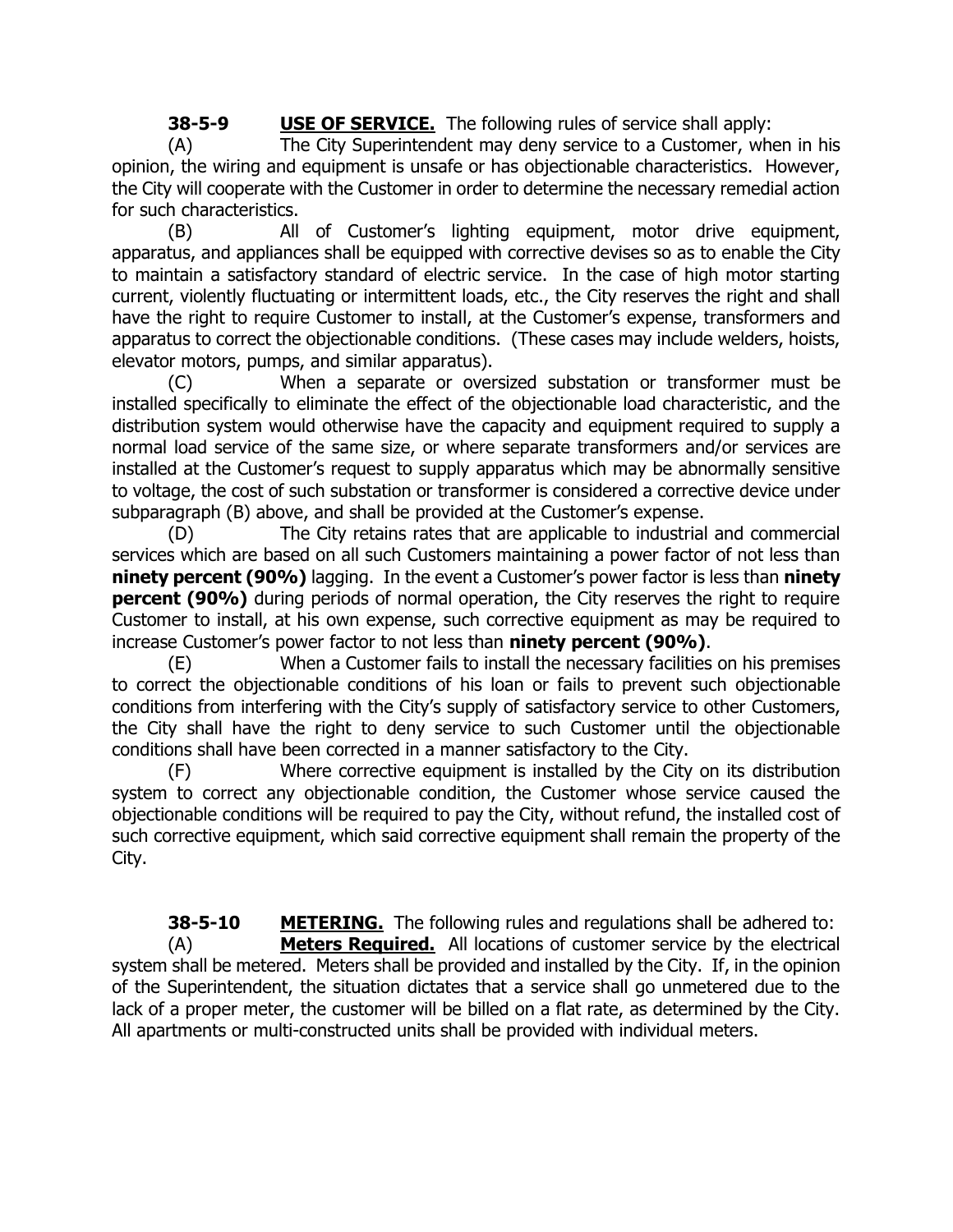(B) **Location.** All meters shall be mounted on an exterior wall in an easily accessible location as designated by the Superintendent or his designated representative.

(C) **Testing.** Any municipal electrical meter shall be taken out of service and tested upon complaint of the consumer upon payment of a fee of **Twenty-Five Dollars (\$25.00).** If, upon testing, the meter is not within **three percent (3%)** of being accurate, it shall be repaired or replaced and the **Twenty-Five Dollar (\$25.00)**  fee returned to the consumer. If the meter is within **three percent (3%)** of being correct, the fee will not be refunded.

(D) **Meters Stopped or Registering Inaccurately. [See Section 38-2-1(L)].** (E) **Tampering. [See Section 38-2-1(C) and 38-5-21.]**

### **38-5-11 RESPONSIBILITY FOR CONTINUITY AND QUALITY OF SERVICE.**

(A) The City endeavors to furnish continuous and adequate service; however, it cannot guarantee the service as to continuity, freedom from voltage and frequency variations or reversal of phase rotation, and will not be responsible or liable for damages to customers' apparatus resulting from such failure or imperfection of service. In cases where such failure or imperfection of service might damage a customer's apparatus, the customer shall install suitable protective equipment.

(B) Emergencies may arise in which it is essential for the City to immediately take lines or equipment out of service, for repairs, and to prevent damage to life or property or to prevent a more serious interruption of service. The City reserves the right to take lines or equipment out of service under such conditions and will attempt to give customers advanced warning of such interruptions as conditions may permit.

(C) The City further reserves the right to take lines and equipment temporarily out of service for short periods for maintenance and changes in construction. Such outages will be planned at a time convenient to customers involved, if at all practical and possible.

## **38-5-12 EXTENSION FOR NEW SERVICE.**

(A) Unless otherwise stated herein, the City, at its cost and expense, will make extension of its electric distribution lines for the purpose of serving applicant(s) under the following general terms and conditions:

- (1) The location of the premises to be served shall be within a territory where the City is lawfully permitted to render service.
- (2) The City shall be supplied with an easement satisfactory to City from its existing lines to a point adjacent to the premises proposed to be served.
- (3) The applicant(s) and the anticipated usage shall meet the requirements of the applicable electric rate schedule for the type of service requested.
- (4) Fees shall be paid as required under this Code.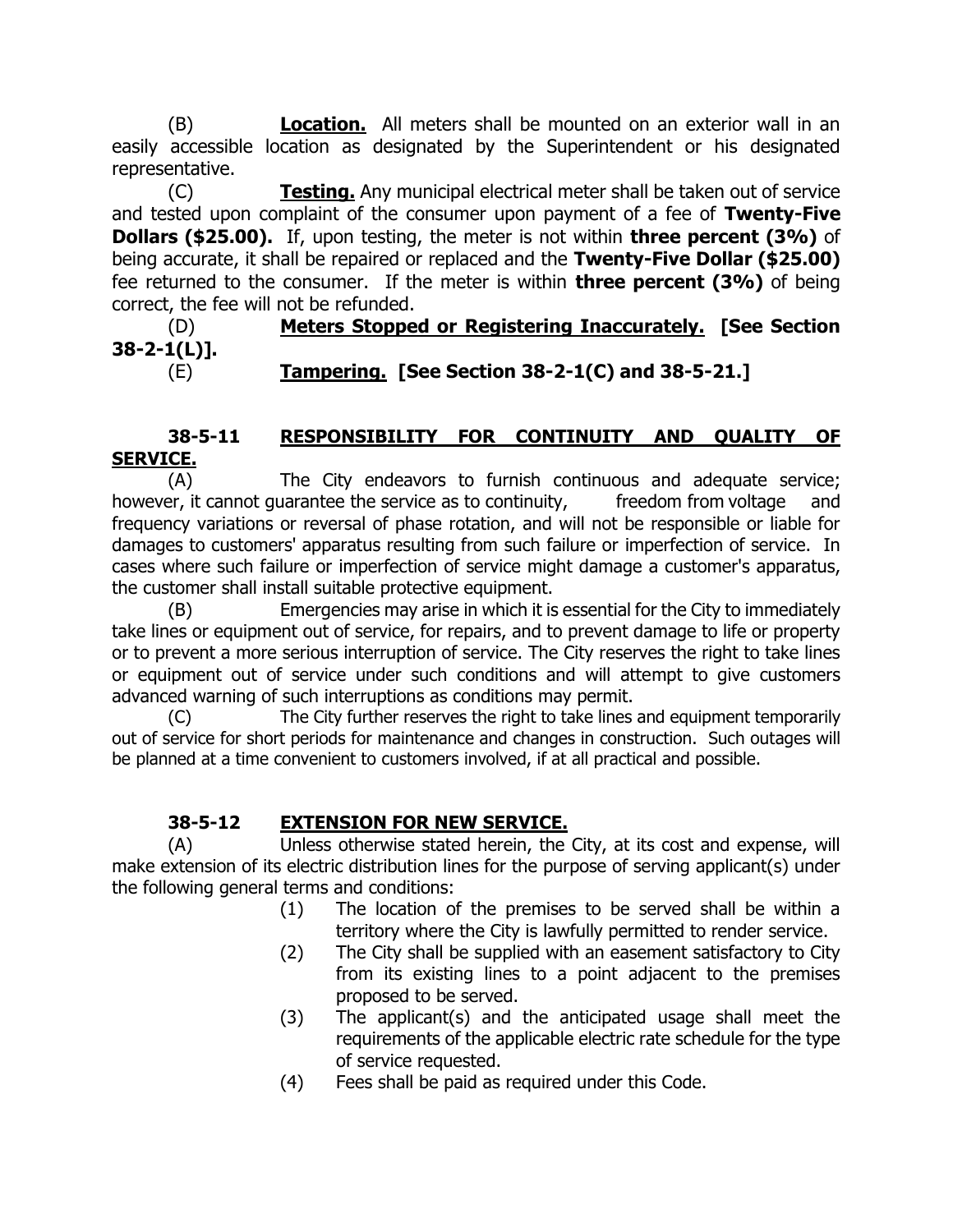(B) Whenever an applicant(s) requests the City to extend its electric distribution lines within a subdivision applied for after the passage of this Section, the following terms, procedures and conditions shall be complied with:

- (1) The City shall not bear the costs of installing electric distribution lines within a platted subdivision, either inside or outside of the corporate limits where City is lawfully permitted to render service. The applicant/developer shall pay such costs as stated herein.
- (2) Any applicant or applicants installing electric distribution lines within such subdivision may enter into a contract with a private contractor approved by the City for the installation of electrical distribution lines pursuant to plans and specifications presented to and approved by the City, using materials as approved from time to time by the City. If a private contractor is used for the installation of electrical distribution lines, the applicant shall pay to the City its costs incurred with respect to the inspection and monitoring of the installation of such electrical distribution lines by the private contractor. The charge is payable at the time the application for electric service is approved. The installation shall be inspected and approved by the City prior to initiating electric service. After approval of the installation, the City shall accept mainenance of the electrical system with City notifying applicant of such acceptance in writing.
- (3) If requested by the applicant(s), the City will provide the applicant(s) with the total estimated cost to the City to install the electrical distribution lines. The estimated cost shall include all materials, labor, equipment, engineering and related items required to complete the electrical installation. The applicant(s) may authorize the City to complete the installation and the charge shall be paid by the applicant(s) at the time the application for electric service is approved. Upon completion of installation City shall determine its actual cost to perform the electrical installation and reimburse applicant for the difference between the estimated cost versus the actual cost if the estimate was too high. If the estimate was too low, the applicant shall be billed the difference between the actual and estimated cost and same shall be paid within **thirty (30) days** of billing. City shall accept maintenance upon completion of the electrical installation and payment by applicant of any additional cost.
- (4) Extension of electrical distribution lines and services outside the City Limits shall be subject to special approval of the City and shall be subject to all of the rules and regulations and provisions as provided herein, as amended, and as permitted by law.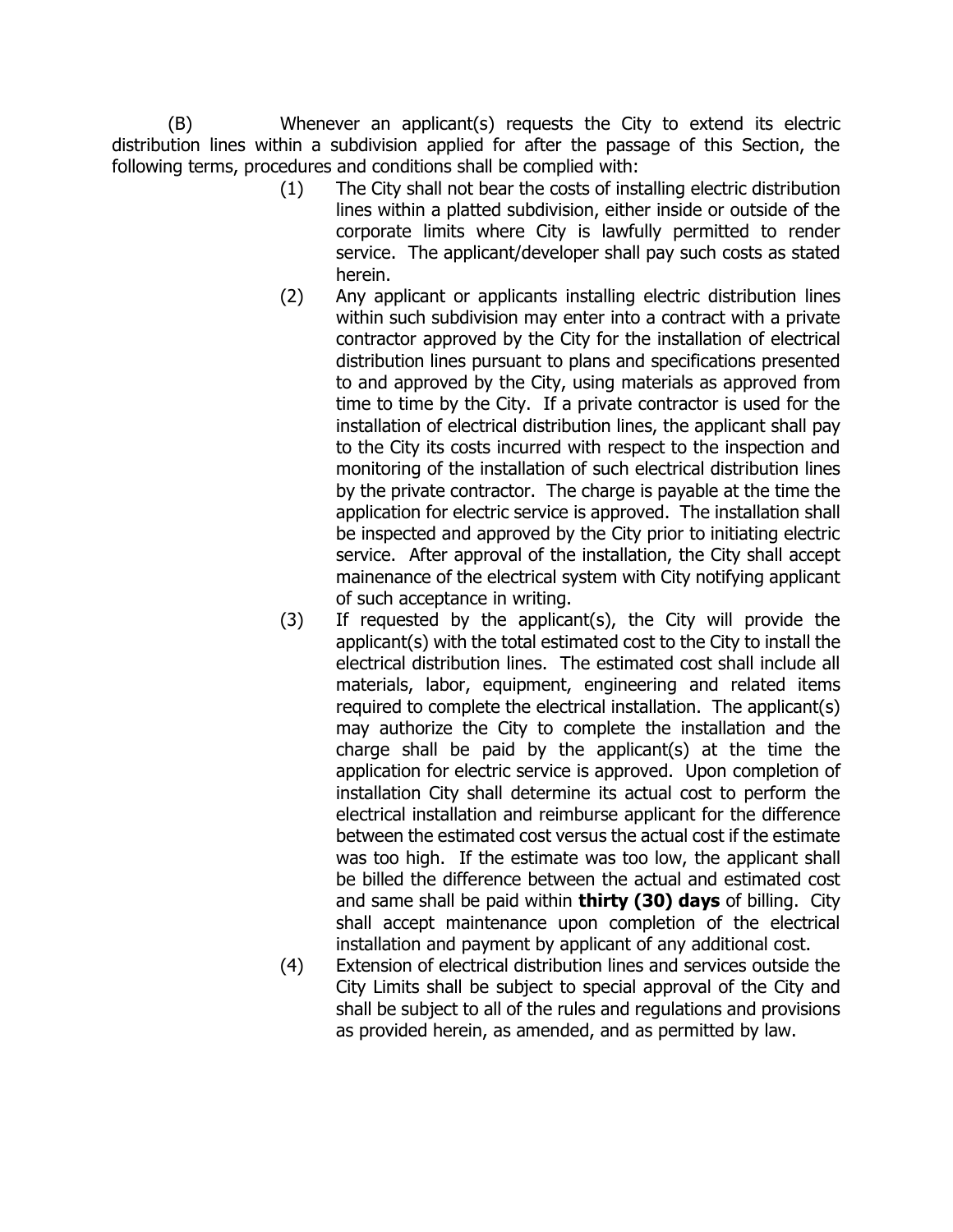- (5) All lines and equipment shall become the property of the City upon construction by the City or acceptance by the City when constructed by an electrical contractor approved by the City.
- (6) This Section applies to electric distribution line extensions constructed within subdivisions as required per **Section 34- 3-26** of the Subdivision Code as amended.
- (7) City, at its cost, shall extend City's electrical distribution lines to the applicant's property line and applicant shall be responsible for the installation of the electrical distribution lines within applicant's subdivision as stated above.
- (8) Applicant shall provide, both inside and outside of applicant/developer's subdivision, all easements satisfactory to City which are needed to extend and to connect City's electric distribution system to applicant/developer's subdivision.

# **(Ord. No. 1120; 02-06-06)**

**38-5-13 SERVICE VOLTAGE.** The service voltage for all locations are listed below. Any other service voltage is considered non-standard. The minimum capacity of the service entrance shall be **two hundred (200) Amperes**. **(See application fees in Section 38-2-31.)**

(A) **120/240-Volt Single-Phase 3 Wire Service.**

200 AMP Overhead Tap

200 AMP Underground Tap

300 AMP Underground Tap

300 AMP Overhead Tap

400 AMP Overhead Tap

400 AMP Underground Tap

400 AMP Underground Tap/Overhead Service Area

(B) **Unattached Services.** (When meter base and breaker is not attached to building for standard 120/240-volt single-phase 3-wire service):

Installation of 200 AMP meter base and breaker

## (C) **3 Phase Service (Non-Standard Service).**

200 AMP 4 wire Y, 120/208 voltage 400 AMP 4 wire Y, 120/208 voltage

200 AMP 4 wire delta, 120/240 voltage

400 AMP 4 wire delta, 120/240 voltage

200 AMP 3 wire delta, 240 voltage

400 AMP 3 wire delta, 240 voltage

200 AMP 3 wire delta, 480 voltage

400 AMP 3 wire delta, 480 voltage

**(Ord. No. 1433; 02-03-20)**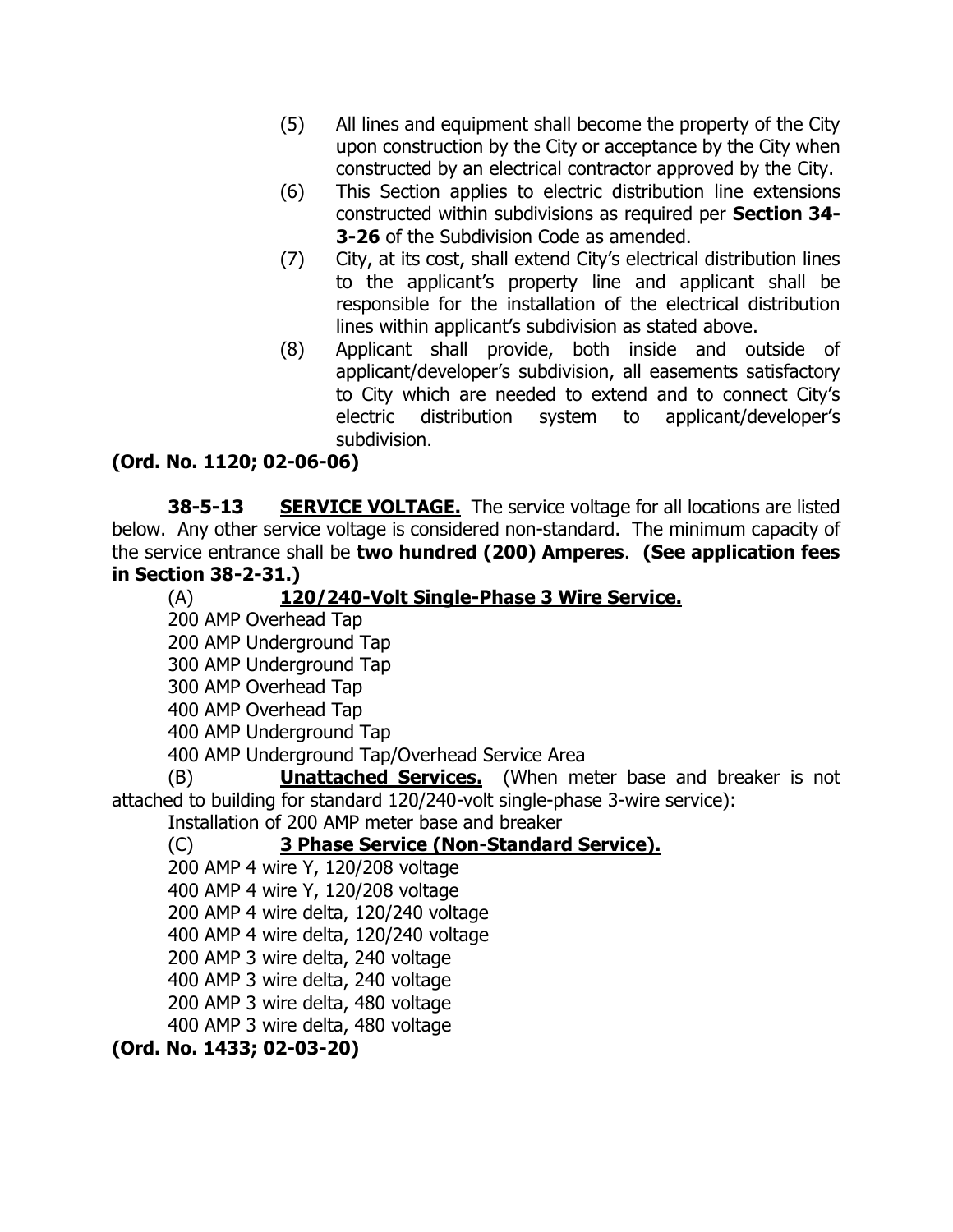**38-5-14 NON-STANDARD SERVICE VOLTAGE.** There may exist locations where an existing distribution network has other than standard secondary service voltage than listed above. These systems are not necessarily being expanded as an obligation to the City and in certain cases, a new service may be installed at the existing voltages in the electrical network. If a non-standard service voltage or 3-phase service is desired, the owner shall consult with the Superintendent before purchasing heavy duty residential, commercial or industrial equipment for installation on the electrical system. If it is practical, in the opinion of the Superintendent, the non-standard service voltage may be provided, however, the owner will bear the additional expense as stated in **Section 38- 2-32** and the risk of extended loss of service in the event of a transformer failure.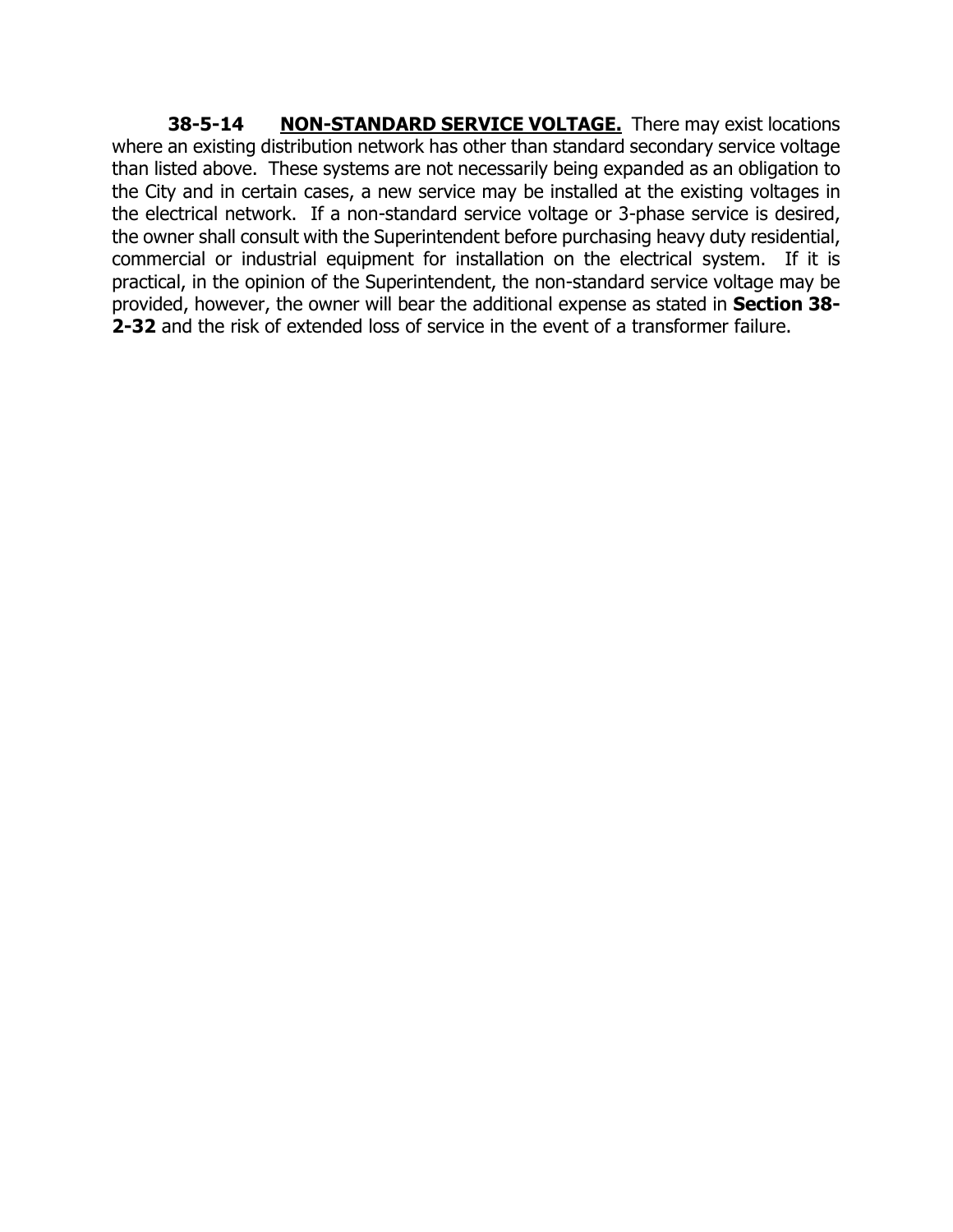**38-5-15 TYPES OF CUSTOMER SERVICE CONNECTIONS.** The following types of customer service connections are provided by the electrical system:

(A) **Overhead Connection - Overhead Service Area.** Overhead service shall be delivered to the individual residence by means of overhead cable from the electric system pole structure to a designated point on the dwelling of sufficient height to comply to applicable code clearances. The location of the service entrance shall be such as to provide for the shortest route from the structure to the home as practical. The owner or contractor shall provide the service head, riser conduit, and all other materials and installations required to make a complete installation. Conductor tails of **two (2) foot lengths** shall extend out the riser weatherhead to facilitate making connections to the triplex service conductors provided by the City. Service lengths installed by the City shall be limited to **one hundred (100) feet** from the property line nearest a transformer. Any additional length of conductors or additional support facilities shall be installed by the City only at the customer's expense. Meter sockets shall be provided by the City, but installed by the owner or the owner's contractor, and shall be located at a height of **five (5) feet** above final grade with all meters located outside of any building, dwelling or restricted area.

(B) **Underground Connection - Underground Service Area.** In areas with underground services, the services shall be delivered to the residences by means of a buried triplex cable from pedestal, vault or pad mount transformer located on or near the property line to a point designated on the dwelling. The location of the service entrance shall be such as to provide the shortest routes from the pedestal, vault or pad-mounted transformer to the building as may be practical. All obstructions such as debris, dirt piles, brush, etc., shall be removed prior to the installation of service, and a lot shall also be graded to within **six (6) inches** of final grade. The owner or contractor shall provide the necessary equipment to provide a complete installation as indicated on the attached drawings. Service length installed by the electrical system shall be limited to **one hundred (100) feet** from the property line nearest a transformer. Any additional length of service shall be installed by the City at the property owner's expense. Underground service is not guaranteed by the City as circumstances may force service to be provided to any location by overhead service.

(C) **Underground Connection - Overhead Service Area.** Underground service in an overhead service area will be available, provided engineering considerations will not prohibit service, in the opinion of the Superintendent. The conversion of existing overhead service to underground service shall be available as time and work load permit with the approval of the Superintendent.

(D) **Overhead Service - Underground Service Area.** Overhead service in an underground service area will not be permitted unless, in the opinion of the Superintendent, that due to the engineering considerations, this is the only feasible and practical manner in which service may be provided.

## **38-5-16 SERVICE ENTRANCE METHODS.**

(A) Drawings depicting approved service installations shall be furnished to any user, contractor, or prospective user upon completion of a service application per **Appendix "H"** and **"I"**.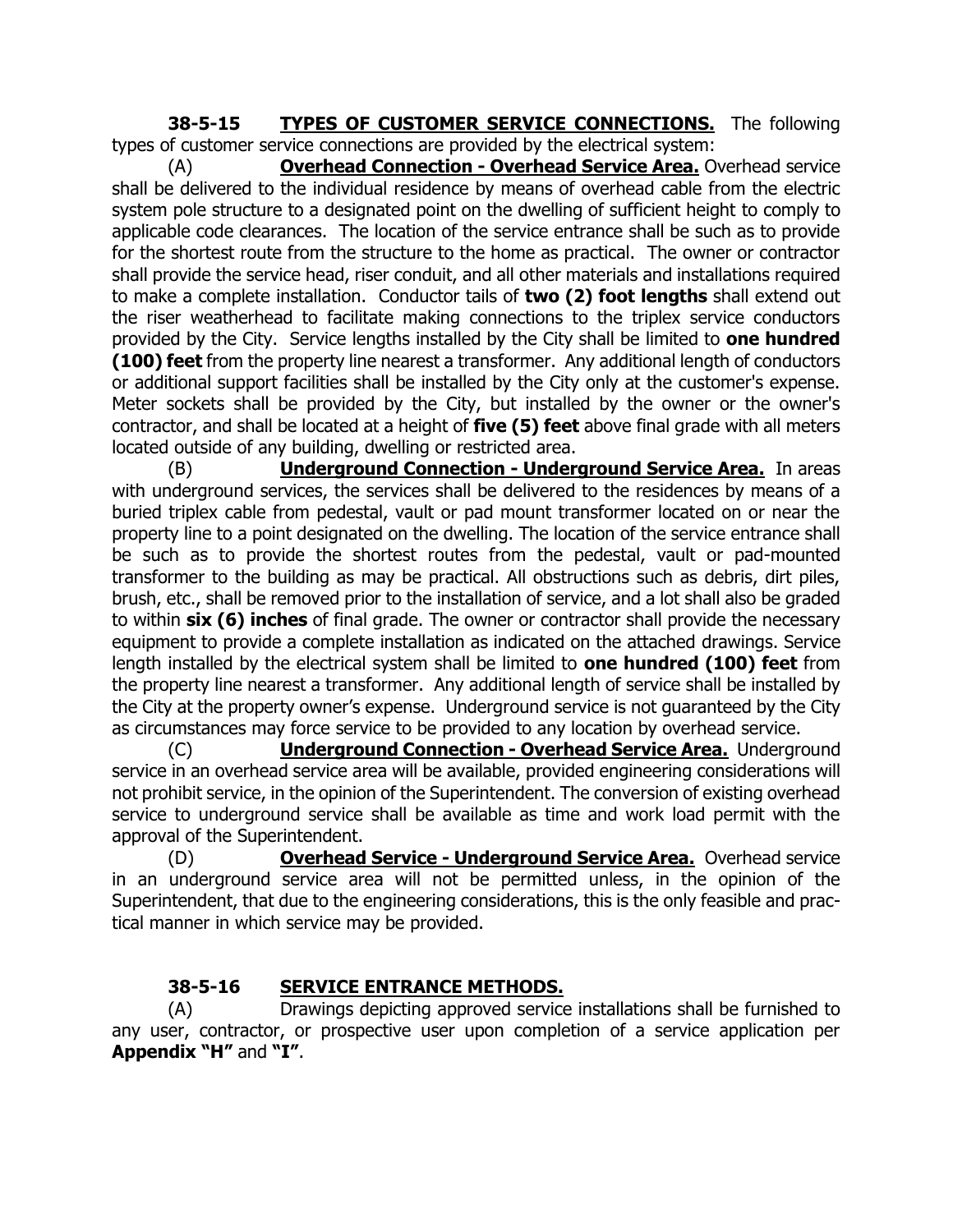(B) The City Superintendent shall, from time to time, propose revisions to the "Service Entrance Drawings". Revisions shall take effect for any new construction, renovation or remodeling started **fifteen (15) days** after passage of the City Council, approval and publication as required by law.

(C) Any new, rebuilt, or upgraded service entrance shall comply with the approved drawings. Failure to comply with the approved drawings shall be sufficient cause to refuse service.

(D) Service will be furnished to customers only after a meter has been installed by the City.

# **38-5-17 CODE COMPLIANCE.**

(A) Every contractor or person responsible for the installation of the electric lines, appliances or other equipment related to electric service shall comply with the provisions of this Code.

(B) If, upon inspection by the City Superintendent or the representative, certain installations are found to contain discrepancies, such discrepancies shall be corrected before permanent connection of service will be completed. If the permanent connection of service has been completed, the City Superintendent may mail the Customer a written request demanding conformity within a **ten (10) day** period or any prior service connection made by the City will be disconnected and terminated.

## **38-5-18 UTILITY FACILITIES ON CUSTOMER'S PREMISES.**

(A) Distribution facilities required to serve either a group of Customers in multi-tenancy premises or a single Customer may be installed by the City partially or totally on the premises being served. The property owner shall make provisions on his property for the installation of City owned facilities required for this service or services and shall grant City an easement as necessary.

(B) The City facilities shall consist of those which, in the opinion of the City Superintendent are necessary to furnish adequate service. The City will design the installations and will install them in a manner most economical or feasible to the City under the existing conditions. Where the City installation is located in a property owner's building, the applicable provisions of this Code shall be observed, except that metering devices shall be externally accessible.

(C) The property owner shall furnish, at his own expense, own and maintain the necessary indoor or outdoor enclosures, structural supports and accessories as specified by the City. Payment to the City shall be made prior to installation.

## **38-5-19 CUSTOMER'S RESPONSIBILITY FOR CITY EQUIPMENT.**

(A) The Customer shall be responsible for all damage caused to the City's equipment by the Customer. He shall be responsible for all loss resulting from interference or tampering including compensation for consumed service not recorded by the meter.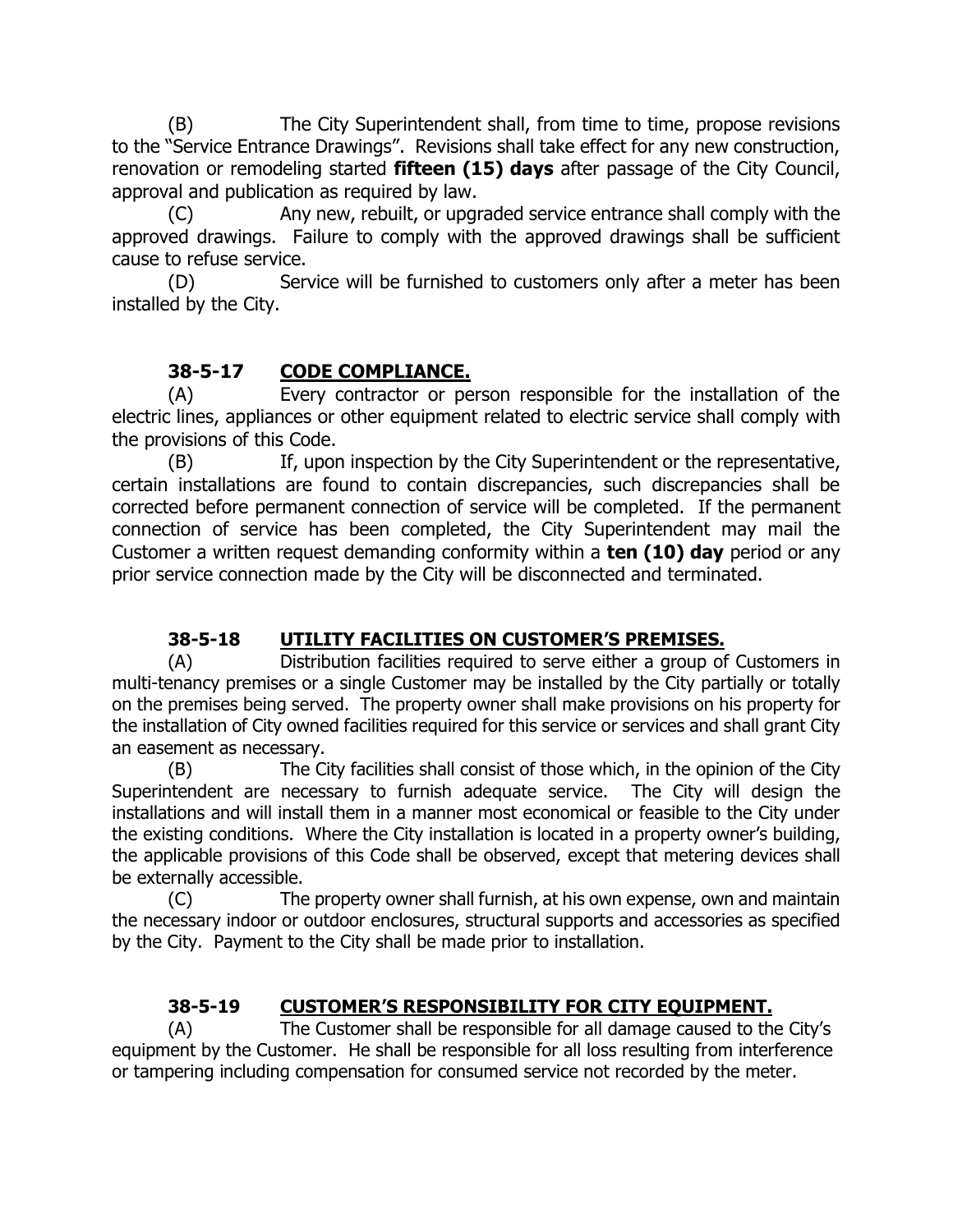(B) Meters are sealed by the City and such seals shall not be broken or tampered with without the consent of the City except in cases of emergency. The City shall be notified as soon as possible after a seal has been broken.

## **38-5-20 INCREASE IN CUSTOMER'S LOAD.**

(A) When a customer makes application for service, he shall specify the amount of electrical load to be connected to the electric system so that the City may determine the adequate service of sufficient capacity for the operation of the equipment to be serviced.

(B) The Customer's connected load shall not be increased beyond the limits hereinafter stated until the Customer has given written notice to the City and the additional load has been approved by the City Superintendent, unless the load increases a total of **three (3) HP or less,** or electrical additions total **twenty (20) amperes or less,** in which case, an electrical load increase will not require notification.

(C) If a Customer does not give proper notice of increased electrical load, the Customer shall be liable for any damage to the electric system equipment resulting from the increased load. Futhermore, any person who installs additional electrical loads in excess of those loads requiring notification without reporting to the City and obtaining approval of the City Superintendent, shall, upon conviction of such failure to notify, be fined not less than **Twenty-Five Dollars (\$25.00),** nor more than **Five Hundred Dollars (\$500.00).** The City may elect to refuse to furnish electrical energy to any person or corporation found guilty of failing to report an increased electric load, that requires such notification.

**38-5-21 RESALE OF SERVICE.** Electrical energy provided by the City shall not be sold to a third party or otherwise disposed of by a third party. The energy provided by the City shall be for the sole use of its Customers.

## **38-5-22 MOTORS AND APPARATUS SHALL BE AS FOLLOWS.**

(A) **Motors.** The City reserves the right to select the type of service to be supplied and shall be consulted before equipment is purchased or ordered by a Customer regarding the general characteristics of service, including those services having motors **5 HP and larger** or where the aggregate load of smaller motors is more than **7 1/2 HP**.

(B) In general, **7 1/2 HP and larger motors** will be three-phase. There may be, at the City Superintendent's sole discretion, exceptions to this rule.

- (1) In areas where three-phase energy is not readily available, larger single-phase motors may be permitted, but only with the prior approval of the City Superintendent.
- (2) Where the Customer is already using three-phase energy, motors smaller than **7 1/2 HP** may be added to the three-phase service, upon notification to the City, if elsewhere required.
- (3) Three-phase service is not normally available for residential customers.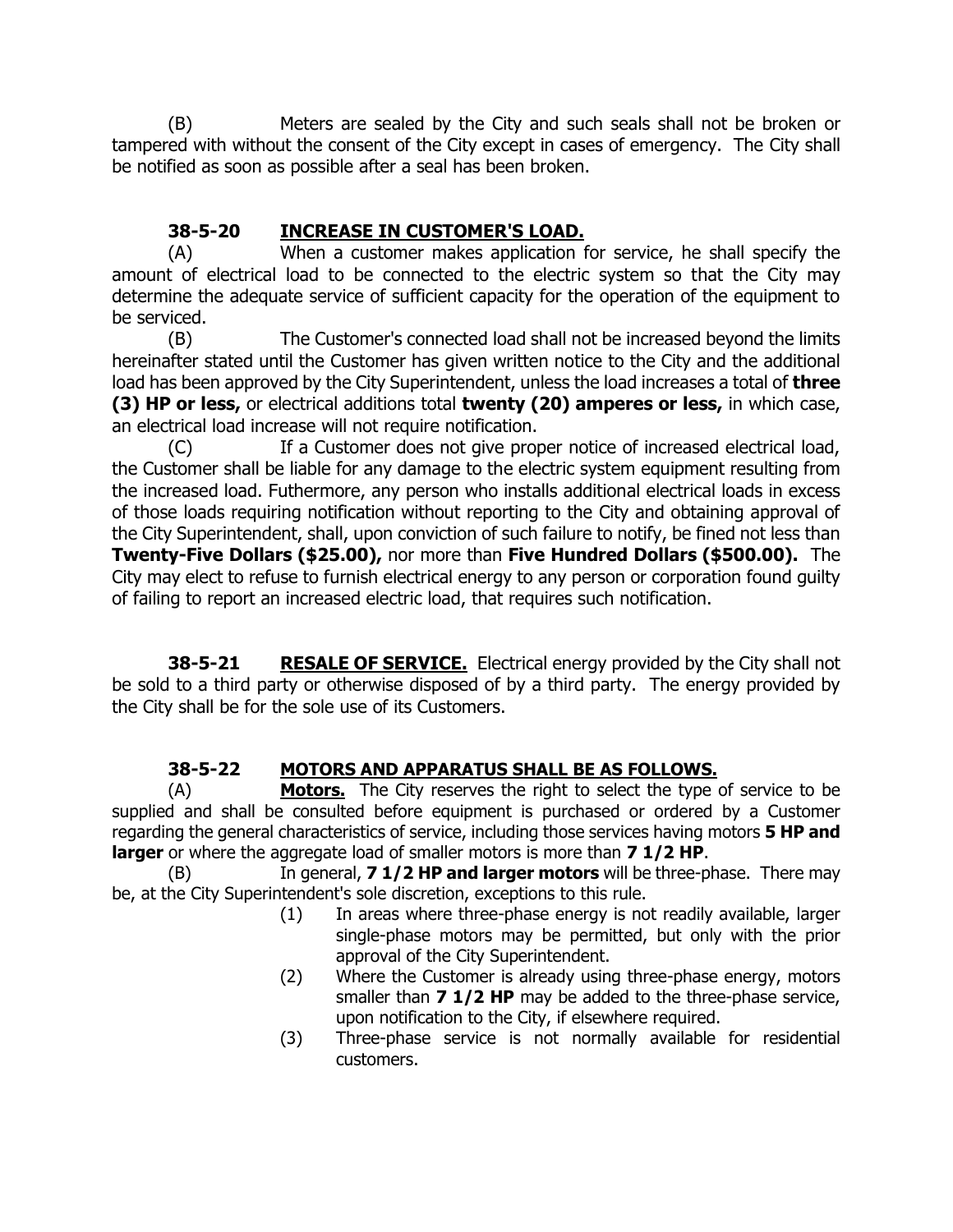(C) Motors and motorized equipment will generally be approved for use on the electric system only if the Total Locked Rotor Current does not exceed an acceptable level, as determined by the City Superintendent.

If starting currents are objectionable and will cause interference on the electric system in the judgment of the City Superintendent reduced voltage starting or such other methods as the City Superintendent determines feasible, will be required to be furnished by the Customer.

**38-5-23 SUB-METERING.** No sub-metering shall be permitted except by the City of Red Bud Electric Department. Energy sold under this Code is for the use of the Customer and not for resale.

**38-5-24 RENTED DUSK-TO-DAWN LIGHTS.** Private lighting luminaries (dusk-to-dawn lighting services) for home, schools, security, churches, commercial areas, and industry shall be provided where feasible and in keeping with good electrical practice, as per the following specifications:

(A) A self-contained, automatic, Dusk-to-Dawn lighting fixture shall be furnished and installed, or caused to be installed, by the City. Such fixture shall meet the standards andspecifications of the City on existing wood pole structures for the customer's use at a monthly charge rate as set out in **Section 38-2-30** for a minimum **two (2) year**  period. The charge will be added to the customer's monthly utility bill and shall become an integral part of said bill. The City will be responsible for making the installation, furnishing the electricity for the operation of the lamp, provide all the necessary maintenance (including the replacement of lamps, but excluding malicious damage) for the **two (2) year** period and all subsequent time additions to the length of service, as agreed to by the City.

(B) Should the installation of a standard lighting unit require the installation by the electrical system of additional facilities not required by the City for distribution purposes other than the private outdoor lighting to be installed, the City will furnish, install, own and maintain the additional facilities (including wood poles), which may be necessary to provide such lighting from nearby distribution lines. The City will make a net monthly charge, in addition to the charge set forth above, of **one and one-half percent (1.5%)** of the additional cost to the City for the furnishing and installing such additional facilities.

(C) A **two (2) year** minimum contract shall be agreed to and signed by each customer desiring Dusk-to-Dawn Lighting Service, authorizing fixed monthly charges to be applied to the monthly electric utility bill. In the event that a customer desires the removal of the unit or discontinuance of the service, the remainder of the charges to complete the **two (2) year** contract shall become immediately due and payable by the customer.

(D) Dusk-to-Dawn Lighting shall be installed on wood poles with a normal ground-to-lamp height of approximately **twenty-five (25) feet. (Ord. No. 1321; 01-06-14)**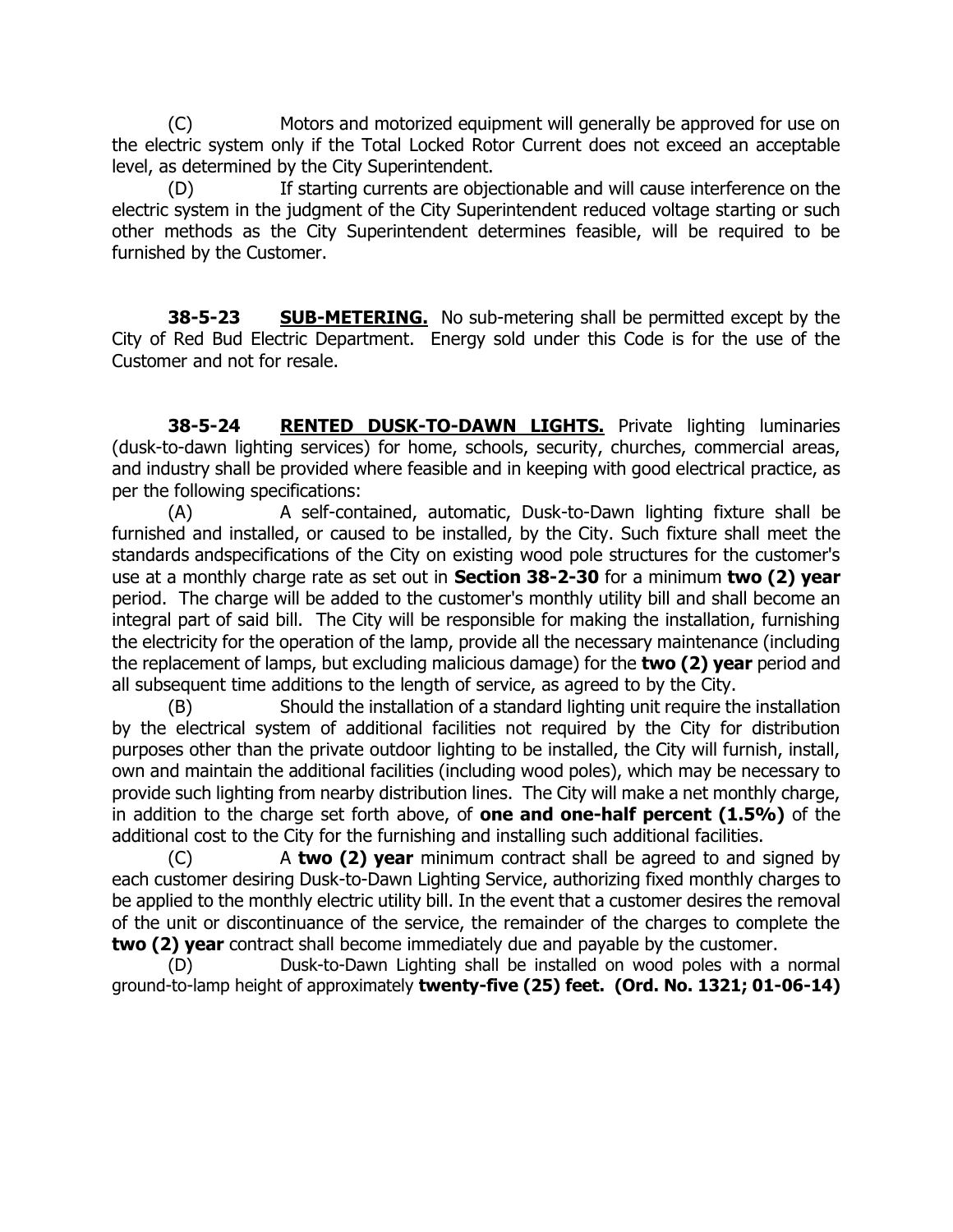(E) The customer shall have the responsibility to notify the City of any interruption of service of the Dusk-to-Dawn Lighting. The City will restore service only during regularly scheduled working hours and shall, in any event, be under no obligation to do so before **seventy-two (72) hours** from the time of notification. In the event City is unable to effect repairs not caused by the customer within this period, the City's only liability will be to abate the charges on a pro-rata basis for each day after **seventy-two (72) hours** in which service is not available. The customer shall remove any obstruction to the installation of the City-owned facilities. Trimming of trees to improve the distribution of light shall be the customer's responsibility. The customer shall provide any permits or easements required for the installation or maintenance of the City-owned facilities and permit access to such facilities by the City's vehicles and personnel. A lighting agreement shall be substantially in the form provided for in **Appendix "F"**. **(#410)**

**38-5-25 TRIMMING TREES.** No trees shall be, in any manner, cut or trimmed in any of the streets, alleys, sidewalks or public places in this City, where such cutting or trimming is not absolutely necessary, in the opinion of the Electric Superintendent, to the successful operation of any electric line or system, and unless such trimming is done under the immediate direction of the Superintendent.

All trees necessarily trimmed as aforesaid shall be so trimmed that they may retain their original form and usefulness as nearly as may be, and as not to be mutilated or rendered unsightly or useless for shade or other purposes, or unnecessarily prevented or retarded from following their natural growth and development. Whenever, by resolution, the Council deems it expedient, it may require any reasonable change or replacing of any pole or wire which unduly interferes with the growth of trees or any system of tree planting in this City, subject, however, to the vested and lawful right of the owners of such poles or wires.

### **(Ord. No. 943; 04-05-99)**

#### **38-5-26 M.I.S.O. REGULATION.**

(A) The findings and determinations set forth in the preamble to Ordinance No. 1205 are hereby made findings and determinations of the City Council and incorporated into the text of this Section by this reference.

(B) The customers of the City municipal electric utility are hereby restricted and precluded from bidding or selling demand response into any organized electric or ancillary services markets operated or administered by Midwest Independent Transmission System Operator (or any successor independent system operator or regional transmission organization) or otherwise participating in such markets with any demand response resources whether directly or through a third-party aggregator.

(C) The City Council will revisit this Section once the MISO rules for implementing the FERC Order and Regulations have been put in place to determine if the protection afforded by this Section is still required or whether customers of the Municipality's electric utility system will be permitted to participate in the MISO markets with any demand response resources, either directly, through a third-party aggregator or only through the Municipality or its designee. **(Ord. No. 1205; 03-02-09)**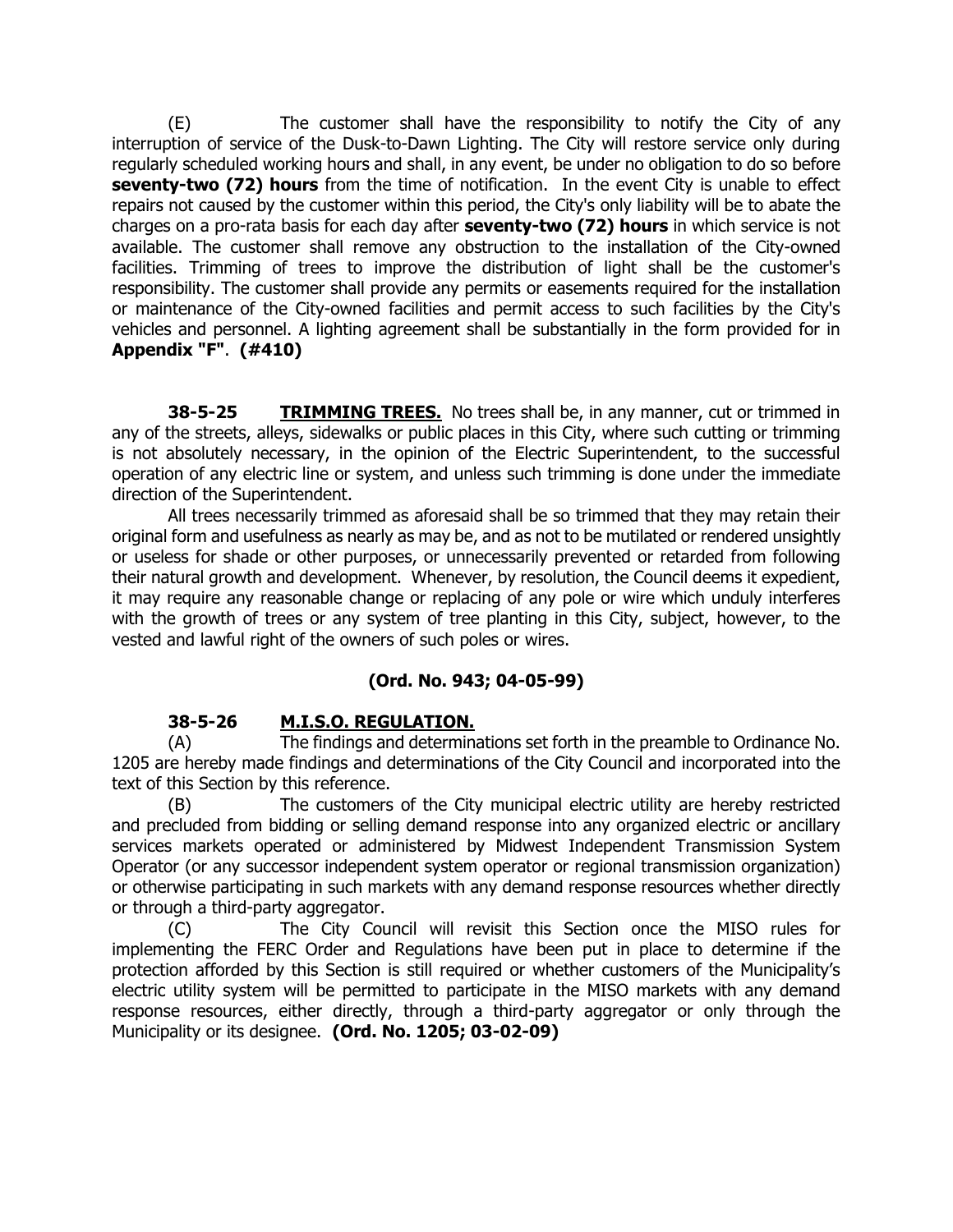**38-5-27 I.M.E.A. ELECTRIC AGREEMENTS.** The ordinance authorizing the purchase of electric power pursuant to a long term power sales contract with the Illinois Municipal Electric Agency is hereby included as Exhibit "A". **(Ord. No. 1219; 06-07-09)**

# **38-5-28 RENEWABLE GENERATION FACILITIES AND NET METERING.** The

City shall make available, upon request, net metering service to any electric Customer taking service from the City and who meets the requirements set forth herein.

- (A) **Definitions.**
	- (1) "Net metering" shall be defined as service to an electric Customer under which electric energy generated by that electric Customer from an eligible on-site generating facility owned by that Customer and, under some circumstances, delivered to the local distribution facilities, may be used to offset electric energy provided by the City to the electric Customer.
	- (2) "Eligible on-site generating facility" shall be defined as a renewable generating facility such as a photovoltaic facility and small wind turbines, if allowed, at a single location. Other forms of renewable generation shall be considered on a case-by-case basis by the City Council. In all cases, facilities interconnected must be deemed by the City to be renewable to qualify.
	- (3) "Customer" shall be fined as any person, trust, estate, partnership, corporation, business entity, condominium, townhouse, homeowner's association, or other similar entity having a utility account(s) with the City for any single location.

### (B) **Service Requirements.**

- (1) No eligible on-site generating facility for a residential Customer shall have a capacity that exceeds 10kW for all of their accounts at a single location as determined by the City. No eligible on-site generating facility for a commercial or industrial Customer shall have a capacity that exceeds 40kW for all of their accounts at a single location as determined by the City. Any eligible on-site generating facility greater than these limits shall be considered on a case-by-case basis by the City. Notwithstanding the total capacity allowances, the City reserves the authority to limit the size of a Customer net metered installation to a size such that the electrical output will not, as a matter of routine operation, exceed the electric load of the structure on which it is installed.
- (2) Total net metered capacity interconnected herein for the City system shall not exceed **two percent (2%)** of the system's peak as it existed in the prior calendar year on a first-come, first-served basis. In the event that the system peak is reduced such that the existing net capacity exceeds the **two percent (2%)** level, those existing net metered Customers shall be allowed to continue their interconnection. However, no new interconnections will be allowed until such time as the system peak grows such that net metered capacity is again no greater than **two percent (2%)** of the system's peak.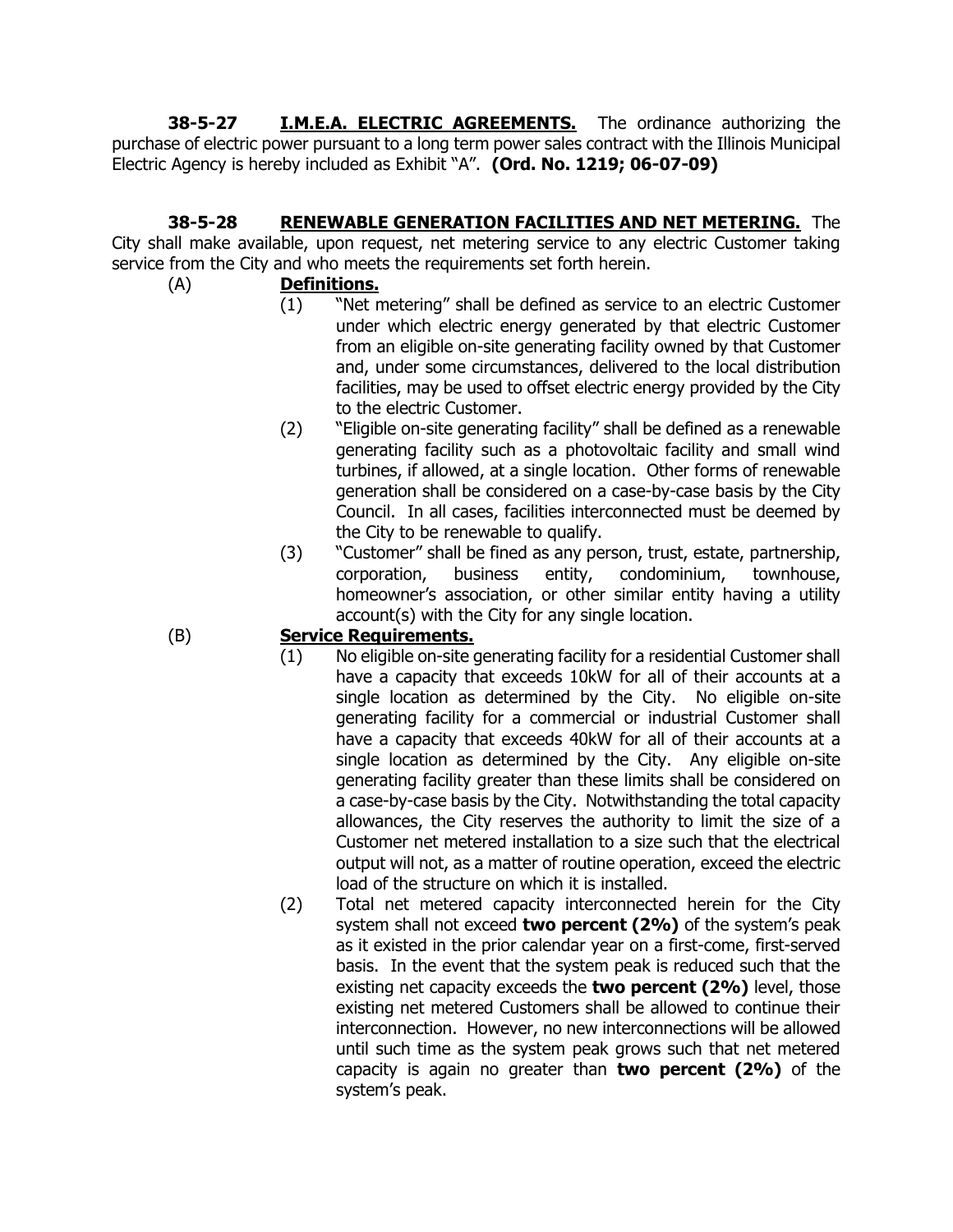(3) The electric generating facility must abide by the current terms and conditions for interconnection as approved by the City Superintendent at the time of interconnection.

(C) **Application.** Before the beginning of installation of an on-site generating facility, the Customer must complete a net metering application along with a building permit application and receive approval from both the City Superintendent and the Code Administrator. Before the generating facility is used, the installation contractor must complete and deliver a certification of completion on the prescribed form to the City Superintendent for approval.

(D) **Billing and Costs.**

- (1) Energy used by the Customer from the City, as reflected in the meter reading, shall be billed at the appropriate full retail rate. The City will apply a 2:1 kWh credit to a subsequent bill for service to the customer for the net electricity received by the City (for every 2kWh's of energy received by the City from the Customer's generation, the Customer will receive a 1kWh's credit). In no case shall credits for excess energy be carried forward for a period greater than **twelve (12)** consecutive monthly Billing Periods ending on the last day of the Customer's December monthly Billing Period. In the event of termination of an account qualifying for net metering, any outstanding credits will be applied to the Customer's final bill. However, the City will not pay Customer for such credits that exceed the amount owed to the City or transfer them to another account.
- (2) Any costs the City incurs associated with a Customer's net metering, including but not limited to changes in metering (to include installation of a bi-directional meter) and other physical facilities or billing-related costs, shall be billed to and paid by the Customer provided that such costs shall be capped at **One Thousand Dollars (\$1,000.00)** to each qualifying Customer with interconnecting facilities of 10 kW or less. For those facilities greater than 10 kW that are deemed to qualify, all actual costs associated with the program shall be billed to and paid by the Customer.

(E) **Other Documents.** The City Superintendent shall develop such documents as needed to implement this policy, including an application, terms and conditions, and certificate of completion. The City Superintendent shall update and change these forms as needed without further approval of the City Council.

**(Ord. No. 1441; 07-06-20)**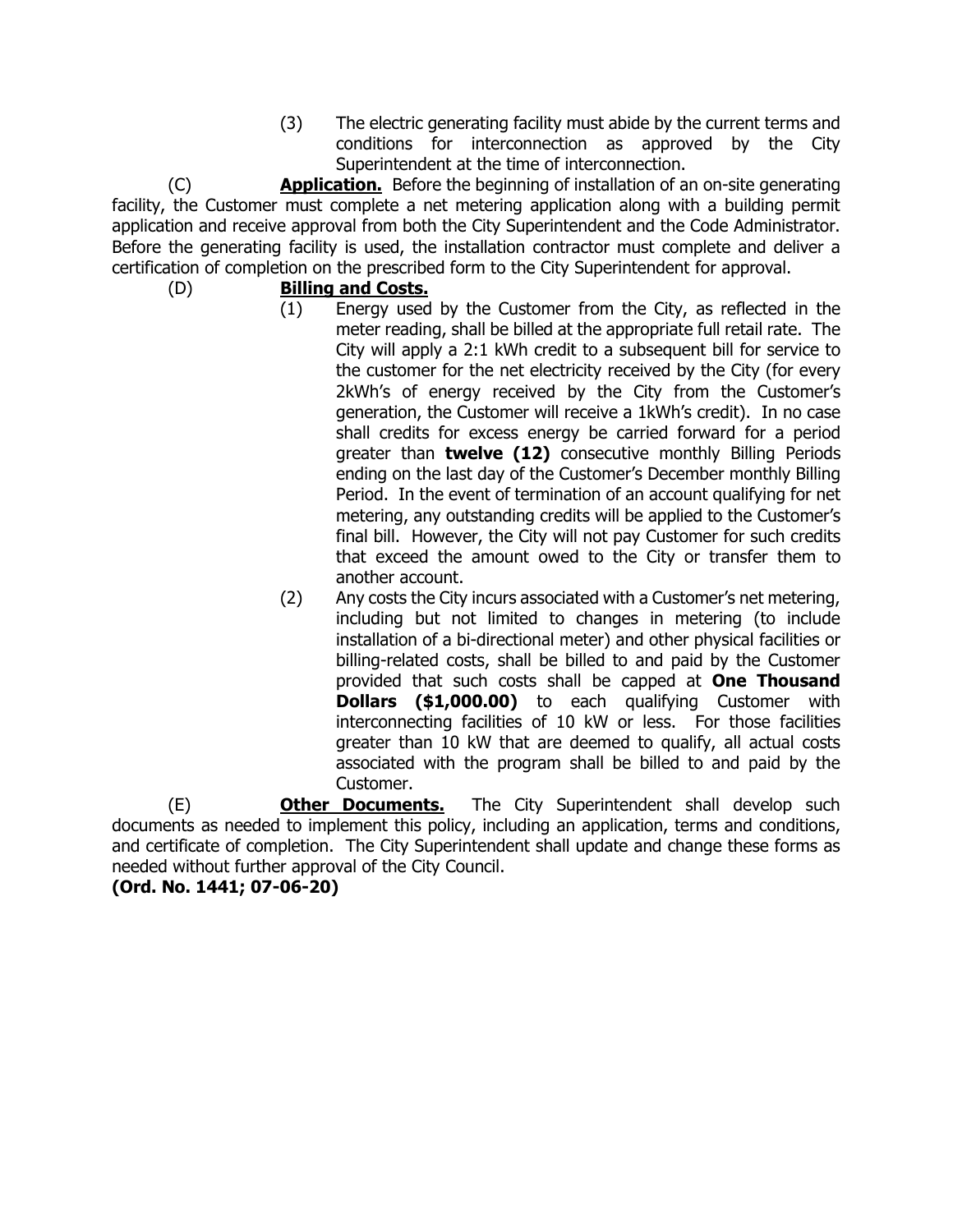#### **ARTICLE VI - GAS SYSTEM**

#### **38-6-1 APPLICATION FOR NATURAL GAS SERVICE.**

(A) Any prospective customer requesting new gas service or an existing customer requesting additional or changed gas service shall complete and file with the Administrative Assistant an "Application for Natural Gas Service", a copy of which is attached as **Appendix "F"** of **Chapter 38**.

(B) If the Applicant is a tenant of the premises to be served, the property owner, or his legal representative or designated agent, must countersign the application before the application will be granted for all new installations for purposes of granting City an easement within which to lay the gas line on and over the owner's property.

(C) Applications will expire **one hundred twenty (120) days** after the date of application. If application expires the fee is refundable. If service is still desired a new application must be filed and paid for in full. **(Ord. No. 1051; 01-05-04)**

**38-6-2 GAS SERVICES: EASEMENTS REQUIRED.** Where service lines are laid on private property, an easement shall be granted by the owner thereof providing for the installation and maintenance of the proposed service lines to be installed and maintained by the City and for the extension along or across such property for making other service connections from the same service line. This easement is granted by thew owner upon the owner's execution of the "Application for Natural Gas Service".

**38-6-3 CONNECTIONS TO BE MADE BY CITY.** Upon the filing of an application with the intent to immediately use gas if the same is in proper form and the service connection fee is paid as provided in **Section 38-2-41,** an order for the installation of service pipe, tap, meter and service connections will be issued by the City Superintendent to make such installation and connection without unnecessary delay and to return such order immediately upon completion of the work with an endorsement thereon signed by such employee making such installation, showing the date, place and manner in which such service connection was made and an itemized statement of the cost thereof. All applications and orders issued and returned thereon shall be appropriately numbered and kept on file in the office of the City Administrative Assistant as a permanent record. The service line shall not be installed more than **sixty (60) days** prior to its use for service. Services that have been inactive or abandoned over **two (2) years** may be disconnected and removed by the City at the discretion of the City Superintendent. If service is disconnected or removed it will terminate the gas service. Applications shall expire in **one hundred twenty (120) days**. If application expires, the fee will be returned to applicant. If service is still desired a new application must be filled and paid for in full. **(Ord. No. 990; 04- 02-01)**

**38-6-4 SPECIFICATIONS FOR MAIN AND SERVICE CONNECTIONS.** The City does hereby adopt the requirements of the Federal and State Pipeline Safety Acts as its "specifications base". Gas Service connections made to the mains of the system of the City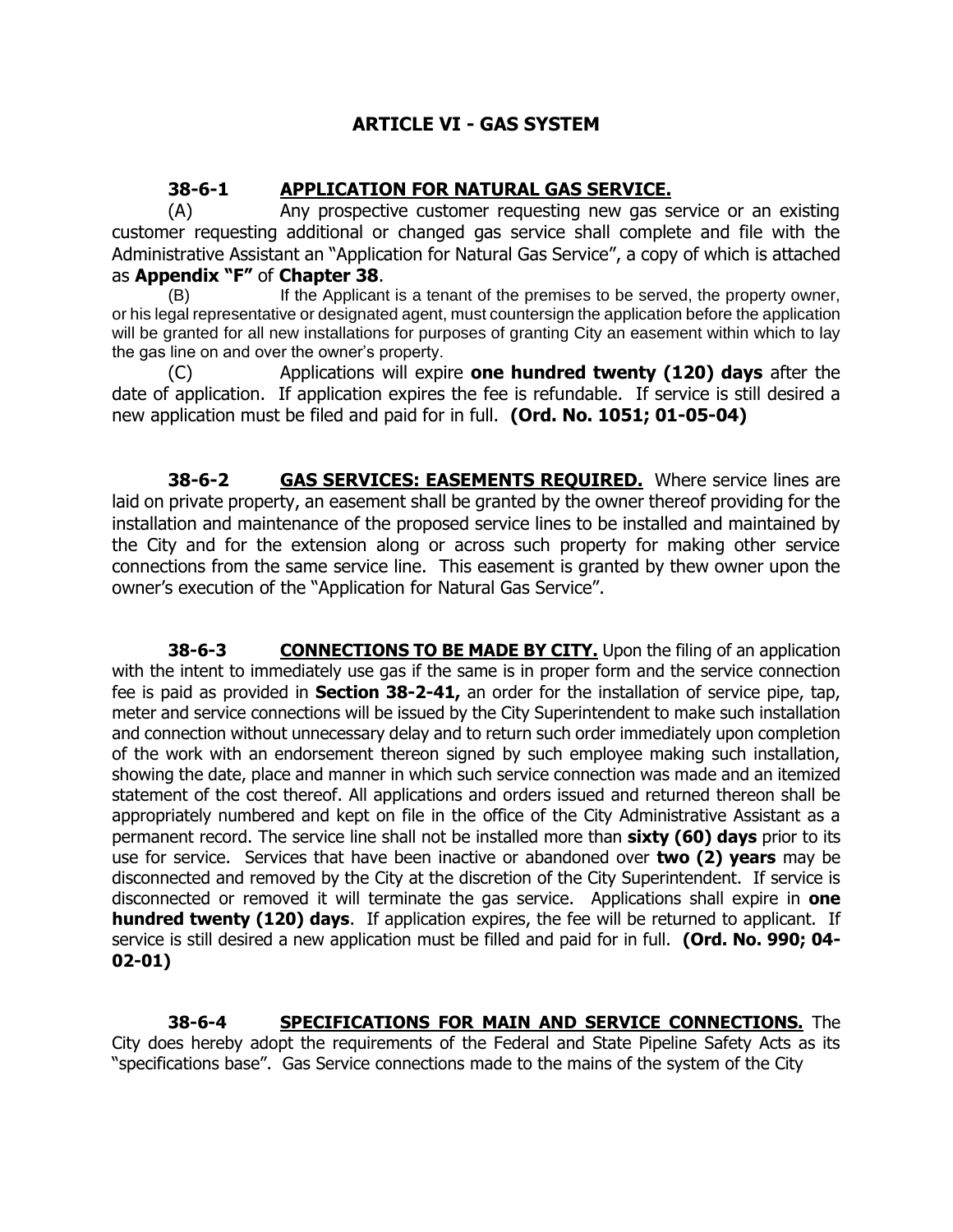shall comply with requirements and regulations set forth within the Pipeline Safety Acts and related Pipeline Safety Standards as amended from time to time.

## **38-6-5 ALL SERVICE SHALL BE METERED.**

(A) All gas services shall be metered with a meter of adequate size to measure the amount of gas consumed. Meters shall be of standard design and may be of the diaphragm, rotary or turbine type properly used at the discretion of the City Superintendent. The measurement pressure base shall be **seven (7) inches** water column. The temperature base shall be **sixty degrees Fahrenheit (60ºF)**.

### **38-6-6 METERS, ETC. TO BE OPEN FOR INSPECTION.**

(A) All meters shall be so placed and installed as to render the same accessible at the time for the purpose of reading and repairing. All meters shall be set outside of the buildings where practical. Indoor installations are prohibited unless found to be unavoidable. If so, the installer must provide adequate vent extending to the outside and must be approved in writing by the City Superintendent prior to doing any such work.

(B) Meters, regulators, fittings, fixtures and appurtenances connected to the system and located on private property shall be open for inspection and reading at all reasonable hours by the proper officers or employees of the City. Any part found to be defective or not in compliance with the provisions of this Code shall be immediately repaired or corrected. Service may be discontinued without notice at any time when conditions of the privately-owned facilities create danger or hazard or found not in compliance.

## **38-6-7 TEST OF METERS.**

(A) Any consumer may request the City to make a test of the accuracy of the meter, then in use on their premises. Such tests will be made by the City without charge, provided that such meter has not been tested within **two (2) years** preceding such request. In case a consumer requests an accuracy test of a meter which has been previously tested within **two (2) years**, the consumer shall be required to deposit with the City the sum of **Fifty Dollars (\$50.00)** for a meter having a capacity of 415 cfh or less. Larger meters shall be tested at actual cost of the work.

(B) In the event such meter is found by testing to register incorrectly at **twenty percent (20%)** full capacity, by more than **two percent (2%)** fast or slow, then another meter shall be substituted and the test deposit shall be refunded. Past gas bills shall be adjusted by refund or credit of such percentage of the amount of the gas bills for a period of not more than **six (6) months** previous to such test as prescribed in this Code.

(C) In the event that the meter is found to be within the limits and registering correctly, the consumer shall forfeit the test deposit and such funds shall be deposited in the gas operating funds of the City.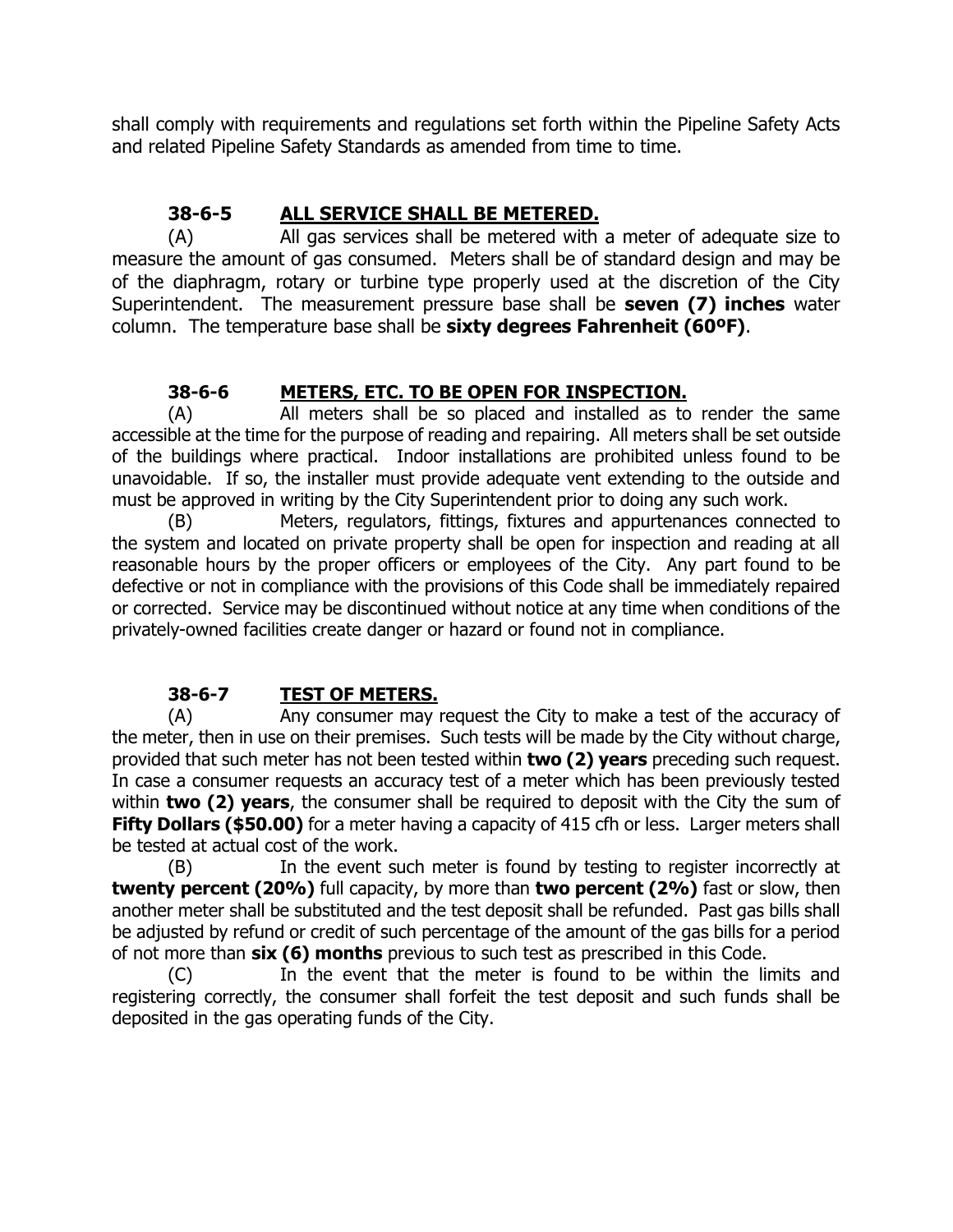#### **38-6-8 SEPARATE METERS FOR EACH LOT/MULTIPLE CONNECTIONS.** A

person, firm, or corporation may connect any gas service line or transmit gas supplied by the natural gas system of the City into more than one distinct building or location from one meter, if they comply with the following regulations and NFPA 54 (National Fuel Gas Code, latest edition), as inspected and approved by the City:

(A) The gas service line pipe may be ran from within the principal structure on the property or from the outlet on the gas meter to another distinct building or location on the property with the same service address at the sole expense and direction of the Customer in compliance with the depth requirements of the City's gas code, rules and regulations. No connection may be made from one principal structure to another principal structure, whether on the same property or not. No connection may be made to any other distinct building or location located on property with a different service address as the originating principal structure or originating gas meter.

(B) The Customer shall complete and file with the Administrative Assistant an "Application for Natural Gas Service", a copy of which is attached **as Appendix "F"** of **Chapter 38**, before installing a gas service line.

(C) The Customer is responsible for sizing the gas service line pipe for proper gas flow and pressures to accommodate all items attached to the gas service line.

(D) The Customer is responsible for any cost of upgrading their existing gas meter to accommodate the new BTU load.

(E) Any gas service line pipe that is underground must be PE gas pipe with approved PE connectors or must be coated steel pipe approved for gas usage with cathodic protection added.

(F) There must be a shut off valve on the outside where the gas service line pipe leaves the principal structure on the property or the outlet on the gas meter and there must be a shut off valve on the outside where the gas service line pipe enters the other distinct building or at the distinct location on the property.

(G) There must be a locator wire installed with PE pipe for locating purposes with both ends exposed.

(H) The gas service line must be labeled "Natural Gas" at or near the shut off valves at each end of the line.

(I) Any part of the gas service line that is ran through a masonry wall must be sleeved in plastic.

(J) No gas valve shall be hidden or obstructed in any way, whether by shrubs, bushes, weeds, grass, flowers, decorations or any other object.

(K) The gas service line must be tested per city codes, rules and regulations the same as a gas service line inside of a principal structure.

(L) The gas service line must pass the 20 lb Air Test prior to final connection to the City's gas supply.

(M) The Customer is responsible for maintenance of any gas service line pipe ran after the point of the gas meter.

(N) The Customer is responsible and liable for any leaks on any gas service line pipe ran after the point of the gas meter.

(O) If the Customer fails to adhere to the City's gas code, rules or regulations, relating to construction, maintenance or operation of the gas service line, then the City shall have the right, in its sole discretion, to shut off the Customer's meter and lock the valve in the interests of safety of the Customer or the public.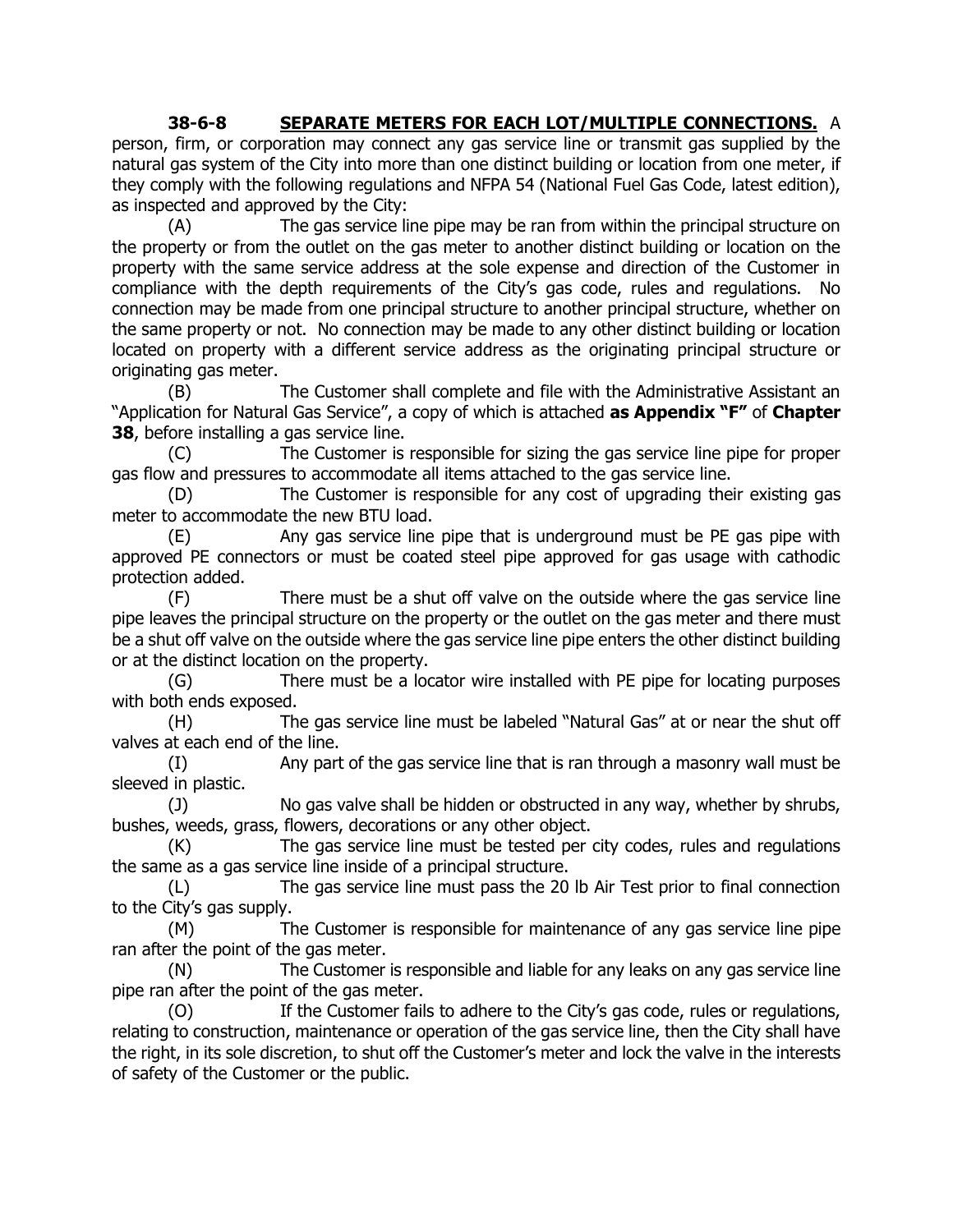(P) The City reserves the right to add any additional regulations, in addition to those listed in this subsection, in order to comply with any and all Federal, State and local regulations regarding the safe and efficient operation of the gas system.

A garage or similar out building shall be considered a distinct building. An outdoor grill or other similar item shall be considered a distinct location. Apartment buildings constructed after passage of this Code Section (8-98), shall have each unit individually metered. Apartment buildings constructed prior to passage of this Code Section may continue to be serviced by **one (1) meter** at the option of the apartment owner. Duplex dwellings shall be serviced from individual meters. The City Council shall have the right to establish special services or service connections as may be necessary for large users.

#### **(Ord. No. 1347; 10-05-15)**

#### **38-6-9 METER, REGULATOR OR CITY-OWNED EQUIPMENT DAMAGED.**

(A) Whenever a meter, regulator or other equipment of a service connection which has been installed by the City is damaged by the customer, or his agent or guest, the damages shall become the liability of the customer who shall pay the City the actual cost of the removal, repairing and/or replacement of such damaged equipment.

(B) In the event such damage has caused inaccurate metering, then such gas bills shall be corrected in the manner previously provided for herein to cover such period that the meter was out of order.

#### **38-6-10 CITY NOT LIABLE FOR AN INTERRUPTION OF SERVICE OR SUPPLY.**

(A) The City shall have the right to shut off the supply of gas whenever it is necessary to make repairs, improvements, enforce rules or for any operating reason or if an unsafe condition exists. In all cases where possible, reasonable notice of the circumstances will be given to the customers, but in an emergency or the discovery of an unsafe condition, the gas may be shut off without notice. Such necessary repairs or work will be made by the City as rapidly as may be practical. The City shall not be held responsible or liable because of any shut-off or discontinuance of service for any direct or resultant or consequential damages to any person, company, entity or customer.

(B) In the event of such discontinuance of gas service, the City will make every attempt to safeguard the customer. In no case shall the customer turn on his own service. The purging of lines, relighting pilots and checking automatic controls will be done by the City at its expense. Where the nature of the customer's operations are such that an interruption of service might create a hazard or a large economic loss, such customer shall provide facilities for standby service at his discretion.

(C) Whenever mains, pipes, service connections or other facilities of the gas system are taken up, shut off or interfered with by reasons of any street improvement, the City will endeavor to maintain service so far as is reasonably possible, but will not be directly or indirectly liable for any interruption, poor pressure, inconvenience or damage of any kind either to the adjacent customer or to other customers affected thereby. Direct damages to property due to such operations shall be either repaired or replaced by the City without cost to the customer.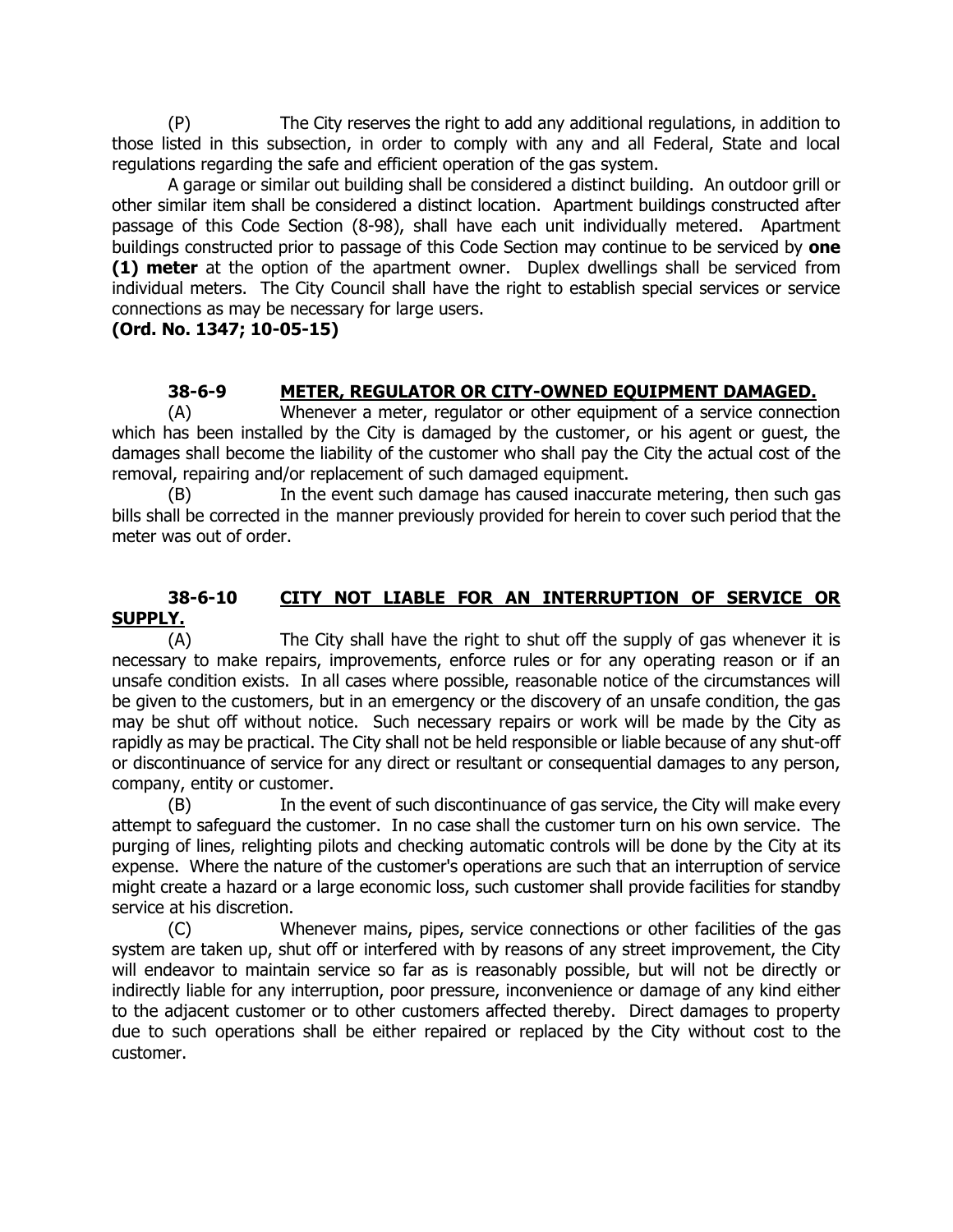(D) The City expressly stipulates with all customers and other persons who may be affected by the discontinuance of service that it will neither insure nor be responsible or liable in any manner for any loss or damages direct or indirect by any reason of any fire, or any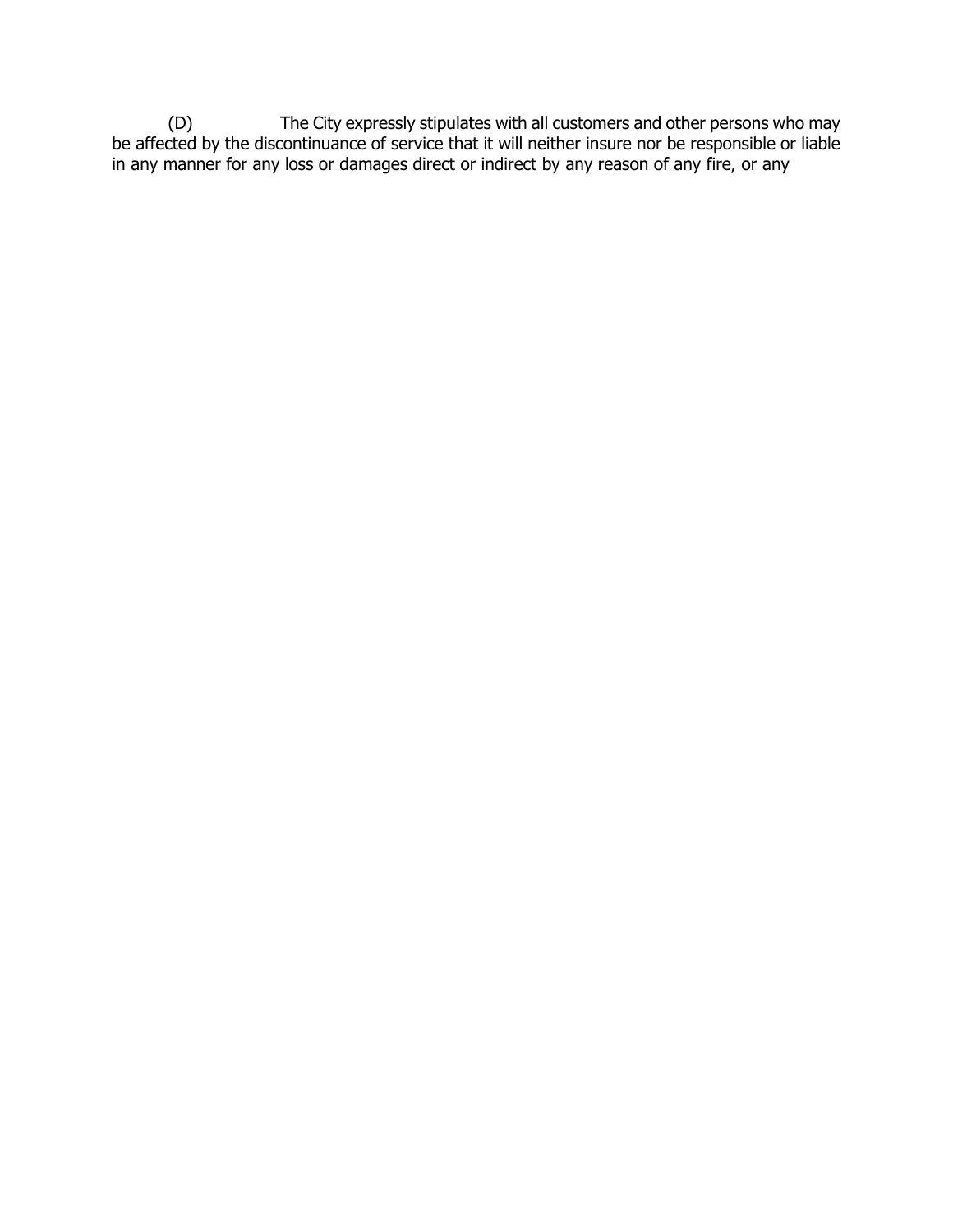other cause, and all gas service furnished shall also be conditional upon acts of God, inevitable accidents, fire, strikes, riots, or any other cause. Any customer having a facility, operation, process or activity which cannot under any or all conditions tolerate temporary interruption of gas service shall provide an alternate source of on-site fuel or heat for utilization during such interruption. The responsibility for this alternate source rests fully with the customer.

#### **38-6-11 GENERAL RULES.**

(A) No additional connection shall be made with any private line or customerowned line. Private service lines or customer-owned extensions of service are prohibited.

(B) The City shall have the right and option to demand changes, removal or replacement of any pipe, fixture or apparatus which is considered to be faulty, inadequate or hazardous, provided, however, that this provision shall not obligate the City in any way or manner. The cost of the above work shall be fully borne by the customer. The City shall have the right to refuse or to discontinue gas service without notice to a customer if the City finds any installed apparatus or appliance which would be detrimental to the efficient operation of the existing facilities under the latest revision of National Fire Protection Association 54 (National Fuel Gas Code).

(C) All persons, firms, corporations and customers are strictly forbidden to attach any electrical ground wire to any fixture or piping which is or may be connected to any gas service pipe, meter or main belonging to the City. The customer on the premises shall be responsible and liable for any damage to the City's property or injury to the employees of the City caused by such ground wire. Any and all customer, persons, firms or corporations shall remove any existing ground wires immediately and if such ground wires are not removed after **twentyfour (24) hours** written notice, the City, through its officials, may enter the property and remove such ground wires and the customers shall pay all costs.

#### **38-6-12 REGULATIONS RELATIVE TO CUSTOMER'S PIPING, FACILITIES, APPLIANCES, AND VENTING.**

(A) The responsibility of the City for maintenance and safety of natural gas piping terminates at the outside wall of residential premises, unless the gas meter is located within **three (3) feet** of the structure, in which case the City's responsibility terminates at the outlet of the meter as in the case of all other meter settings.

(B) The City does herewith adopt as its rules and regulations and safety practices the rules, regulations and safety practices set forth in the latest revision of the National Fuel Gas Code, National Fire Protection Association 54, as amended from time to time, as though those rules, regulations and practices were fully repeated and set forth herein verbatim so far as they are not inconsistent with the provisions of this Code. In the event of conflict, the more restrictive language shall apply. Any person, firm or corporation installing fuel gas piping or appliances within the gas service area of the City shall follow said rules, regulations and practices.

(C) All buried natural gas piping facilities owned or served by the City and distribution appurtenances shall conform to the latest revision of NFPA 54 and the Minimum Federal Safety Standards Part 192 Code of Federal Regulations 49 as amended from time to time, as though fully set forth verbatim herein. The Minimum Standards shall apply equally to provide buried facilities and distribution appurtenances.

(D) The latest revision of the "National Fuel Gas Code" as amended from time to time, identified as the National Fire Protection Association No. 54 is incorporated herein by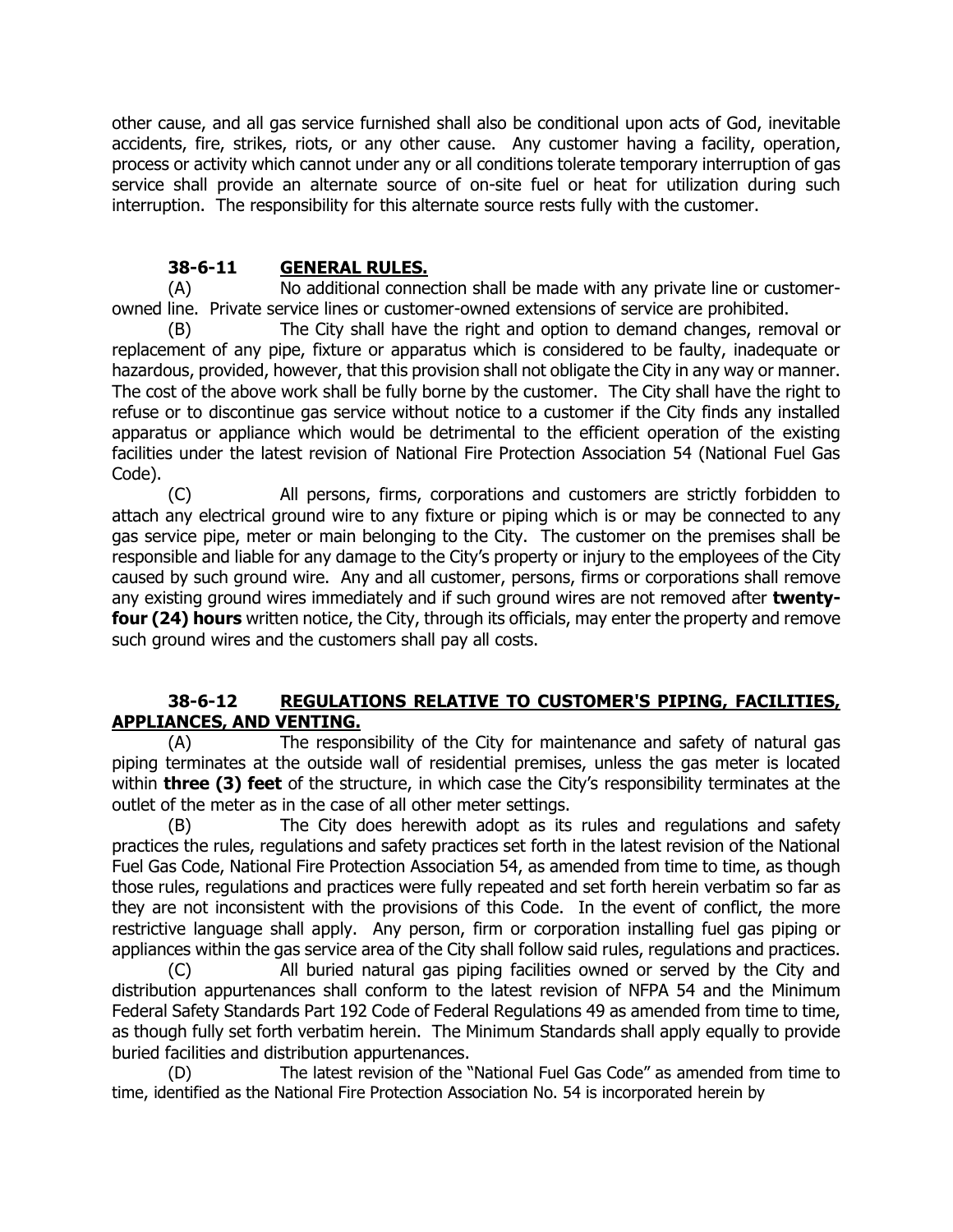reference and made a part hereof. If there is a conflict between that publication and this regulation, the more restrictive language shall apply.

(E) No surface may be constructed or placed over a gas service line or main which may produce a seal to a building wall or foundation.

(F) No meter, regulator, or any part of a meter setting may be painted or otherwise coated by a customer without written approval of the City Superintendent on a caseby-case basis. Special coatings are required to prevent shorting of insulators.

(G) Safety shut-off devices to protect either supply gas or venting failure shall be installed and subsequently tested for proper operation by the installer. Written documentation of the test may be requested. These devices shall be used when approved for or furnished with new heating equipment.

(H) Any customer piping, outside the building wall, shall be protected from atmospheric corrosion by the customer. It shall be painted at regular intervals after cleaning.

(I) The City will provide the installation of an excess flow valve in the customer's service line. The valve will be located near the customer's property line. In the event maintenance is required to the valve or any problem caused by the valve, it will be at the City's expense. All repairs will be made by the City. If an excess flow valve is requested by a customer that does not have one on their current service line, then the installation cost shall be paid by the customer and billed on the City's time and material cost. **(Ord. No. 1354; 03-07-16)**

(J) All piping inside a structure and **three (3) feet** above the finished floor level must be rigid black iron, except for flexible line defined and described in other subsections. All piping below ground and less than **three (3) feet** above the finished floor level of a structure may be polyethylene-sleeved flexible corrugated gas pipe installed according to the manufacturer's installation instructions. Galvanized pipe or fittings are not allowed. **(Ord. No. 1328; 06-30-14)**

(K) Flexible line (or flex line), being only flexible appliance tubing when referenced in this Section, is allowed behind the kitchen stoves and dryers, where moving the appliance is required for cleaning, but all other appliances shall be piped with rigid pipe the entire length. **(Ord. No. 1328; 06-30-14)**

(L) When flex line is required, it shall be stainless steel or Teflon coated type. No copper tubing or brass flex lines are allowed for the flex line.

(M) The flex line shall NOT be run through a wall or floor.

(N) Piping should be of sufficient size to maintain pressure throughout the building to all appliances, with a minimum of **one (1) inch** size from the meter into the building.

(O) Each appliance with rigid piping must have a **one-fourth (1/4) inch** turn shut off valve near the appliance, with a union after the valve, to allow for removal or replacement of the appliance.

(P) There shall be a **one-fourth (1/4) inch** turn valve near the meter, preferably on the outside of the building, or immediately inside the building wall, with easy access on the main piping off the meter. This valve should shut off the entire building.

(Q) There shall be a drip leg of sufficient size on the main pipe near the meter, either on the outside or inside of the building wall. There shall also be a drip leg for each appliance at or near the appliance.

(R) When a fitting must be used due to no other alternative in a wall or ceiling the fitting must be made accessible with a removable louvered vent.

(S) Lines may be put in for future appliances as long as valves are put in for each line and all ends of piping are capped or plugged.

(T) All piping shall be supported sufficiently so that no stress be put on appliances or the gas meter.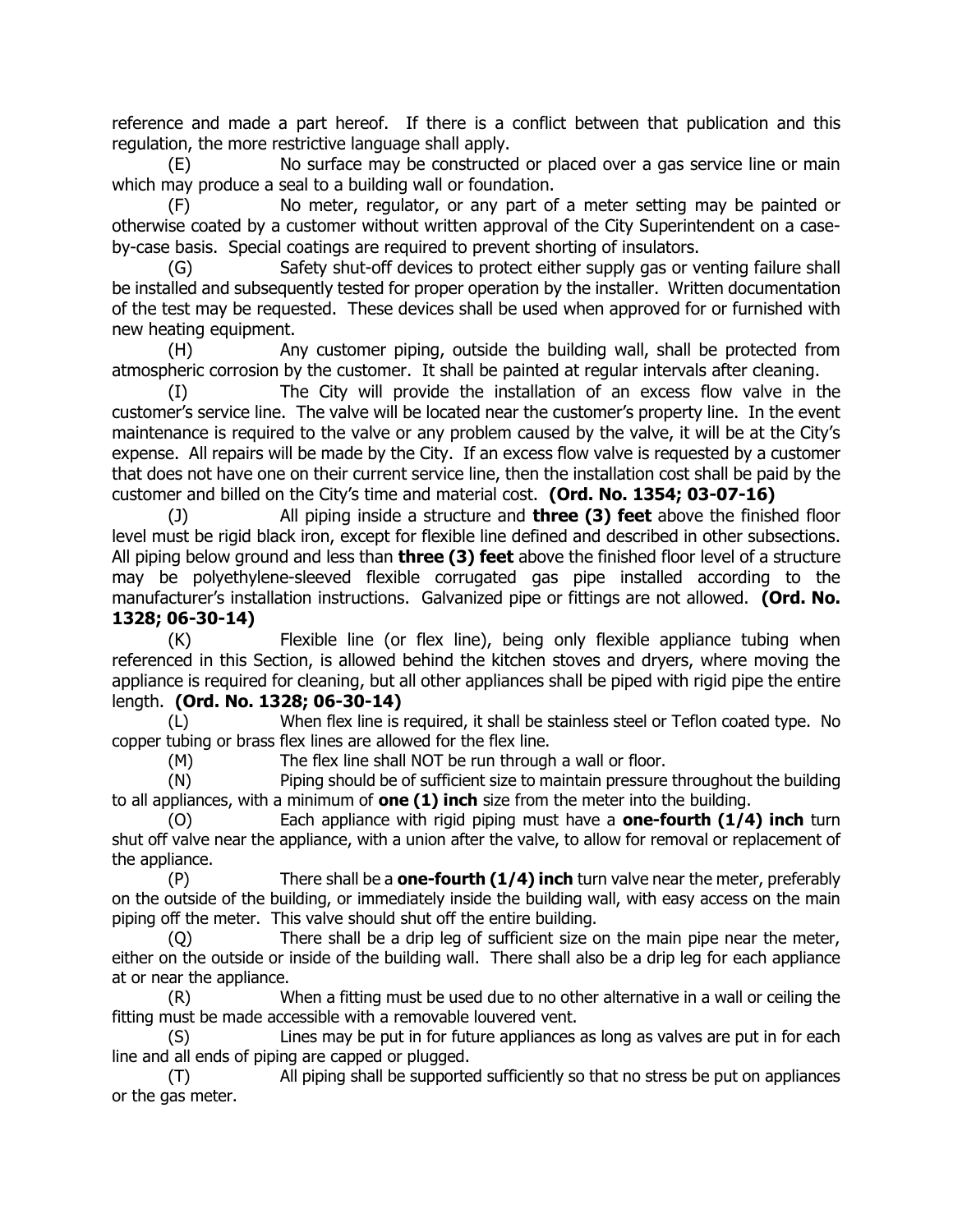(U) The piping should enter the building in an area that will allow the meter to be placed at a minimum of **three (3) feet** away from any window, door, vent or any opening through the building wall.

(V) The meter shall be a minimum of **three (3) feet** away from the electric service, be of easy access and cannot be behind any obstructions such as an air conditioner.

(W) The owner, or his agent, shall perform the 20 lb. air test for leakage on all new piping prior to the City making a safety check. **(Ord. No. 990; 04-02-01)**

**38-6-13 RULES TO BECOME A PART OF CONTRACT.** All rules and regulations concerning the use of the facilities of the natural gas system of the City and the consumption of gas therefrom shall become a part of the contract with every gas customer, and every gas customer shall be subject thereto and bound thereby.

#### **38-6-14 EXTENSIONS OF GAS MAINS AND SERVICE.**

(A) The City shall not bear the cost of extending gas mains. For progressive "standard" residential lot-to-lot extensions within a platted subdivision or populated area the charge per lot shall be **Four Hundred Fifty Dollars (\$450.00)** to be paid in advance of installation. A standard residential main extension is defined as one having as length of **one hundred fifty (150) feet** or less and being connected to an existing source of supply within that length. This charge is final and non-refundable.

(B) For main extensions (1) other than "standard" residential lot-to-lot installations within or to reach a lot or development, or (2) commercial installations, or (3) industrial installations, either inside or outside the corporate limits, the charge shall be the total estimated cost to the City and shall be paid as an estimate by the applicant at the time the request for gas service is approved. The cost to the City shall include all materials, labor, equipment, engineering and related items required to complete the gas main extension. In the event that the amount so deposited is greater or less than the actual cost of the extension, such excess or deficiency shall be refunded or paid, as the case may be, prior to initiating gas service.

Extension of mains and services outside the City limits shall be subject to special approval of the Council and shall also be subject to all of the rules and regulations and provisions as provided herein or as may be amended. All mains, lines and equipment shall be constructed by the City and immediately become the property of the City.

(D) The above applies to mains.

#### **38-6-15 TAMPERING WITH METER, REGULATOR AND ANY PARTS OF THE GAS SYSTEM BELONGING TO THE CITY.**

(A) It shall be unlawful for any person, firm, corporation or customer to break the seal of any meter, or in any manner, to make any alterations, changes or repairs on the same or to open any mains, laterals, service pipe, stop cocks, valves or any part thereof, or otherwise tamper or attempt to do any work on either or any of them without authority of the City, or its proper authorized agent. Any person who shall violate any of the provisions of this Section, or who shall willfully or maliciously injure or damage any property connected with the Gas System of the City shall be subject to the penalty hereinafter prescribed.